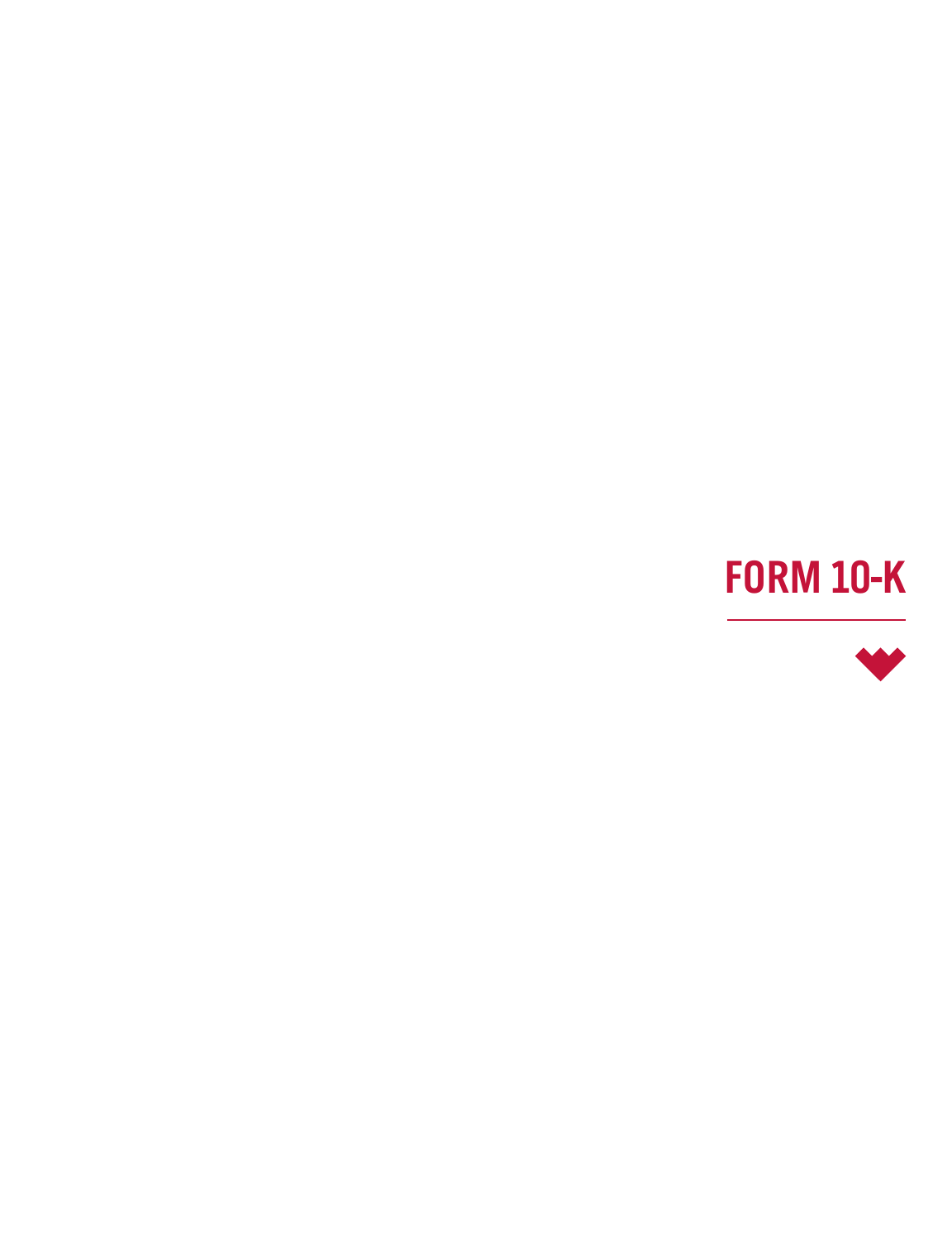# **UNITED STATES SECURITIES AND EXCHANGE COMMISSION Washington, D.C. 20549**

# **Form 10-K**

# ☑ **ANNUAL REPORT PURSUANT TO SECTION 13 OR 15(d) OF THE SECURITIES EXCHANGE ACT OF 1934** For the fiscal year ended December 31, 2021

# ☐ **TRANSITION REPORT PURSUANT TO SECTION 13 OR 15(d) OF THE SECURITIES EXCHANGE ACT OF 1934**

For the transition period from  $\frac{1}{2}$  commission file number  $\frac{001-36504}{2}$  to  $\frac{1}{2}$ Commission file number

# **Weatherford International plc**

(Exact name of registrant as specified in its charter)

or

(State or other jurisdiction of incorporation or organization) (I.R.S. Employer Identification No.)

**2000 St. James Place, Houston, Texas 77056**

(Address of principal executive offices) (Zip Code)

**Registrant's telephone number, including area code: 713.836.4000**

Securities registered pursuant to Section 12(b) of the Act:

| Title of each class                          | <b>Trading Symbol(s)</b> | Name of each exchange on which registered |
|----------------------------------------------|--------------------------|-------------------------------------------|
| Ordinary shares, \$0.001 par value per share | WFRD                     | The Nasdag Global Select Market           |

Securities registered pursuant to Section 12(g) of the Act: None

Indicate by check mark if the registrant is a well-known seasoned issuer, as defined in Rule 405 of the Securities Act. Yes  $\Box$  No  $\Box$ Indicate by check mark if the registrant is not required to file reports pursuant to Section 13 or Section 15(d) of the Act. Yes  $\Box$  No  $\Box$ Indicate by check mark whether the registrant: (1) has filed all reports required to be filed by Section 13 or 15(d) of the Securities Exchange Act of 1934 during the preceding 12 months (or for such shorter period that the registrant was required to file such reports), and (2) has been subject to such filing requirements for the past 90 days. Yes  $\boxtimes$  No  $\Box$ 

Indicate by check mark whether the registrant has submitted electronically every Interactive Data File required to be submitted pursuant to Rule 405 of Regulation S-T during the preceding 12 months (or for such shorter period that the registrant was required to submit such files). Yes  $\boxtimes$  No  $\square$ 

Indicate by check mark whether the registrant is a large accelerated filer, an accelerated filer, a non-accelerated filer, a smaller reporting company or an emerging growth company. See the definitions of "large accelerated filer," "accelerated filer," "smaller reporting company" and "emerging growth company" in Rule 12b-2 of the Exchange Act.

| Large accelerated         |       | Non-accelerated | šтаl<br>.ller renorting | -meroino orowth |  |
|---------------------------|-------|-----------------|-------------------------|-----------------|--|
| $\sim$<br>filer<br>$\sim$ | 11ler | 1ler<br>_____   | npar                    | . omnar :       |  |

If an emerging growth company, indicate by check mark if the registrant has elected not to use the extended transition period for complying with any new or revised financial accounting standards provided pursuant to Section 13(a) of the Exchange Act.  $\Box$ Indicate by check mark whether the registrant has filed a report on and attestation to its management's assessment of the effectiveness of its internal control over financial reporting under Section 404(b) of the Sarbanes-Oxley Act (15 U.S.C. 7262(b)) by the registered public accounting firm that prepared or issued its audit report.  $\Box$  Yes  $\Box$  No

Indicate by check mark whether the registrant is a shell company (as defined in Rule 12b-2 of the Act). Yes  $\Box$  No  $\Box$ 

Indicate by check mark whether the registrant has filed all documents and reports required to be filed by Section 12, 13 or 15(d) of the Securities Exchange Act of 1934 subsequent to the distribution of securities under a plan confirmed by a court. Yes  $\Box$  No  $\Box$ The aggregate market value of the voting stock held by non-affiliates of the registrant as of June 30, 2021 was approximately \$606 million based upon the closing price on the Nasdaq Global Select Market as of such date. The registrant had 70,492,920 ordinary shares outstanding as of February 1, 2022.

# DOCUMENTS INCORPORATED BY REFERENCE

Certain information required to be furnished pursuant to Part III of this Form 10-K will be set forth in, and will be incorporated by reference from, Weatherford's definitive proxy statement for the 2022 Annual General Meeting of Shareholders to be filed by Weatherford with the Securities and Exchange Commission ("SEC") pursuant to Regulation 14A within 120 days after the registrant's fiscal year ended December 31, 2021.

**Ireland 98-0606750**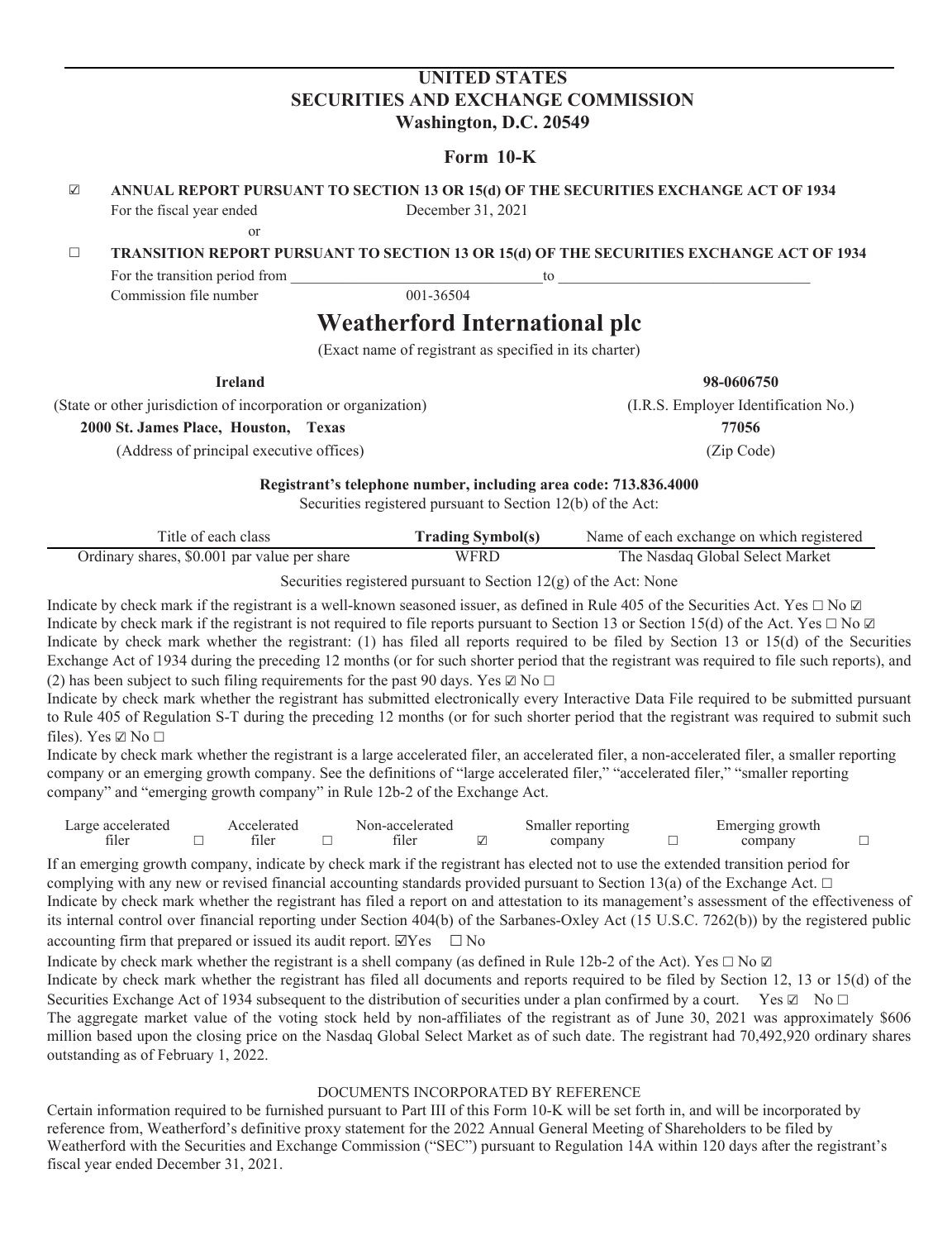# **Weatherford International plc Form 10-K for the Year Ended December 31, 2021 Table of Contents**

| <b>PART I</b>   |                                                                                                                 | <b>PAGE</b>    |
|-----------------|-----------------------------------------------------------------------------------------------------------------|----------------|
| Item 1          | <b>Business</b>                                                                                                 | $\mathfrak{D}$ |
| Item 1A         | <b>Risk Factors</b>                                                                                             | 10             |
| Item 1B         | <b>Unresolved Staff Comments</b>                                                                                | 19             |
| Item 2          | Properties                                                                                                      | 20             |
| Item 3          | <b>Legal Proceedings</b>                                                                                        | 20             |
| Item 4          | Mine Safety Disclosures                                                                                         | 20             |
|                 |                                                                                                                 |                |
| <b>PART II</b>  |                                                                                                                 |                |
| Item 5          | Market for Registrant's Common Equity, Related Shareholder Matters and Issuer<br>Purchases of Equity Securities | 21             |
| Item 6          | <b>Selected Financial Data</b>                                                                                  | 22             |
| Item 7          | Management's Discussion and Analysis of Financial Condition and Results of Operations                           | 22             |
|                 | <b>Financial Results Overview</b>                                                                               | 22             |
|                 | <b>Business Outlook</b>                                                                                         | 23             |
|                 | Results of Operations                                                                                           | 27             |
|                 | <b>Liquidity and Capital Resources</b>                                                                          | 32             |
|                 | <b>Critical Accounting Estimates</b>                                                                            | 35             |
| Item 7A         | Quantitative and Qualitative Disclosures About Market Risk                                                      | 40             |
| Item 8          | Financial Statements and Supplementary Data                                                                     | 41             |
| Item 9          | Changes in and Disagreements with Accountants on Accounting and Financial Disclosure                            | 85             |
| Item 9A         | <b>Controls and Procedures</b>                                                                                  | 85             |
| Item 9B         | Other Information                                                                                               | 85             |
| Item 9C         | Disclosure Regarding Foreign Jurisdictions that Prevent Inspections                                             | 86             |
|                 |                                                                                                                 |                |
| <b>PART III</b> |                                                                                                                 |                |
| Item 10         | Directors, Executive Officers and Corporate Governance                                                          | 86             |
| Item 11         | <b>Executive Compensation</b>                                                                                   | 86             |
| Item 12         | Security Ownership of Certain Beneficial Owners and Related Stockholder Matters                                 | 86             |
| Item 13         | Certain Relationships and Related Transactions, and Director Independence                                       | 87             |
| Item 14         | Principal Accounting Fees and Services                                                                          | 87             |
|                 |                                                                                                                 |                |
| <b>PART IV</b>  |                                                                                                                 |                |
| Item 15         | Exhibits, Financial Statement Schedules                                                                         | 87             |
| Item 16         | Form 10-K Summary                                                                                               | 95             |
|                 | <b>SIGNATURES</b>                                                                                               | 96             |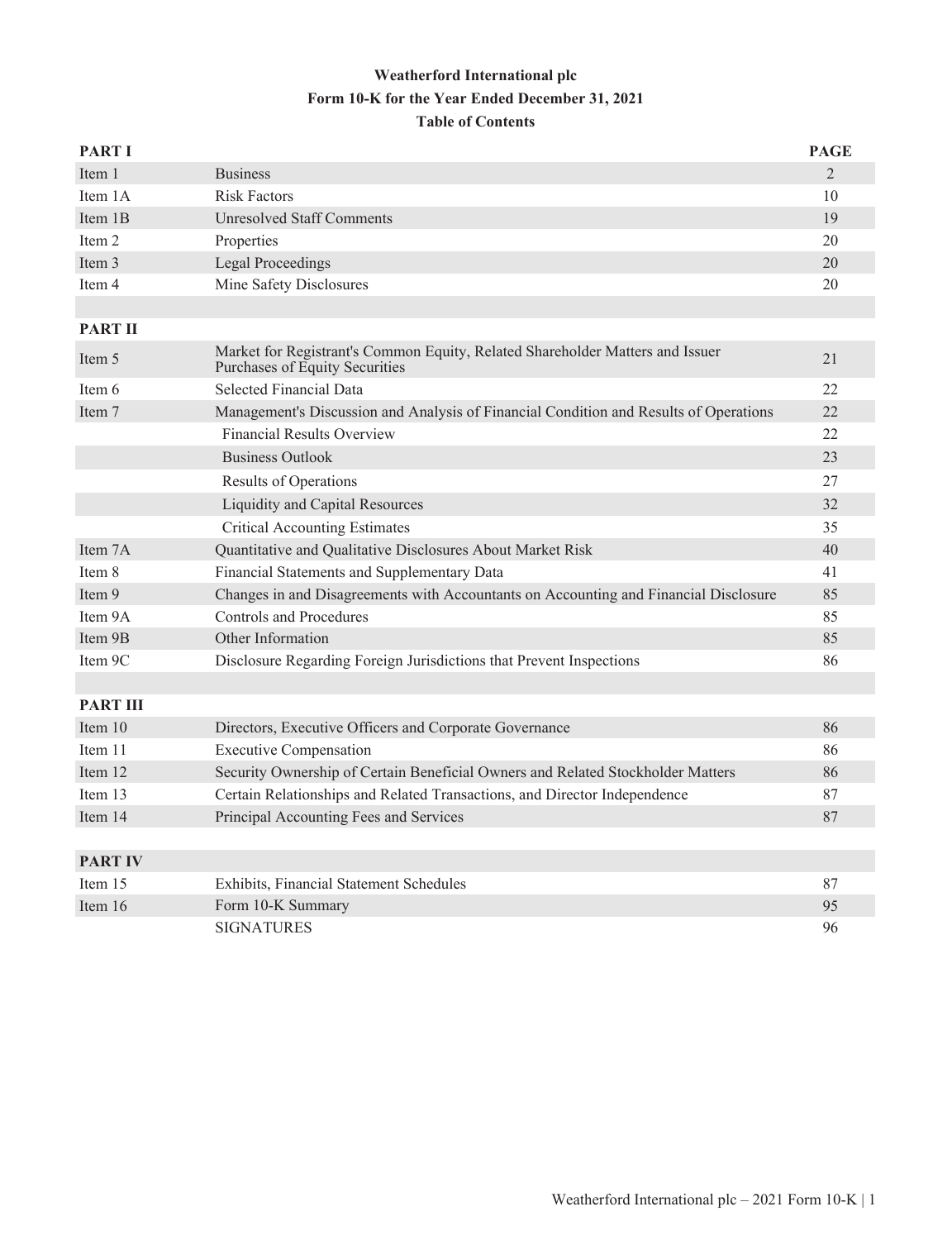# **PART I**

#### **Item 1.** *Business*

Weatherford International plc, an Irish public limited company, together with its subsidiaries ("Weatherford," the "Company," "we," "us" and "our"), is a multinational energy services company. We are a leading global energy services company providing equipment and services used in the drilling, evaluation, well construction, completion, production, intervention and responsible abandonment of wells across the broad spectrum of energy sources. Many of our businesses, including those of our predecessor companies, have been operating for more than 50 years.

We conduct operations in approximately 75 countries, answering the challenges of the energy industry with 350 operating locations including manufacturing, research and development, service, and training facilities. Our operational performance is reviewed and managed across the life cycle of the wellbore and we report in three product line segments (1) Drilling and Evaluation, (2) Well Construction and Completions, and (3) Production and Intervention.

 Our principal executive offices are located at 2000 St. James Place, Houston, Texas 77056 and our telephone number at that location is +1.713.836.4000. Our internet address is www.weatherford.com. General information about us, including our corporate governance policies, code of business conduct and charters for the committees of our Board of Directors, can be found on our website, and such information provided on our website, is not incorporated by reference into this Form 10-K. On our website we make available, free of charge, our annual reports on Form 10-K, quarterly reports on Form 10-Q, current reports on Form 8-K, and amendments to those reports filed or furnished as soon as reasonably practicable after we electronically file or furnish them to the Securities and Exchange Commission ("SEC"). The SEC maintains a website that contains our reports, proxy and information statements, and our other SEC filings. The address of that site is www.sec.gov.

On June 1, 2021, The Nasdaq Stock Market LLC stock exchange ("NASDAQ") approved our application for the listing of our ordinary shares. In connection with the listing, we became subject to the reporting requirements of the Securities Exchange Act of 1934 (as amended, the "Exchange Act"). Our ordinary shares began trading on The Nasdaq Global Select Market on June 2, 2021 under the ticker symbol "WFRD".

#### **Reorganization and Emergence from Bankruptcy Proceedings**

On July 1, 2019 (the "Petition Date"), Weatherford and two of our subsidiaries (collectively, the "Weatherford Parties") commenced voluntary reorganization proceedings (the "Cases"), including under Chapter 11 of Title 11 ("Chapter 11") of the United States Bankruptcy Code in the U.S. Bankruptcy Court for the Southern District of Texas (the "Bankruptcy Court"), with ancillary proceedings filed in Ireland and Bermuda. The plan of reorganization (as amended, the "Plan"), together with the schemes of arrangement in Ireland and Bermuda, became effective on December 13, 2019 (the "Effective Date") and the Weatherford Parties emerged from Chapter 11.

On the Effective Date, the Weatherford Parties' then-existing unsecured senior and exchangeable senior notes totaling \$7.6 billion were cancelled pursuant to the terms of the Plan. Upon emergence from Chapter 11, on the Effective Date, we adopted and applied the relevant guidance with respect to the accounting and financial reporting for entities that have emerged from bankruptcy proceedings ("Fresh Start Accounting"). For additional details regarding the Chapter 11, see "Note 2 – Emergence from Chapter 11 Bankruptcy Proceedings" and for Fresh Start Accounting see "Note 3 – Fresh Start Accounting".

Under Fresh Start Accounting, our balance sheet on the Effective Date reflected all our assets and liabilities at fair value. As described in "Note 1 – Summary of Significant Accounting Policies" references to "Predecessor" relate to the Consolidated Statements of Operations for the period from January 1, 2019 through and including the adjustments from the application of Fresh Start Accounting on December 13, 2019 ("Predecessor Period"). References to "Successor" relate to the Consolidated Statements of Operations for the years ended December 31, 2021 and 2020 and the period from December 14, 2019 through December 31, 2019 ("Successor Periods").

References and comparisons to results for the year ended December 31, 2019 relate to the combined Successor and Predecessor Periods for the year ended December 31, 2019 ("2019 Combined Period") as the 18 days of the Successor Period are not a significant period of time impacting the combined 2019 results.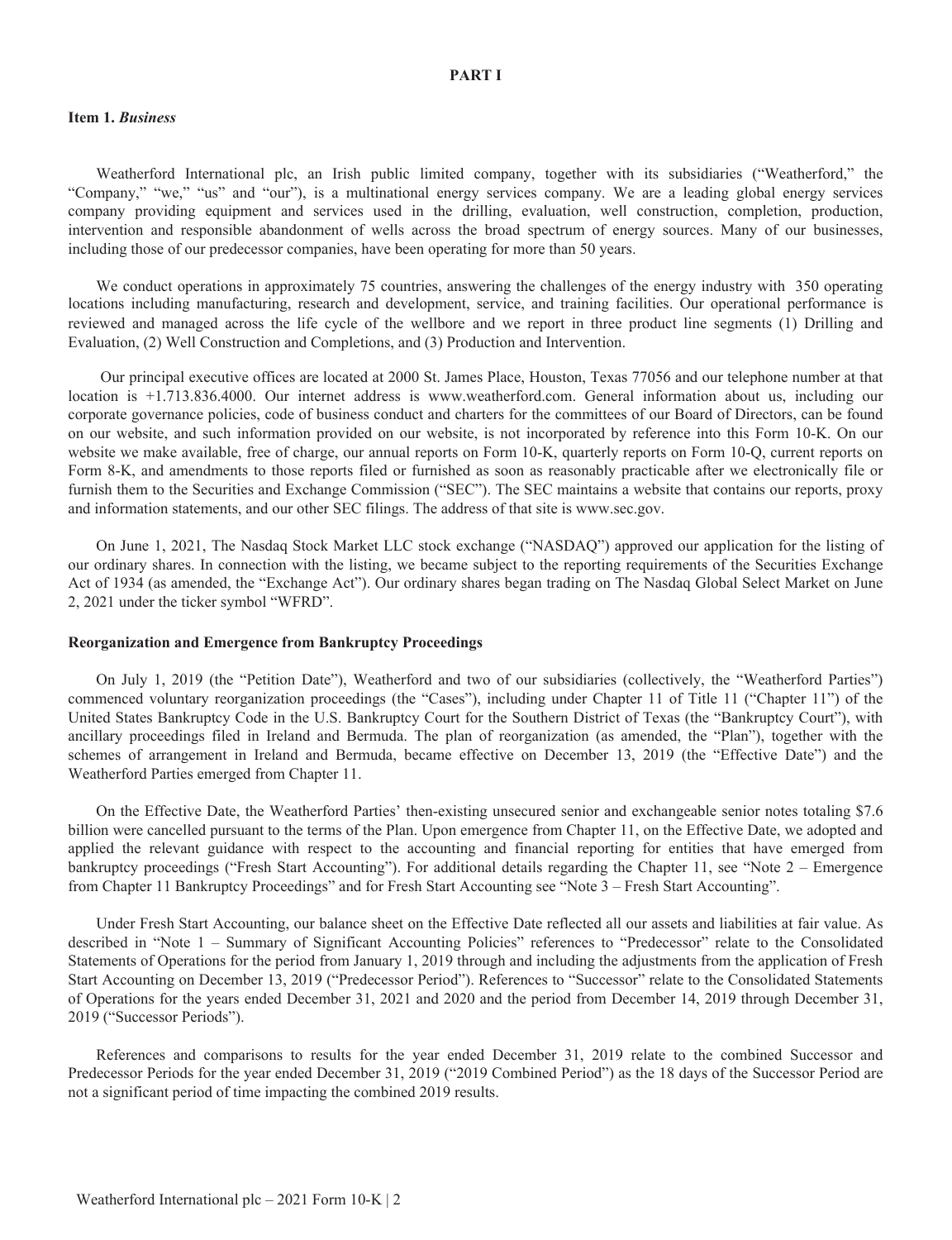# **Strategy**

Our primary objective is to create and build value through sustainable profitability and free cash flow generation in our product lines from the disciplined use of capital and a strong customer focus.

Our customers' objectives are continually evolving and are currently focused on disciplined capital and operational expenditures, generating positive cash flow, reducing emissions, participating in the energy transition, and enhancing safety. Weatherford has aligned its technology development and operations around these objectives and expanded its role as a market leading provider of solutions that assists our customers in addressing their key operational challenges not just in conventional reservoirs but also in the following:

- *Mature Fields*: rejuvenating aging assets through optimizing lift efficiency, restoring wellbore integrity, accelerating reservoir recovery, and permanently abandoning wells when they are no longer economic to produce;
- *Unconventionals*: enabling customers to solve reservoir challenges and maximize production by drilling faster, deeper, safer and cheaper and combating production declines through accurate reservoir evaluation, efficient well construction, effective stimulation, and production optimization;
- *Offshore*: supporting customers sustain high-margin, long-term production with a focus on reducing rig time, enhancing safety and reliability, and increasing well integrity through the optimization of well placement and construction;
- *Digitalization and Automation*: leveraging our core competencies and significant presence at well sites to capture, analyze and present information for our customers to enable better decision making by leveraging the internet of things, multiple data sources, advanced analytics, and cloud computing across our many solutions.

We have driven this solution-based focus across our organization through a commitment to improving safety and service quality, embedding a returns-focused mindset in our organization, and developing and commercializing new technologies that add value to our customers' operations.

# **Markets**

Demand for our industry's services and products depends in part upon commodity prices, number of oil and gas rigs and wells drilled, depth and drilling conditions of wells, number of well completions, age of existing wells, reservoir depletion, regulatory environment and the level of workover activity worldwide.

Technology is critical to the energy services marketplace as a result of the maturity of the world's oil and natural gas reservoirs, the acceleration of production decline rates and the focus on complex well designs, including deepwater prospects. Customers continue to seek, test and use production-enabling technologies at an increasing rate. We invest substantial resources into building our technology offerings, which enable our customers to find and produce oil and natural gas more efficiently. Our products and services enable our customers to increase production rates while reducing their costs of drilling and production.

# **Reportable Segments**

The Company's chief operating decision maker ("CODM"), our chief executive officer, regularly reviews information to make operating decisions, allocate resources and assess performance of the business. During the fourth quarter of 2021, the CODM changed the information regularly reviewed to be aligned with how we offer our services and technologies in relation to the well life cycle and we have realigned our reportable segments to reflect the change. We now have three reportable segments: (1) Drilling and Evaluation (2) Well Construction and Completions, and (3) Production and Intervention. Previously we had two geographic based reportable segments, Western Hemisphere and Eastern Hemisphere.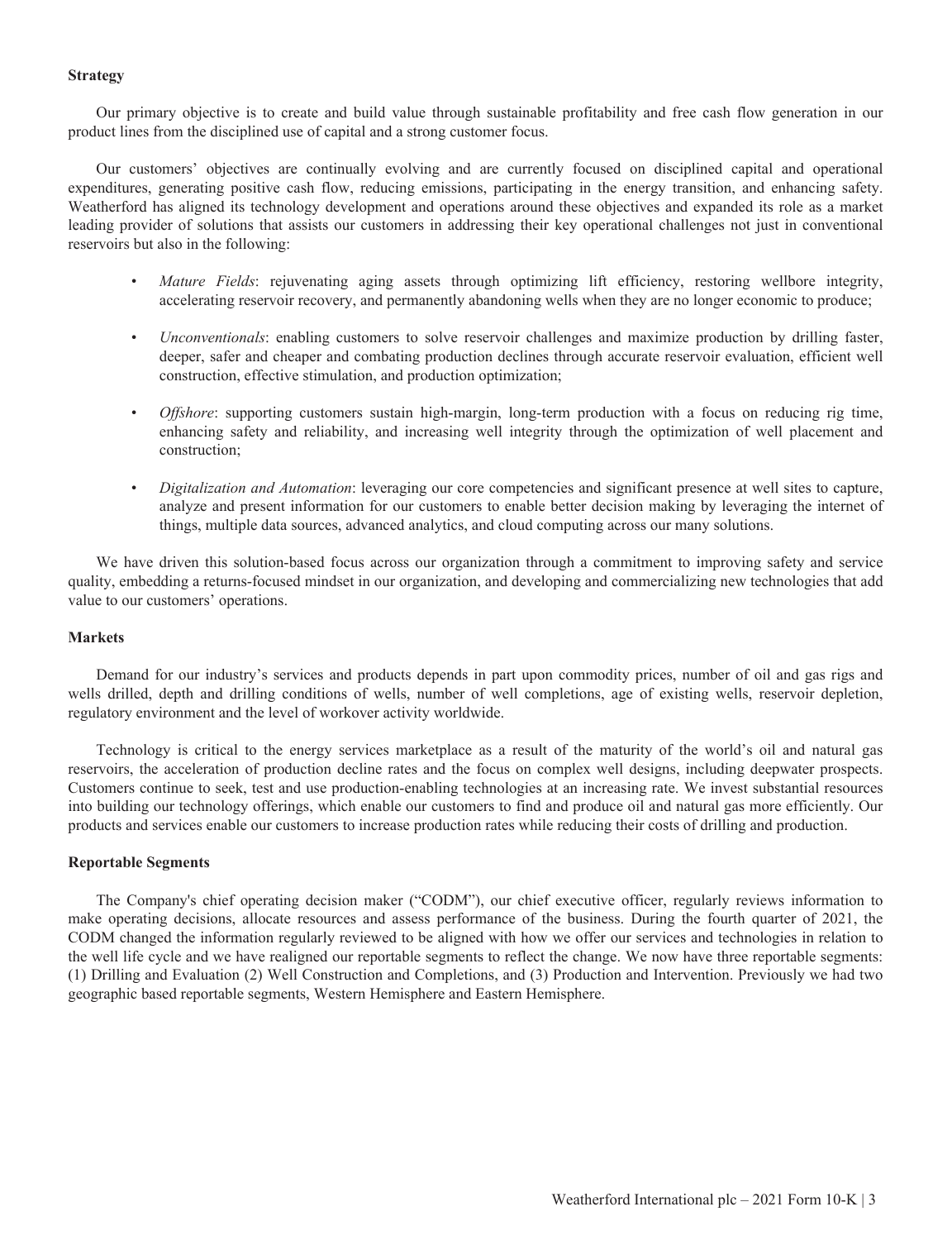# **Products and Services**

Our principal business is to provide equipment and services to the oil and natural gas exploration and production industry as well as new energy platforms across our three product line segments: (1) Drilling and Evaluation (2) Well Construction and Completions, and (3) Production and Intervention. All of our segments are enabled by a full suite of digital, monitoring, optimization and artificial intelligence solutions providing services throughout the well life cycle, including responsible abandonment.

*Drilling and Evaluation ("DRE")* offers a suite of services including managed pressure drilling, drilling services, wireline and drilling fluids. DRE offerings range from early well planning to reservoir management through innovative tools and expert engineering to optimize reservoir access and productivity.

*Managed Pressure Drilling* helps to manage wellbore pressures to optimize drilling performance. We incorporate various technologies, including rotating control devices and advanced automated control systems, as well as, several drilling techniques, such as closed-loop drilling, air drilling, managed-pressure drilling and underbalanced drilling.

*Drilling Services* includes directional drilling, logging while drilling, measurement while drilling and rotary-steerable systems. We provide a full range of downhole equipment, including high-temperature and high-pressure sensors, drilling reamers and circulation subs.

*Wireline* includes open-hole and cased-hole logging services that measure the physical properties of subsurface formations to determine production potential, locate resources and detect cement and casing integrity issues. We also execute well intervention and remediation operations by conveying equipment via cable into existing wells.

*Drilling Fluids* provides the of fluids and chemicals essential to the drilling process.

*Well Construction and Completions ("WCC")* offers products and services for well integrity assurance across the full life cycle of the well. The primary offerings are tubular running services, cementation products, completions, liner hangers and well services. WCC deploys conventional to advanced technologies, providing safe and efficient services in any environment during the well construction phase.

*Tubular Running Services* provides equipment, tubular handling, tubular management and tubular connection services for the drilling, completions and workover of oil and natural gas wells. We include conventional rig services, automated rig systems, real-time torque-monitoring and remote viewing of the makeup and breakout verification process.

*Cementation Products* enable operators to centralize the casing throughout the wellbore and control the displacement of cement and other fluids for proper zonal isolation. Specialized equipment includes plugs, float and stage equipment and torque-and-drag reduction technology. Our cementation engineers analyze customer requirements and provide software enabled design input from pre-job planning to phases.

*Completions* offer customers a comprehensive line of completion tools, such as safety valves, production packers, downhole reservoir monitoring, flow control, isolation packers, multistage fracturing systems and sand-control technologies that set the stage for maximum production with minimal cost per barrel.

*Liner Hangers* suspend a casing string within a previous casing string thereby eliminating the need to run casing to the surface. We offer a comprehensive liner-hanger portfolio, along with engineering and execution experience, for a wide range of applications that include high-temperature and high-pressure wells.

*Well Services* provides through tubing product and services which ensure consistent delivery of well solutions that extend the economic life of our customer's assets.

**Production and Intervention ("PRI")** offers production optimization technologies through the Company's ability to design and deliver a complete production ecosystem to boost productivity and responsible abandonment for our customers. The primary offerings are intervention services & drilling tools, artificial lift, production automation & software, sub-sea intervention and pressure pumping services in select markets. PRI utilizes a suite of reservoir stimulation designs, and engineering capabilities that isolate zones and unlock reserves in conventional and unconventional wells, deep water, and aging reservoirs.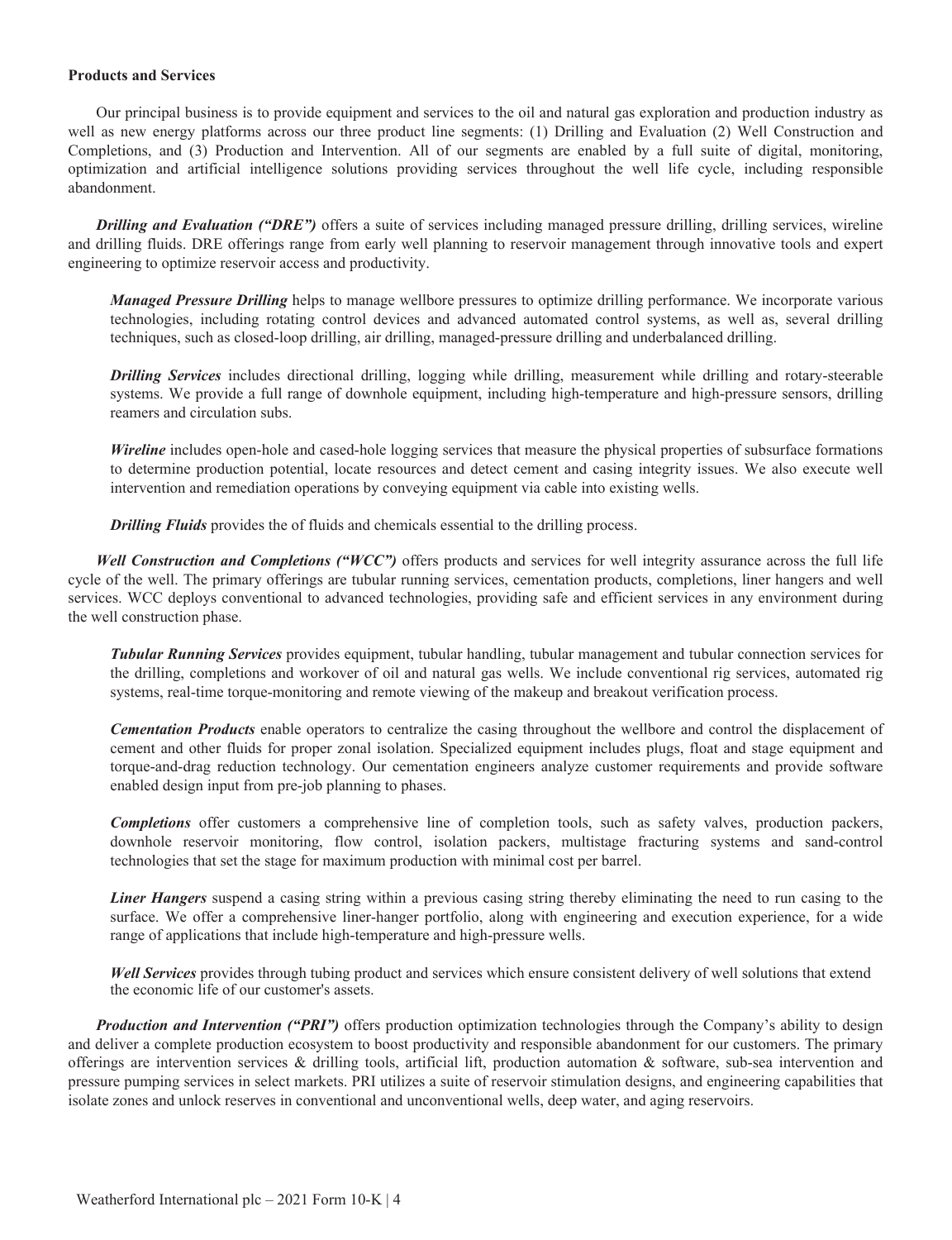*Intervention Services & Drilling Tools* provides re-entry, fishing, wellbore cleaning and well abandonment services as well as patented bottom hole, tubular-handling equipment, pressure-control equipment and drill pipe and collars for oil and gas wells.

*Artificial Lift* provides pressure enabling methods to produce oil or gas from wells lacking sufficient reservoir pressure for natural flow. We provide most forms of lift, including reciprocating rod lift systems, progressing cavity pumping, gas-lift systems, hydraulic-lift systems, plunger-lift systems and hybrid lift systems for special applications. We also offer related automation and control systems.

*Production Automation & Software* provides flow measurement solutions, monitoring and automation capabilities and production software to optimize asset productivity.

*Sub-Sea Intervention* provides electrical and hydraulic power transmission to subsea equipment in order to facilitate workovers in deep and ultra-deep water operations in select markets.

*Pressure Pumping Services* offers advanced chemistry-based solutions and associated pumping services for safe and effective production enhancements. In select international markets, we provide pressure pumping and reservoir stimulation services, including acidizing, fracturing, cementation and coiled-tubing intervention.

# **Competition**

We provide our products and services worldwide and compete in a variety of distinct segments with a number of global and regional competitors. Our principal competitors include Schlumberger, Halliburton, Baker Hughes, National Oilwell Varco, Nabors Industries, ChampionX and Expro Group Holdings. We also compete with various other regional suppliers that provide a limited range of equipment and services focused on the local markets. Competition is based on a number of factors, including performance, safety, quality, reliability, service, price, response time and, in some cases, depth and breadth of products. The energy services business is highly competitive, which may adversely affect our ability to succeed. Additionally, the impact of consolidation and acquisitions of our competitors is difficult to predict and may harm our business as a result.

#### **Raw Materials**

We purchase a wide variety of raw materials, as well as, parts and components made by other manufacturers and suppliers for use in our manufacturing facilities. Many of the products or components of products sold by us are manufactured by other parties. We consistently evaluate our supplier portfolio to reduce our risk from sole sourcing and to ensure the availability of resources and raw materials.

#### **Customers**

Substantially all of our customers are engaged in the energy industry and include international and independent oil and gas companies as well as new energy companies. As of December 31, 2021, customer receivables in Mexico and the U.S. accounted for 22% and 15%, respectively, of our total net outstanding accounts receivable from customers. No other country accounted for more than 10% of our net outstanding accounts receivable balance. For the years ended December 31, 2021, 2020 and 2019, no individual customer accounted for more than 10% of our consolidated revenues.

#### **Backlog**

Our services are usually short-term, day-rate based and cancellable should our customers wish to alter the scope of work. Consequently, our backlog of firm orders is not a material indicator of our future business.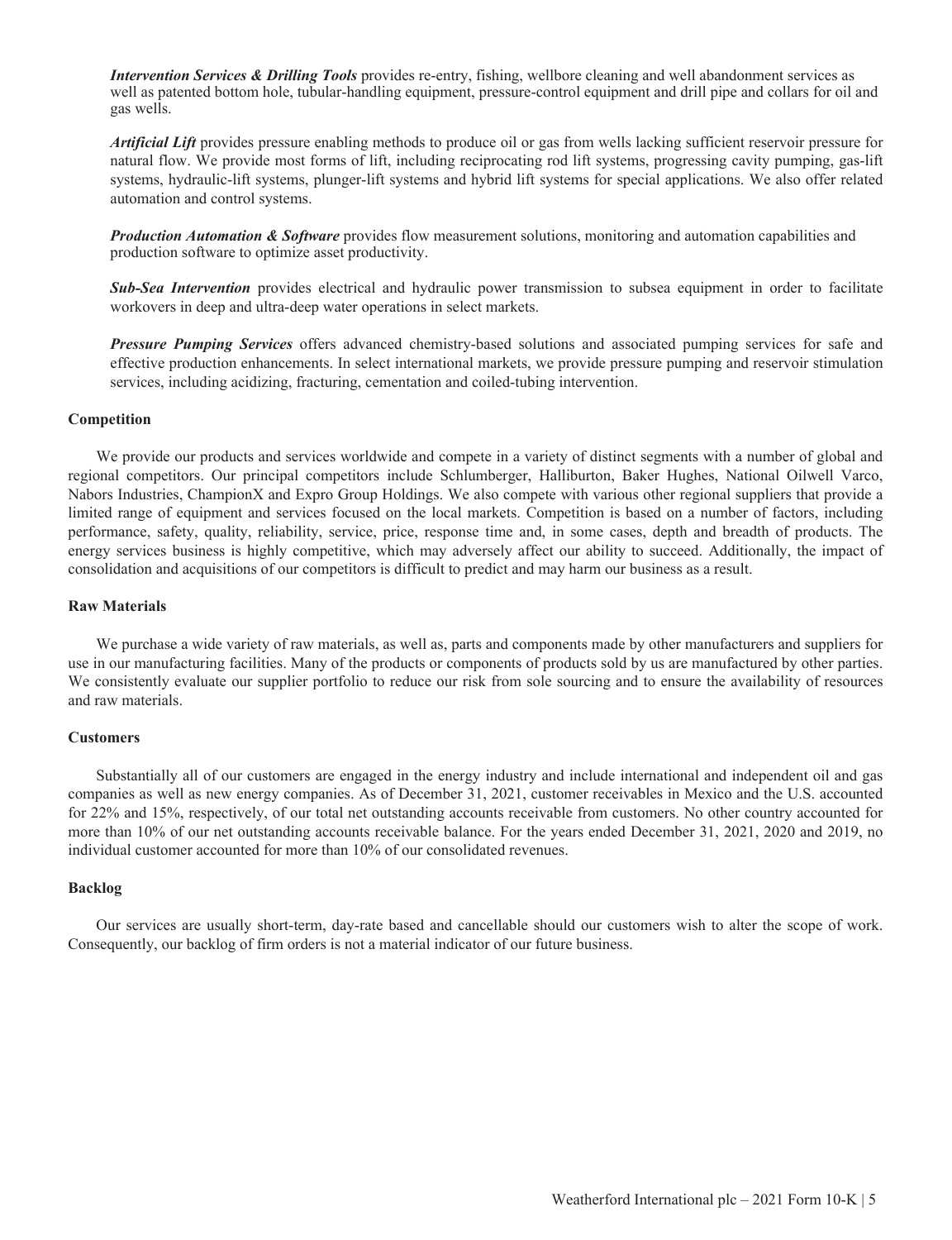#### **Research, Development and Patents**

We maintain world-class technology and training centers throughout the world. Additionally, we have research, development and engineering facilities focused on developing new technologies and improving existing products and services to meet customer demands for improved drilling performance, well integrity, and enhanced reservoir productivity, with emphasis on safety and the environment. Weatherford has significant expertise, trade secrets, intellectual property and know-how with respect to manufacturing our equipment and providing our services. As many areas of our business rely on patents and proprietary technology, we seek and ensure patent protection both inside and outside the U.S. for products and methods that we believe to have commercial significance. Although in the aggregate our patents are important to the manufacturing and marketing of many of our products and services, we do not believe that the expiration of any one of our patents would have a materially adverse effect on our business.

#### **Seasonality**

The widespread geographical locations of our operations serve to mitigate the overall impact of the seasonal nature of our business in any particular geographic region. Weather and natural phenomena can temporarily affect the level of demand for our products and services. Spring months in Canada and winter months in the North Sea and Russia can affect our operations negatively. Additionally, heavy rains, hurricanes, unusual extreme freezes or other climate changes may impact our results. Unpredictable or unusually harsh weather conditions could lengthen the periods of reduced activity and have a detrimental impact on our results of operations. In addition, customer spending patterns for our products and services may result in higher activity in the fourth quarter of each calendar year as our customers seek to fully utilize their annual budgets.

#### **Federal Regulation and Environmental Matters**

Our operations are subject to federal, state and local laws and regulations in the U.S. and globally relating to the energy industry in general and the environment in particular. Our 2021 expenditures to comply with environmental laws and regulations were not material, and we currently do not expect the cost of compliance with environmental laws and regulations for 2022 to be material.

We have obligations and expect to incur capital, operating and maintenance, and remediation expenditures, as a result of compliance with environmental laws and regulations. Among those obligations, are the current requirements imposed by the Texas Commission on Environmental Quality ("TCEQ") at the former Universal Compression facility in Midland, Texas. At this location we are performing a TCEQ-approved Remedial Action Plan ("RAP") to address contaminated ground water. The performance of the RAP and related expenses are scheduled to be performed over a ten to twenty-year period and, may cost as much as \$6 million, all of which is recorded as an undiscounted obligation on the Consolidated Balance Sheets as of December 31, 2021 and 2020. We continuously monitor and strive to maintain compliance with changes in laws and regulations that impact our business.

#### **Human Capital Management**

#### *Focus on People and Culture*

At Weatherford, our people are our most critical asset and vital to our sustained long-term success. Our global team comprises world-class experts in various disciplines, including engineering, oilfield services support and multiple corporate functions. Each employee brings tremendous value to our Company, and we are immensely proud of our global workforce.

We follow a series of guiding principles to enable our dedicated, talented and passionate employees to continue advancing our Company's strategic priorities and deliver value to our customers:

- a. We constantly evolve how we identify, develop and retain our global talent pipeline for today and tomorrow;
- b. We innovate how we attract and integrate diverse and qualified people to give Weatherford a competitive advantage and harness the power of different perspectives;
- c. We cultivate a high-performing, diverse environment to inspire innovation, make smarter decisions and better our business;
- d. We provide a culture that supports employees and delivers the results we need to build, sustain and operate effectively and efficiently internally and within the energy services industry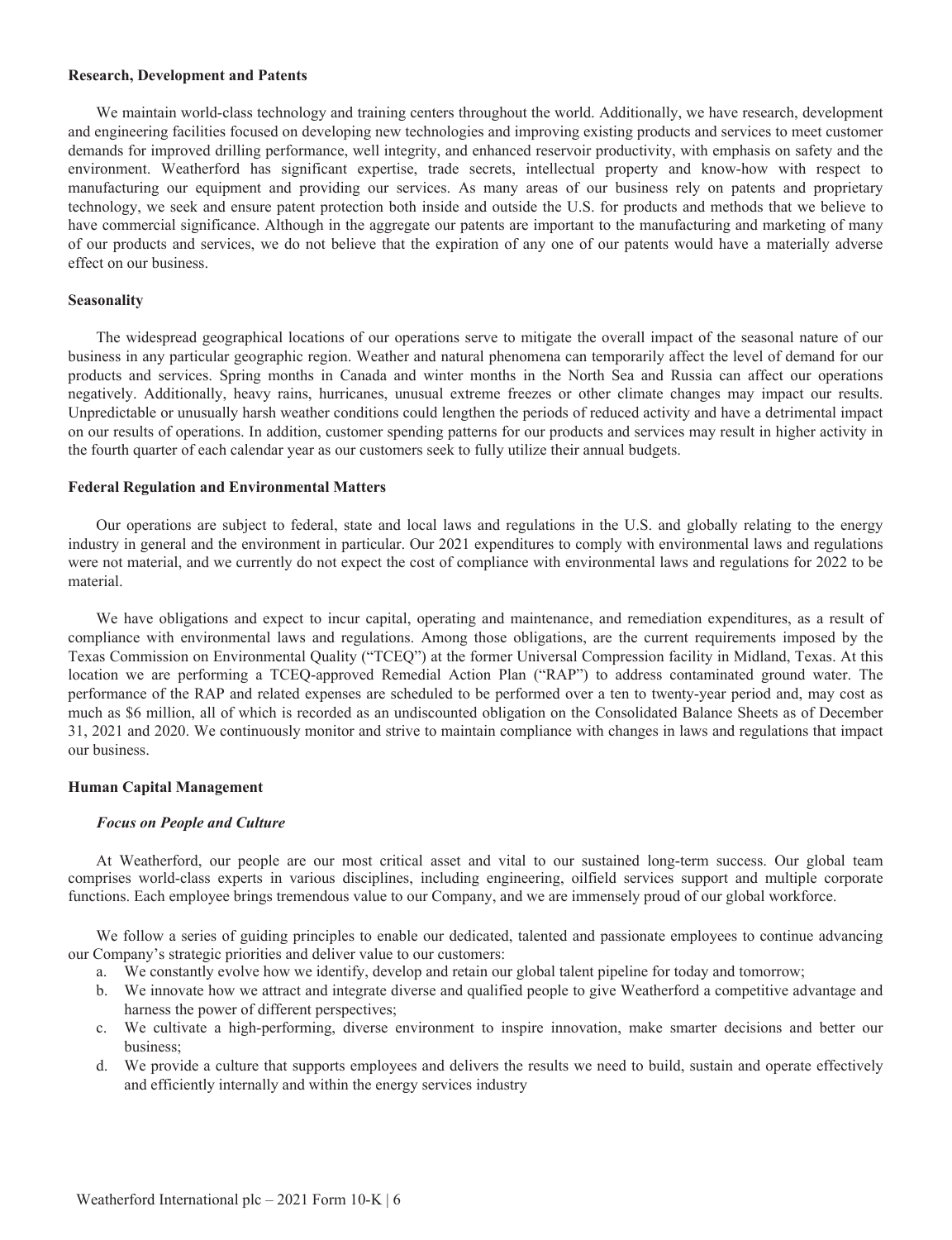This past year, we focused on creating an enhanced recruitment experience and a more attractive employee value proposition for our candidates and new hires. We will continue to monitor our recruiting effectiveness, refine our hiring and onboarding processes and review the experiences and satisfaction levels of these prospective and new employees.

Once an individual decides to become part of the One Weatherford family, we are committed to helping the team member grow and develop professionally by providing them with the necessary training, tools and support to enable a long, meaningful, exciting and thriving career at Weatherford. Through role-specific competency-based training, leadership development programs and safety, ethics and unconscious bias training, we seek to expand our employees' skill sets and regularly reinforce important topics that align with our core values and strategic priorities. In addition, to further our employees' growth and help them chart a successful career path, we remain focused on building a high-performance culture through objective setting, ongoing and regular coaching and feedback and individual development plans. We also believe in providing development opportunities to prepare our employees for future positions at Weatherford and have designed programs to accelerate the development of defined competencies and skills through dedicated mentors and a structured curriculum. In all cases of employee development, we remain guided by our core values and our One Weatherford spirit.

# *Focus on Safety*

Weatherford is committed to the health, safety and well-being of our employees, customers and communities. Our vision is to be a company that is incident free, delivers on our promises and leaves the environments and communities in which we operate better than we found them. Our commitment to safety and service quality is embedded into every level of our organization. Our Operational Excellence and Performance System ("OEPS"), which meets criteria outlined by national and international management system standards, supports our employees in the field and enables us to deliver on our customer commitments without sacrificing quality, health, safety, security or environmental performance. In addition, we have safety programs that are designed to educate employees and empower them to intervene when they see unsafe situations. In these programs, we focus on opportunities for risk prevention, including in areas such as driver and vehicle safety, commitment and intervention, facility safety, induction and training, risk management, lifting equipment and operations, hazardous substances, hazardous environments and occupational health. Furthermore, our Four Tenets program aims to bring awareness to how each of us plays a role in protecting our environment, including through monitoring impacts to land, water use, energy consumption and waste management.

Throughout the COVID-19 pandemic, we have remained focused on protecting the health, safety and well-being of our employees and customers. We are closely following the guidance set forth by the medical community, including the World Health Organization ("WHO") and the Centers for Disease Control and Prevention ("CDC"), to ensure our operations are aligned with recommended health and safety procedures and regularly communicate with our stakeholders regarding the protective measures in place. In addition, we have focused on employee wellness and we remain committed to nurturing our culture and creating a sense of unity, even during times of physical distancing. For example, in 2021 we increased employee recognition efforts across the globe - spotlighting the successes and contributions of our team - and provided opportunities for virtual collaboration on topics such as innovation, navigating the COVID-19 pandemic and diversity, equity and inclusion.

#### *Compensation*

We believe in aligning our employees' compensation with the positive performance of our Company. Our goal in our compensation programs is to provide competitive compensation opportunities to each of our employees that are well-balanced between our current and long-term strategic priorities, that discourage excessive or unnecessary risk taking and that reward our employees appropriately for their efforts. We are committed to maintaining and fostering a culture grounded in the principles inherent in pay-for-performance over the short and long-term for our employees eligible to receive a bonus. Through this culture, we strive to attract, motivate, retain and reward our employees for their work that contributes to building our brand and to sustaining our success in the marketplace. We believe our culture of aligning our strategic priorities with our compensation programs supports a cohesive drive towards value creation for all our stakeholders.

#### *Diversity, Equity and Inclusion*

We understand the importance of operating in a collaborative and inclusive manner across all levels of our organization, embracing the full spectrum of diversity among our employees and recognizing the strength and competitive advantages that our differences afford us as a Company. Our Diversity, Equity and Inclusion ("DE&I") Program is a core element of our One Weatherford culture. Through our DE&I efforts, we aim to provide learning, engagement and philanthropic opportunities to help our people and our communities flourish.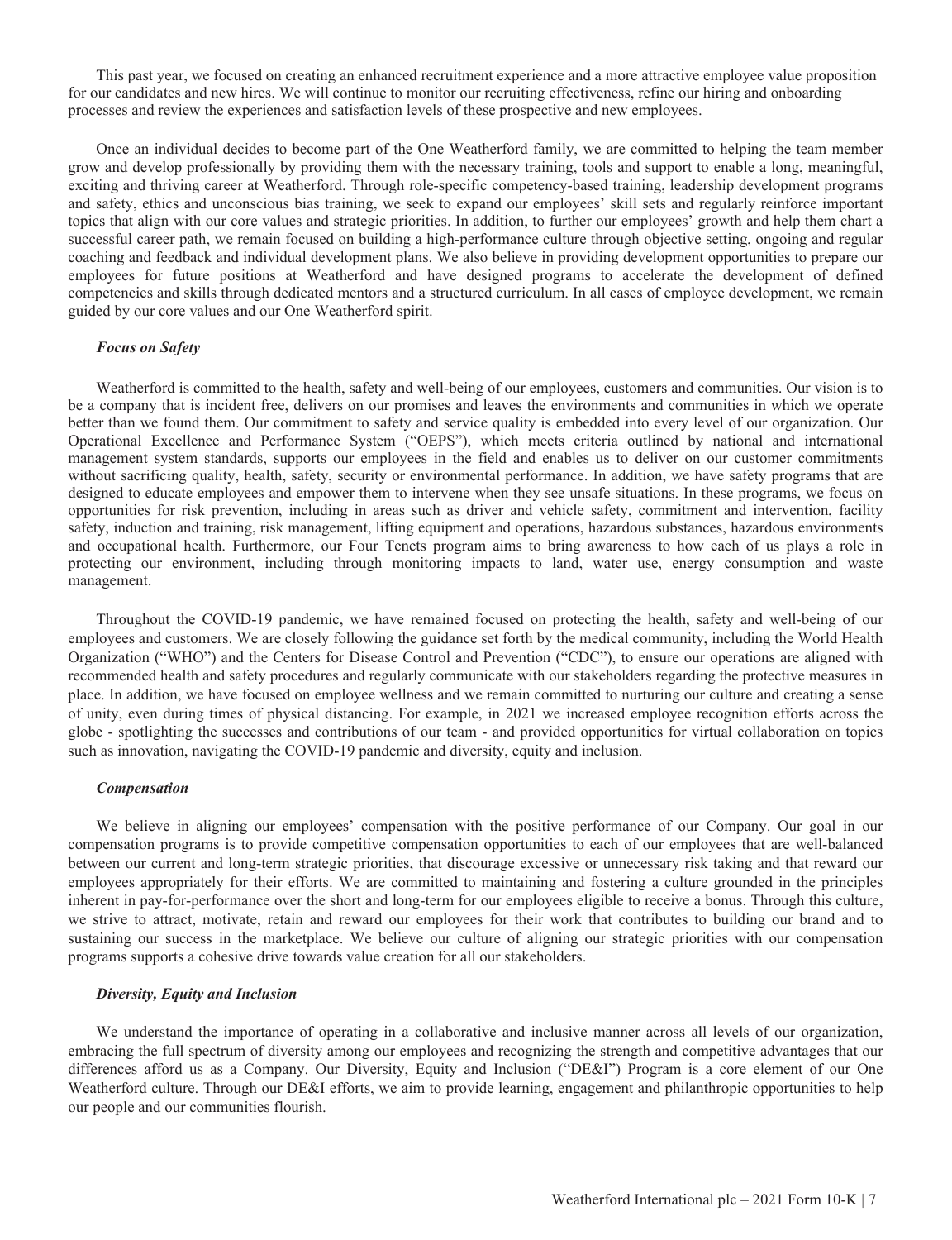Our commitment to embedding our DE&I Program into our organization is championed from the Executive team to the frontline employees. To continue advancing our program, in 2021 we also established a DE&I Champions Network as an integrated approach to build, educate and promote ongoing DE&I initiatives in a way that best aligns with local considerations. This team is comprised of key members from various business functions, job disciplines and with all our geographical areas represented. Their goal is to reinforce all aspects of diversity, equity, and inclusion in the workplace. Furthermore, our Employee Resource Groups continue to align activities to enrich our culture and drive DE&I initiatives at the local level that engage, educate and empower our workforce while having a positive impact on our business.

# *Employee Statistics*

As of December 31, 2021, Weatherford had approximately 17,000 employees globally, located in 75 different countries. As a result of efforts to continuously streamline our processes our workforce reduced by 1% in 2021 compared to December 31, 2020. Some of our operations are subject to union contracts and these contracts cover approximately 19% of our employees.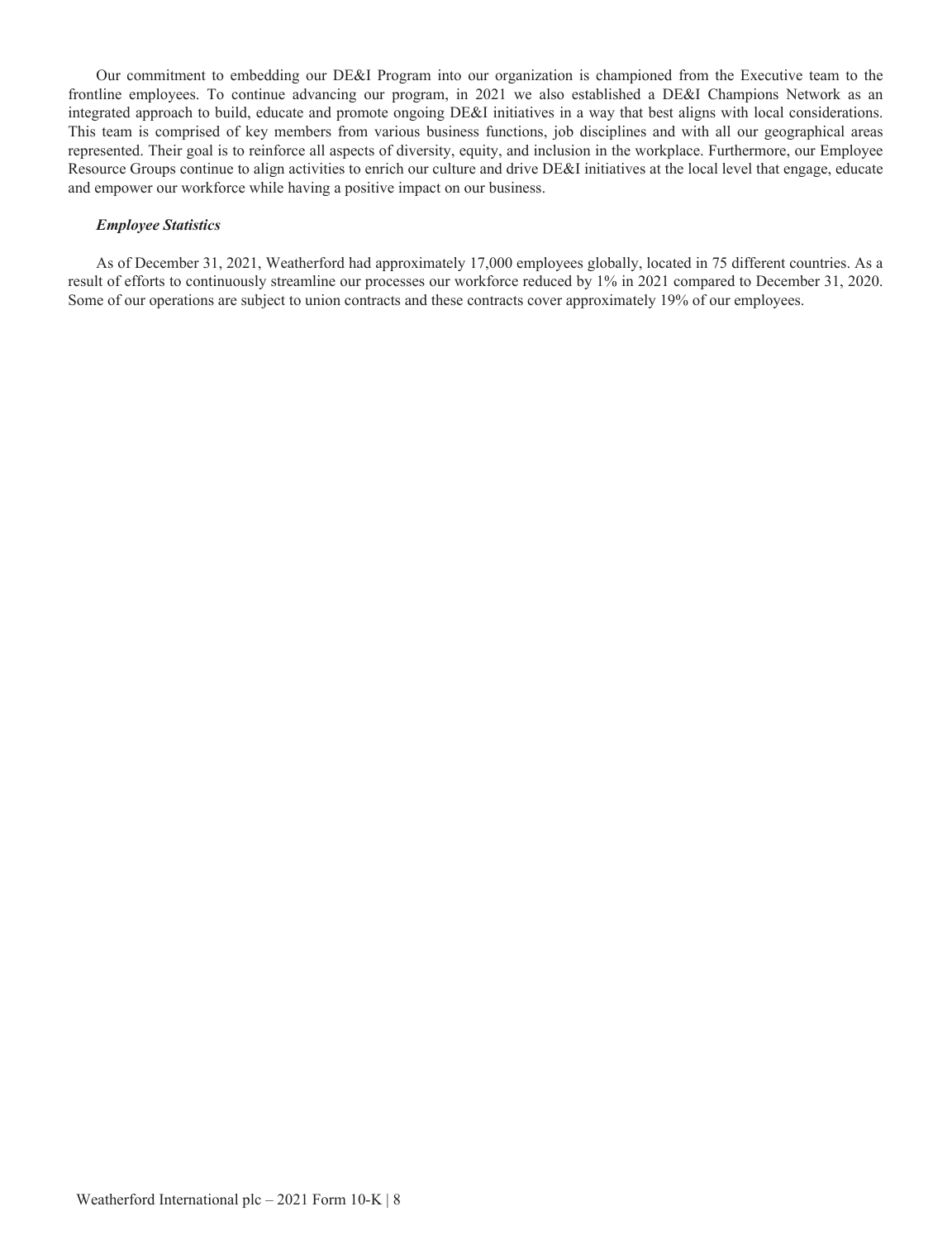# **Information about our Executive Officers**

The following table sets forth, as of February 17, 2022, the names and ages of the executive officers of Weatherford, including all offices and positions held by each for at least the past five years. There are no family relationships between the executive officers of the Company or between any director and any executive officer of the Company.

| <b>Name</b>                         | Age | <b>Current Position and Five-Year Business Experience</b>                                                                                     |
|-------------------------------------|-----|-----------------------------------------------------------------------------------------------------------------------------------------------|
| Girishchandra K.<br>Saligram        | 50  | President and Chief Executive Officer of Weatherford International plc, since October 2020                                                    |
|                                     |     | Senior Vice President and Chief Operating Officer of Externan Corporation from August<br>2018 to September 2020                               |
|                                     |     | Senior Vice President Global Services of Exterran Corporation from August 2016 to August<br>2018                                              |
| H. Keith Jennings                   | 52  | Executive Vice President and Chief Financial Officer of Weatherford International plc, since<br>September 2020                                |
|                                     |     | Executive Vice President and Chief Financial Officer of Calumet Specialty Products<br>Partners, L.P. from November 2019 to September 2020     |
|                                     |     | Vice President, Finance of Eastman Chemical Company, May 2018 to October 2019                                                                 |
|                                     |     | Vice President and Treasurer of Eastman Chemical Company from August 2016 to May<br>2018                                                      |
| Scott C. Weatherholt <sup>(a)</sup> | 44  | Executive Vice President, General Counsel, and Chief Compliance Officer of Weatherford<br>International plc, since July 2020                  |
|                                     |     | Senior Vice President and General Counsel of Arena Energy, L.P., from September 2019 to<br><b>July 2020</b>                                   |
|                                     |     | Executive Vice President, General Counsel, and Corporate Secretary at Midstates Petroleum<br>Company, Inc., from February 2015 to August 2019 |
| Joseph Mongrain                     | 63  | Executive Vice President and Chief People Officer of Weatherford International plc, since<br>March 2021                                       |
|                                     |     | Vice President Human Resources of Anadarko Petroleum Corporation from September 2016<br>to August 2019                                        |
| Desmond J. Mills                    | 49  | Senior Vice President and Chief Accounting Officer of Weatherford International plc, since<br>December 2021                                   |
|                                     |     | Vice President and Chief Accounting Officer of Weatherford International plc, from March<br>2021 to November 2021                             |
|                                     |     | Segment Compliance Manager, Construction Industries Segment, Caterpillar Inc., from July<br>2020 to March 2021                                |
|                                     |     | Division Chief Financial Officer, Integrated Components and Solutions Division, Caterpillar<br>Inc., from September 2018 to July 2020         |
|                                     |     | Finance Director, Caterpillar Brasil Ltda., Caterpillar Inc., from January 2015 to August 2018                                                |

(a) Prior to joining Weatherford, Mr. Weatherholt was the General Counsel at Midstates Petroleum Company, Inc. when the company filed for bankruptcy protection on May 1, 2016 in the Federal Bankruptcy Court for the Southern District of Texas (Houston Division) and served the company before, during and after its bankruptcy. In addition, he was the Senior Vice President & General Counsel of Arena Energy, LP, which filed for bankruptcy protection on August 20, 2020 in the Federal Bankruptcy Court for the Southern District of Texas (Houston Division) approximately 4 weeks after his departure from the company.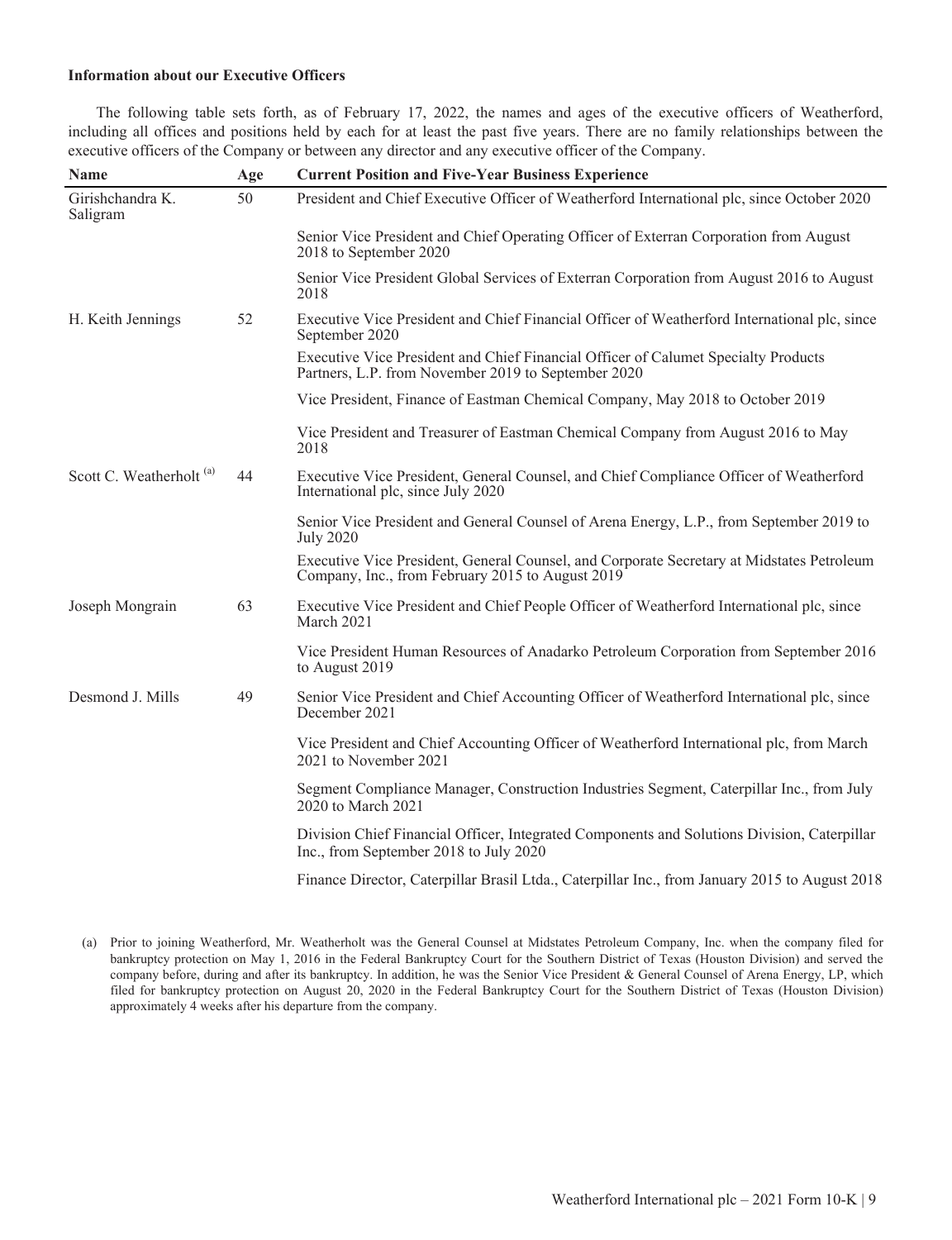#### **Item 1A.** *Risk Factors*

An investment in our securities involves various risks. You should consider carefully all the risk factors described below, the matters discussed herein under "Forward-Looking Statements" and other information included and incorporated by reference in this Form 10-K, as well as in other reports and materials that we file with the SEC. If any of the risks described below, or elsewhere in this Form 10-K, were to materialize, our business, financial condition, results of operations, cash flows and or prospects could be materially adversely affected. In such case, the trading price of our ordinary shares could decline and investors could lose part or all of their investment. Additional risks and uncertainties not currently known to us or that we currently deem immaterial may also materially adversely affect our financial condition, results of operations and cash flows.

#### **Energy Services Industry Risks**

# **Our business is dependent on capital spending by our customers which is greatly affected by fluctuations in oil and natural gas prices and the availability and cost of capital; reductions in capital spending by our customers has had, and could continue to have, an adverse effect on our business, financial condition and results of operations.**

Demand for our services and products is tied to the level of exploration, development and production activity and the corresponding capital and operating spending by oil and natural gas exploration and production companies, including national oil companies. The level of exploration, development and production activity is directly affected by fluctuations in oil and natural gas prices, which historically have been volatile and are likely to continue to be volatile in the future, especially given current geopolitical and economic conditions. Low oil and natural gas prices and declines in global demand for oil and natural gas, including reduced demand as a result of the COVID-19 pandemic, have previously led to our customers, including large oil and gas exploration and production companies, to greatly reduce planned future capital expenditures. Factors affecting the prices of oil and natural gas include, but are not limited to: (1) the level of supply and demand for oil and natural gas; (2) the ability or willingness of the Organization of Petroleum Exporting Countries ("OPEC") and the expanded alliance ("OPEC+") and other high oil exporting non-OPEC+ nations to set and maintain oil production levels; (3) the level of oil and natural gas production in the U.S. and by other non-OPEC+ countries; (4) oil refining capacity; (5) shifts in end-customer preferences toward sustainable energy sources, fuel efficiency and the use of natural gas; (6) the cost of, and constraints associated with, producing and delivering oil and natural gas; (7) governmental regulations, including the policies of governments regarding the exploration for and production and development of their oil and natural gas reserves; (8) weather conditions, natural disasters, and health or similar issues, such as pandemics or epidemics; (9) worldwide political, military, and economic conditions; and (10) increased demand for alternative energy and electric vehicles, including government initiatives to promote the use of sustainable, renewable energy sources and public sentiment around alternatives to oil and gas.

In addition, actual and anticipated declines in commodity prices, the short-term tenor of most of our contracts and the financial stress experienced by some of our customers have combined to increase the demands by many of our customers for reductions in the prices we receive for our products and services in the past. Reductions in capital spending or requests for further cost reductions by our customers could directly impact our business by reducing demand and pricing for our services and products which would have a material adverse effect on our business, financial condition and results of operations. Spending by exploration and production companies can also be impacted by conditions in the capital markets, which have been volatile in recent years. Limitations on the availability of capital or higher costs of capital may cause exploration and production companies to make additional reductions to capital budgets even if oil and natural gas prices increase from current levels. In addition, the transition of the global energy sector from primarily a fossil fuel-based system to renewable energy sources could affect our customers' levels of expenditures. Any such cuts in spending would curtail drilling programs, as well as discretionary spending on well services, which may result in a reduction in the demand for our services, the rates we can charge and the utilization of our assets, any or all of which could have a material adverse effect on our business, financial condition and results of operations.

# **Climate change, environmental, social and governance and sustainability initiatives may result in regulatory or structural industry changes that then further results in significant operational changes and expenditures, reduced demand for our products and services and adversely affect our business, results of operations, stock price or access to capital markets.**

Climate change, environmental, social and governance ("ESG") and sustainability are a growing global movement. Continuing political and social attention to these issues has resulted in both existing and pending international agreements and national, regional or local legislation, regulatory measures and policy changes. Also, there is increasing societal pressure in some areas, to limit greenhouse gas emissions and in the U.S., is a stated priority of the Biden Administration, as well as other global initiatives. These agreements and measures, including the Paris Climate Accord, may require, or could result in future legislation,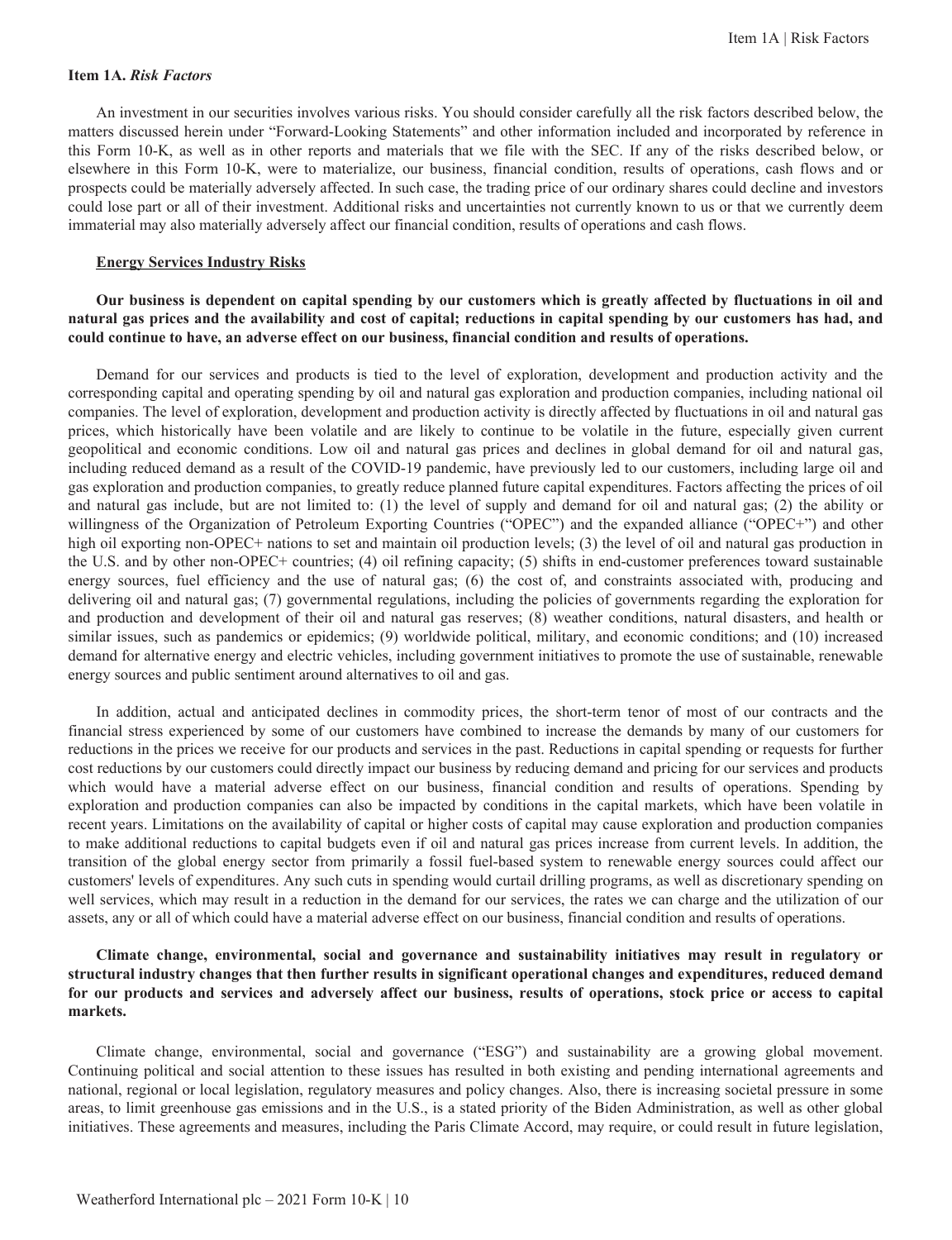regulatory measures and policy changes that require, significant equipment modifications, operational changes, taxes, or purchase of emission credits to reduce emission of greenhouse gases from our operations, which may result in substantial capital expenditures and compliance, operating, maintenance and remediation costs. As a result of heightened public awareness and attention to these issues as well as continued regulatory initiatives to reduce the use of oil and gas, demand for hydrocarbons may be reduced, which would have an adverse effect on our business and results of operations. The imposition and enforcement of stringent greenhouse gas emissions reduction requirements could severely and adversely impact the oil and gas industry and therefore significantly reduce the value of our business.

Certain financial institutions, institutional investors and other sources of capital have begun to limit or eliminate their investment in financing of conventional energy-related activities due to concerns about climate change, which could make it more difficult to finance our customer's businesses or our own business. Increasing attention to climate change, ESG and sustainability has resulted in governmental investigations, and public and private litigation, which could increase our costs or otherwise adversely affect our business or results of operations.

In addition, organizations that provide information to investors on corporate governance and related matters have developed ratings processes for evaluating companies on their approach to ESG matters. Such ratings are used by some investors to inform their investment and voting decisions. Unfavorable ESG ratings may lead to increased negative investor sentiment toward us and our industry and to the diversion of investment to other industries, which could have a negative impact on the price of our securities and our access to and costs of capital.

Any or all of these ESG and sustainability initiatives may result in significant operational changes and expenditures, reduced demand for our products and services, and could materially adversely affect our business, results of operations, stock price or access to capital markets.

## **Failure to effectively and timely address the need to operate more sustainably and with a lower carbon footprint and impact could adversely affect our business, results of operations and cash flows.**

Our long-term success may depend on our ability to effectively lower the carbon impact of how we deliver our products and services to our customers as well as adapting our technology portfolio for potentially changing government requirements and customer preferences towards more sustainable competitors. We must also consider engaging with our customers to develop solutions to decarbonize their oil and gas operations. If we fail or are perceived to not be effectively lowering our carbon impact, then we could potentially lose engagement with customers, investors and/or certain financial institutions.

# **Failure to effectively and timely address the energy transition could adversely affect our business, results of operations and cash flows.**

Our long-term success depends on our ability to effectively participate in the energy transition, which will require adapting our technology portfolio to potentially changing market demand for services and products to support the production of energy from sources other than hydrocarbons (e.g., geothermal, carbon capture, responsible abandonment, wind, solar and hydrogen). If the energy transition landscape changes faster than anticipated or in a manner that we do not anticipate, demand for our products and services could be adversely affected. Furthermore, if we fail or are perceived to not effectively implement an energy transition strategy, or if investors or financial institutions shift funding away from companies focused primarily or solely in fossil fuelrelated industries, our access to capital or the market for our securities could be negatively impacted.

# **Severe weather, including extreme weather conditions associated with global climate change, has in the past, and could in the future, adversely affect our business and results of operations.**

Our business has been, and in the future will likely be, affected by severe weather in areas where we operate, which could materially affect our operations and financial results. In addition, impacts of climate change could increase the frequency and severity of extreme weather conditions. Any such extreme weather-related events could have a material adverse effect on our business, financial condition and results of operations.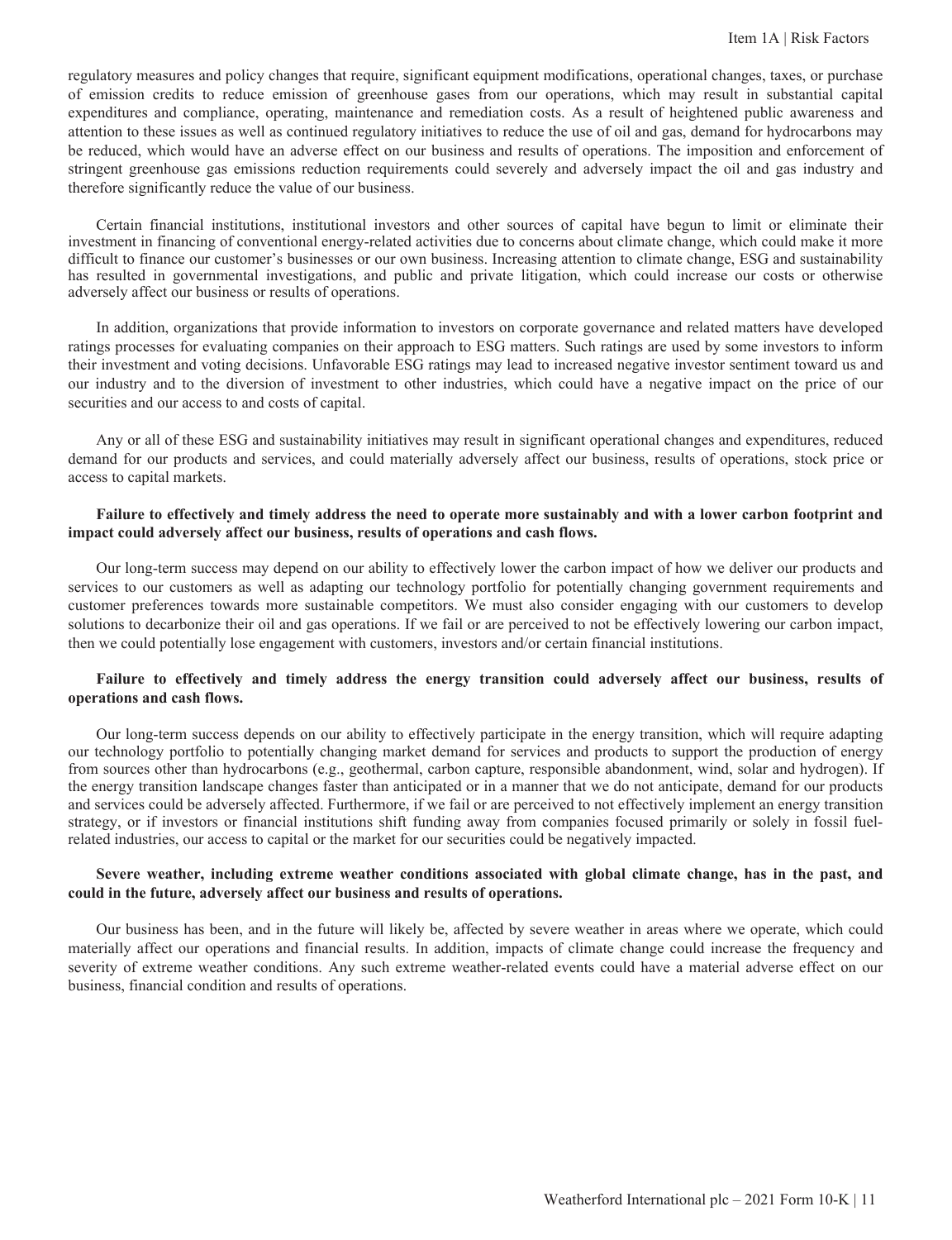# **Liability claims resulting from catastrophic incidents could have a material adverse effect on our business, financial condition and results of operations**

Drilling for and producing hydrocarbons, and the associated products and services that we provide, include inherent dangers that may lead to property damage, personal injury, death or the discharge of hazardous materials into the environment. Many of these events are outside our control. Typically, we provide products and services at a well site where our personnel and equipment are located together with personnel and equipment of our customer and third parties, such as other service providers. At many sites, we depend on other companies and personnel to conduct drilling and other operations in accordance with appropriate safety standards. From time to time, personnel are injured or equipment or property is damaged or destroyed, as a result of accidents, failed equipment, faulty products or services, failure of safety measures, uncontained formation pressures or other dangers inherent in drilling for or producing oil and natural gas. Any of these events can be the result of human error. With increasing frequency, our products and services are deployed on more challenging prospects both onshore and offshore, where the occurrence of the types of events mentioned above can have an even more catastrophic impact on people, equipment or the environment. Such events may expose us to significant potential losses which could have a material adverse effect on our business, financial condition and results of operations.

# **Business and Operational Risks**

# **The COVID-19 pandemic has significantly weakened demand for our products and services and has had a substantial negative impact on our business, financial condition, results of operations and cash flows.**

The effects of the COVID-19 pandemic, including actions taken by businesses and governments to contain the spread of the virus, have resulted in a significant reduction in international and U.S. economic activity and we have not yet reached prepandemic activity levels. These effects materially adversely affected the demand for oil and natural gas, as well as for our services and products.

The COVID-19 pandemic severely impacted our business and our industry in 2020 and 2021. These effects included, and may continue to include, adverse revenue and net income effects; disruptions to our operations; customer shutdowns of oil and gas exploration and production; employee impacts from illness, school closures and other community response measures; and temporary closures of our facilities or the facilities of our customers and suppliers.

The COVID-19 pandemic, and the volatile regional and global economic conditions stemming from the pandemic, exacerbated, and could continue to exacerbate, the potential negative impact from many of the other risks we face. The COVID-19 pandemic may also have a considerable and detrimental effect on our operating and financial results in a manner that is not currently known to us or that we do not currently consider as significant risks to our operations.

Given the nature and significance of the events described above, we are not able to enumerate all potential risks to our business and operations; however, we believe that in addition to the impacts described above, other current and potential impacts of these recent events include, but are not limited to:

- Structural shift in the global economy and its demand for oil and natural gas as a result of changes in the way people work, travel and interact, or in connection with a global recession or depression;
- Reduction of our global workforce to adjust to market conditions, including severance payments, retention issues, and an inability to hire employees when market conditions improve;
- Infections and quarantining of our employees and the personnel of our customers, suppliers and other third parties in areas in which we operate;
- Our insurance policies may not cover losses associated with pandemics like COVID-19 or similar global health threats;
- Litigation risk and possible loss contingencies related to COVID-19 and its impact, including with respect to commercial contracts, employment matters, personal injury and insurance arrangements; and
- Cybersecurity issues, as our reliance on digital technologies increases, those digital technologies may become more vulnerable and experience a higher rate of cyberattacks in the current environment of remote connectivity due to stay-athome orders.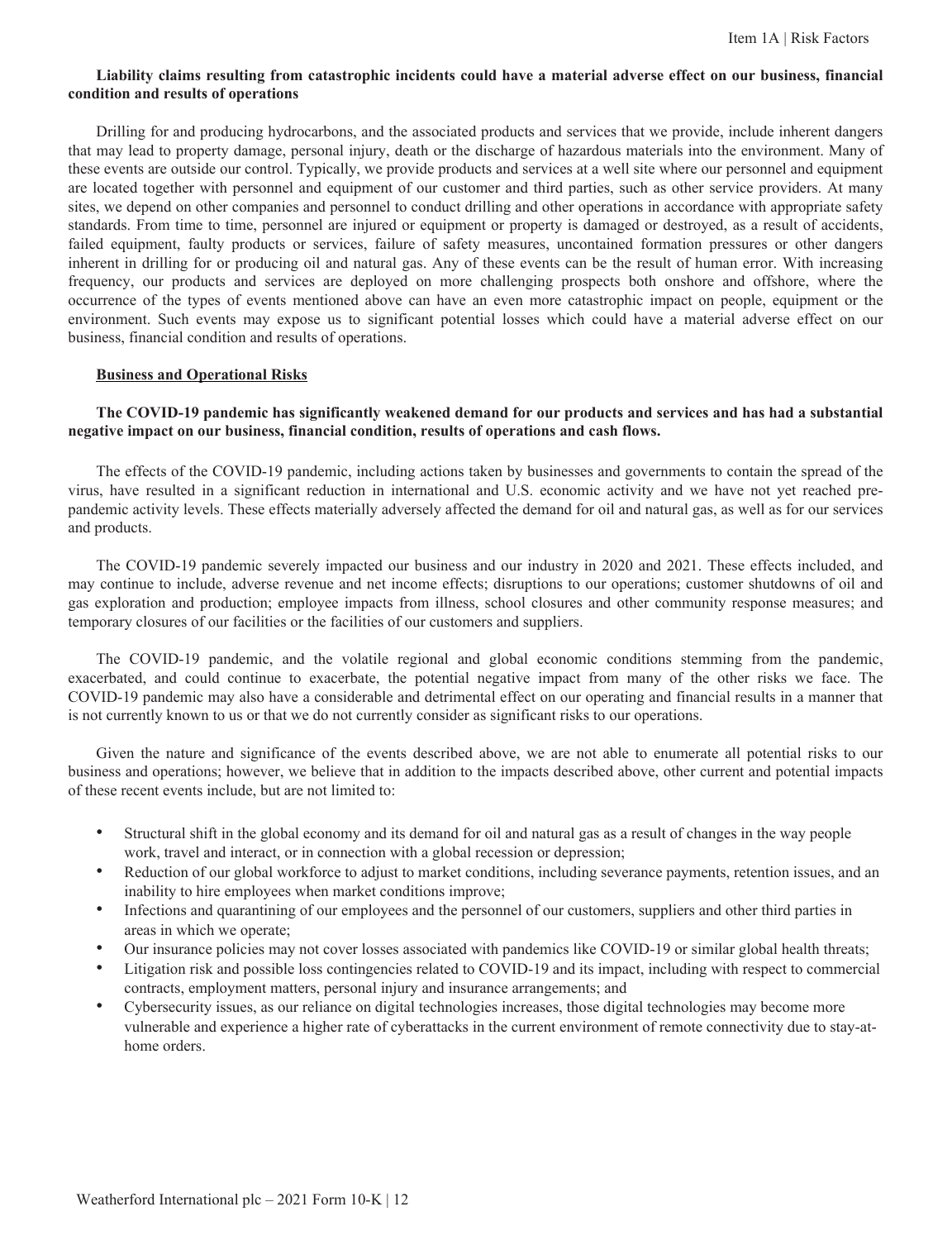# **Our fulfillment system relies on external suppliers and service providers. Shortages, supplier capacity constraints, supplier production disruptions, supplier quality and sourcing issues or price increases could have a material adverse effect on our business, financial condition and results of operations.**

We purchase a variety of raw materials, as well as, parts and components made by other manufacturers and suppliers for use in our manufacturing facilities. A disruption in deliveries to or from suppliers or decreased availability of materials could have an adverse effect on our ability to meet our commitments to customers or increase our operating costs. Also, certain parts and equipment that we use in our operations may be available only from a small number of suppliers, manufacturers or service providers, or in some cases may be sourced through a single supplier, manufacturer or service provider. A disruption in the deliveries from such third-party suppliers, manufacturers or service providers, capacity constraints, production disruptions, price increases, quality control issues, recalls or other decreased availability of parts and equipment could adversely affect our ability to meet our commitments to customers and have a material adverse effect on our business, financial condition and results of operations.

# **Our operational and financial growth is dependent on our liquidity requirements and the adequacy of our capital resources.**

Our liquidity, including our ability to meet our ongoing operational obligations, as well as service our debt, is dependent upon, among other things: (i) our ability to maintain adequate cash on hand; (ii) our ability to generate cash flow from operations; and (iii) our ability to access the capital markets; and (iv) changes in market conditions that negatively impact our revenue.

The energy industry faces negative sentiment in the capital markets which has impacted the ability of participants to access appropriate amounts of capital under suitable terms. This negative sentiment in the energy industry has not only impacted our customers in North America, it is also affecting the availability and the pricing for most credit lines and other capital resources extended to participants in the industry.

# **We utilize letters of credit and performance and bid bonds to provide credit support to our customers. If the beneficiaries were to call the letters of credit issued under our committed and or uncommitted facilities, our available cash balance may be reduced by the amount called and it could have an adverse impact on our business, operations, and financial condition.**

As of December 31, 2021, we had \$342 million of letters of credit outstanding, consisting of \$181 million under our senior secured letter of credit agreement (the "LC Credit Agreement") and \$161 million under various uncommitted facilities (of which there was \$158 million in cash collateral held and recorded in "Restricted Cash" on the Consolidated Balance Sheets). In Latin America, we utilize surety bonds as part of our customary business practice. As of December 31, 2021, we had outstanding surety bonds of \$293 million. Any of our outstanding letters of credit or surety bonds could be called by the beneficiaries should we breach certain contractual or performance obligations. If the beneficiaries were to call the letters of credit under the LC Credit Agreement or the surety bonds, our available liquidity would be reduced by the amount called.

# **We may not be fully indemnified against financial losses in all circumstances where damage to or loss of property, personal injury, death or environmental harm occur.**

As is customary in our industry, our contracts typically require that our customers indemnify us for claims arising from the injury or death of their employees (and those of their other contractors), the loss or damage of their equipment (and that of their other contractors), damage to the well or reservoir and environmental impacts originating from the customer's equipment or from the reservoir (including uncontained oil flow from a reservoir) and claims arising from catastrophic events, such as a well blowout, fire, explosion and from environmental impacts below the surface. Conversely, we typically indemnify our customers for claims arising from the injury or death of our employees, the loss or damage of our equipment (other than equipment lost in the hole) or environmental impacts originating from our equipment above the surface of the earth or water.

Our indemnification arrangements may not protect us in every case. For example, our indemnity arrangements may be held to be overly broad in some courts and/or contrary to public policy in some jurisdictions, and to that extent may be unenforceable. Additionally, some jurisdictions which permit indemnification nonetheless limit its scope by applicable law, rule, order or statute. We may be subject to claims brought by third parties or government agencies with respect to which we are not indemnified. Furthermore, the parties from which we seek indemnity may not be solvent, may become bankrupt, may lack resources or insurance to honor their indemnities or may not otherwise be able to satisfy their indemnity obligations to us. The lack of enforceable indemnification could expose us to significant potential losses.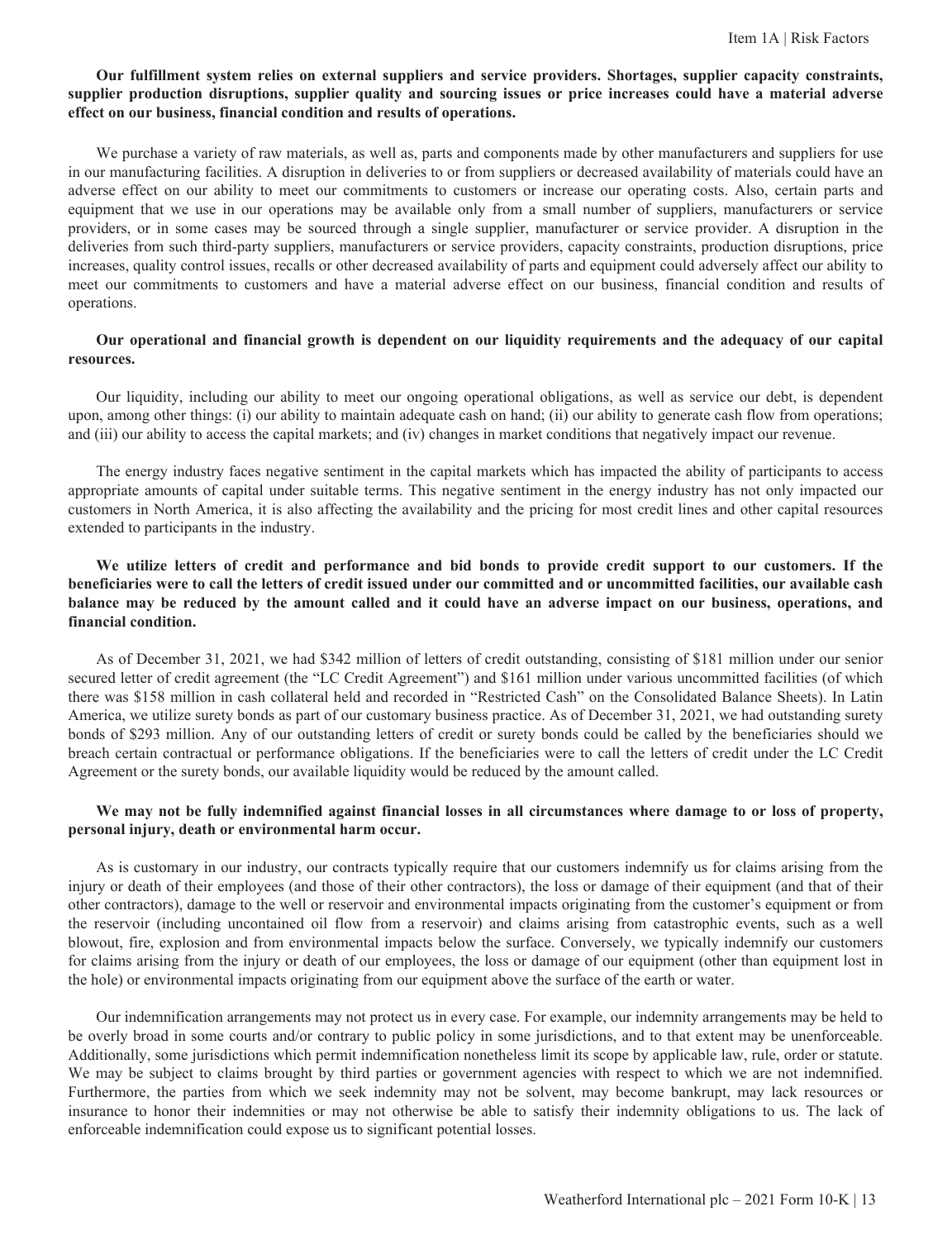Further, our assets generally are not insured against loss from political violence such as war, terrorism or civil unrest. If any of our assets are damaged or destroyed as a result of an uninsured cause, we could recognize a loss of those assets.

# **Our indebtedness and liabilities could limit cash flow available for our operations, expose us to risks that could adversely affect our business, financial condition and results of operations and impair our ability to satisfy our financial obligations.**

As of December 31, 2021, we had \$2.4 billion of long-term debt with \$300 million in aggregate principal amount of our 11.0% Senior Notes maturing on December 1, 2024 ("Exit Notes") and \$500 million in aggregate principal amount of our 6.5% Senior Secured Notes maturing on September 15, 2028 ("2028 Senior Secured Notes") and \$1.6 billion in aggregate principal amount of our 8.625% Senior Notes maturing on April 30, 2030 ("2030 Senior Notes"). Pursuant to the terms of our Exit Notes, 2028 Senior Secured Notes and 2030 Senior Notes, we expect to make \$215 million in interest payments in 2022 and approximately \$204 million in interest payments annually until the maturity of our long-term debt obligations. If business activity declines, or otherwise does not increase, our level of indebtedness could have negative consequences for our business, financial condition and results of operations, including:

- limiting our ability to obtain additional financing, or refinance, on terms that are commercially acceptable;
- requiring the dedication of a substantial portion of our cash flow from operations to service our indebtedness, thereby reducing our free cash flow and the amount of our cash flow available for other purposes;
- limiting our flexibility in planning for, or reacting to, changes in our business;
- placing us at a possible competitive disadvantage with less leveraged competitors or competitors that may have better access to capital resources; and
- increasing our vulnerability to adverse economic and industry conditions.

Our ability to make scheduled payments on our debt obligations will depend on our financial and operating performance, which is subject to prevailing economic and competitive conditions and certain financial, business and other factors beyond our control. In the past, lower commodity prices and in turn lower demand for our products and services have negatively impacted our revenues, earnings and cash flows, and low oil and natural gas prices could have an adverse effect on our liquidity position. Any harm to our business and operations resulting from our current or future level of indebtedness could adversely affect our ability to pay amounts due to our lenders and noteholders.

# **Our business may be exposed to uninsured claims and, as a result, litigation might result in significant potential losses. The cost of our insured risk management program may increase.**

In the ordinary course of business, we become the subject of various claims and litigation. We maintain liability insurance, which includes insurance against damage to people, property and the environment, in commercially reasonable amounts, subject to self-insured retentions and deductibles.

Our insurance policies are subject to exclusions, limitations and other conditions and may not apply in all cases, for example where willful wrongdoing on our part is alleged. It is possible an unexpected judgment could be rendered against us in cases in which we could be uninsured and beyond the amounts we currently have reserved or anticipate incurring, and in some cases those potential losses could be material.

Our insurance may not be sufficient to cover any particular loss or our insurance may not cover all losses. For example, although we maintain product liability insurance, this type of insurance is limited in coverage and it is possible an adverse claim could arise in excess of our coverage. Additionally, insurance rates have in the past been subject to wide fluctuation and may be unavailable on terms that we or our customers believe are economically acceptable. Reductions in coverage, changes in the insurance markets and accidents affecting our industry may result in further increases in our cost and higher deductibles and retentions in future years and may also result in reduced activity levels in certain markets. As a result, we may not be able to continue to obtain insurance on commercially reasonable terms. Any of these events could have an adverse impact on our business, financial condition and results of operations.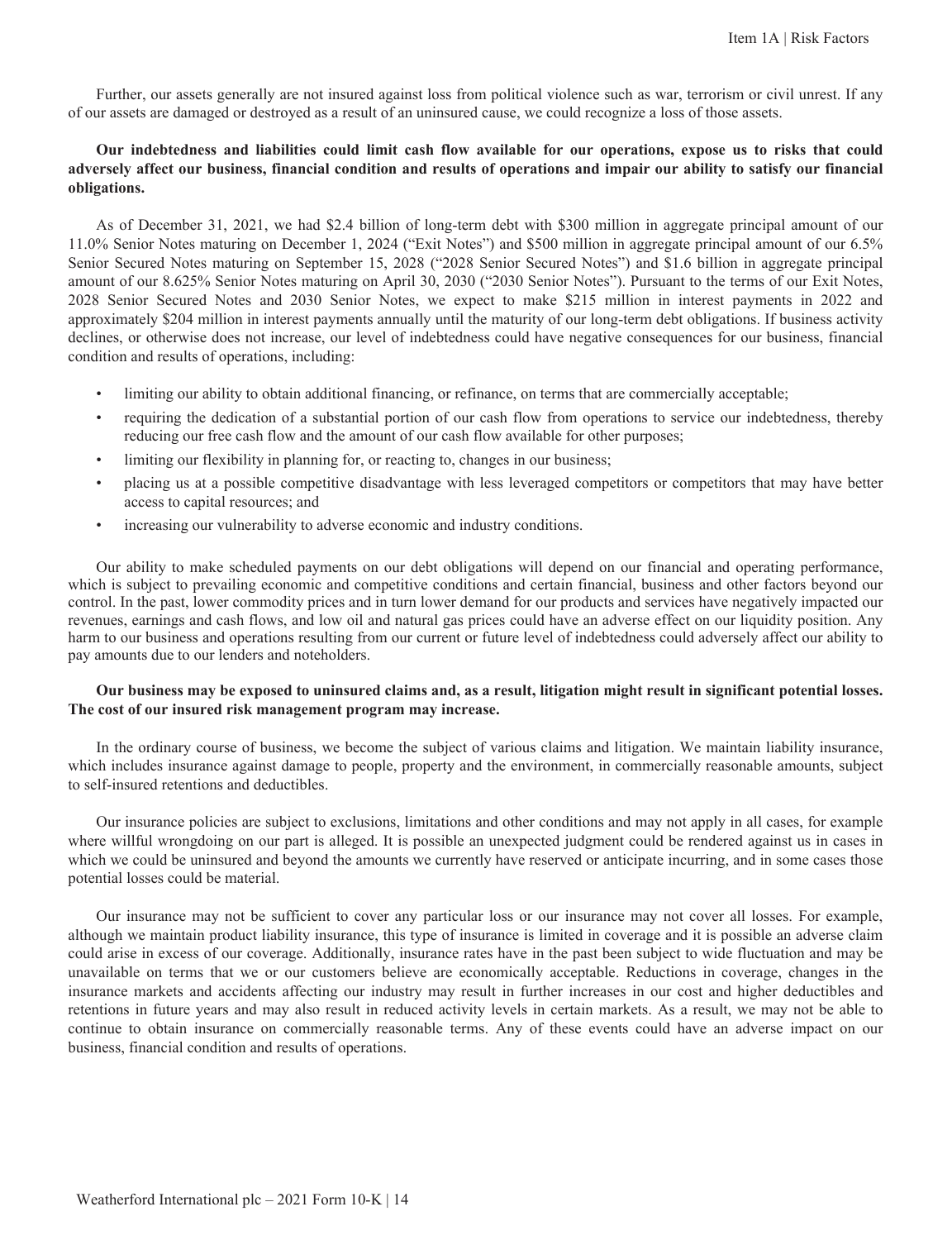# **A significant portion of our revenue is derived from our operations outside the United States, which exposes us to risks inherent in doing business in each of the 75 countries in which we operate.**

Our non-United States operations accounted for approximately 80% of our consolidated revenue in 2021. Operations in countries other than the United States are subject to various risks, including:

- volatility in political, social and economic conditions including currency exchange controls, inflation, and currency exchange rate fluctuations and devaluations;
- exposure to expropriation of our assets, deprivation of contract rights or other governmental actions;
- social unrest, acts of terrorism, war or other armed conflict;
- fraud and political corruption;
- varying international laws and regulations;
- adequate responses to COVID-19 pandemic and restrictions;
- confiscatory taxation or other adverse tax policies;
- trade and economic sanctions or other restrictions imposed by the European Union, the United States or other countries;
- exposure under the United States Foreign Corrupt Practices Act or similar legislation; and
- restrictions on the repatriation of income or capital.

# **Our actual financial results after emergence from bankruptcy are not comparable to our historical financial information as a result of the implementation of the Plan and the transactions contemplated thereby and the implementation of Fresh Start Accounting.**

Upon our emergence from bankruptcy, we adopted Fresh Start Accounting and adjusted our assets and liabilities to fair values and our accumulated deficit was restated to zero as of December 13, 2019, which resulted in the Company becoming a new entity for financial reporting purposes. Accordingly, our financial condition and results of operations following our emergence from bankruptcy will not be comparable to the financial condition and results of operations reflected in our pre-December 13, 2019 historical financial statements. Implementation of the Plan and the transactions contemplated thereby materially changed the amounts and classifications reported in our consolidated historical financial statements. The lack of recent comparable historical financial information may discourage investors from purchasing our ordinary shares or debt securities or providing credit or financing on commercially acceptable terms to the Company.

# **There may be circumstances in which the interests of our significant shareholders could be in conflict with the interests of our other shareholders.**

In the aggregate, certain funds associated with our six largest shareholders currently own in excess of 68% of our outstanding Ordinary Shares. Circumstances may arise in which these shareholders may have an interest in pursuing or preventing acquisitions, divestitures or other transactions, including the issuance of additional equity or debt, that, in their judgment, could enhance their investment in us or another company in which they invest. Such transactions might adversely affect us or could be in conflict with the interest of our other shareholders. In addition, our significant concentration of share ownership may adversely affect the trading price of our securities because investors may perceive disadvantages in owning securities in companies with significant shareholders and may restrict the trading volume in our ordinary shares.

# **An active trading market for our ordinary shares may not continue and the price and trading volume of our ordinary shares may fluctuate significantly.**

On June 1, 2021, NASDAQ approved our application for the listing of our ordinary shares. In connection with the listing, we became subject to the reporting requirements of the Exchange Act. Our ordinary shares began trading on The Nasdaq Global Select Market on June 2, 2021 under the ticker symbol "WFRD". We cannot predict the extent to which investor interest in us will lead to a continued active trading market or how liquid that market will be. If an active trading market does not continue, holders of our shares may have difficulty selling any of our ordinary shares that may now be owned or may be purchased later.

Even if an active trading market continues for our ordinary shares, the market price of our ordinary shares may be highly volatile and could be subject to wide fluctuations. In addition, the trading volume of our ordinary shares may fluctuate and cause significant price variations to occur. Volatility in the market price of our ordinary shares may prevent one from being able to sell shares at or above the ordinary share issuance price or above the price one paid to acquire the ordinary shares.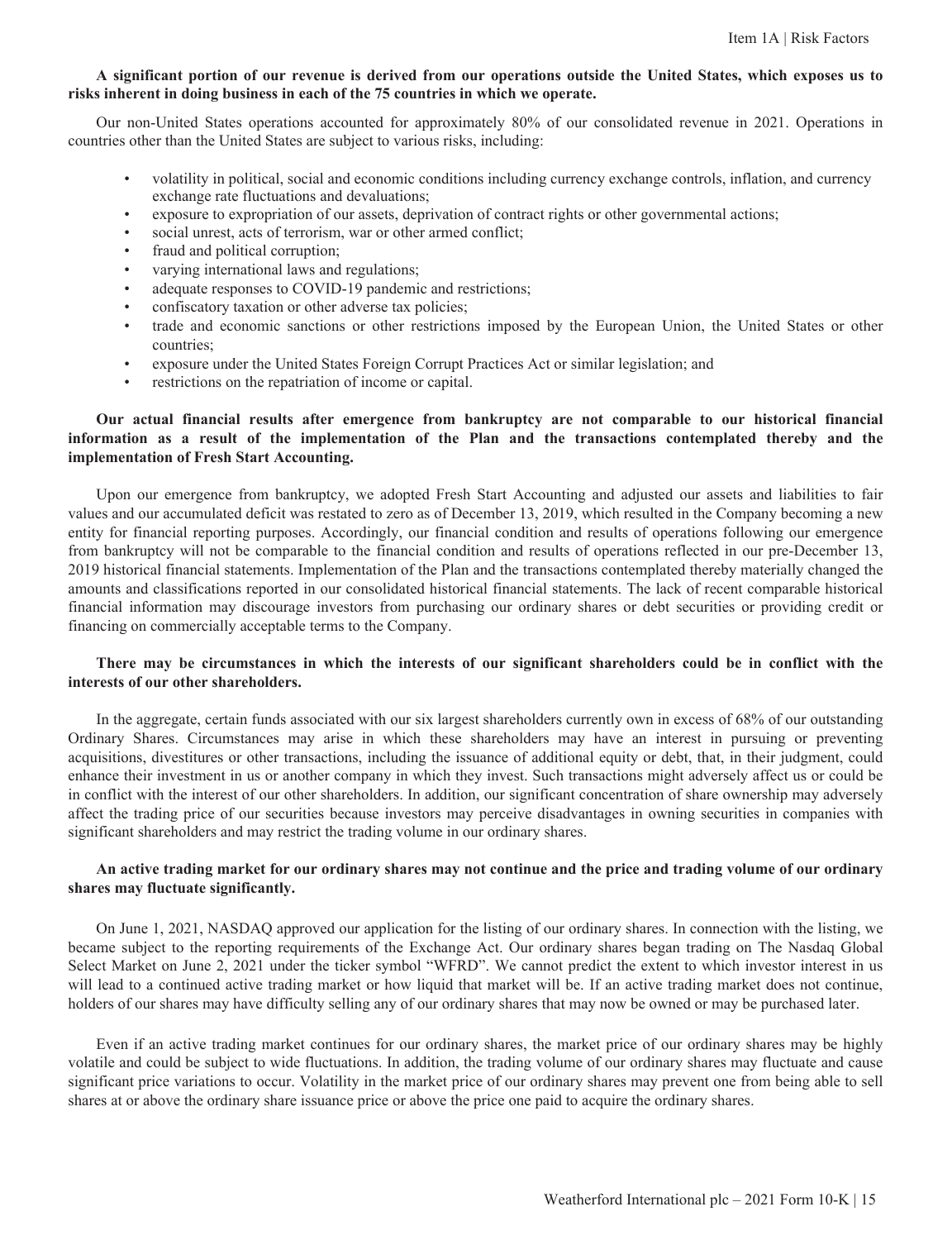# **The terms of our indebtedness restrict our current and future operations, particularly our ability to respond to changes or to pursue our business strategies.**

The LC Credit Agreement and the indentures governing our Exit Notes, 2028 Senior Secured Notes and 2030 Senior Notes contain restrictive covenants that impose significant operating and financial restrictions on us and may limit our ability to engage in acts that we may believe to be in our long-term best interest, including restrictions on our ability to:

- incur additional indebtedness;
- pay dividends and make other distributions;
- prepay, redeem or repurchase certain debt;
- make loans and investments; and
- sell assets and incur liens.

These covenants and other restrictions may limit our ability to effectively operate our business, and to execute our growth strategy or take advantage of new business opportunities. These covenants and restrictions include minimum liquidity covenants, certain financial ratios, which may apply in certain circumstances, and other restrictions. Our ability to meet the liquidity thresholds and those financial ratios can be affected by events beyond our control.

A breach of the covenants and other restrictions under the LC Credit Agreement, the indentures governing our Exit Notes, 2028 Senior Secured Notes and 2030 Senior Notes or our other indebtedness could result in an event of default thereunder. Such a default may allow the lenders, holders or the trustee, as applicable, to accelerate the related indebtedness and may result in the acceleration of any other indebtedness to which a cross-acceleration or cross-default provision applies. In addition, an event of default under LC Credit Agreements would permit the lenders thereunder to terminate all commitments.

# **Legal, Tax and Regulatory Risks**

# **Our operations are subject to numerous environmental laws and regulations, including treaties and international agreements related to greenhouse gases, climate change and renewable energy sources that may expose us to significant liabilities, result in additional compliance costs and could reduce our business opportunities and revenues.**

We are subject to various laws and regulations applicable to the energy industry related to pollution, protection of the environment and natural resources, public and worker health and safety, and treaties and international agreements related to climate change and the regulation of greenhouse gasses. These laws and regulations sometimes provide for strict liability for remediation costs, damages to natural resources, or threats to public health and safety. Strict liability can render us liable for damages without regard to our degree of care or fault. Some environmental laws also provide for joint and several strict liability for remediation of spills and releases of hazardous substances, and, as a result, we could be liable for the actions of others. Thus, an environmental claim could arise with respect to one or more of our current businesses, operations, products or services, or a business or property that one of our predecessors owned or used, and such claims could involve material expenditures. Generally, environmental laws have in recent years become more stringent and have sought to impose greater liability on a larger number of potentially responsible parties and have required increased costs to comply with their requirements. The scope of regulation of our industry and our products and services may increase further, including possible increases in liabilities, financial assurance, or funding requirements imposed by governmental agencies. Additional regulations on deepwater drilling in the Gulf of Mexico and elsewhere in the world could be imposed, and those regulations could limit our business where they are imposed.

In addition, members of the U.S. Congress, the U.S. Environmental Protection Agency and various agencies of several states within the U.S. frequently review, consider and propose more stringent regulation of hydraulic fracturing, a stimulation treatment routinely performed on oil and gas wells in low-permeability reservoirs. We previously provided (and may, in the future, resume providing) fracturing services to customers. Regulators periodically investigate whether any chemicals used in the hydraulic fracturing process might adversely affect groundwater or whether the fracturing processes could lead to other unintended effects or damages. In recent years, local and national governments (including several cities and states within the U.S.) passed new laws and regulations restricting or banning hydraulic fracturing. A significant portion of North American service activity today is directed at prospects that require hydraulic fracturing in order to produce hydrocarbons. Therefore, additional regulation could increase the costs of conducting our business by subjecting fracturing to more stringent regulation. Regulation of hydraulic fracturing could increase our cost of providing services or materially reduce our business opportunities and revenues if customers decrease their levels of activity or we cannot pass along cost to customers. We are unable to predict whether changes in laws or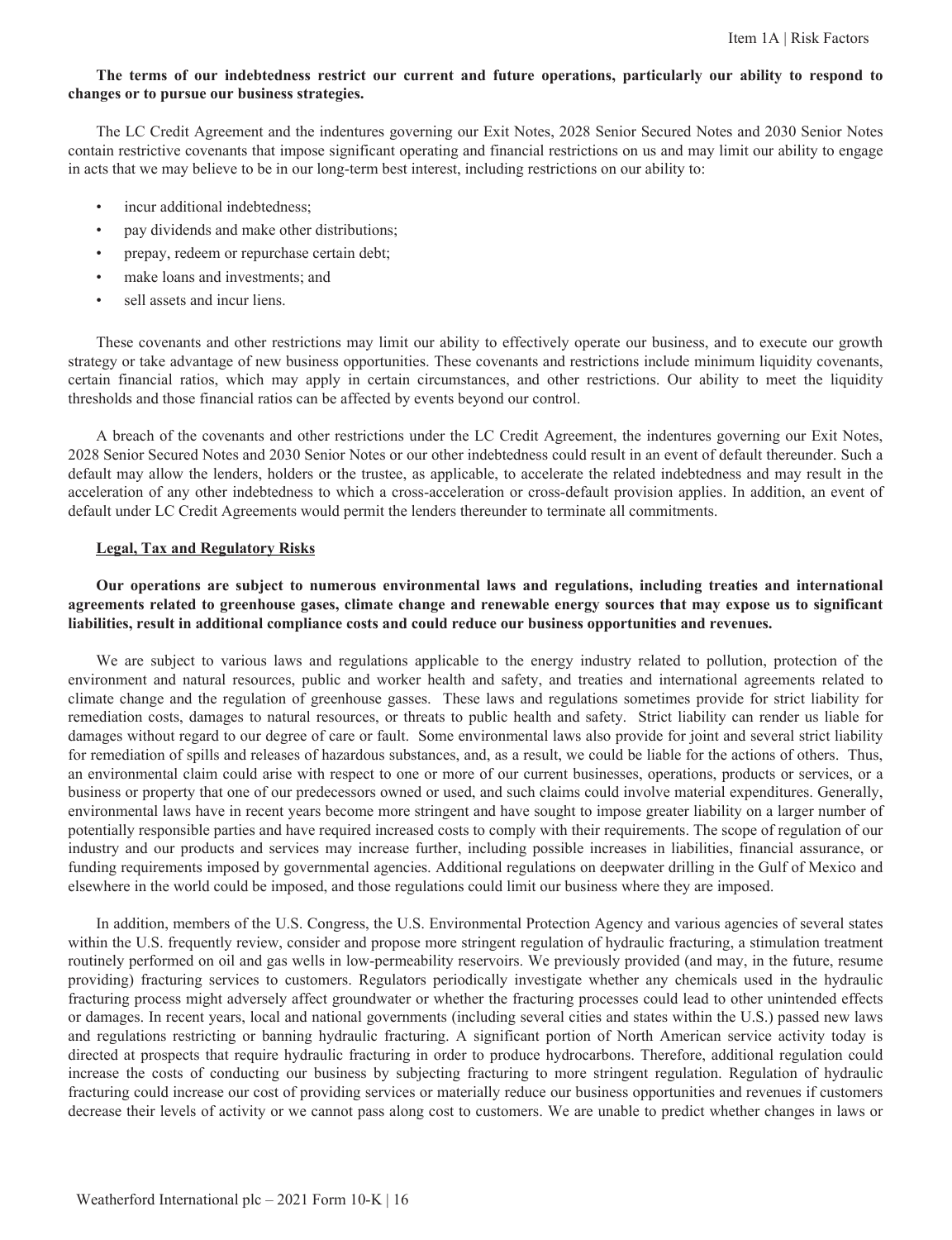regulations or any other governmental proposals or responses will ultimately occur, and accordingly, we are unable to assess the potential financial or operational impact they may have on our business.

# **Adverse changes in tax laws both in the United States and abroad, changes in tax rates or exposure to additional income tax liabilities could have a material adverse effect on our results of operations.**

Changes in tax laws could significantly increase our tax expense and require us to take actions, at potential significant expense, to seek to preserve our current level of tax expense.

In 2002, we reorganized from the United States to a foreign jurisdiction. There are frequent legislative proposals in the United States that attempt to treat companies that have undertaken similar transactions as U.S. corporations subject to U.S. taxes or to limit the tax deductions or tax credits available to United States subsidiaries of these corporations. Our tax expense could be impacted by changes in tax laws, tax treaties or tax regulations or the interpretation or enforcement thereof or differing interpretation or enforcement of applicable law by the U.S. Internal Revenue Service and other taxing jurisdictions, acting in unison or separately. The inability to reduce our tax expense could have a material impact on our consolidated financial statements.

The Organization of Economic Cooperation and Development ("OECD"), which represents a coalition of member countries, issued various white papers addressing Tax Base Erosion and Jurisdictional Profit Shifting. The recommendations in these white papers are generally aimed at combating what they believe is tax avoidance. Numerous jurisdictions in which we operate have been influenced by these white papers as well as other factors and are increasingly active in evaluating changes to their tax laws. In addition, the OECD has advanced reforms focused on global profit allocation, and implementing a global minimum tax rate of at least 15% for large multinational corporations on a jurisdiction-by-jurisdiction basis, known as the "two pillar plan." On October 8, 2021, the OECD announced an accord endorsing and providing an implementation plan for the two pillar plan agreed upon by 136 nations. While the implementation of the accord is uncertain, if legislation is enacted to implement the accord in some or all of the jurisdictions in which we have operations, it could materially increase the amount of taxes we owe, on a retroactive or prospective basis, thereby negatively affecting our results of operations and our cash flows from operations.

Our effective tax rate has fluctuated in the past and may fluctuate in the future. Future effective tax rates could be affected by changes in the composition of earnings in countries in which we operate with differing tax rates, non-income-based taxes, changes in tax laws, or changes in deferred tax assets and liabilities. We assess our deferred tax assets on a quarterly basis to determine whether a valuation allowance may be required. We have recorded a valuation allowance on substantially all of our deferred tax assets.

# **If a United States person is treated as owning at least 10% of our shares, such holder may be subject to adverse U.S. federal income tax consequences.**

As a result of the Tax Cuts and Jobs Act of 2017, many of our non-U.S. subsidiaries are now classified as "controlled foreign corporations" for U.S. federal income tax purposes due to the expanded application of certain ownership attribution rules within a multinational corporate group. If a United States person is treated as owning (directly, indirectly or constructively) at least 10% of the value or voting power of our shares, such person may be treated as a "United States shareholder" with respect to one or more of our controlled foreign corporation subsidiaries. In addition, if our shares are treated as owned more than 50% by United States shareholders, we would be treated as a controlled foreign corporation. A United States shareholder of a controlled foreign corporation may be required to annually report and include in its U.S. taxable income, as ordinary income, its pro rata share of "Subpart F income," "global intangible low-taxed income" and investments in U.S. property by controlled foreign corporations, whether or not we make any distributions to such United States shareholder. An individual United States shareholder generally would not be allowed certain tax deductions or foreign tax credits that would be allowed to a corporate United States shareholder with respect to a controlled foreign corporation. A failure by a United States shareholder to comply with its reporting obligations may subject the United States shareholder to significant monetary penalties and may extend the statute of limitations with respect to the United States shareholder's U.S. federal income tax return for the year for which such reporting was due. We cannot provide any assurances that we will assist investors in determining whether we or any of our non-U.S. subsidiaries are controlled foreign corporations or whether any investor is a United States shareholder with respect to any such controlled foreign corporations. We also cannot guarantee that we will furnish to United States shareholders information that may be necessary for them to comply with the aforementioned obligations. United States investors should consult their own advisors regarding the potential application of these rules to their investments in us. The risk of being subject to increased taxation may deter our current shareholders from increasing their investment in us and others from investing in us, which could impact the demand for, and value of, our shares.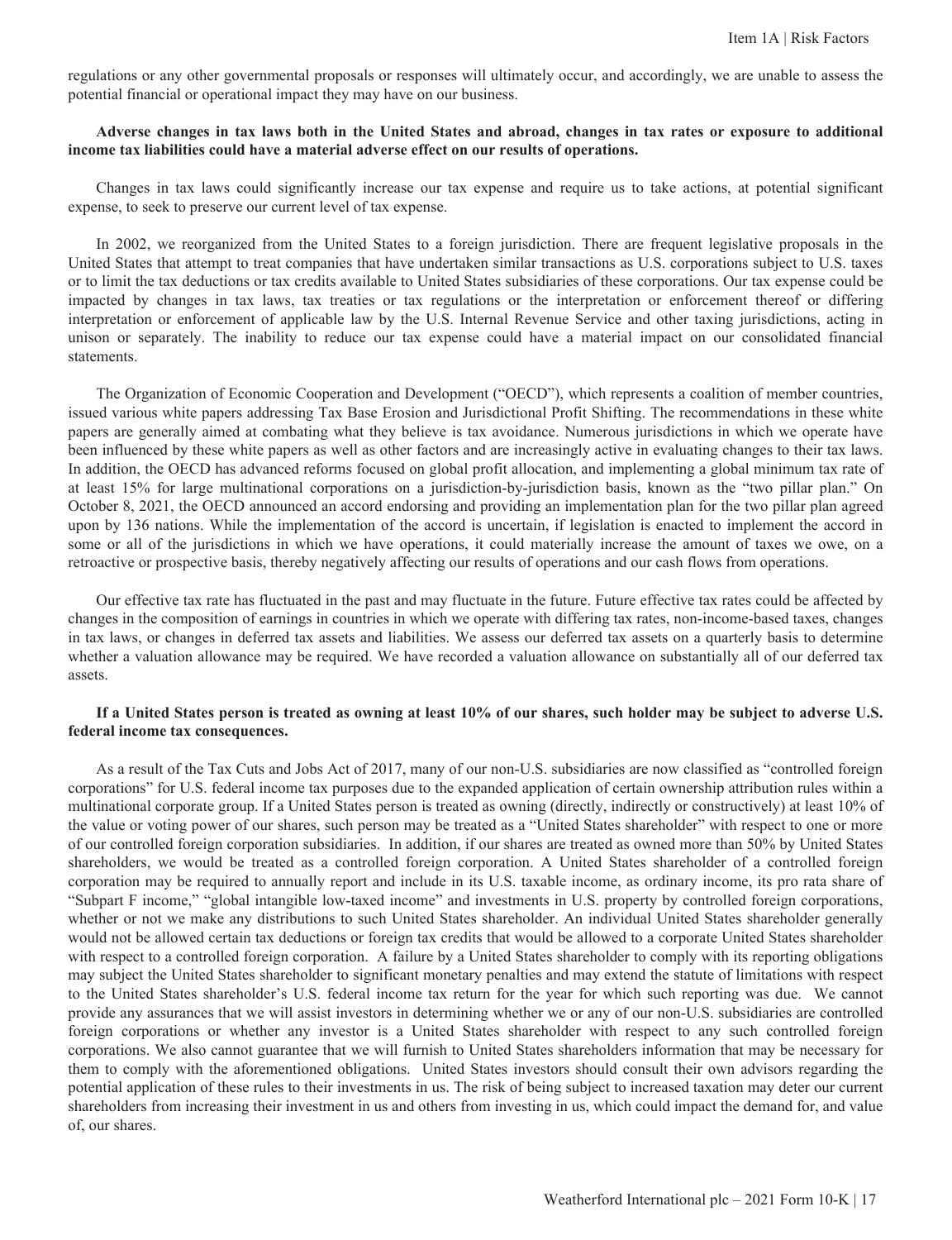# **The United States could treat Weatherford International plc (parent corporation) as a United States taxpayer under IRC Section 7874.**

Following the emergence from bankruptcy on December 13, 2019, Weatherford continues to operate under Weatherford International plc ("PLC"), an Irish tax resident. The IRS may, however, assert that PLC should be treated as a U.S. corporation for U.S. federal income tax purposes pursuant to IRC Section 7874. For U.S. federal income tax purposes, a corporation generally is classified as either a U.S. corporation or a foreign corporation by reference to the jurisdiction of its organization or incorporation. Because PLC is an Irish incorporated entity, it would generally be classified as a foreign corporation under these rules. IRC Section 7874 provides an exception to this general rule under which a foreign incorporated entity may, in certain circumstances, be treated as a U.S. corporation for U.S. federal income tax purposes. Under IRC Section 7874, a corporation created or organized outside the United States (i.e., a foreign corporation) will nevertheless be treated as a U.S. corporation for U.S. federal income tax purposes when (i) the foreign corporation directly or indirectly acquires substantially all of the assets held directly or indirectly by a U.S. corporation (including the indirect acquisition of assets of the U.S. corporation by acquiring the outstanding shares of the U.S. corporation), (ii) the shareholders of the acquired U.S. corporation hold, by vote or value, at least 80% (or 60% in certain circumstances if the Third Country Rule applies) of the shares of the foreign acquiring corporation after the acquisition by reason of holding shares in the U.S. acquired corporation, and (iii) the foreign corporation's "expanded affiliated group" does not have substantial business activities in the foreign corporation's country of organization or incorporation relative to such expanded affiliated group's worldwide activities. Although it is not free from doubt, we believe that as a result of the implementation of the plan of reorganization in 2019, PLC should not be treated as acquiring directly or indirectly substantially all of the properties of a U.S. corporation and, as a result, PLC is not expected to be treated as a U.S. corporation or otherwise subject to the adverse tax consequences of IRC Section 7874. The law and the Treasury Regulations promulgated under IRC Section 7874 are, however, unclear and there can be no assurance that the IRS will agree with this conclusion. If it is determined that IRC Section 7874 is applicable, PLC would be a U.S. corporation for U.S. federal income tax purposes, the taxable year of Weatherford US consolidated group could end on or prior to the emergence from bankruptcy, which could result in additional adverse tax consequences. In addition, although PLC would be treated as a U.S. corporation for U.S. federal income tax purposes, it would generally also be considered an Irish tax resident for Irish tax and other non-U.S. tax purposes.

# **The rights of our shareholders are governed by Irish law; Irish law differs from the laws in effect in the United States and may afford less protection to holders of our securities.**

As an Irish company, we are governed by the Irish Companies Act, which differs in some material respects from laws generally applicable to U.S. corporations and shareholders, including, among others, provisions relating to interested directors, mergers and acquisitions, takeovers, shareholder lawsuits and indemnification of directors. Likewise, the duties of directors and officers of an Irish company generally are owed to the company only. Shareholders of Irish companies generally do not have a personal right of action against directors or officers of the company and may exercise such rights of action on behalf of the company only in limited circumstances. Accordingly, holders of our securities may have more difficulty protecting their interests than would holders of securities of a corporation incorporated in a jurisdiction of the United States.

# **We are incorporated in Ireland and a significant portion of our assets are located outside the United States. As a result, it might not be possible for shareholders to enforce civil liability provisions of the federal or state securities laws of the United States.**

We are organized under the laws of Ireland, and a significant portion of our assets are located outside the United States. The United States currently does not have a treaty with Ireland providing for the reciprocal recognition and enforcement of judgments in civil and commercial matters. As such, a shareholder who obtains a court judgment based on the civil liability provisions of U.S. federal or state securities laws may be unable to enforce the judgment against us in Ireland. In addition, there is some doubt as to whether the courts of Ireland and other countries would recognize or enforce judgments of U.S. courts obtained against us or our directors or officers based on the civil liabilities provisions of the federal or state securities laws of the United States or would hear actions against us or those persons based on those laws. The laws of Ireland do, however, as a general rule, provide that the judgments of the courts of the United States have the same validity in Ireland as if rendered by Irish Courts. Certain important requirements must be satisfied before the Irish Courts will recognize the U.S. judgment. The originating court must have been a court of competent jurisdiction, the judgment must be final and conclusive, and the judgment may not be recognized if it was obtained by fraud or its recognition would be contrary to Irish public policy. Any judgment obtained in contravention of the rules of natural justice or that is irreconcilable with an earlier foreign judgment would not be enforced in Ireland.

Similarly, judgments might not be enforceable in countries other than the United States where we have assets.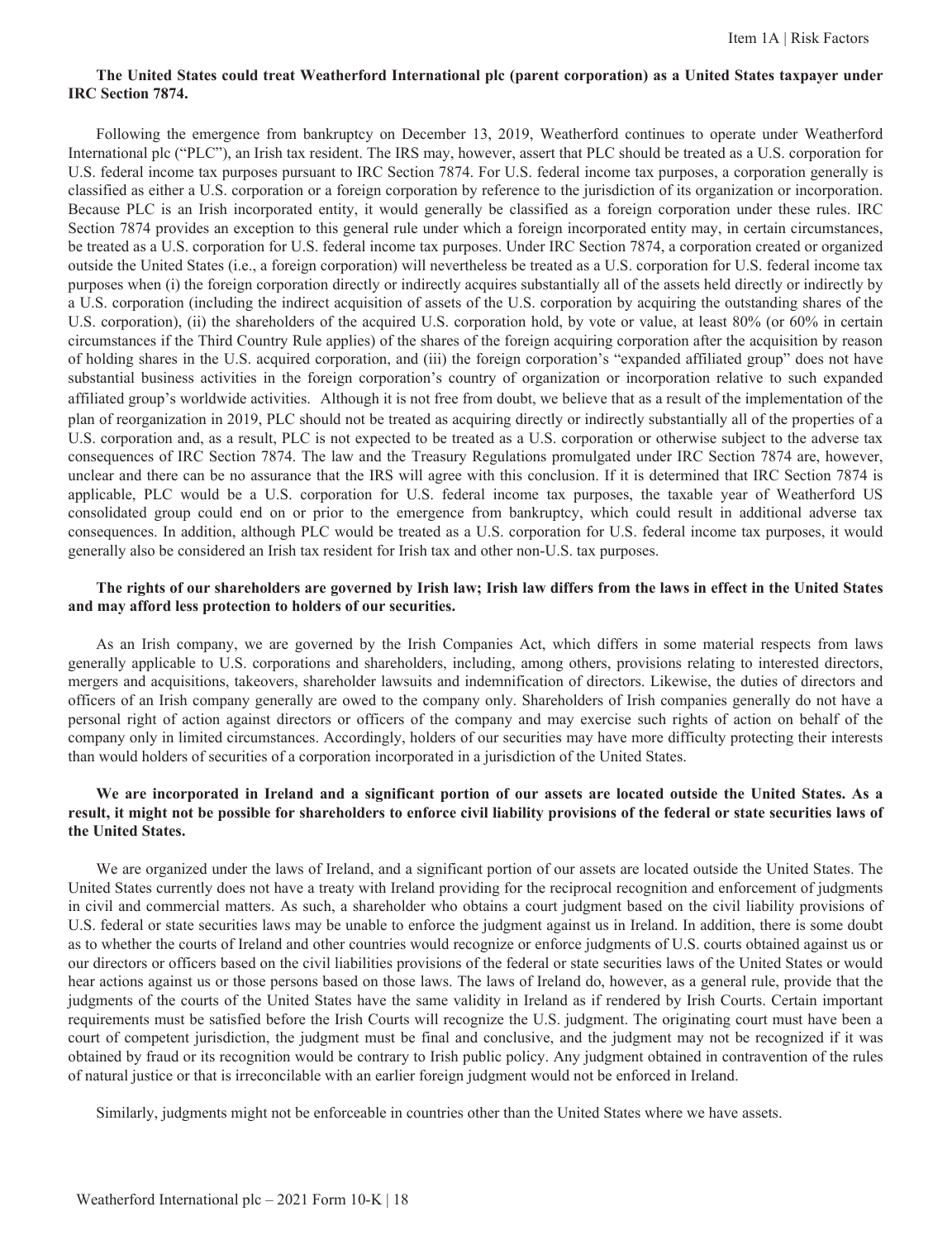# **General Risks**

# **If our long-lived assets and other assets are impaired, we may be required to record significant non-cash charges to our earnings.**

We recognize impairments of long-lived assets when we determine the carrying amount of certain long-lived asset groups exceed their respective fair values. Our impairment assessment includes analysis of the undiscounted cash flow of our asset groups, which include property, plant and equipment, definite-lived intangible assets, and right of use assets. Based on the uncertainty of forecasted revenue, forecasted operating margins, and discount rate assumptions used to estimate our asset groups' fair value, future reductions in our expected cash flows could cause a material non-cash impairment charge of long-lived assets, which could have a material adverse effect on our results of operations and financial condition.

#### **Our business could be negatively affected by cybersecurity incidents and other technology disruptions.**

We rely heavily on information systems to conduct and protect our business. These information systems are increasingly subject to sophisticated cybersecurity incidents such as unauthorized access to data and systems, loss or destruction of data (including confidential customer, supplier and employee information), computer viruses, or other malicious code, phishing and cyberattacks, and other similar events. These incidents arise from numerous sources, not all of which are within our control, including fraud or malice on the part of third parties, accidental technological failure, electrical or telecommunication outages, failures of computer servers or other damage to our property or assets, human error, complications encountered as existing systems are maintained, repaired, replaced, or upgraded or outbreaks of hostilities or terrorist acts.

Given the rapidly evolving nature of cybersecurity incidents, there can be no assurance that the systems we have designed and implemented to prevent or limit the effects of cybersecurity incidents or attacks will be sufficient in preventing all such incidents or attacks, or be able to avoid a material impact to our systems should such incidents or attacks occur. Recent widespread ransomware attacks and cybersecurity breaches in the U.S. and elsewhere have affected many companies, including the cybersecurity incident involving SolarWinds Orion in December 2020. While these attacks did not affect our business operations, future events of this kind could result in the disclosure of confidential or proprietary customer, supplier or employee information, theft or loss of intellectual property, damage to our reputation with our customers, suppliers and the market, failure to meet customer requirements or customer dissatisfaction, theft or exposure to litigation, damage to equipment (which could cause environmental or safety issues) and other financial costs and losses. Moreover, although Weatherford implements stringent controls on third party connectivity to our systems, we have limited control in ensuring their systems consistently enforce strong cybersecurity controls. As a result, the occurrence of a cybersecurity incident or attack could go unnoticed for a period time. As cybersecurity incidents and attacks continue to evolve, we may also be required to devote additional resources to continue to enhance our protective measures or to investigate or remediate any cybersecurity vulnerabilities. We maintain insurance coverage to protect against certain cybersecurity risks. However, we cannot ensure that it will be sufficient to cover any particular losses we may experience as a result of such cybersecurity incident or attack. Any cybersecurity incident or attack could have a material adverse effect on our business, financial condition and results of operations.

#### **Item 1B.** *Unresolved Staff Comments*

None.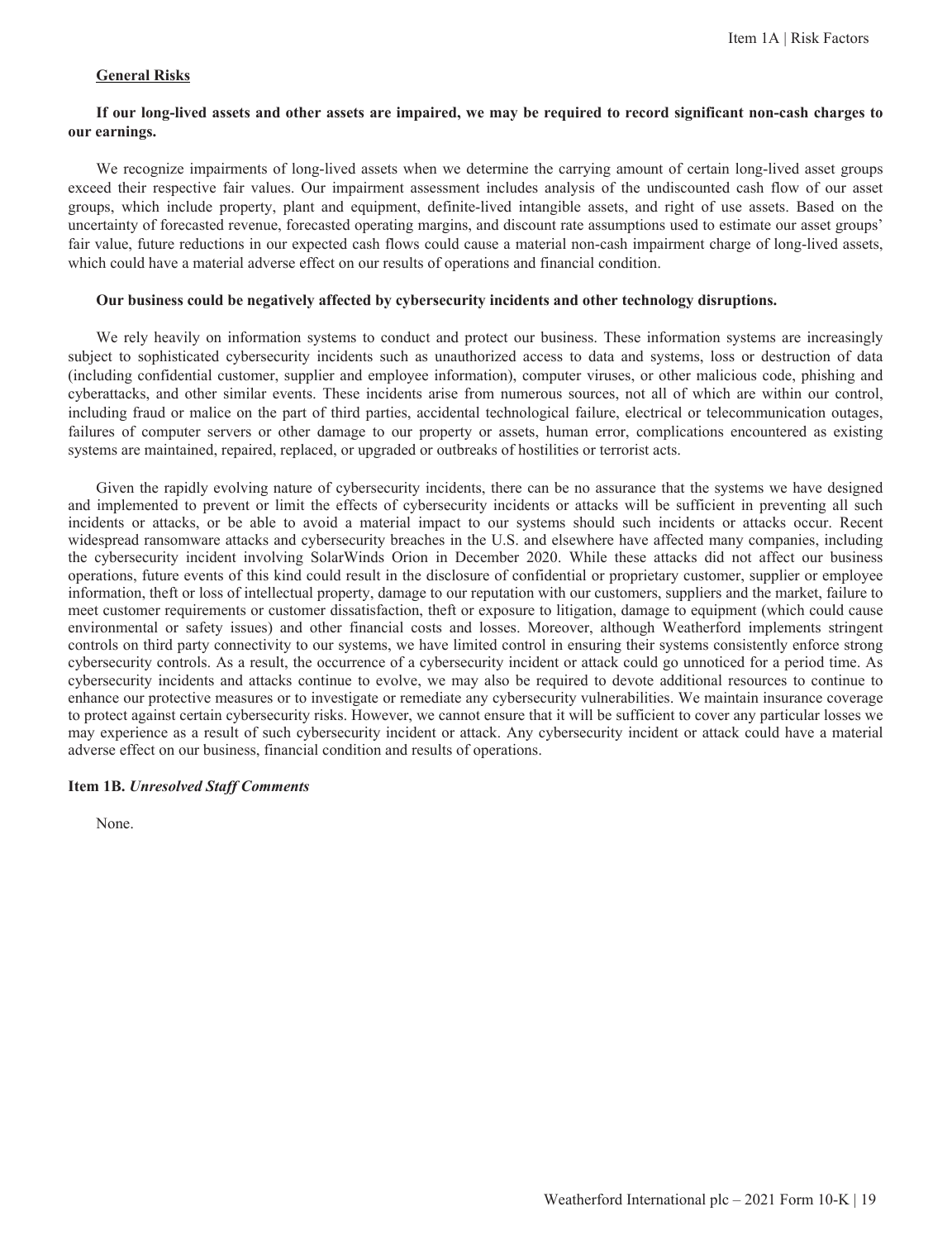# **Item 2.** *Properties*

Our operations are conducted in approximately 75 countries and we have manufacturing facilities, research and technology centers, fluids and processing centers and sales, service and distribution locations throughout the world. Our principal executive offices are in Houston, Texas. We own or lease numerous other facilities such as service centers, shops, sales and administrative offices throughout the geographic regions in which we operate. The major service centers we operate to support our segment operations are located specifically in Venustiano Carranza, Mexico; Villavicencio, Colombia; Dhahran, Saudi Arabia; North Rumaila, Iraq; Mina Abdulla, Kuwait; and Williston, United States. We operate research and technology centers in Houston, Texas; Loughborough, United Kingdom and major manufacturing centers in JiangSu, China; Abu Dhabi, United Arab Emirates; Huntsville, Texas; Houston, Texas and Hannover, Germany.

All of our material U.S. properties are mortgaged to the lenders under our 2028 Senior Secured Notes and LC Credit Agreement. All of our remaining owned properties are unencumbered, however the lenders could require we mortgage certain of these properties as well. We believe the facilities that we currently occupy are suitable for their intended use.

# **Item 3.** *Legal Proceedings*

In the ordinary course of business, we are the subject of various claims and litigation. We maintain insurance to cover many of our potential losses, and we are subject to various self-retention limits and deductibles with respect to our insurance. Please see the following:

- If we are the subject of governmental and internal investigations related to alleged misconduct and violations of U.S. or international laws in the future, it could have a material adverse effect on our business, financial condition and results of operations. For additional information, see "Item 1A. – Risk Factors – Legal, Tax and Regulatory Risks."
- For information on the Company's Chapter 11 Cases, see "Item 8. Financial Statements and Supplementary Data Notes to Consolidated Financial Statements – Note 2 – Emergence from Chapter 11 Bankruptcy Proceedings," "Note 3 – Fresh Start Accounting" and "Item 1. Business – Reorganization and Emergence from Bankruptcy Proceedings" which is incorporated by reference into this item.
- See also "Item 8. Financial Statements and Supplementary Data Notes to Consolidated Financial Statements Note 17 – Disputes, Litigation and Legal Contingencies."

Although we are subject to various on-going litigation, we do not believe it is probable that any of our litigation to which we are currently subject will result in any material uninsured losses to us. It is possible, however, that an unexpected judgment could be rendered against us, or we could decide to resolve a case or cases that would result in a liability that could be uninsured and beyond the amounts we currently have reserved and in some cases those losses could be material.

# **Item 4.** *Mine Safety Disclosures*

Not applicable.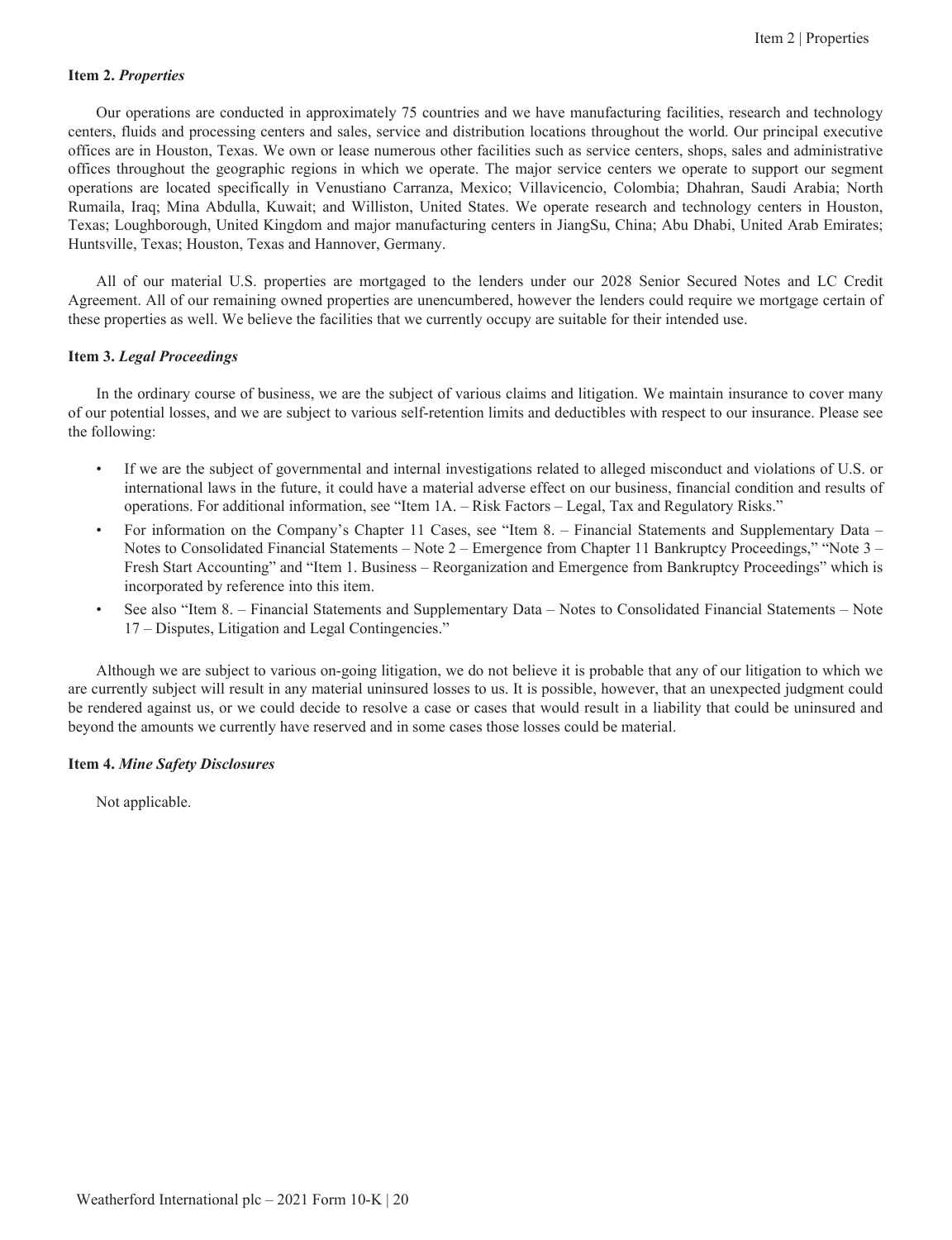# **PART II**

# **Item 5.** *Market for Registrant's Common Equity, Related Stockholder Matters and Issuer Purchases of Equity Securities*

On June 1, 2021, NASDAQ approved our application for the listing of our ordinary shares. In connection with the listing, we became subject to the reporting requirements of the Exchange Act. Our ordinary shares began trading on The Nasdaq Global Select Market on June 2, 2021 under the ticker symbol "WFRD". As of February 1, 2022, we had 73 shareholders of record. The actual number of shareholders is considerably greater than the number of shareholders of record and includes shareholders who are beneficial owners but whose shares are held in street name by brokers and other nominees.

We intend to retain future earnings and/or repay debt and do not expect to pay cash dividends in the near future.

The following graph shows a comparison of cumulative total shareholder return on our ordinary shares, the Dow Jones U.S. Oil Equipment Index and the Dow Jones U.S. Index from June 2, 2021 (date we began trading on NASDAQ) to December 31, 2021. The graph assumes \$100 was invested in each of the Company's ordinary shares, the Dow Jones U.S. Oil Equipment Index and the Dow Jones U.S. Index. Note that past stock price performance is not necessarily indicative of future stock price performance.



|                                                 | 06/02/21 | 12/31/21 |
|-------------------------------------------------|----------|----------|
| Weatherford International plc                   | 100S     | 216      |
| Dow Jones U.S. Oil Equipment and Services Index | 100S     | 95.      |
| Dow Jones U.S. Index                            | 100S     | 105      |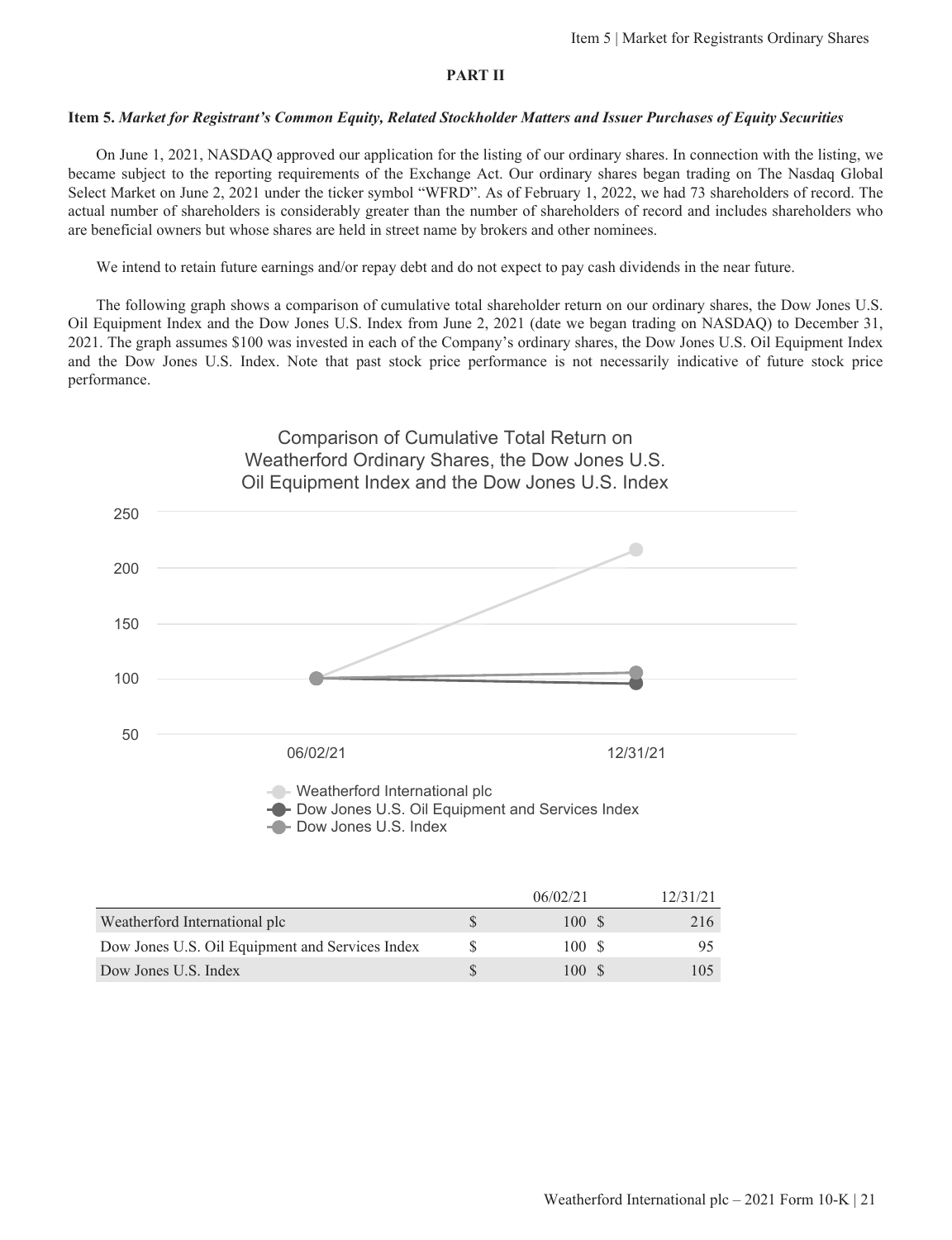# **Item 6. [Reserved]**

#### **Item 7.** *Management's Discussion and Analysis of Financial Condition and Results of Operations*

As used in this item, "Weatherford", "the Company," "we," "us" and "our" refer to Weatherford International plc, a public limited company organized under the laws of Ireland, and its subsidiaries on a consolidated basis.

The following discussion should be read in conjunction with our Consolidated Financial Statements and Notes thereto included in "Item 8. – Financial Statements and Supplementary Data." Our discussion includes various forward-looking statements about our markets, the demand for our products and services and our future results. These statements include certain risks and uncertainties. For information about these risks and uncertainties, refer to the section entitled "Forward-Looking Statements" and the section entitled "Item 1A. – Risk Factors." As described in "Note 1 – Summary of Significant Accounting Policies" references to "Predecessor" relate to the Consolidated Statements of Operations for the period from January 1, 2019 through and including the adjustments from the application of Fresh Start Accounting on December 13, 2019 ("Predecessor Period"). References to "Successor" relate to the Consolidated Statements of Operations for the years ended December 31, 2021 and 2020 and for the period from December 14, 2019 through December 31, 2019 ("2021 Successor Period, 2020 Successor Period and 2019 Successor Period", respectively) and are not comparable to the Consolidated Financial Statements of the Predecessor Period as indicated by the "black line" division in the financials and footnote tables, which emphasizes the lack of comparability between amounts presented.

References and comparisons to results for the year ended December 31, 2019 relate to the combined Successor and Predecessor Period ("2019 Combined Period") as the 18 days of the Successor Period is not a significant period of time impacting the combined results.

#### **Consolidated Revenues, Expenses and Operating Income Overview**

# *2021 vs 2020*

Revenues totaled \$3.65 billion in 2021, a decline of 1% compared to 2020. We experienced significant declines in activity after the start of the pandemic in March of 2020 and although revenues are slightly lower in 2021, our revenues in 2021 reflect the ongoing recovery in business activity. Revenues in 2021 reflect a 5% increase in service revenues, which was offset by a 10% decline in product revenues. The revenue increases were related to higher demand for Drilling and Evaluation ("DRE") and Production and Intervention ("PRI") businesses, primarily for managed pressure drilling, wireline, intervention and pressure pumping services. These improvements were partially offset by lower demand for products from our Well Construction and Completions ("WCC"), primarily for cementation products and liner hangers, and a decline in demand for the artificial lift within our PRI business.

Cost of services and products of \$2.72 billion decreased \$91 million, or 3%, compared to 2020, primarily due to cost improvement initiatives that were implemented during 2020 and early 2021. Our costs declined despite higher service activity and increased cost for supplies and logistics. Our cost of products and services as a percentage of revenues was 74.5% in 2021, an improvement compared to 76.2% in 2020, reflecting our cost initiative improvements and operational efficiency gains.

Selling, general, administrative and research and development costs of \$823 million decreased \$111 million, or 12%, due to cost improvement initiatives to reduce overhead and corporate costs that were implemented during 2020 and early 2021. These costs as a percentage of revenues were 22.6% in 2021, an improvement compared to 25.3% in 2020, reflecting our cost initiative improvements.

Operating income of \$116 million improved \$1.6 billion in 2021 compared to 2020, primarily from the absence of impairment and restructuring charges, the decline in cost of services and products as well as the decline in selling, general and administrative, corporate, and research and development expense. The improvement in operating income was driven by increased service activity levels, increased service versus product mix, higher adoption of our technology offerings and increased demand in our DRE and PRI businesses primarily for managed pressure drilling, wireline, intervention, pressure pumping services. Our exit of certain drilling services in North America in the fourth quarter of 2020 also positively contributed to the improvement.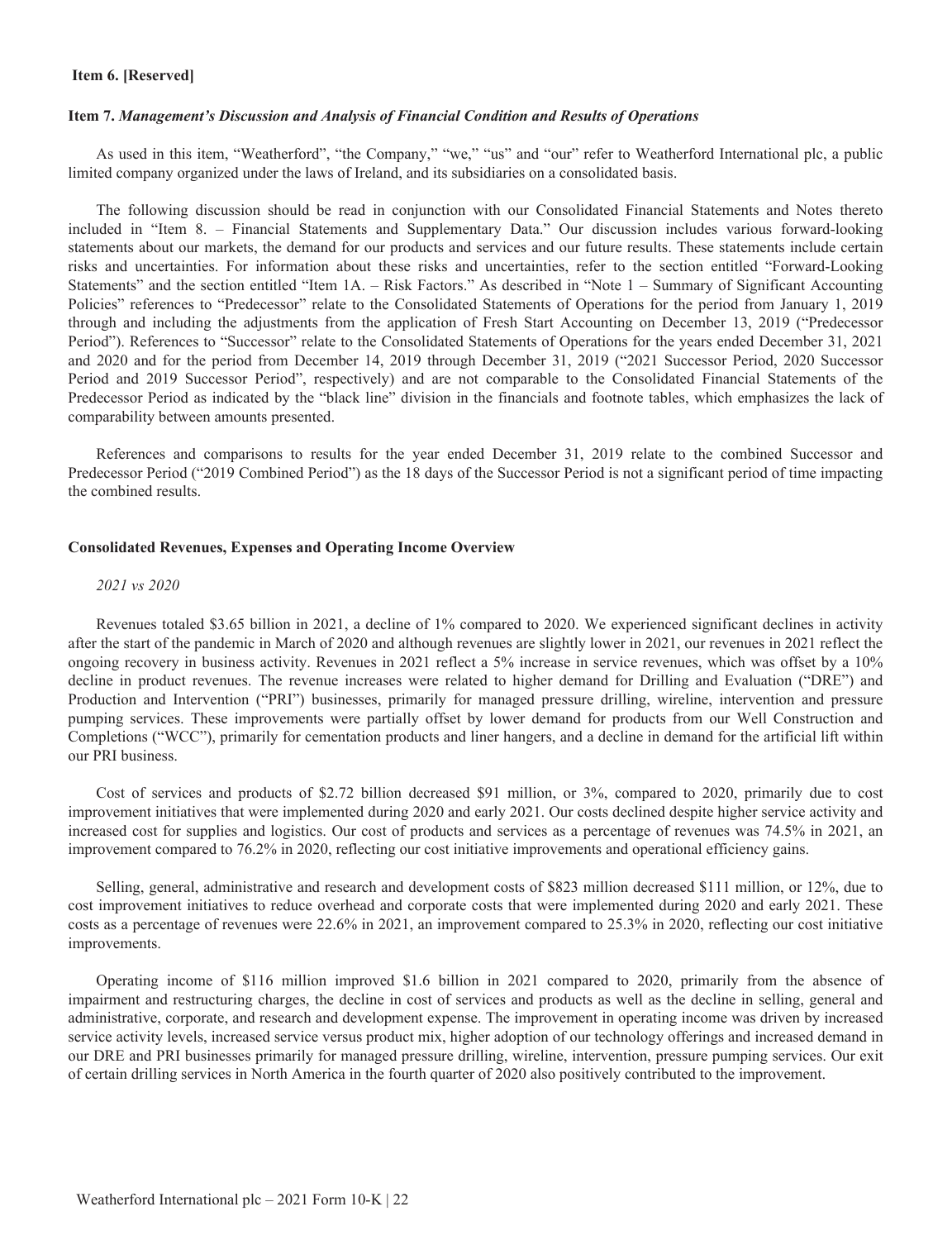#### *2020 vs 2019 Combined Period*

Revenues totaled \$3.7 billion in 2020, a decline of 29% compared to the 2019 Combined Period, as the unprecedented global health and economic crisis sparked by the COVID-19 pandemic negatively impacted industry activity. The lower demand for oil and gas together with uncertainty around the extent and timing for an economic recovery, caused significant reductions to the capital spending plans of exploration and production companies. Our revenue decline was predominantly driven by lower activity levels impacting all our product line segments, with revenue declines of 29% in DRE, 37% in PRI and 15% in WCC. Revenue declined in North America as a result of lower demand for our products and services in the United States, but was also impacted by declines in activity internationally, primarily in Latin America, the Middle East, North Africa and Russia. The pandemic had an immediate negative impact beginning in the second quarter of 2020 in the North America while taking longer to significantly impact our business internationally.

Operating loss of \$1.5 billion worsened 26% in 2020 compared to the 2019 Combined Period, primarily from the decline in business demand due to the COVID-19 pandemic, long-lived assets impairment charges, goodwill impairment, and inventory charges.

# **Business Outlook**

We expect continued improvements in our customer activity levels with the relaxing of COVID-19 restrictions globally and improved macroeconomic conditions generally, all of which are expected to provide a measured pathway to energy demand recovery in 2022. We believe that industry activity will continue to recover and our 2022 consolidated revenues are anticipated to increase by high single to low double digits above 2021.

We continue to closely monitor the ongoing global impacts surrounding the COVID-19 pandemic, including operational and manufacturing disruptions, escalating costs, logistical constraints and travel restrictions. The energy services industry growth is highly dependent on many external factors, such as the global response to the COVID-19 pandemic, our customers' capital expenditures, environmental, social and governance ("ESG") driven changes, world economic and political conditions, the price of oil and natural gas, member-country quota compliance within the OPEC+, weather conditions and other factors.

#### *COVID-19 Pandemic Impacts*

We continue to experience impacts from the COVID-19 pandemic, including inflationary pressures and delays and supply shortages when sourcing raw materials and services as everyone manages through the challenges around reopening and returning to work. Shipping and other logistic activities are experiencing tight availability for carriers, containers and shipping materials, exacerbating the delays and lack of availability of key components. In addition, we continue to experience certain customer restrictions that prevent access to their sites, community measures to contain the spread of the COVID-19 virus, and changes to our policies that have both restricted and changed the way our employees work.

We strive to continuously improve crew rotations and management practices to minimize our employees' risk of exposure to the COVID-19 virus while at customer facilities. We are also constantly refining and updating our identification and management of COVID-19 cases through the development of updated protocols, advanced testing and response procedures consistent with the latest guidance, from the Centers of Disease Control and Prevention and the World Health Organization. Faced with these challenges in 2020 and 2021, we evolved our product and services offerings, increasing the breadth of our digital portfolio and enhancing our applications to offer more fully integrated digital energy services solutions. We also increased our offerings of automated well construction and remote monitoring and predictive analytics related to our product offerings.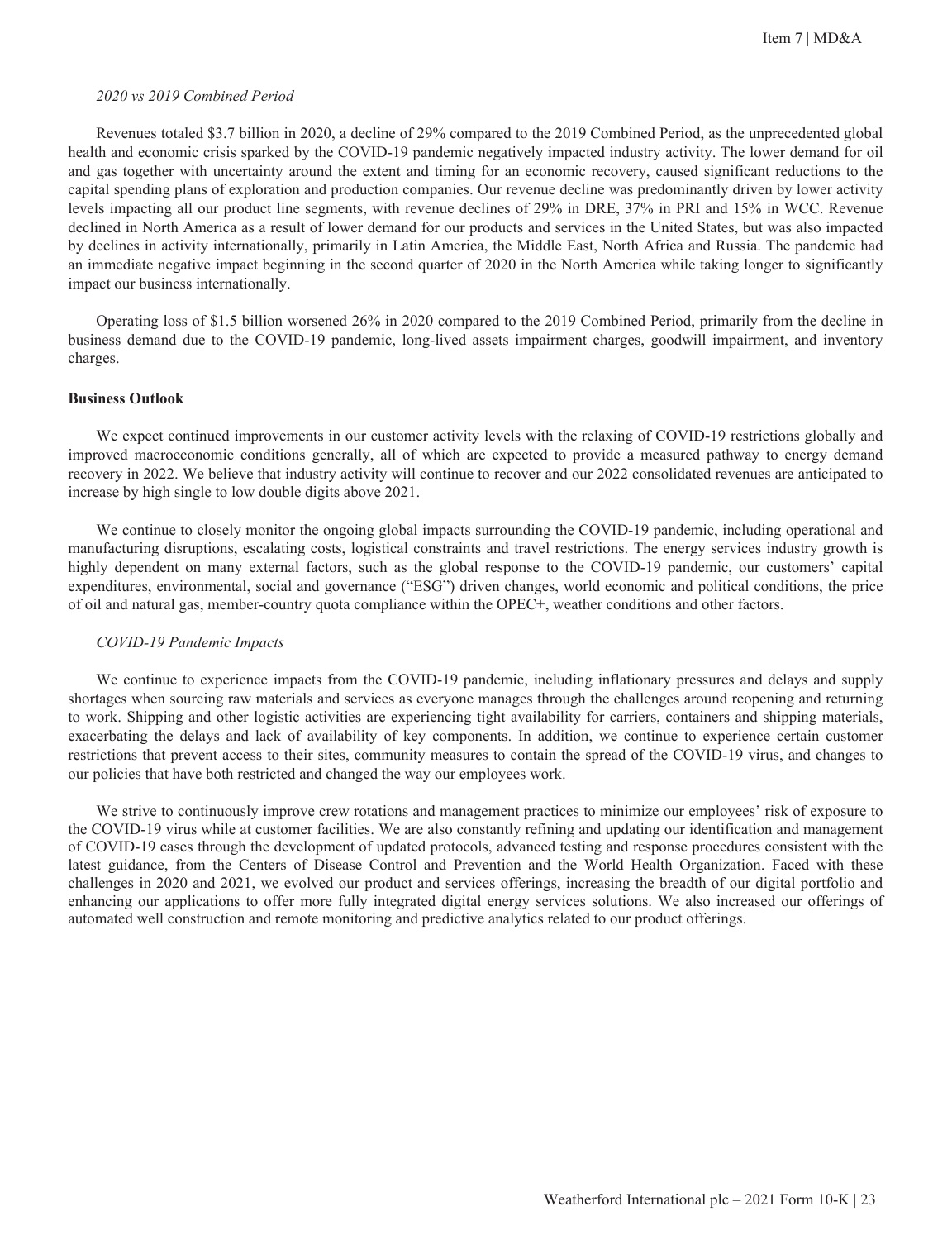### *Opportunities and Challenges*

As production decline rates persist and reservoir productivity complexities increase, our customers continue to face challenges in balancing the cost of extraction activities with securing desired rates of production while achieving acceptable rates of return on investment. These challenges increase our customers' requirements for technologies that improve productivity and efficiency and pressures us to deliver our products and services at competitive rates. In addition, as consolidation of the energy services industry continues due to market conditions, there has been an increased demand for companies to provide specialized products, services and technologies. We believe we are well positioned to satisfy our customers' needs, but the level of improvement in our businesses in the future will depend heavily on pricing, volume of work, our ability to offer technology solutions to more efficiently extract oil and gas while controlling costs, and our success in penetrating new and existing markets with our newly developed technologies. Over the long-term, we expect the world's demand for energy to continue to rise and require more advanced technology from the energy service industry. We remain focused on delivering innovative and costefficient solutions for customers to assist them in achieving their operational, safety and environmental objectives.

Our challenges also include market conditions that could make it more difficult to obtain our targeted cost reduction benefits and to recruit, motivate and retain employees, including key personnel. Increasing investor and government focus on ESG factors, the cyclicality of the energy industry and the ongoing COVID-19 pandemic may negatively impact demand for our products and services. We are following our long-term strategy aimed at achieving sustainable profitability in our businesses, servicing our customers and creating value for our shareholders. Our long-term success will be determined by our ability to manage effectively the cyclicality of our industry, including potential prolonged industry downturns, our ability to respond to industry demands in periods of over-supply or uncertain oil prices, and ultimately to generate consistent positive cash flow and positive returns on the invested capital.

#### **Exchange Listing**

On June 1, 2021, NASDAQ approved our application for the listing of our ordinary shares. In connection with the listing, we became subject to the reporting requirements of the Exchange Act. Our ordinary shares began trading on The Nasdaq Global Select Market on June 2, 2021 under the ticker symbol "WFRD".

## **Industry Trends**

The level of spending in the energy industry is heavily influenced by the current and expected future prices of oil and natural gas, but is also impacted by ESG initiatives and ongoing supply chain shortages. These factors result in an increase or decrease in demand for our products and services. Rig count is an indicator of the level of spending for the exploration and production of oil and natural gas reserves.

The table below shows the average oil and natural gas prices for West Texas Intermediate ("WTI") and Brent North Sea ("Brent") crude oil and Henry Hub natural gas during years ended December 31, 2021, 2020 and 2019. Commodity prices increased during 2021 due to demand outpacing supply as demand recovery built toward pre-pandemic levels with increased vaccination rates and global economic activity. Average oil prices for 2021 were approximately 73% higher than the average oil prices for 2020 and natural gas prices increased by 92% over the same period.

|                                              |            | Years Ended |            |  |  |  |  |  |  |
|----------------------------------------------|------------|-------------|------------|--|--|--|--|--|--|
|                                              | 12/31/2021 | 12/31/2020  | 12/31/2019 |  |  |  |  |  |  |
| Oil price - WTI $^{(1)}$                     | \$67.99    | \$39.23     | \$56.98    |  |  |  |  |  |  |
| Oil price - Brent <sup>(1)</sup>             | \$70.68    | \$41.76     | \$64.36    |  |  |  |  |  |  |
| Natural Gas price - Henry Hub <sup>(2)</sup> | \$3.91     | \$2.04      | \$2.57     |  |  |  |  |  |  |

 $^{(1)}$  Oil price measured in dollars per barrel (rounded to the nearest \$0.01)

 $(2)$  Natural gas price measured in dollars per million British thermal units (Btu), or MMBtu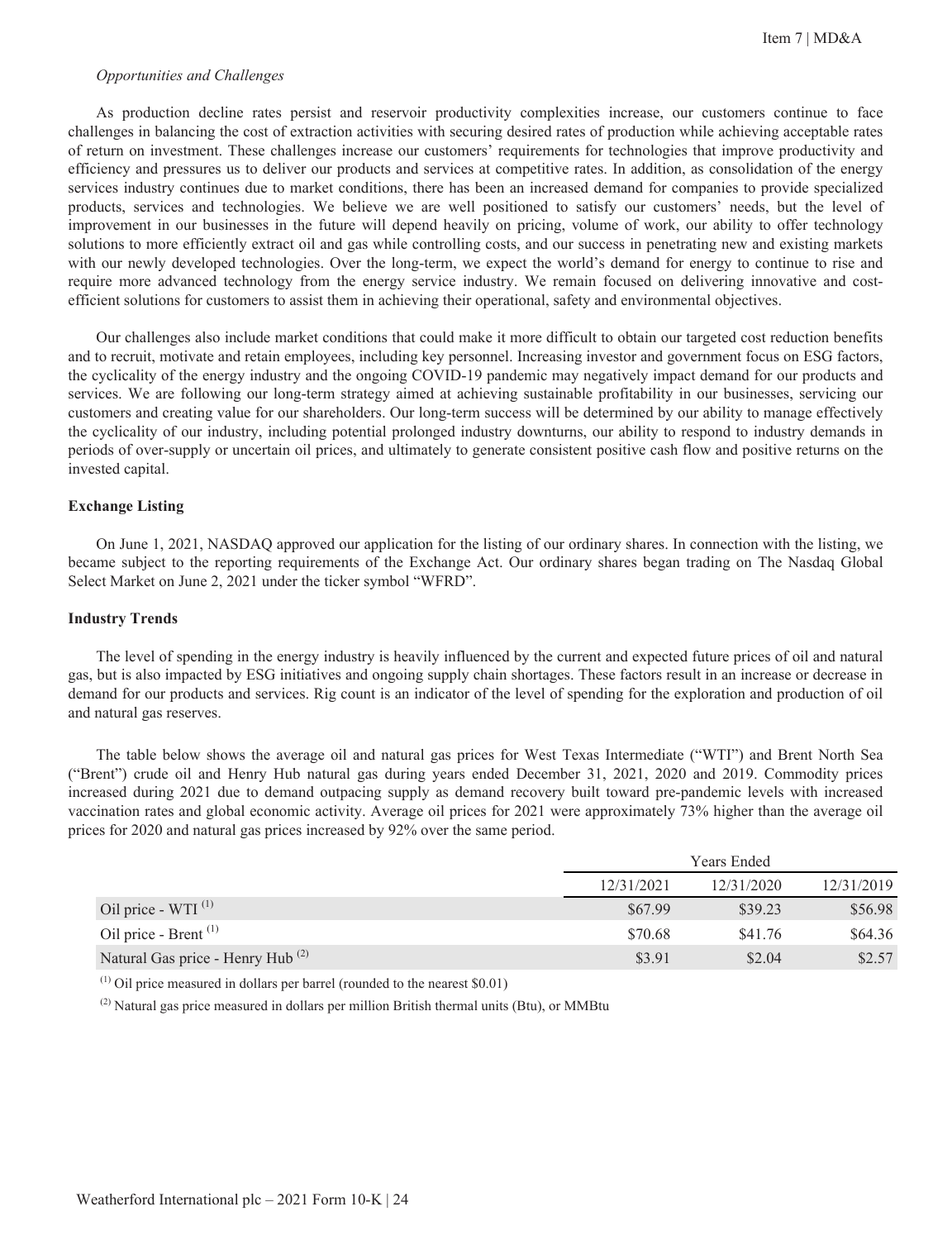North America and International average rig counts were well below pre-pandemic levels. The historical average rig counts based on the weekly Baker Hughes Company rig count information were as follows:

|               |            | <b>Years Ended</b> |            |  |  |  |  |  |
|---------------|------------|--------------------|------------|--|--|--|--|--|
|               | 12/31/2021 | 12/31/2020         | 12/31/2019 |  |  |  |  |  |
| North America | 610        | 522                | 1,077      |  |  |  |  |  |
| International | 755        | 825                | l.098      |  |  |  |  |  |
| Worldwide     | 1.365      | .347               | 2,175      |  |  |  |  |  |

As of December 31, 2021, the North America and International Rig counts totaled 676 and 834, respectively.

## **Significant Financing Transactions**

For additional details on the recap provided below, see "Note 2 – Emergence from Chapter 11 Bankruptcy Proceedings", "Note 3 – Fresh Start Accounting", "Note 13 – Borrowings and Other Debt Obligations" and "Loss on Extinguishment of Debt and Bond Redemption Premium" on the Consolidated Statements of Operations.

#### *2030 Senior Notes Issuance and Exit Notes Partial Redemption*

On October 27, 2021, we issued the 2030 Senior Notes with an aggregate principal amount of \$1.6 billion and a stated interest rate of 8.625% per annum due in 2030. We redeemed \$1.6 billion in principal amount of our Exit Notes plus interest with net proceeds from the 2030 Senior Notes and cash on hand. We paid and recognized a \$103 million bond redemption premium and recognized a \$2 million noncash loss on extinguishment of debt related to the unamortized debt issuance costs.

In addition, on October 20, 2021, we redeemed \$200 million of our Exit Notes and paid a bond redemption premium of \$6 million.

Subsequent to the partial redemption, \$300 million in aggregate principal of our Exit Notes remains unpaid.

# *2028 Senior Secured Notes Issuance and 2024 Senior Secured Notes Redemption*

On September 30, 2021, we issued the 2028 Senior Secured Notes with an aggregate principal amount of \$500 million and a stated interest rate of 6.5% per annum due in 2028. We repaid our 2024 Senior Secured Notes with net proceeds from the issuance of the 2028 Senior Secured Notes and cash on hand. We paid and recognized a \$22 million bond redemption premium and recognized a \$37 million noncash loss on extinguishment of debt related to the unamortized debt issuance costs and original issue discount.

#### *2024 Senior Secured Notes Issuance in 2020*

On August 28, 2020, we issued the 2024 Senior Secured Notes with an aggregate principal amount of \$500 million and a stated interest rate of 8.75% per annum due 2024 and repaid in full on September 30, 2021 with the issuance of the 2028 Senior Secured Notes and cash on hand.

#### *LC Credit Agreement*

We have a senior secured letter of credit agreement (the "LC Credit Agreement") in an aggregate amount of \$215 million maturing on May 29, 2024, which is used by the Company and certain of its subsidiaries for the issuance of bid and performance letters of credit. We amended certain provisions and covenants of our LC Credit Agreement on September 20, 2021.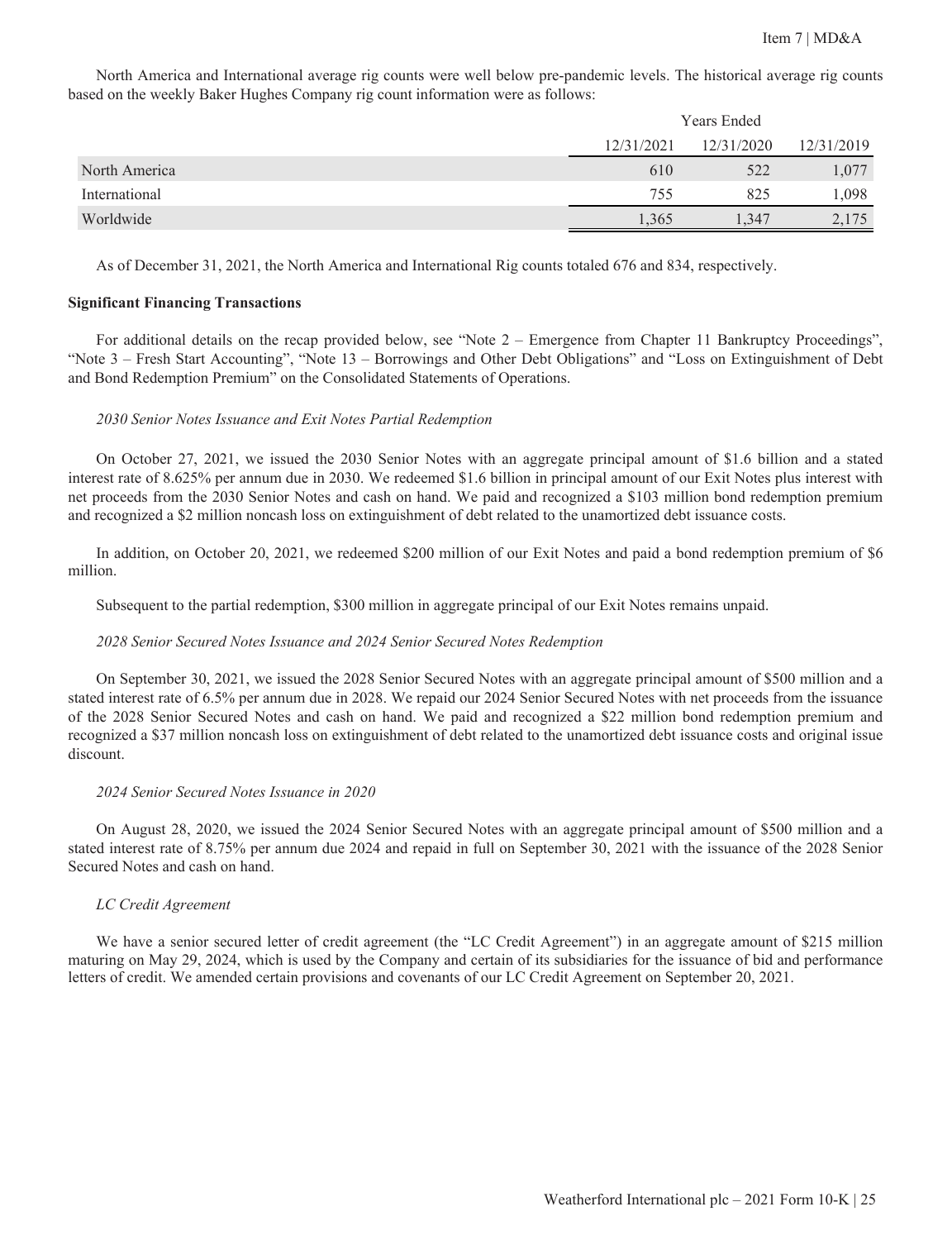# *2019 Emergence from Bankruptcy Proceedings and Fresh Start Accounting*

On July 1, 2019 (the "Petition Date"), Weatherford and two of our subsidiaries (collectively, the "Weatherford Parties" ) commenced voluntary reorganization proceedings (the "Cases"), including under Chapter 11 of Title 11 ("Chapter 11") of the United States Bankruptcy Code in the U.S. Bankruptcy Court for the Southern District of Texas (the "Bankruptcy Court"), with ancillary proceedings filed in Ireland and Bermuda. The plan of reorganization (as amended, the "Plan"), together with the schemes of arrangement in Ireland and Bermuda, became effective on December 13, 2019 (the "Effective Date") and the Weatherford Parties emerged from Chapter 11 and adopted fresh start accounting ("Fresh Start Accounting"), which reflected all our assets and liabilities at fair value. These events resulted in several financing activities, later discussed under the caption "Liquidity and Capital Resources". For additional details regarding the Chapter 11, see "Note 2 – Emergence from Chapter 11 Bankruptcy Proceedings" and "Note 3 – Fresh Start Accounting".

Our emergence from bankruptcy and the adoption of Fresh Start Accounting resulted in a new reporting entity, referred to herein as the "Successor," for financial reporting purposes. To facilitate discussion and analysis of our financial condition and results of operations, we refer to the reorganized Weatherford Parties as the Successor for periods subsequent to December 13, 2019 and as the "Predecessor" for periods on or prior to December 13, 2019. As a result of the adoption of Fresh Start Accounting and the effects of the implementation of the Plan, our consolidated financial statements subsequent to December 13, 2019 are not comparable to our consolidated financial statements on or prior to December 13, 2019, and as such, "Black-line" financial statements are presented to distinguish between the Predecessor and Successor companies.

# **Reportable Segments**

The Company's chief operating decision maker ("CODM"), our chief executive officer, regularly reviews information to make operating decisions, allocate resources and assess performance of the business. During the fourth quarter of 2021, the CODM changed the information regularly reviewed to be aligned with how we offer our services and technologies in relation to the well life cycle and we have realigned our reportable segments to reflect the change. We now have three reportable segments: (1) Drilling and Evaluation (2) Well Construction and Completions, and (3) Production and Intervention. Previously we had two geographic based reportable segments, Western Hemisphere and Eastern Hemisphere.

Total revenues are from external customers and segment revenues are specific to our three reportable segments and all other revenues are specific to our non-operating segment revenues. Revenues are further described in "Note 5 – Revenues."

Additionally, we have changed our primary measure of segment profitability to segment adjusted EBITDA, which is based on segment earnings before interest, taxes, depreciation, amortization, share-based compensation expense and other adjustments. Research and development expenses are included in segment adjusted EBITDA. Corporate and other includes business activities related to all other segments (profit and loss), corporate and other expenses (overhead support and centrally managed or shared facilities costs) that do not individually meet the criteria for segment reporting. We have revised our segment reporting to reflect our current management approach and recast prior periods to conform to the current segment presentation.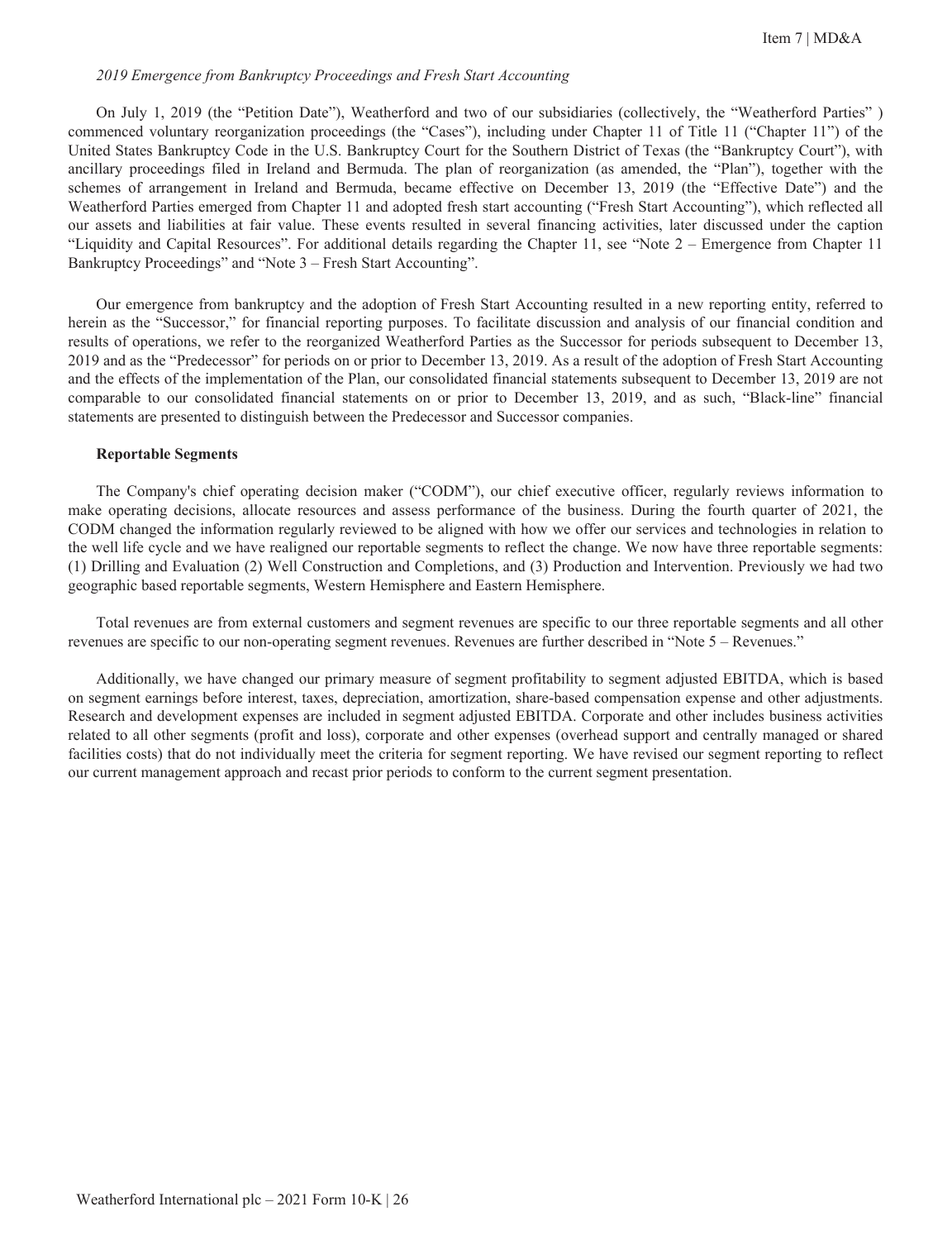# **Segment Results of Operations**

The following table shows our consolidated results of operations and financial information for the referenced periods. The 2021, 2020 and 2019 Successor Periods are distinct reporting periods from the 2019 Predecessor Period as a result of our emergence from bankruptcy on December 13, 2019. We have combined results ("2019 Combined Period") for the 2019 Successor and Predecessor Periods which are not presented according to generally accepted accounting principles in the United States ("GAAP") and no comparable GAAP measure is presented, however, management believes that providing the combined financial information may be useful for making certain year-to-date comparisons.

|                                   |              |                   | Successor    |          |                             |                         | Predecessor  |               |                   |                                 |               |                 |               |           |                |
|-----------------------------------|--------------|-------------------|--------------|----------|-----------------------------|-------------------------|--------------|---------------|-------------------|---------------------------------|---------------|-----------------|---------------|-----------|----------------|
|                                   |              |                   |              |          |                             |                         |              |               |                   |                                 | Favorable     |                 |               | Favorable |                |
|                                   | Year         |                   | Year         | 12/14/19 |                             |                         | 01/01/19     |               |                   |                                 | (Unfavorable) |                 | (Unfavorable) |           |                |
|                                   | <b>Ended</b> |                   | <b>Ended</b> | through  |                             |                         | through      |               |                   |                                 | $\mathbf S$   | $\frac{0}{0}$   |               | S         | $\frac{0}{0}$  |
| (Dollars in millions)             | 12/31/21     | 12/31/20 12/31/19 |              |          | 12/13/19                    | 2019<br><b>Combined</b> |              | 2021 vs 2020  |                   | 2020 vs 2019<br><b>Combined</b> |               |                 |               |           |                |
| <b>Revenues:</b>                  |              |                   |              |          |                             |                         |              |               |                   |                                 |               |                 |               |           |                |
| Drilling and Evaluation           | 1,066<br>S.  |                   | $$1,044$ \\$ |          | 67                          | \$                      | 1,407        | $\mathcal{S}$ | 1,474             | $\mathcal{S}$                   | 22            | $2 \frac{9}{6}$ | $\mathcal{S}$ | (430)     | $(29)\%$       |
| Well Construction and Completions | 1,353        |                   | 1,414        |          | 90                          |                         | 1,583        |               | 1,673             |                                 | (61)          | $(4)\%$         |               | (259)     | $(15)\%$       |
| Production and Intervention       | 1,127        |                   | 1,106        |          | 86                          |                         | 1,673        |               | 1,759             |                                 | 21            | $2 \frac{9}{6}$ |               | (653)     | (37)%          |
| <b>Segment Revenues</b>           | 3,546        |                   | 3,564        |          | 243                         |                         | 4,663        |               | 4,906             |                                 | (18)          | $(1)\%$         |               | (1, 342)  | $(27)$ %       |
| All Other                         | 99           |                   | 121          |          | 18                          |                         | 291          |               | 309               |                                 | (22)          | $(18)\%$        |               | (188)     | $(61) \%$      |
| <b>Total Revenues</b>             | 3,645        |                   | 3,685        | 261      |                             |                         | 4,954        |               | 5,215             |                                 | (40)          | (1)%            |               | (1,530)   | $(29)\%$       |
|                                   |              |                   |              |          |                             |                         |              |               |                   |                                 |               |                 |               |           |                |
| <b>Segment Adjusted EBITDA:</b>   |              |                   |              |          |                             |                         |              |               |                   |                                 |               |                 |               |           |                |
| Drilling and Evaluation           | $\mathbb{S}$ | 186 \$            | 132 \$       |          | (3)                         | $\mathbb{S}$            | 219          | <sup>\$</sup> | 216               | $\mathcal{S}$                   | 54            | 41 % $$$        |               | (84)      | $(39) \%$      |
| Well Construction and Completions | 256          |                   | 273          |          | 19                          |                         | 225          |               | 244               |                                 | (17)          | $(6)\%$         |               | 29        | 12 %           |
| Production and Intervention       | 191          |                   | 154          |          | 20                          |                         | 216          |               | 236               |                                 | 37            | 24 %            |               | (82)      | $(35) \%$      |
| Segment Adjusted EBITDA           | 633          |                   | 559          |          | 36                          |                         | 660          |               | 696               |                                 | 74            | $13\%$          |               | (137)     | $(20)\%$       |
| Corporate and Other               | (62)         |                   | (100)        |          | (1)                         |                         | (104)        |               | (105)             |                                 | 38            | 38 %            |               | 5         | $5\frac{0}{6}$ |
| Depreciation and Amortization     | (440)        |                   | (503)        |          | (34)                        |                         | (447)        |               | (481)             |                                 | 63            | 13 %            |               | (22)      | $(5) \%$       |
| Shared-based Compensation Expense | (25)         |                   |              |          |                             |                         | (24)         |               | (24)              |                                 | (25)          | n/m             |               | 24        | 100 %          |
| Other Adjustments                 | 10           |                   | (1, 442)     |          | $\overbrace{\hspace{15em}}$ |                         | (1,267)      |               | (1,267)           |                                 | 1,452         | 101 %           |               | (175)     | $(14)\%$       |
| <b>Operating Income (Loss)</b>    | \$           | 116 $$(1,486)$ \$ |              |          | $\mathbf{1}$                | \$                      | $(1,182)$ \$ |               | $(1,181)$ \$1,602 |                                 |               | 108 % \$        |               | (305)     | $(26)\%$       |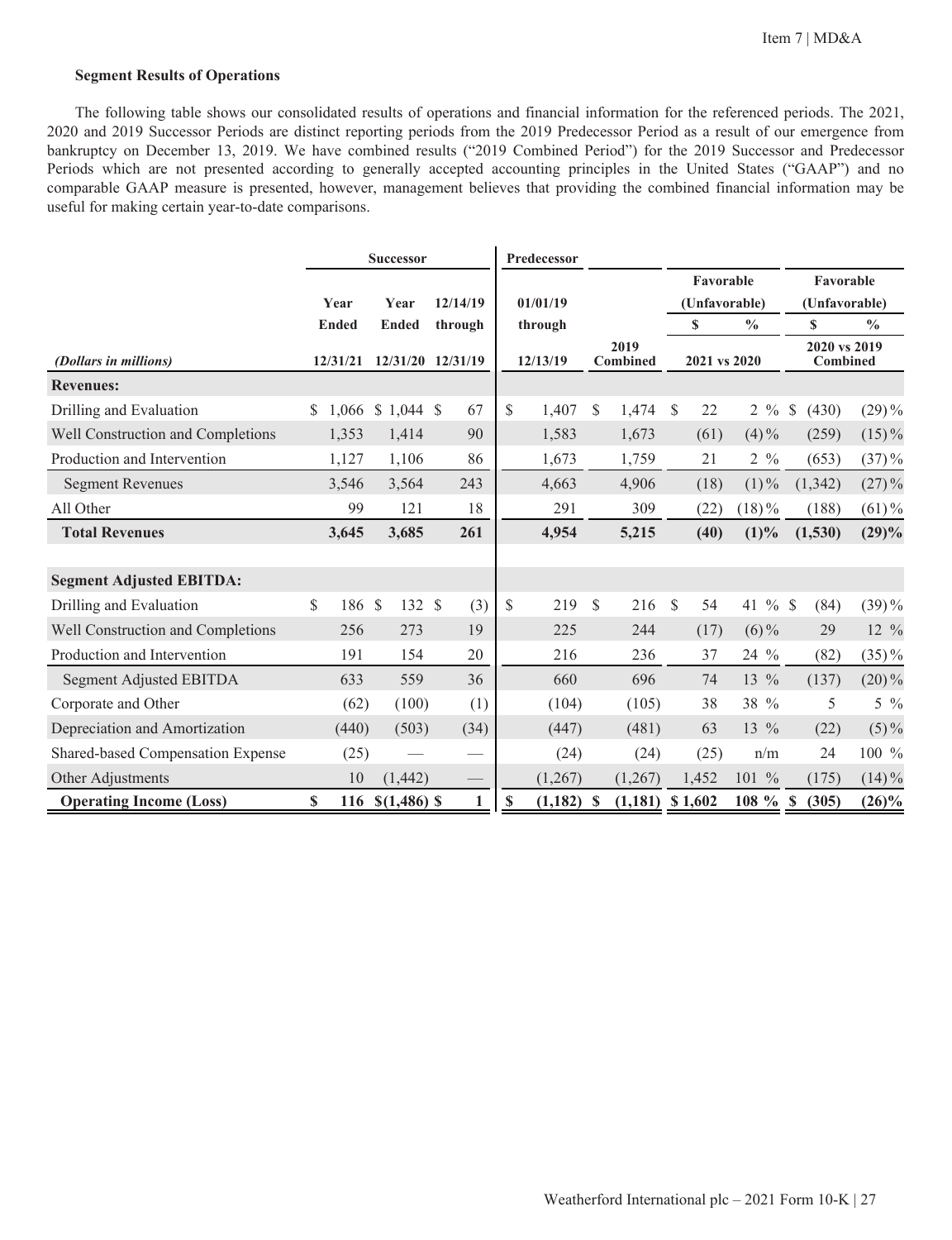## **Segment Revenues**

*2021 vs 2020*

Revenues totaled \$3.65 billion in 2021, a decline of 1% compared to 2020 and reflected in our segment revenues as follows:

DRE revenues of \$1.1 billion in 2021, increased 2% compared to 2020 primarily due to higher demand for managed pressure drilling and and wireline services and products, partially offset by a decline in drilling services and drilling fluids. The year-overyear improvement was driven by increased activity levels, an increase in services versus product mix, and higher adoption of our technology offerings internationally. The decline in drilling services revenue reflects the exit of certain drilling services in North America in the fourth quarter of 2020.

WCC revenues of \$1.4 billion in 2021, decreased 4% compared to 2020 primarily due to lower activity for cementation products, liner hangers and tubular running services. Internationally we experienced lower well construction and completions activity in the Middle East and Russia, which was partially offset by higher activity in North America and Latin America.

PRI revenues of \$1.1 billion in 2021, increased 2% compared to 2020 primarily due to higher demand for pressure pumping, intervention services & drilling tools, and production automation & software, partially offset by a decline in demand for artificial lift services. The year-over-year improvement was driven by increased activity levels, increase in services versus product mix, higher adoption of our technology offerings and greater demand for our services.

#### *2020 vs 2019 Combined Period*

Revenues totaled \$3.7 billion in 2020, a decline of 29% compared to the 2019 Combined Period, as the unprecedented global health and economic crisis sparked by the COVID-19 pandemic negatively impacted industry activity. The lower demand for oil and gas together with uncertainty around the extent and timing for an economic recovery, caused significant reductions to the capital spending plans of exploration and production companies. The impact was seen across all segment divisions, with revenue declines of 29% in DRE, 37% in PRI and 15% in WCC. Revenue declined in North America as a result of lower demand for our products and services in the United States, but was also impacted by declines in activity internationally, primarily in Latin America, the Middle East, North Africa and Russia. The pandemic had an immediate negative impact beginning in the second quarter of 2020 in North America while taking longer to significantly impact our business internationally.

#### **Segment Adjusted EBITDA**

#### *2021 vs 2020*

Segment adjusted EBITDA was \$633 million in 2021, an increase of 13% compared to 2020 which is reflected in our segments as follows:

DRE segment adjusted EBITDA of \$186 million in 2021, increased 41% compared to 2020 primarily due to higher demand for managed pressure drilling and wireline services and products and lower operating costs as a result of cost improvement initiatives that were implemented during 2020 and early 2021, partially offset by a decline in drilling fluids. Positively impacting DRE segment adjusted EBITDA was the exit of certain drilling services in North America in the fourth quarter of 2020. The yearover-year segment adjusted EBITDA improvement was driven by increased activity levels, increase in services versus product mix, higher adoption of our technology offerings and greater demand for services globally.

WCC segment adjusted EBITDA of \$256 million in 2021, decreased 6% compared to 2020 primarily due to lower activity for cementation products, liner hangers and tubular running services, which was partially offset by improvements in completions margins and cost efficiencies as a result of initiatives implemented during 2020 and early 2021. Internationally we experienced lower well construction and completions activity in the Middle East and Russia resulting in decrease segment profit, which was partially offset by higher margin activity in North America and Latin America.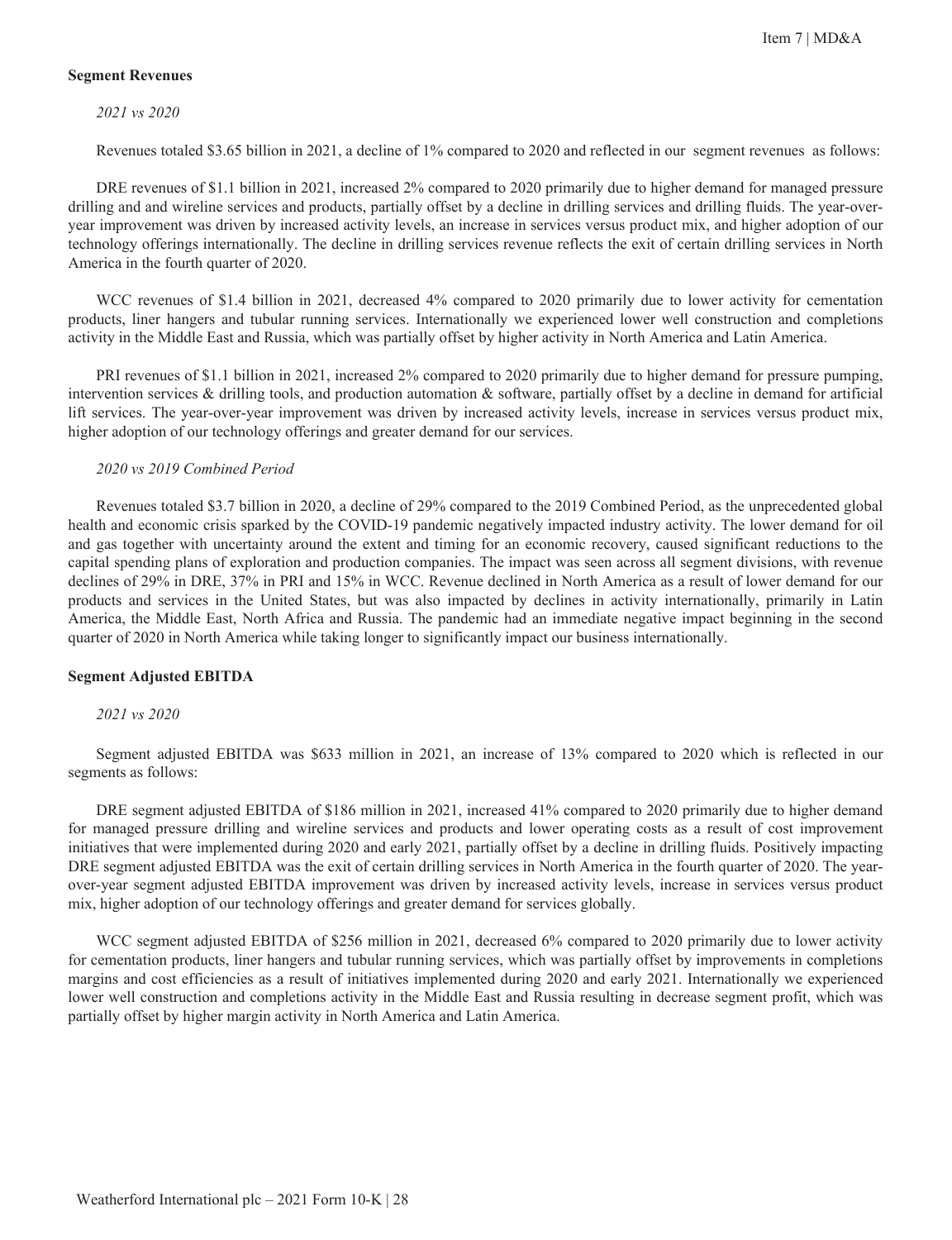PRI segment adjusted EBITDA of \$191 million in 2021, increased 24% compared to 2020 primarily due to to higher demand for intervention services  $\&$  drilling tools, pressure pumping and production automation  $\&$  software services, and lower operating costs as a result of cost improvement initiatives that were implemented during 2020 and early 2021, partially offset by a decline in artificial lift services. The year-over-year segment adjusted EBITDA improvement was driven by increased activity levels, increase in services versus product mix, higher adoption of our technology offerings and greater demand for services and products.

#### *2020 vs 2019 Combined Period*

Operating loss of \$1.5 billion worsened 26% in 2020 compared to the 2019 Combined Period, primarily from the decline in business demand due to the COVID-19 pandemic, long-lived assets impairment charges, goodwill impairment, and inventory charges.

Successor segment adjusted EBITDA was \$559 million in 2020, a decrease of 20% compared to the 2019 Combined Period, driven primarily from the decline in business demand due to the COVID-19 pandemic in DRE of 39% and PRI of 35%, partially offset by a 12% increase in WCC. Segment adjusted EBITDA declined in North America as a result of lower demand for our products and services in the United States, but was also impacted by declines in activity internationally, primarily in Latin America, the Middle East, North Africa and Russia. The pandemic had an immediate negative impact beginning in the second quarter of 2020 in North America while taking longer to significantly impact our business internationally.

#### **Depreciation and Amortization**

Depreciation and amortization decreased in 2021 compared to 2020 due to the decrease in carrying value of assets after impairments taken in 2020. The increase in depreciation and amortization in 2020 compared to the 2019 Combined Period was due to the initial increase in carrying value of assets after a fair value adjustment at fresh start, coming out of bankruptcy on December 13, 2019.

#### **Shared-based Compensation**

We record shared-based compensation in "Selling, General and Administrative" on the accompanying Consolidated Statements of Operations. We recognized \$25 million, an immaterial amount and zero in the 2021, 2020 and 2019 Successor Periods, respectively. During the 2019 Predecessor Period, we recognized \$46 million, of which \$24 million was recorded in "Selling, General and Administrative" and the remainder in"Other Charges (Credits), Net" to include \$24 million related to the acceleration of share-based compensation at Fresh Start offset by \$2 million in terminated executive forfeitures.

#### **Other Adjustments**

Other adjustments include goodwill and long-lived asset impairments, restructuring charges, prepetition charges, gain on sale of businesses and other charges and credits, net as applicable to the periods presented. See " Note 6 – Impairments and Other Charges, Net", "Note 7 – Long-Lived Assets Impairment", "Note 11 – Goodwill and Intangibles, Net", " Note 8 – Restructuring Charges", and "Note 2 – Emergence from Chapter 11 Bankruptcy Proceedings" for additional information. In the 2020 Successor and 2019 Predecessor Periods, the segment adjusted EBITDA of Well Construction and Completions includes \$12 million and \$15 million, respectively, of gains on sales of operational assets.

# **Non-Operating Expenses**

#### *Reorganization Items*

Reorganization items in the 2019 Predecessor Period were directly related to bankruptcy and included the \$4.3 billion gain on settlement of liabilities subject to compromise, \$1.4 billion gain on revaluation of the Company's assets and liabilities, and \$346 million of charges for debt issuance write-offs, debt discount write-offs, backstop commitment fees, DIP financing fees and professional fees related to bankruptcy matters.

Reorganization items in the 2020 and 2019 Successor Periods totaled \$9 million and \$4 million, respectively.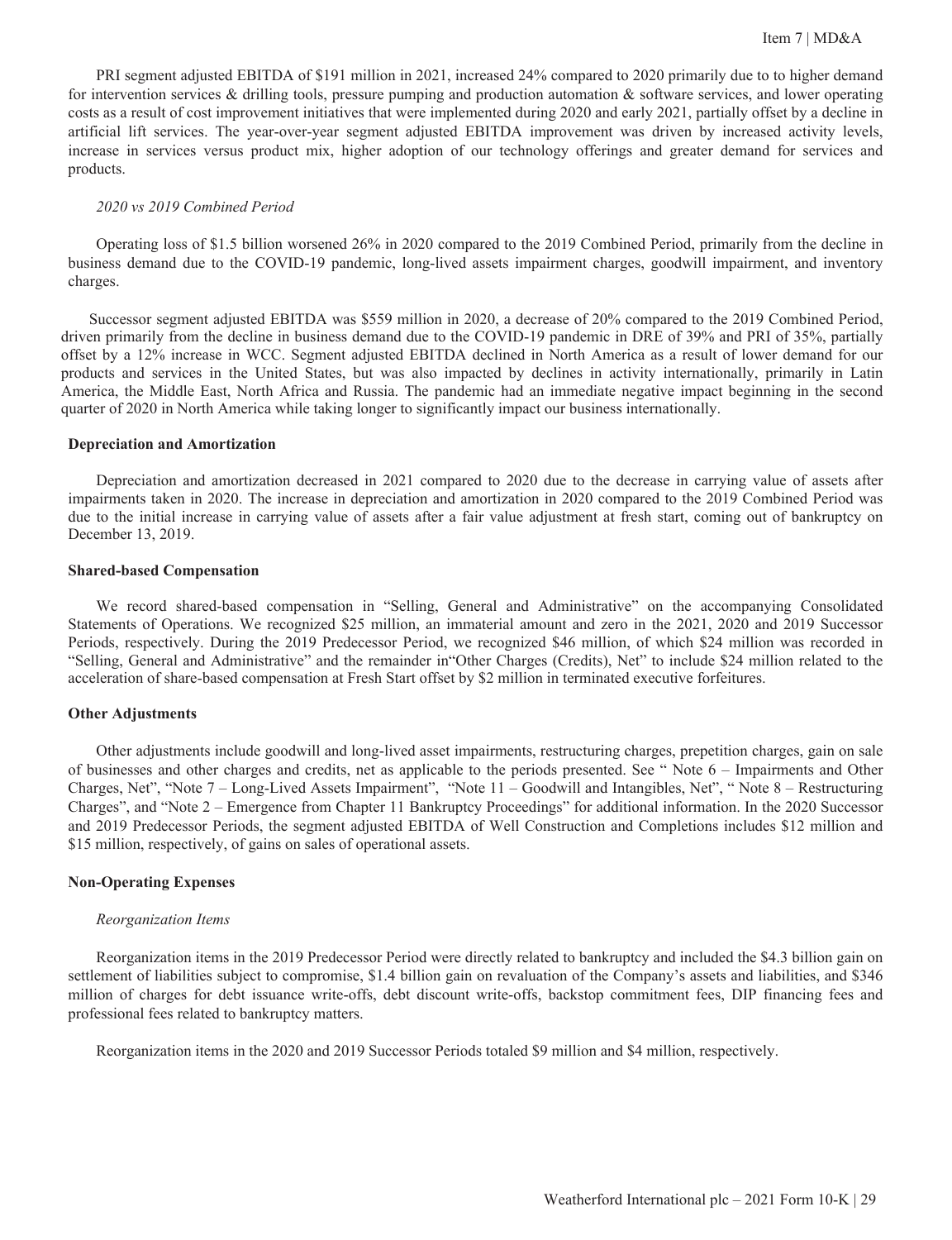#### *Interest Expense, Net*

Interest expense, net was \$260 million for the year ended December 31, 2021, and primarily represented interest on our Exit Notes and 2024 Senior Secured Notes, and a portion from our 2028 Senior Secured Notes and 2030 Senior Notes, newly issued later in the year. The \$251 million of interest expense, net for year ended December 31, 2020 primarily represented interest on our Exit Notes and later in the year, the 2024 Senior Secured Notes.

The \$12 million for the 2019 Successor Period represented interest expense on our Exit Notes and the \$362 million for the 2019 Predecessor Period represented a half year of interest expense on the Predecessor's debt. Upon filing for Chapter 11 cases, which began July 1, 2019, we no longer recognized interest expense on Predecessor debt in accordance with ASC 852.

See "Note 13 – Borrowings and Other Debt Obligations" to the Consolidated Financial Statements for further details.

#### *Loss on Extinguishment of Debt and Bond Redemption Premium*

During 2021, we repaid and refinanced certain of our debt obligations and recognized a \$170 million loss on extinguishment of debt and bond redemption premium for the repayment of our 2024 Senior Secured Notes, the repayment of \$200 million of Exit Notes and the refinancing of \$1.6 billion of Exit Notes. This loss was comprised of a \$39 million loss on extinguishment of debt related to unamortized debt issuance costs and discount and a \$131 million bond redemption premium on the early redemption of debt, which is presented as "Loss on Extinguishment of Debt and Bond Redemption Premium" on the Consolidated Statements of Operations. See "Note 13 – Borrowings and Other Debt Obligations" for additional details.

#### *Loss on Termination of ABL Credit Agreement*

On December 13, 2019, we entered into a senior secured asset-based lending agreement in an aggregate amount of \$450 million (the "ABL Credit Agreement") which was terminated on August 28, 2020. Upon its termination, we recorded \$15 million of noncash "Loss on Termination of ABL Credit Agreement" on our Consolidated Financial Statements related to unamortized deferred debt issuance costs.

#### *Other Expense, Net*

Other expense, net was \$29 million for the year ended December 31, 2021 compared to \$53 million for the year ended December 31, 2020. Other expense is comprised of letter of credit fees, other financing charges and foreign exchange losses, primarily attributed to currency losses in countries with no or limited markets to hedge. The year-over-year improvement was primarily due to lower currency volatility in 2021 compared to the significant volatility in the same period in the prior year following the start of the COVID-19 pandemic.

Successor other expense was \$53 million for the year ended December 31, 2020 compared to Predecessor other expense of \$26 million in 2019. Other expense was primarily driven by foreign currency exchange losses of \$34 million for the year ended December 31, 2020 compared to \$14 million for the 2019 Combined Period. The unfavorable change primarily relates to the weakening of foreign currencies following the onset of the COVID-19 pandemic. Other expense also includes letter of credit fees and other financing fees.

In 2019, other expense was primarily driven by foreign currency exchange losses, letter of credit fees, other financing fees and non-service periodic pension and other post-retirement benefit expenses. Foreign exchange losses are typically due to the strengthening U.S. dollar compared to our foreign denominated operations.

#### *Income Taxes*

We provide for income taxes based on the laws and rates in effect in the countries in which operations are conducted, or in which we or our subsidiaries are considered resident for income tax purposes. The relationship between our pre-tax income or loss from continuing operations and our income tax benefit or provision varies from period to period as a result of various factors, which include changes in total pre-tax income or loss, the jurisdictions in which our income is earned, the tax laws in those jurisdictions, the impacts of tax planning activities and the resolution of tax audits. On September 26, 2019, our parent company ceased to be a Swiss tax resident and became an Irish tax resident subject to tax under the Irish tax regime. As a result, our effective rate differs from the Irish statutory tax rate as the majority of our operations are taxed in jurisdictions with different tax rates. In addition, we are unable to recognize tax benefit on our losses.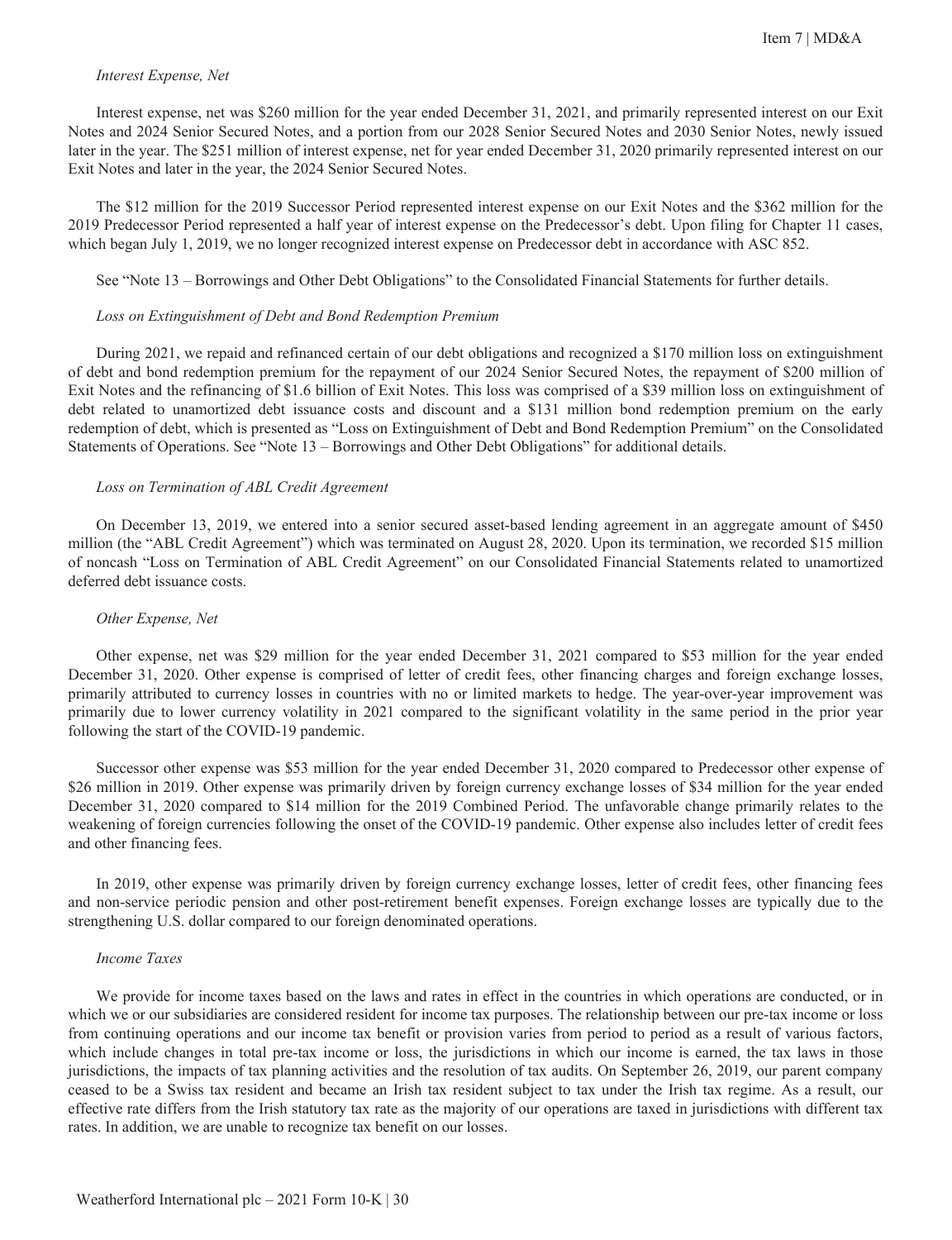We record deferred tax assets for net operating losses and temporary differences between the book and tax basis of assets and liabilities that are expected to produce tax deductions in future periods. The ultimate realization of deferred tax assets is dependent upon the generation of future taxable income during the periods in which those deferred tax assets would be deductible. The Company assesses the realizability of its deferred tax assets each period by considering whether it is more likely than not that all or a portion of the deferred tax assets will not be realized. The Company considers all available evidence (both positive and negative) when determining whether a valuation allowance is required, with emphasis on our past operating results, the existence of cumulative losses in the most recent years and our forecast of near-term taxable income. The Company evaluates possible sources of taxable income that may be available to realize the benefit of deferred tax assets, including projected future taxable income, the reversal of existing temporary differences, taxable income in carryback years and available tax planning strategies, and the impact of Fresh Start Accounting in making this assessment. The realizability of the deferred tax assets is dependent upon judgments and assumptions inherent in the determination of future taxable income, including factors such as future operation conditions (particularly as related to prevailing oil prices and market demand for our products and services). The Company concluded it was not able to realize the benefit of its deferred tax assets and has established a valuation allowance. Continued performance improvement in certain jurisdictions could result in a change in our realization of deferred tax asset assessment in the near future, which would release valuation allowance.

The income tax provision and respective effective tax rate was \$86 million and (25)%, \$85 million and (5)%, \$9 million and (60)%, and \$135 million and 3%, for the 2021, 2020, 2019 Successor Periods and 2019 Predecessor Period, respectively.

Our income tax provisions in 2021 and 2020 are primarily driven by income in certain jurisdictions, deemed profit countries and withholding taxes on intercompany and third-party transactions that do not directly correlate to ordinary income or loss. Impairments and other charges recognized do not result in significant tax benefit as a result of our inability to forecast realization of the tax benefit of such losses.

Our results for the 2019 Predecessor period include \$32 million of tax expense related to the Fresh Start Accounting impacts and \$14 million of tax benefit primarily related to goodwill and other asset impairments and write-downs. We also recognized \$4.3 billion gain on Settlement of Liabilities Subject to Compromise as a result of the bankruptcy (See "Note 3 – Fresh Start Accounting") with no tax impact due to it being attributed to Bermuda, which has no income tax regime, and the U.S., which resulted in the reduction of our U.S. unbenefited net operating losses carryforward under the operative tax statute and applicable regulations offset by the release of a similar amount of valuation allowance. Prepetition charges (charges prior to Petition Date) and reorganization items (charges after Petition Date) had no significant tax impact.

We are continuously under tax examination in various jurisdictions. We cannot predict the timing or outcome regarding resolution of these tax examinations or if they will have a material impact on our consolidated financial statements. As of December 31, 2021, we anticipate that it is reasonably possible that the amount of our uncertain tax positions of \$235 million may decrease by up to \$1 million in the next twelve months due to expiration of statutes of limitations, settlements and/or conclusions of tax examinations.

In response to the COVID-19 pandemic, many countries have enacted tax relief measures to provide aid and economic stimulus to companies impacted by the COVID-19 pandemic. For the Successor years ended December 31, 2021 and 2020, there were no material tax impacts to our financial statements as it relates to COVID-19 tax relief measures.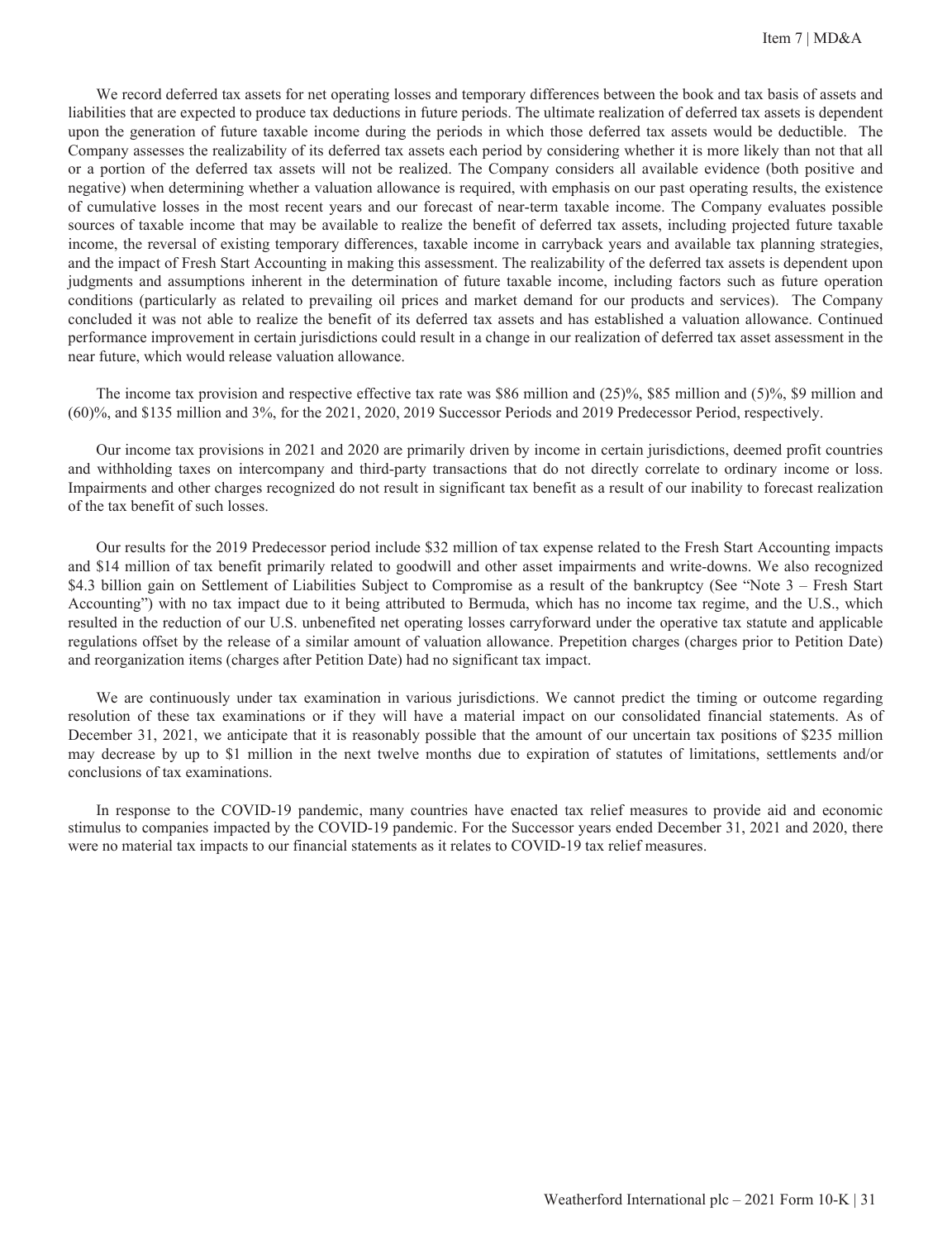# **Liquidity and Capital Resources**

summarizes cash provided by (used in) each type of business activity in the periods presented: **Successor Predecessor From From Year Year 12/14/2019 1/1/2019 Ended Ended through through** *(Dollars in millions)* **12/31/2021 12/31/2020 12/31/2019 12/13/2019** Net Cash Provided by (Used in) Operating Activities \$ 322 \$ 210 \$ 61 \$ (747) Net Cash Provided by (Used in) Investing Activities (83) (75) (14) 149 Net Cash Provided by (Used in) Financing Activities (403) 348 (2) 749

At December 31, 2021, we had total cash and cash equivalents plus restricted cash of \$1.1 billion, of which \$162 million was restricted cash, compared to \$1.3 billion at December 31, 2020, of which \$167 million was restricted cash. The following table

## *Operating Activities*

Cash provided by operating activities in 2021 was \$322 million. The primary sources of cash from operating activities were from higher operating income and lower accounts payable spend partially offset by higher interest payments.

Cash provided by operating activities was \$210 million and \$61 million during the 2020 and 2019 Successor Periods. The primary sources of cash from operating activities were collections on our accounts receivables, partially offset by payments for interest and severance.

Cash used in operating activities was \$747 million in the 2019 Predecessor Period. The primary uses of cash from operating activities were driven by working capital needs, payments for debt interest, and severance and other restructuring and transformation costs. In addition, there were also payments for reorganization items and prepetition charges primarily for professional and other fees related to the Cases as well as payments for retention and certain bonuses.

#### *Investing Activities*

Cash used in investing activities in 2021 was \$83 million. The primary uses of cash from investing activities were for capital expenditures of \$85 million and investments in marketable securities in Argentina of \$39 million. The primary source of cash from investing activities was \$41 million of proceeds from asset dispositions. The amount we spend for capital expenditures varies each year and is based on the types of contracts into which we enter, our asset availability and our expectations with respect to activity levels.

Cash used in investing activities in 2020 was \$75 million. The primary uses of cash from investing activities were for capital expenditures of \$154 million. The primary sources of cash from investing activities were \$22 million from asset dispositions and \$50 million from the maturity of our Angolan government bonds.

Cash used in investing activities in the 2019 Successor Period was \$14 million primarily for capital expenditures of \$20 million.

Cash provided by investing activities in the 2019 Predecessor Period was \$149 million. The primary uses of cash from investing activities were for capital expenditures of \$250 million and \$13 million to acquire intellectual property and other intangibles. The primary sources of cash from investing activities were \$328 million of proceeds from divestitures (from our rigs, laboratory services and surface data logging businesses) and \$84 million from asset dispositions.

# *Financing Activities*

Cash used in financing activities in 2021 was \$403 million. The primary uses of cash from financing activities were repayments of long-term debt of \$2.3 billion associated with the partial redemption of our Exit Notes and full redemption of our 2024 Senior Secured Notes as well as finance lease obligations. Other primary uses of cash from financing activities were \$131 million in bond redemption premium payments as a result of the early redemptions and \$28 million primarily for dividends to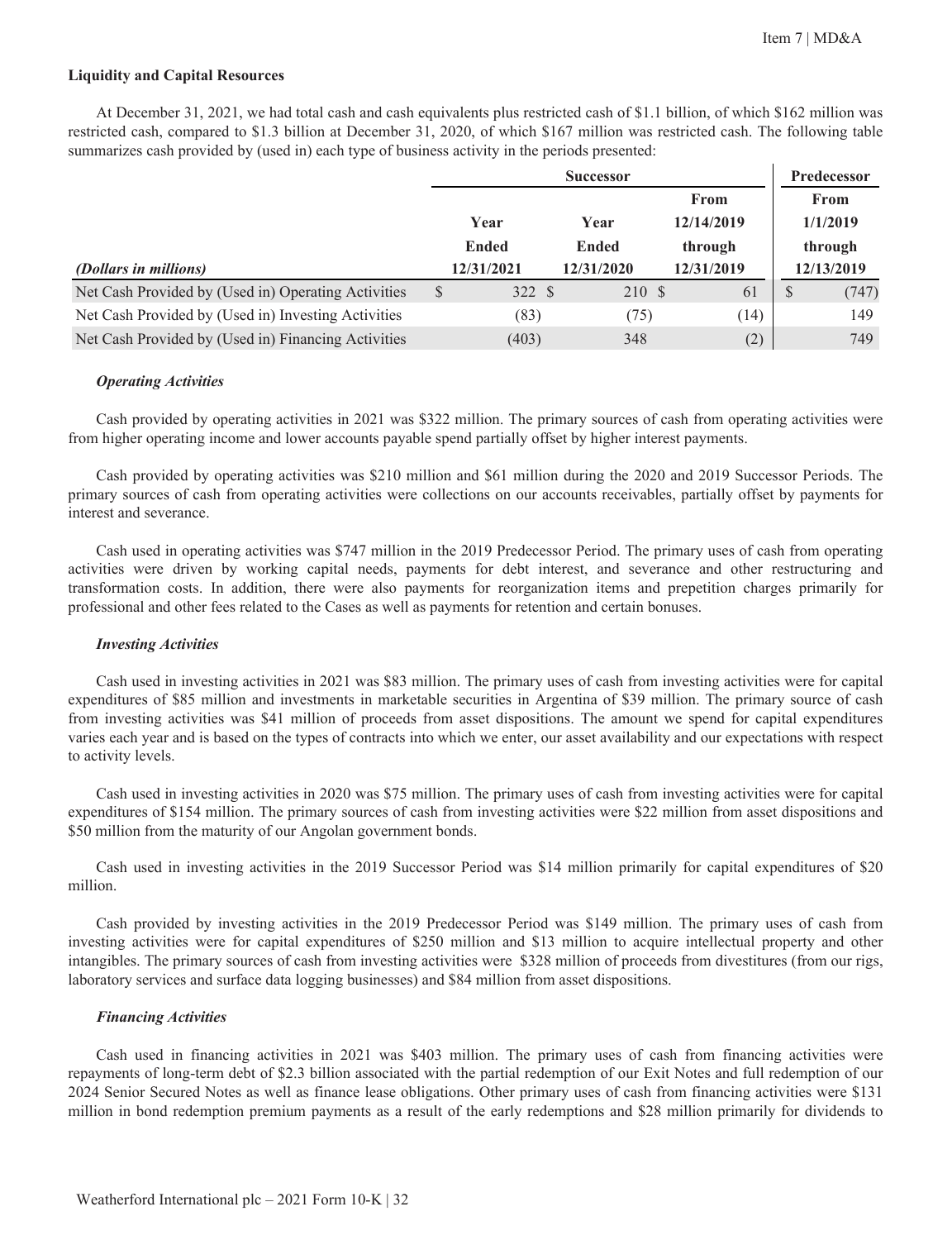noncontrolling interests. The primary sources of cash from financing activities were net proceeds of \$2.1 billion from the issuance of our 2030 Senior Notes and 2028 Senior Secured Notes.

Cash provided by financing activities in 2020 was \$348 million, primarily sourced from borrowings of long-term debt of \$453 million related to the net proceeds from the issuance of our 2024 Senior Secured Notes. The primary uses of cash from financing activities were \$24 million of deferred consideration for the 2018 acquisition of our Qatari joint venture \$27 million repayments of short-term debt and \$45 million primarily for dividends to noncontrolling interests.

Cash provided by financing activities was \$749 million during the 2019 Predecessor Period. The primary sources of cash from financing activities were net proceeds of \$1.6 billion on our Exit Notes issued upon emergence and \$1.5 billion on the DIP Credit Agreement issued between the petition date and emergence. The primary uses of cash from financing activities were (i) the \$1.5 billion repayment in full of the DIP Credit Agreement upon emergence (ii) net short-term debt repayments of \$347 million primarily from the borrowings and repayments of our Predecessor Revolving Credit Agreements, including the repayment of our 364-Day Credit Agreement (iii) long-term debt repayments of \$318 million related to our Predecessor Term Loan Agreement and financed leases and (iv) \$137 million in DIP financing fees and payments on a backstop agreement.

For additional details on our financing activities see Significant Financing Transactions section, "Note 2 – Emergence from Chapter 11 Bankruptcy Proceedings" and "Note 13 – Borrowings and Other Debt Obligations"

#### *Sources of Liquidity*

Our sources of available liquidity include cash generated by our operations, cash and cash equivalent balances, and accounts receivable factoring. From time to time, we may enter into transactions to dispose of businesses or capital assets that no longer fit our long-term strategy. We historically have accessed banks for short-term loans and the capital markets for debt and equity offerings. Based upon current and anticipated levels of operations and our recent refinancing transactions, we expect to have sufficient cash from operations and cash on hand to fund our cash requirements (discussed below) and financial obligations, both in the short-term and long-term.

Our total cash and cash equivalents plus restricted cash of \$1.1 billion remain our primary source of funds to manage any liquidity event risks. An agreement for a new corporate revolving credit facility at terms and conditions acceptable to us would further enhance our liquidity.

# *LC Credit Agreement*

We have a LC Credit Agreement in an aggregate amount of \$215 million maturing on May 29, 2024, which is used by the Company and certain of its subsidiaries for the issuance of bid and performance letters of credit.

On September 20, 2021, certain provisions and covenants of the LC Credit Agreement were amended as follows:

- Permit the borrowing of up to an additional \$400 million of secured indebtedness under an asset-based lending facility or a revolving credit facility upon compliance with certain conditions;
- Removed the minimum secured liquidity requirement;
- Increased the minimum aggregate liquidity requirement from \$175 million to \$300 million;
- Decreased the minimum aggregate book value of certain pledged assets requirement from \$1.25 billion to \$1 billion; and
- Increased the ability to redeem debt to \$500 million subject to a minimum aggregate liquidity of \$400 million at the time of redemption.

The outstanding amount of each letter of credit under the LC Credit Agreement bears interest at London Interbank Offered Rate ("LIBOR") plus an applicable margin of 350 basis points per annum. We expect LIBOR to continue to be published until June 2023, and expect to transition to an alternative to LIBOR prior to that termination date. The LC Credit Agreement currently contains provisions allowing the Administrative Agent to replace LIBOR with an alternate benchmark rate (including any mathematical or other adjustments to the benchmark (if any) incorporated therein) that has been broadly accepted by the syndicated loan market in the United States in lieu of LIBOR. The LC Credit Agreement includes (i) a 12.5 basis point per annum fronting fee on the outstanding amount of each such letter of credit and (ii) an unused commitment fee in respect of the unutilized commitments at a rate of 50 basis point per annum on the average daily unused commitments under the LC Credit Agreement.

The LC Credit Agreement is secured by substantially all the personal assets and properties of certain subsidiaries of the Company (including a first lien on the priority collateral for the LC Credit Agreement and a second lien on the priority collateral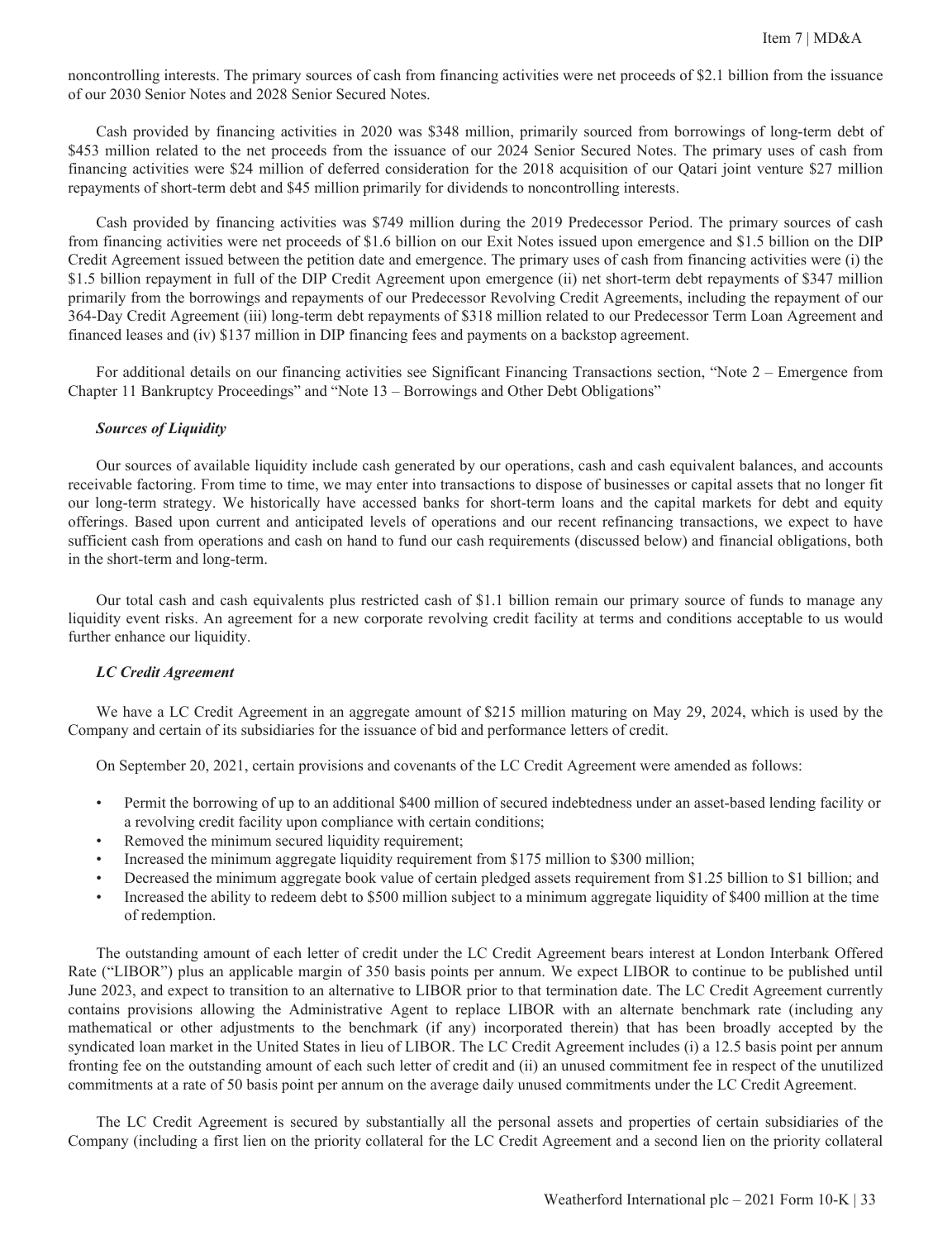for Senior Secured Notes, in each case, subject to permitted liens). The LC Credit Agreement is also guaranteed on an unsecured basis by certain other subsidiaries of the Company.

## *Ratings Services' Credit Ratings*

Our credit ratings at December 31, 2021 were maintained or improved since December 31, 2020:

- Moody's Investors Service ("Moody's") maintained our corporate family rating at B2, our senior unsecured notes rating at B3, and our senior secured notes and LC Credit Agreement ratings at Ba3. The outlook was upgraded from negative to stable.
- Standard and Poor's ("S&P") upgraded our corporate family and senior unsecured notes ratings from CCC to B-, and upgraded our senior secured notes and LC Credit Agreement ratings from B- to B+. The outlook was upgraded from negative to stable.

#### *Cash Requirements*

Our cash requirements will continue to include payments for capital expenditures, payments for short-term working capital needs, interest payments on our long-term debt, repayment on finance leases, operating costs associated with our business and restructuring payments. During 2020, we accumulated working capital due to the sharp decrease in demand from the COVID-19 pandemic. In 2021, operating cash flow benefited from the monetization of working capital accumulated in 2020. As business activity rises to pre-COVID-19 pandemic levels we expect that we will utilize cash to invest in capital assets and inventory. Our cash requirements may also include awards under our employee incentive programs and other amounts to settle litigation related matters.

As of December 31, 2021, we had outstanding debt \$300 million in aggregate principal amount maturing on December 1, 2024 for our Exit Notes, \$500 million in aggregate principal amount for our 2028 Senior Secured Notes and \$1.6 billion in aggregate principal amount of the 2030 Senior Notes. Please see "Note 13 – Borrowings and Other Obligations" for additional details.

Our capital spending for 2022 is projected to be between \$175 million to \$225 million. Capital expenditures are expected to be used primarily to support the ongoing activities and commitments in our core business. We expect to make \$215 million in interest payments in 2022 and approximately \$204 million in interest payments annually until the maturity of our long-term debt obligations. Our payments on operating leases and operating purchase obligations in the upcoming year are expected to be approximately \$74 million and \$177 million, respectively. See "Note 12 – Leases" for details of our lease obligations by year.

Cash and cash equivalents plus restricted cash of \$162 million (which primarily includes \$158 million in cash collateral on our letters of credit) totaled \$1.1 billion at December 31, 2021 and are held by subsidiaries outside of Ireland. At December 31, 2021 we had approximately \$167 million of our cash and cash equivalents that cannot be immediately repatriated from various countries due to country central bank controls or other regulations. Based on the nature of our structure, other than the restrictions noted above, we foresee we will be able to redeploy cash with minimal to no incremental tax.

#### *Customer Receivable*

We may experience delayed customer payments and payment defaults due to, among other reasons, a weaker economic environment, reductions in our customers' cash flow from operations, our customers' inability to access credit markets, as well as unsettled political conditions.

#### *Accounts Receivable Factoring*

From time to time, we participate in factoring arrangements to sell accounts receivable to third-party financial institutions for cash proceeds net of discount and hold-back. The programs we factor under are uncommitted and thus we cannot assure they will be available as a source of liquidity. During the 2021 Successor Period, we sold accounts receivable balances of \$100 million and received cash proceeds of \$85 million. During the 2020 Successor Period, we sold accounts receivable balances of \$90 million and received cash proceeds of \$79 million. During the 2019 Combined Period, we sold accounts receivable of \$206 million and received cash proceeds of \$193 million. Our factoring transactions were recognized as sales, and the proceeds are included as operating cash flows in our Consolidated Statements of Cash Flows.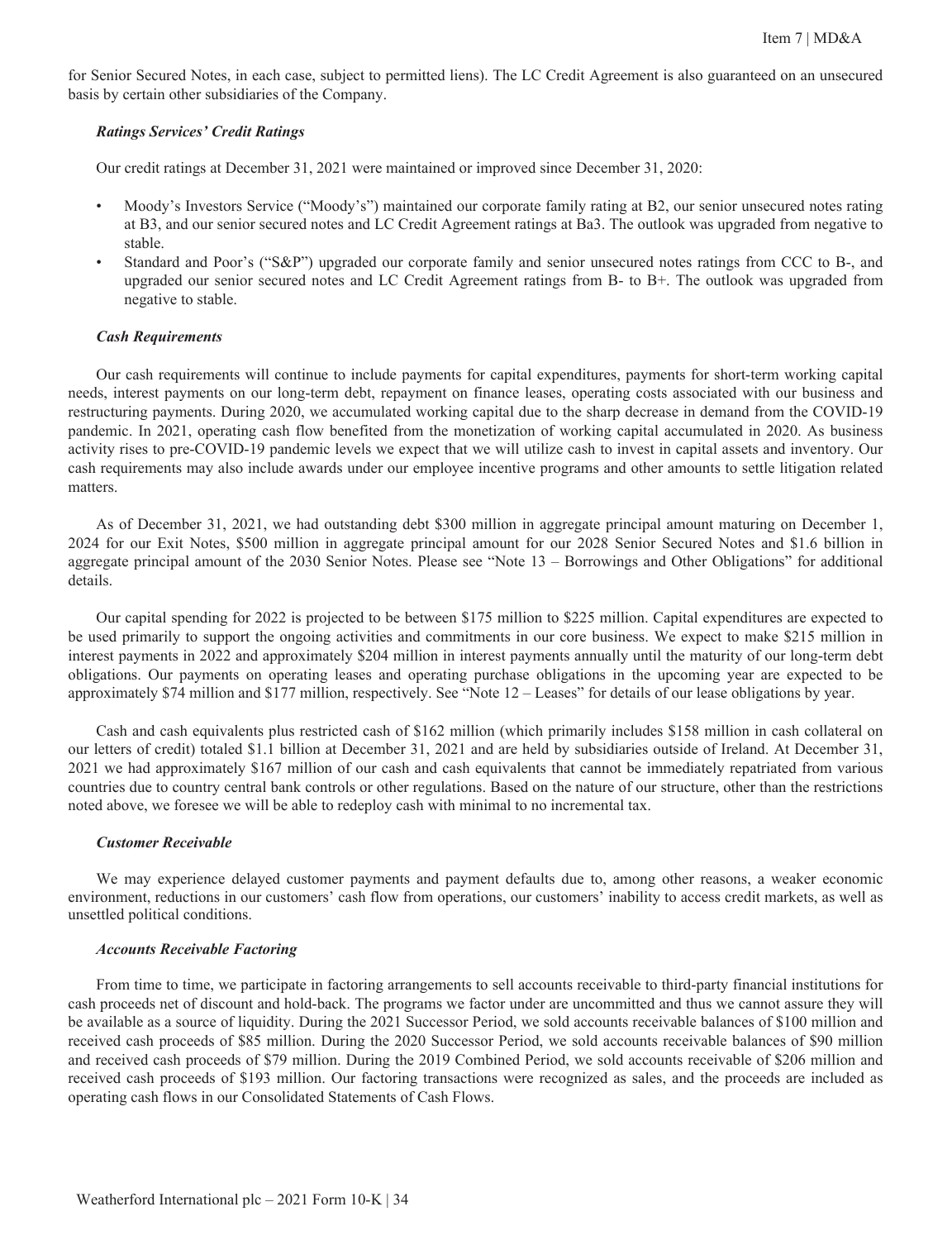#### *Derivative Instruments*

We enter into contracts to hedge our exposure to currency fluctuations in various foreign currencies. At December 31, 2021 and December 31, 2020, we had outstanding foreign currency forward contracts with notional amounts aggregating to \$349 million and \$337 million, respectively. The notional amounts of our foreign currency forward contracts do not generally represent amounts exchanged by the parties and thus are not a measure of the cash requirements related to these contracts or of any possible loss exposure. The amounts actually exchanged at maturity are calculated by reference to the notional amounts and by other terms of the derivative contracts, such as exchange rates. Our foreign currency derivatives are not designated as hedges under ASC 815, and the changes in fair value of the contracts are recorded in each period in "Other Income (Expense), Net" on the accompanying Consolidated Statements of Operations. See "Note 15 – Derivative Instruments" for additional information.

#### *Guarantees*

Weatherford International plc, the ultimate parent of the Weatherford group, guarantees the obligations of its subsidiaries – Weatherford International Ltd., a Bermuda exempted company ("Weatherford Bermuda"), and Weatherford International, LLC, a Delaware limited liability company ("Weatherford Delaware"), including the notes and credit facilities listed below.

Our Exit Notes, 2024 Senior Secured Notes (before repayment in 2021), 2028 Senior Secured Notes and 2030 Senior Notes were issued by Weatherford Bermuda and guaranteed by Weatherford International plc and Weatherford Delaware and other subsidiary guarantors party thereto.

#### *Letters of Credit and Surety Bonds*

As of December 31, 2021, we had \$342 million of letters of credit outstanding, consisting of \$181 million under the LC Credit Agreement and \$161 million under various uncommitted facilities (of which there was \$158 million in cash collateral held and recorded in "Restricted Cash" on the Consolidated Balance Sheets).

In Latin America we utilize surety bonds as part of our customary business practice. As of December 31, 2021, we had surety bonds outstanding of \$293 million. Any of our outstanding letters of credit or surety bonds could be called by the beneficiaries should we breach certain contractual or performance obligations. If the beneficiaries were to call the letters of credit under our LC Credit Agreement or surety bonds, our available liquidity would be reduced by the amount called.

#### **Critical Accounting Policies and Estimates**

Our discussion and analysis of our financial condition and results of operation is based upon our Consolidated Financial Statements. We prepare these consolidated financial statements in conformity with U.S. GAAP. As such, we are required to make certain estimates, judgments and assumptions that affect the reported amounts of assets and liabilities at the date of the consolidated financial statements and the reported amounts of revenues and expenses during the periods presented. We base our estimates on historical experience and available information and various other assumptions we believe to be reasonable under the circumstances. On an on-going basis, we evaluate our estimates; however, actual results may differ from these estimates under different assumptions or conditions. The accounting policies we believe require management's most difficult, subjective or complex judgments and are the most critical to our reporting of results of operations and financial position are as follows: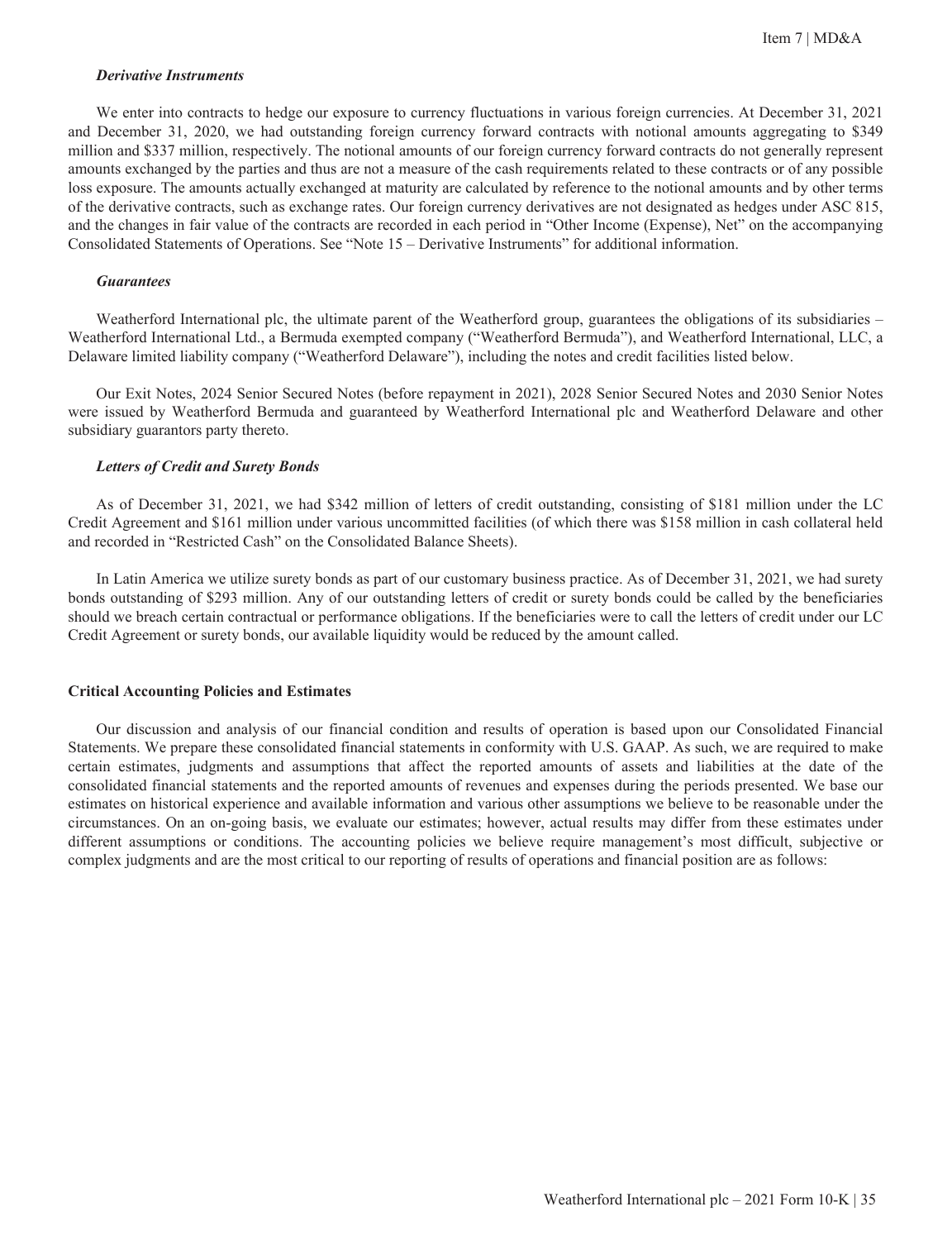## *Long-Lived Assets*

Long-lived assets, which include property, plant and equipment ("PP&E"), definite-lived intangibles and right of use assets, comprise a significant amount of our assets. The carrying value of our long-lived assets at December 31, 2021 and 2020 was approximately \$1.8 billion and \$2.2 billion, respectively. The cost of the long-lived assets is then amortized over its expected useful life. A change in the estimated useful lives of our long-lived assets would have an impact on our results of operations. We estimate the useful lives of our long-lived asset groups as follows:

| <b>Asset Category</b>                | <b>Estimated Useful Lives</b> |
|--------------------------------------|-------------------------------|
| Buildings and Leasehold improvements | $10 - 40$ years or lease term |
| Rental and Service Equipment         | $3 - 10$ years                |
| Machinery and Other                  | $2 - 12$ years                |
| Intangible Assets                    | $5 - 10$ years                |

In estimating the useful lives of our PP&E, we rely primarily on our actual experience with the same or similar assets. The useful lives of our intangible assets are determined by the years over which we expect the assets to generate a benefit based on legal, contractual or regulatory terms.

Long-lived assets to be held and used by us are reviewed to determine whether any events or changes in circumstances, known as triggering events, indicate that we may not be able to recover the carrying amount of the asset or asset group. Triggering events include, but are not limited to, reduced or expected sustained decreases in cash flows generated by an asset or asset group, negative changes in industry conditions (such as global rig count, commodity prices, and the global economy), a significant change in the long-lived assets' use or physical condition, the introduction of competing technologies, and legal and regulatory challenges. The Company groups individual assets at the lowest level of identifiable cash flows and, if impairment triggers are present, performs an undiscounted cash flow analysis to identify assets or asset groups that may not be recoverable. If the undiscounted cash flows do not exceed the carrying value of the long-lived asset group, the asset group is not recoverable and impairment is recognized to the extent the carrying amount exceeds the estimated fair value of the asset group. A fair value assessment is performed on assets or asset groups identified as not being recoverable using a discounted cash flow analysis to determine if an impairment has occurred. If an impairment has occurred, the Company recognizes a loss for the difference between the carrying amount and the fair value of the asset or asset group. The discounted cash flow analysis consists of estimating the future cash flows that are directly associated with, and are expected to arise from, the use and eventual disposition of the asset over its remaining useful life. These estimated discounted cash flows are inherently subjective and includes significant assumptions, specifically the forecasted revenue, forecasted operating margins, and the discount rate assumptions and require estimates based upon historical experience and future expectations. The fair value of the asset or asset group is measured using market prices, or in the absence of market prices, is based on an estimate of discounted cash flows. Cash flows are discounted at an interest rate commensurate with our weighted average cost of capital for a similar asset.

We generally group operating assets by product line of the respective region. We have long-lived assets, such as facilities, utilized by multiple operating divisions that do not have identifiable cash flows and impairment testing for these long-lived assets is based on the consolidated entity.

The unprecedented global economic and industry conditions resulting from the decline in demand and impact from the COVID-19 pandemic were identified as impairment indicators. As a result, we performed impairment assessments quarterly in 2020 through analysis of the undiscounted cash flow of our asset groups, which include property, plant and equipment, definitelived intangible assets, goodwill and right of use assets. As of March 31, 2020, and as of June 30, 2020, we identified that impairment occurred in certain asset groups and with the assistance of third-party valuation advisors we determined the fair value of those asset groups. Based on our impairment tests, we determined the carrying amount of certain long-lived asset groups exceeded their respective fair values and we recognized of long-lived asset impairments in "Impairments and Other Charges" on the accompanying Consolidated Statements of Operations during the year ended December 31, 2020. See "Note 7 – Long-Lived Assets Impairment", "Note 11 – Goodwill and Intangibles, Net" and "Note 14 – Fair Value of Financial Instruments, Assets and Other Assets" for additional information regarding the impairment and the fair value determination used in the impairment calculation.

The fair values of our long-lived assets were determined using discounted cash flow or Level 3 fair value analyses. The unobservable inputs to the income approach included the estimated discounted future cash flows by asset group and significant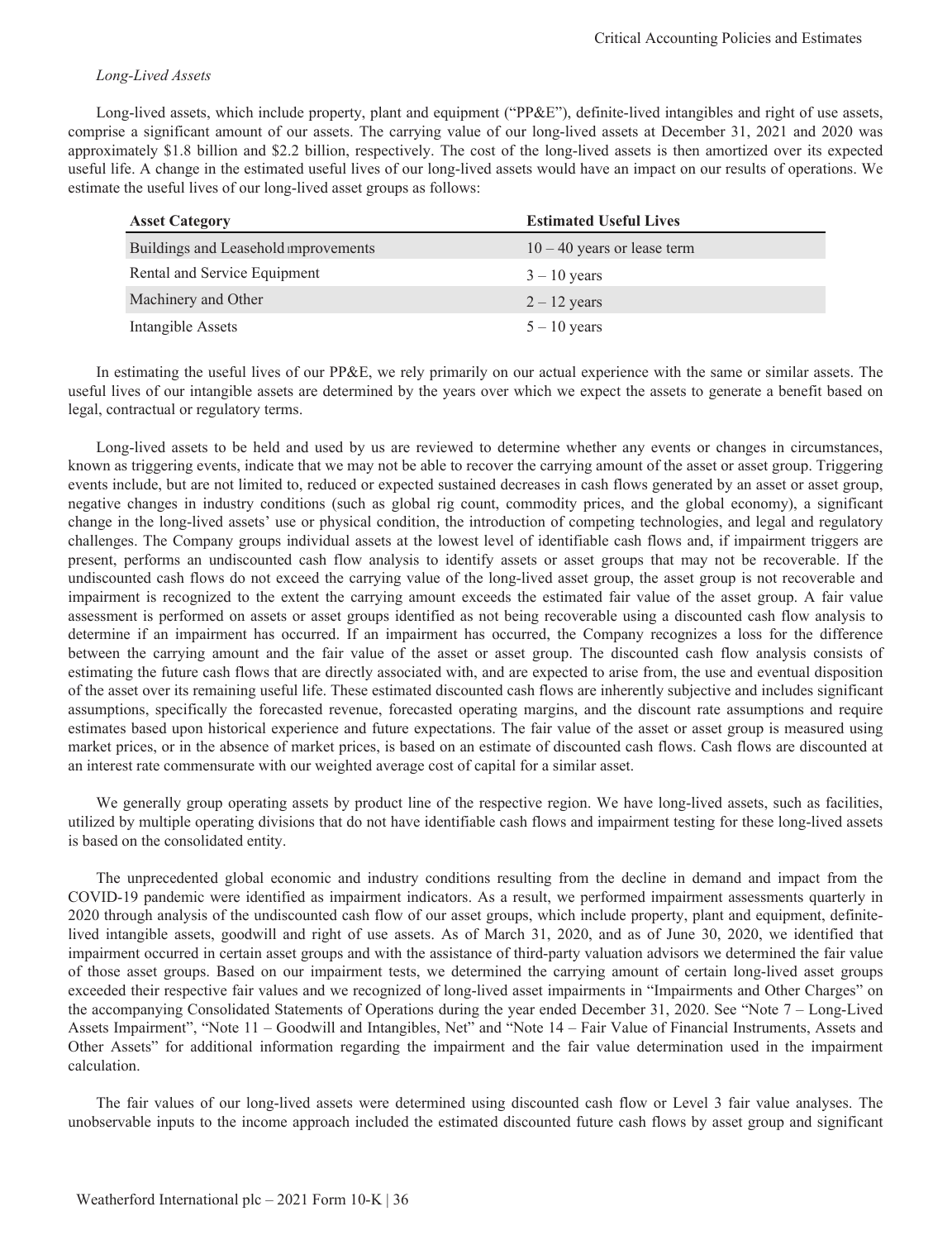assumptions, specifically the forecasted revenue, forecasted operating margins, and discount rate assumptions used to determine the fair value of certain asset groups.

The 2019 impairments were due to the sustained downturn in the energy services industry that resulted in us having to reassess our disposal groups for our land drilling rigs. The change in our expectations of the market's recovery, in addition to successive negative operating cash flows in certain disposal asset groups represented an indicator that those assets will no longer be recoverable over their remaining useful lives. The Level 3 fair values of the long-lived assets were determined using a combination of the market approach and the income approach. The market approach considered market sales values for similar assets. The unobservable inputs to the income approach included the assets' estimated future cash flows and estimates of discount rates commensurate with the assets' risks. See "Note 14 – Fair Value of Financial Instruments, Assets and Other Assets" for additional information regarding the fair value determination used in the impairment calculation.

The decline and its impact on demand represent a significant adverse change in the business climate and an indication that some of our long-lived assets may not be recoverable. Based on the impairment indicators noted we performed an analysis of our long-lived assets in 2020 and 2019 and recorded long-lived and other asset impairment charges to adjust to fair value. See "Note 7 – Long-Lived Assets Impairment" for additional information regarding the long-lived assets impairment.

Management cannot predict the occurrence of future impairment-triggering events, so we continue to assess whether indicators of impairment to long-lived assets exist due to the current business conditions in the energy services industry.

### *Income Taxes*

We take into account the differences between the financial statement treatment and tax treatment of certain transactions. Deferred tax assets and liabilities are recognized for the future tax consequences attributable to differences between the financial statement carrying amounts of existing assets and liabilities and their respective tax bases. Deferred tax assets and liabilities are measured using enacted tax rates expected to apply to taxable income in the years in which those temporary differences are expected to be recovered or settled. The effect of a change in tax rates is recognized as income or expense in the period that includes the enactment date. See "Note 21 – Income Taxes" for detailed discussion of results.

We recognize the impact of an uncertain tax position taken or expected to be taken on an income tax return in the financial statements at the largest amount that is more likely than not to be sustained upon examination by the relevant taxing authority.

We operate in approximately 75 countries through hundreds of legal entities. As a result, we are subject to numerous tax laws in the jurisdictions, and tax agreements and treaties among the various taxing authorities. Our operations in these jurisdictions in which we operate are taxed on various bases: income before taxes, deemed profits (which is generally determined using a percentage of revenues rather than profits), withholding taxes based on revenue, and other alternative minimum taxes. The calculation of our tax liabilities involves consideration of uncertainties in the application and interpretation of complex tax regulations in a multitude of jurisdictions across our global operations. We recognize potential liabilities and record tax liabilities for anticipated tax audit issues in the tax jurisdictions based on our estimate of whether, and the extent to which, additional taxes will be due. The tax liabilities are reflected net of realized tax loss carryforwards. We adjust these reserves upon specific events; however, due to the complexity of some of these uncertainties, the ultimate resolution may result in a payment that is different from our current estimate of the tax liabilities.

If our estimate of tax liabilities proves to be less than the ultimate assessment, an additional charge to expense would result. If payment of these amounts ultimately proves to be less than the recorded amounts, the reversal of the liabilities would result in tax benefits being recognized in the period when the contingency has been resolved and the liabilities are no longer necessary. Changes in tax laws, regulations, agreements and treaties, foreign currency exchange restrictions or our level of operations or profitability in each taxing jurisdiction could have an impact upon the amount of income taxes that we provide during any given year.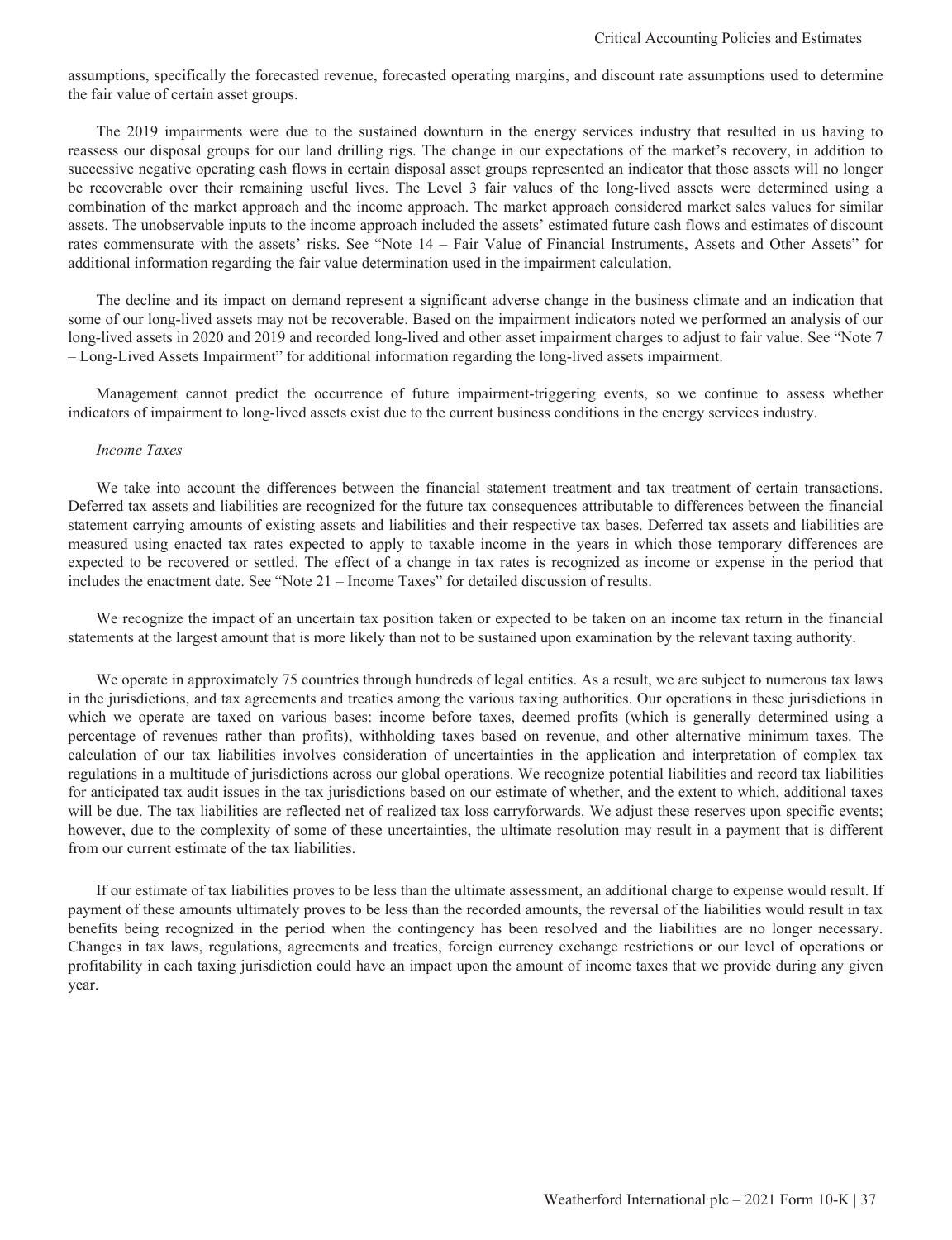## *Valuation Allowance for Deferred Tax Assets*

We record a valuation allowance to reduce the carrying value of our deferred tax assets when it is more likely than not that a portion or all of the deferred tax assets will expire before realization of the benefit. The ultimate realization of the deferred tax assets depends on the ability to generate sufficient taxable income of the appropriate character and in the related jurisdiction in the future. In evaluating our ability to recover our deferred tax assets, we consider the available positive and negative evidence, including our past operating results, the existence of cumulative losses in the most recent years and our forecast of near-term future taxable income. The assessment requires significant judgment.

We have considered various tax planning strategies that we would implement, if necessary, to enable the realization of our deferred tax assets; however, when the likelihood of the realization of existing deferred tax assets changes, adjustments to the valuation allowance are charged to our income tax provision in the period in which the determination is made. The Company concluded it was not able to realize the benefits of its deferred tax assets and has established a valuation allowance. Our valuation allowance on our deferred tax assets was \$1.4 billion at December 31, 2021.

## *Inventory Reserves*

Inventory represents a significant component of current assets and is stated at the lower of cost or net realizable value using either the first-in, first-out ("FIFO") or average cost method. To maintain a book value that is the lower of cost or net realizable value, we maintain reserves for excess, slow moving and obsolete inventory. To determine these reserve amounts, we review inventory quantities on hand, future product demand, market conditions, production requirements and technological obsolescence. This review requires us to make judgments regarding potential future outcomes. Our estimates included assessing the impact of the COVID-19 pandemic and the resulting impact to our business forecast. Our assessment of our inventory specifically identified inventory in which we could not forecast demand and excess and obsolete inventory. At December 31, 2021, inventory reserves of \$159 million represented 19% of gross inventory and at December 31, 2020 inventory reserves of \$119 million represented 14% of gross inventory. We believe that our inventory reserves as of December 31, 2021 are adequate to properly state inventory at the lower of cost or net realizable value. See "Note 9 – Inventories, Net" for further details.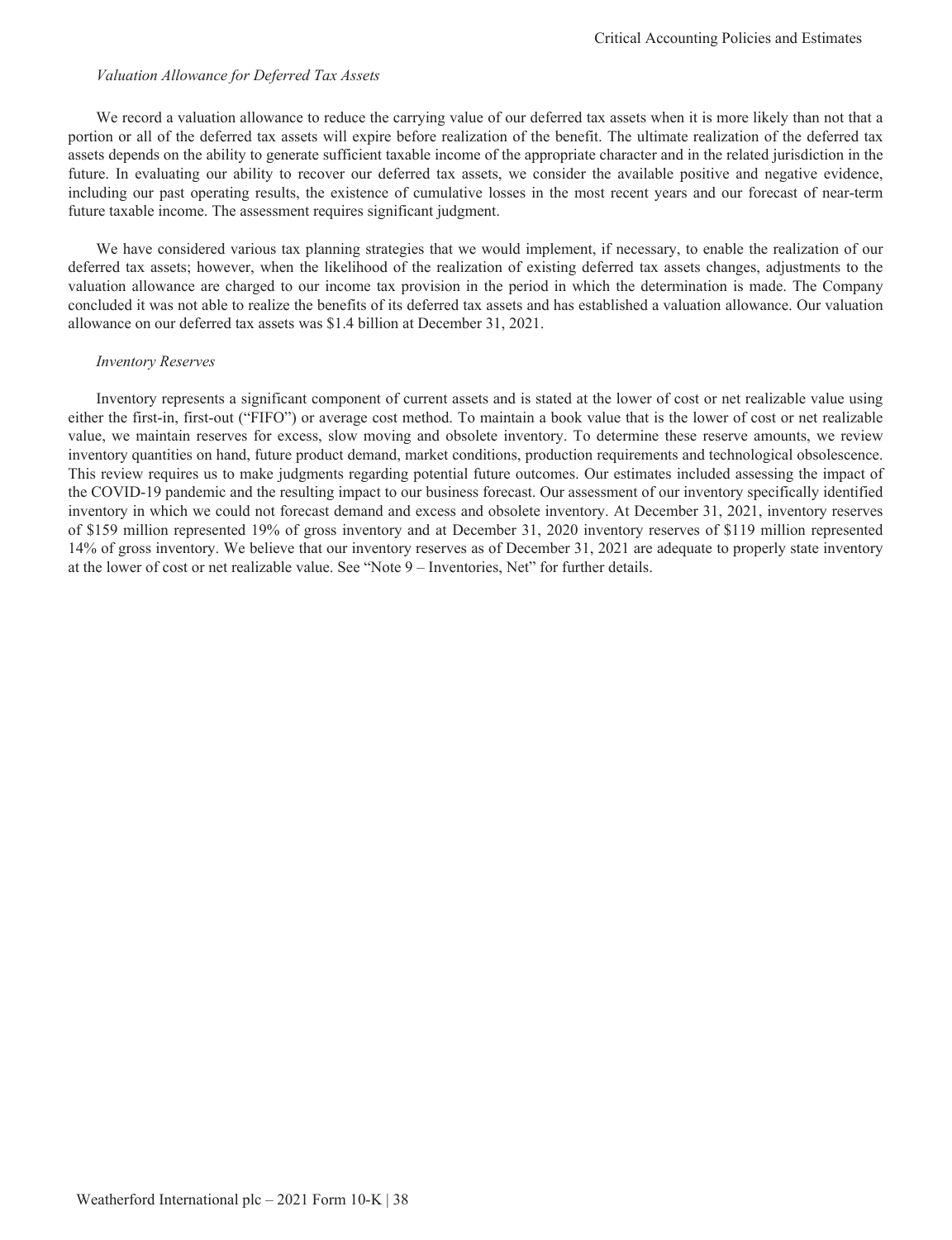## **Forward-Looking Statements**

This report contains various statements relating to future financial performance and results, business strategy, plans, goals and objectives, including certain projections, business trends and other statements that are not historical facts. These statements constitute forward-looking statements. These forward-looking statements generally are identified by the words "believe," "project," "expect," "anticipate," "estimate," "intend," "budget," "strategy," "plan," "guidance," "outlook," "may," "should," "could," "will," "would," "will be," "will continue," "will likely result," and similar expressions, although not all forward-looking statements contain these identifying words.

Forward-looking statements reflect our beliefs and expectations based on current estimates and projections. While we believe these expectations, and the estimates and projections on which they are based, are reasonable and were made in good faith, these statements are subject to numerous risks and uncertainties. Accordingly, our actual outcomes and results may differ materially from what we have expressed or forecasted in the forward-looking statements. We undertake no obligation to correct, update or revise any forward-looking statement, whether as a result of new information, future events, or otherwise, except to the extent required under federal securities laws. The following, together with disclosures under "Part I – Item 1A. – Risk Factors", sets forth certain risks and uncertainties relating to our forward-looking statements that may cause actual results to be materially different from our present expectations or projections:

- risks associated with disease outbreaks and other public health issues, including COVID-19, their impact on the global economy and the business of our company, customers, suppliers and other partners, changes in, and the administration of, treaties, laws, and regulations, including in response to such issues and the potential for such issues to exacerbate other risks we face, including those related to the factors listed or referenced below;
- further spread and potential for a resurgence of COVID-19 in a given geographic region and related disruptions to our business, employees, customers, suppliers and other partners and additional regulatory measures or voluntary actions that may be put in place to limit the spread of COVID-19, including vaccination requirements and the associated availability of vaccines, restrictions on business operations or social distancing requirements, and the duration and efficacy of such restrictions;
- the price and price volatility of, and demand for, oil, natural gas and natural gas liquids;
- member-country quota compliance within the Organization of Petroleum Exporting Countries ("OPEC");
- our ability to realize expected revenues and profitability levels from current and future contracts;
- our ability to generate cash flow from operations to fund our operations;
- our ability to comply with, and respond to, climate change, environmental, social and governance and other "sustainability" initiatives and future legislative and regulatory measures both globally and in the specific geographic regions in which we and our customers operate;
- our ability to effectively and timely address the need to conduct our operations and provision of services to our customers more sustainably and with a lower carbon footprint;
- our ability to effectively and timely adapt our technology portfolio, products and services to address and participate in changes to the market demands for the transition to alternate sources of energy such as geothermal, carbon capture and responsible abandonment, including our digitalization efforts;
- global political, economic and market conditions, political disturbances, war, terrorist attacks, changes in global trade policies, weak local economic conditions and international currency fluctuations;
- increases in the prices and lack of availability of our procured products and services;
- our ability to timely collect from customers;
- our ability to realize cost savings and business enhancements from our revenue and cost improvement efforts;
- our ability to attract, motivate and retain employees, including key personnel;
- our ability to access to capital markets on terms that are commercially acceptable to the Company;
- our ability to manage our workforce, supply chain and business processes, information technology systems and technological innovation and commercialization, including the impact of our organization restructure, business enhancements, improvement efforts and the cost and support reduction plans;
- our ability to service our debt obligations;
- potential non-cash asset impairment charges for long-lived assets, intangible assets or other assets;
- adverse weather conditions in certain regions of our operations; and
- failure to ensure on-going compliance with current and future laws and government regulations, including but not limited to environmental and tax and accounting laws, rules and regulations.

Many of these factors are macro-economic in nature and are, therefore, beyond our control. Should one or more of these risks or uncertainties materialize, affect us in ways or to an extent that we currently do not expect or consider to be significant, or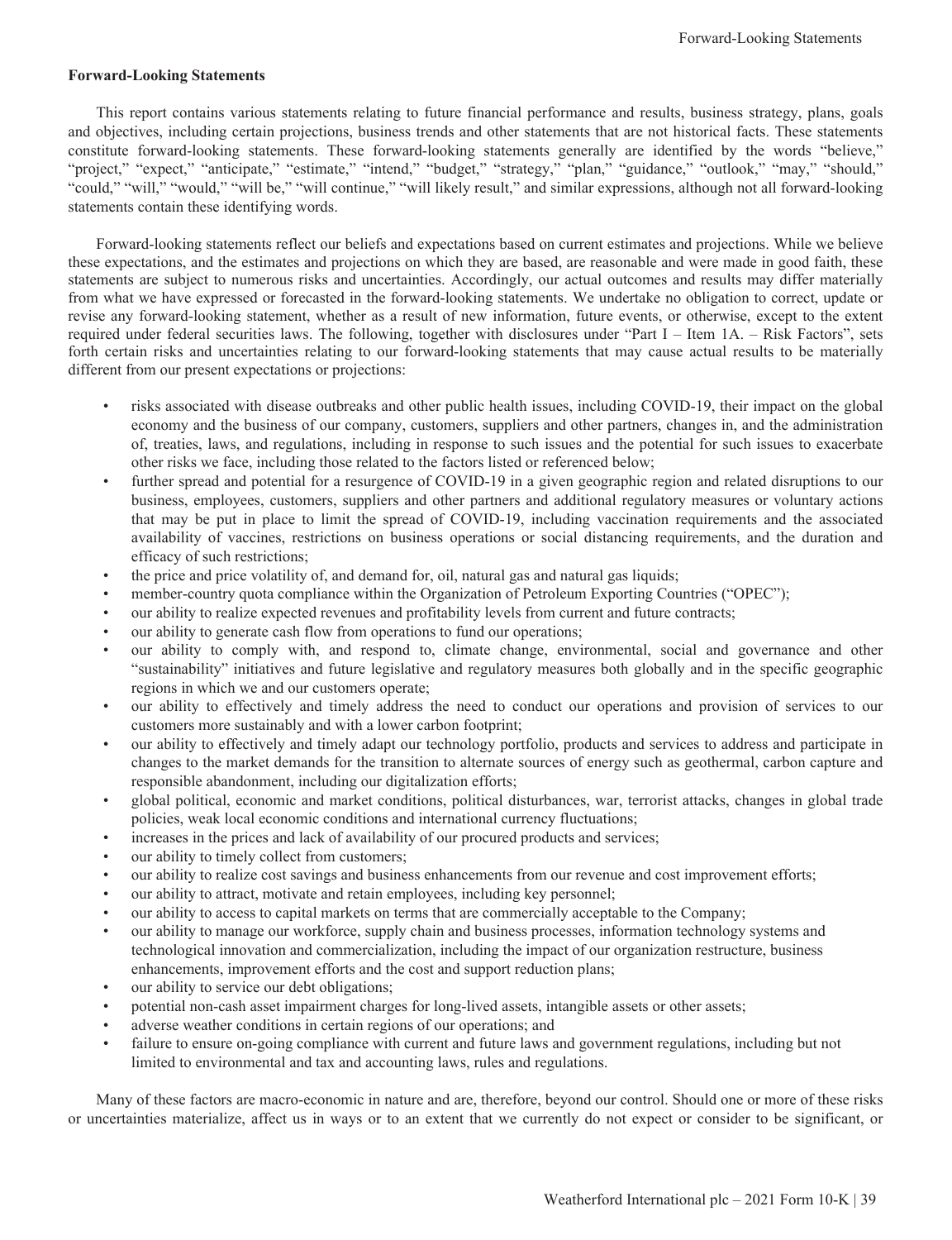should underlying assumptions prove incorrect, our actual results, performance or achievements may vary materially from those described in this annual report as anticipated, believed, estimated, expected, intended, planned or projected.

Finally, our future results will depend upon various other risks and uncertainties, including, but not limited to, those detailed in our other filings with the SEC under the Exchange Act and the Securities Act of 1933 (as amended, the "Securities Act"). For additional information regarding risks and uncertainties, see our other filings with the SEC.

#### **Item 7A.** *Quantitative and Qualitative Disclosures about Market Risk*

We are currently exposed to market risk from changes in foreign currency and changes in interest rates. From time to time, we may enter into derivative financial instrument transactions to manage or reduce our market risk. A discussion of our market risk exposure in these financial instruments follows.

#### *Foreign Currency Exchange Rates and Inflationary Impacts*

We conduct operations in approximately 75 countries and have service and sales locations in oil and natural gas producing regions globally. In some parts of the world, such as Latin America, the Middle East and Southeast Asia, the currency of our primary economic environment is the U.S. dollar, and thus we use the U.S. dollar primarily as our functional currency. In other parts of the world, we conduct our business in currencies other than the U.S. dollar, and the functional currency is the applicable local currency.

We recognized foreign currency exchange losses of \$9 million and \$34 million for the Successor years ended December 31, 2021 and 2020, respectively, and \$14 million for Combined 2019 Predecessor Period. The unfavorable loss in 2021 and 2020 primarily relates to the weakening of foreign currencies resulting from the impacts of the COVID-19 pandemic. Foreign currency exchange losses and currency devaluation charges are included in current earnings in "art II – Item 8. – Financial Statements and Supplementary Data – Consolidated Statements of Operations". For additional details see "Part II - Item 7. – Management's Discussion and Analysis of Financial Condition and Results of Operations. – Other Income (Expense), Net."

### *Foreign Currency, Foreign Currency Forward Contracts and Cross-Currency Swaps*

Assets and liabilities of entities where the functional currency other than the U.S. dollar are translated into U.S. dollars using the exchange rates in effect at the balance sheet date. The resulting translation adjustments are reflected in Accumulated Other Comprehensive Loss in the Shareholders' Deficiency section on our Consolidated Balance Sheets.

As of December 31, 2021 and 2020, we had outstanding foreign currency forward contracts with total notional amounts aggregating \$349 million and \$337 million, respectively. These contracts were entered into in order to hedge our net monetary exposure to currency fluctuations in various foreign currencies. The total estimated fair value of these contracts and amounts owed associated with closed contracts resulted in an immaterial net liability in both periods. These derivative instruments were not designated as hedges, and the changes in fair value of the contracts are recorded each period in current earnings.

## *Interest Rates*

We are subject to interest rate risk on our long-term fixed-interest rate debt borrowings. Fixed rate debt exposes us to changes in market interest rates reflected in the fair value of the debt and to the risk that we may need to refinance any maturing debt with new debt at a higher rate. All else being equal, the fair value of our fixed rate debt will increase or decrease inversely to changes in interest rates.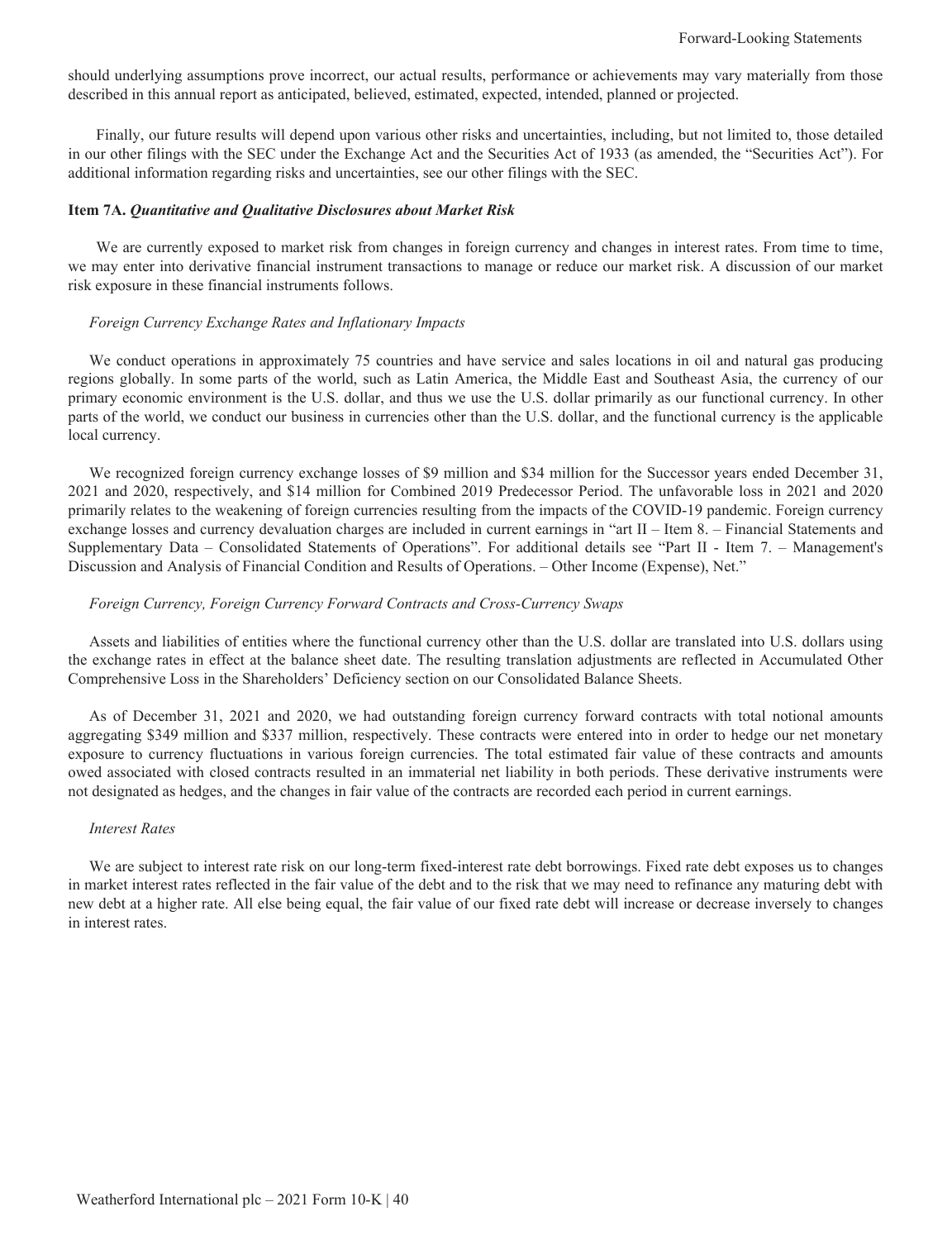**PAGE**

Our senior notes outstanding at December 31, 2021 and 2020, and that were subject to interest rate risk consist of the following:

|                                     | December 31, 2021     |                   | <b>December 31, 2020</b> |                   |  |  |
|-------------------------------------|-----------------------|-------------------|--------------------------|-------------------|--|--|
| (Dollars in millions)               | <b>Carrying Value</b> | <b>Fair Value</b> | <b>Carrying Value</b>    | <b>Fair Value</b> |  |  |
| 11.00% Exit Notes due 2024          | 300S                  | 311 S             | 2,098 \$                 | 1,628             |  |  |
| 8.75% Senior Secured Notes due 2024 |                       |                   | 455                      | 507               |  |  |
| 6.5% Senior Secured Notes due 2028  | 488                   | 528               |                          |                   |  |  |
| 8.625% Senior Notes due 2030        | 1.584                 | 1.660             |                          |                   |  |  |
| Total Long-Term Debt                | 2.372 \$              | 2,499 \$          | 2,553 \$                 | 2,135             |  |  |

# **Item 8.** *Financial Statements and Supplementary Data*

# **INDEX TO FINANCIAL STATEMENTS AND FINANCIAL STATEMENT SCHEDULE**

| Reports of Independent Registered Public Accounting Firm (KPMG LLP, Houston, TX Firm ID 185)                                                                                                                                                                                                      | 42 |
|---------------------------------------------------------------------------------------------------------------------------------------------------------------------------------------------------------------------------------------------------------------------------------------------------|----|
|                                                                                                                                                                                                                                                                                                   |    |
| Consolidated Statements of Operations for the years ended December 31, 2021 and 2020, and the period from<br>December 14, 2019 through December 31, 2019 (Successor periods), and for the period from January 1, 2019<br>through December 13, 2019 (Predecessor period)                           | 45 |
|                                                                                                                                                                                                                                                                                                   |    |
| Consolidated Statements of Comprehensive Income (Loss) for the years ended December 31, 2021 and 2020, and<br>the period from December 14, 2019 through December 31, 2019 (Successor periods), and for the period from<br>January 1, 2019 through December 13, 2019 (Predecessor period)          | 46 |
|                                                                                                                                                                                                                                                                                                   |    |
| Consolidated Balance Sheets as of December 31, 2021 and 2020                                                                                                                                                                                                                                      | 47 |
|                                                                                                                                                                                                                                                                                                   |    |
| Consolidated Statements of Shareholders' Equity (Deficiency) for the years ended December 31, 2021 and 2020,<br>and the period from December 14, 2019 through December $31$ , 2019 (Successor periods), and for the period from<br>January 1, 2019 through December 13, 2019 (Predecessor period) | 48 |
|                                                                                                                                                                                                                                                                                                   |    |
| Consolidated Statements of Cash Flows for the years ended December 31, 2021 and 2020, and the period from<br>December 14, 2019 through December 31, 2019 (Successor periods), and for the period from January 1, 2019<br>through December 13, $20\overline{1}9$ (Predecessor period)              | 49 |
|                                                                                                                                                                                                                                                                                                   |    |
| Notes to Consolidated Financial Statements                                                                                                                                                                                                                                                        | 50 |
|                                                                                                                                                                                                                                                                                                   |    |
| Financial Statement Schedule II:                                                                                                                                                                                                                                                                  |    |
|                                                                                                                                                                                                                                                                                                   |    |
| Valuation and Qualifying Accounts and Allowances                                                                                                                                                                                                                                                  | 95 |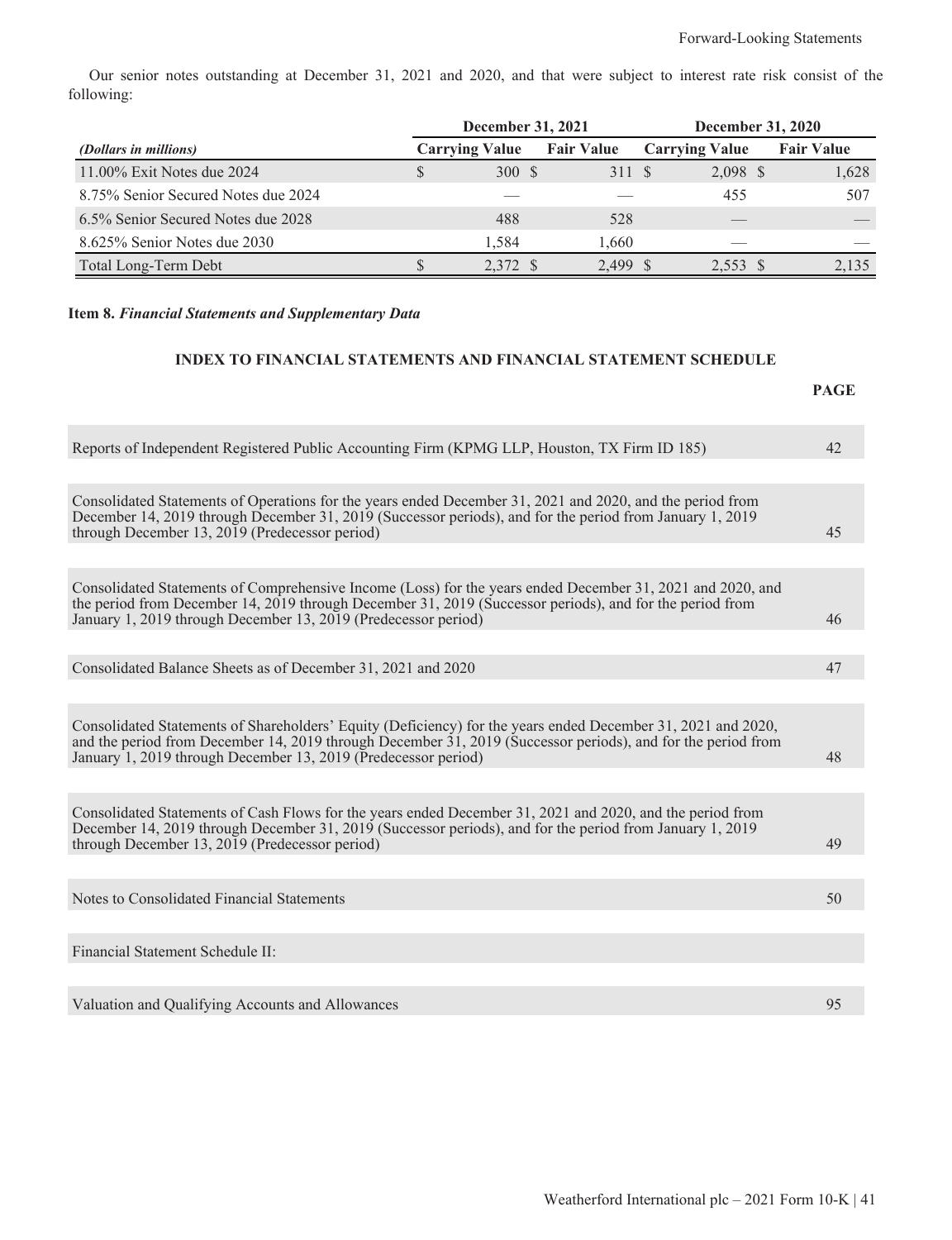# **Report of Independent Registered Public Accounting Firm**

To the Shareholders and Board of Directors Weatherford International plc:

## *Opinion on the Consolidated Financial Statements*

We have audited the accompanying consolidated balance sheets of Weatherford International plc and subsidiaries (the Company) as of December 31, 2021 and 2020, the related consolidated statements of operations, comprehensive income (loss), shareholders' equity (deficiency), and cash flows for each of the years in the two-year period ended December 31, 2021 and for the period from December 14, 2019 to December 31, 2019 (Successor periods) and for the period from January 1, 2019 to December 13, 2019 (Predecessor period), and the related notes and financial statement schedule II (collectively, the consolidated financial statements). In our opinion, the consolidated financial statements present fairly, in all material respects, the financial position of the Company as of December 31, 2021 and 2020, and the results of its operations and its cash flows for the Successor and Predecessor periods, in conformity with U.S. generally accepted accounting principles.

We also have audited, in accordance with the standards of the Public Company Accounting Oversight Board (United States) (PCAOB), the Company's internal control over financial reporting as of December 31, 2021, based on criteria established in *Internal Control – Integrated Framework (2013)* issued by the Committee of Sponsoring Organizations of the Treadway Commission, and our report dated February 17, 2022 expressed an unqualified opinion on the effectiveness of the Company's internal control over financial reporting.

# *New Basis of Accounting*

As discussed in Notes 2 and 3 to the consolidated financial statements, on September 11, 2019, the United States Bankruptcy Court for the Southern District of Texas entered an order confirming the Company's plan for reorganization under Chapter 11, which became effective on December 13, 2019. Accordingly, the accompanying consolidated financial statements have been prepared in conformity with Accounting Standards Codification Subtopic 852-10, *Reorganizations*, for the Successor as a new entity with assets, liabilities, and a capital structure having carrying amounts not comparable with prior periods.

# *Basis for Opinion*

These consolidated financial statements are the responsibility of the Company's management. Our responsibility is to express an opinion on these consolidated financial statements based on our audits. We are a public accounting firm registered with the PCAOB and are required to be independent with respect to the Company in accordance with the U.S. federal securities laws and the applicable rules and regulations of the Securities and Exchange Commission and the PCAOB.

We conducted our audits in accordance with the standards of the PCAOB. Those standards require that we plan and perform the audit to obtain reasonable assurance about whether the consolidated financial statements are free of material misstatement, whether due to error or fraud. Our audits included performing procedures to assess the risks of material misstatement of the consolidated financial statements, whether due to error or fraud, and performing procedures that respond to those risks. Such procedures included examining, on a test basis, evidence regarding the amounts and disclosures in the consolidated financial statements. Our audits also included evaluating the accounting principles used and significant estimates made by management, as well as evaluating the overall presentation of the consolidated financial statements. We believe that our audits provide a reasonable basis for our opinion.

# *Critical Audit Matter*

The critical audit matter communicated below is a matter arising from the current period audit of the consolidated financial statements that was communicated or required to be communicated to the audit committee and that: (1) relates to accounts or disclosures that are material to the consolidated financial statements and (2) involved our especially challenging, subjective, or complex judgments. The communication of a critical audit matter does not alter in any way our opinion on the consolidated financial statements, taken as a whole, and we are not, by communicating the critical audit matter below, providing a separate opinion on the critical audit matter or on the accounts or disclosures to which it relates.

# *Assessment of impairment triggering events related to certain long-lived assets*

As discussed in Notes 1 and 7 to the consolidated financial statements, the Company evaluates long-lived assets, consisting of property, plant and equipment, definite-lived intangible assets, and operating lease right-of-use assets, for impairment whenever events or changes in circumstances, known as triggering events, indicate that the carrying amount of an asset or asset group may not be recoverable. The triggering events evaluated by the Company include reduced or expected sustained decreases in cash flows generated by an asset or asset group, negative changes in industry conditions (such as global rig count, commodity prices, and the global economy), a significant change in the long-lived asset's use or physical condition, the introduction of competing technologies, and legal and regulatory challenges. The carrying value of long-lived assets as of December 31, 2021 was \$1.8 billion.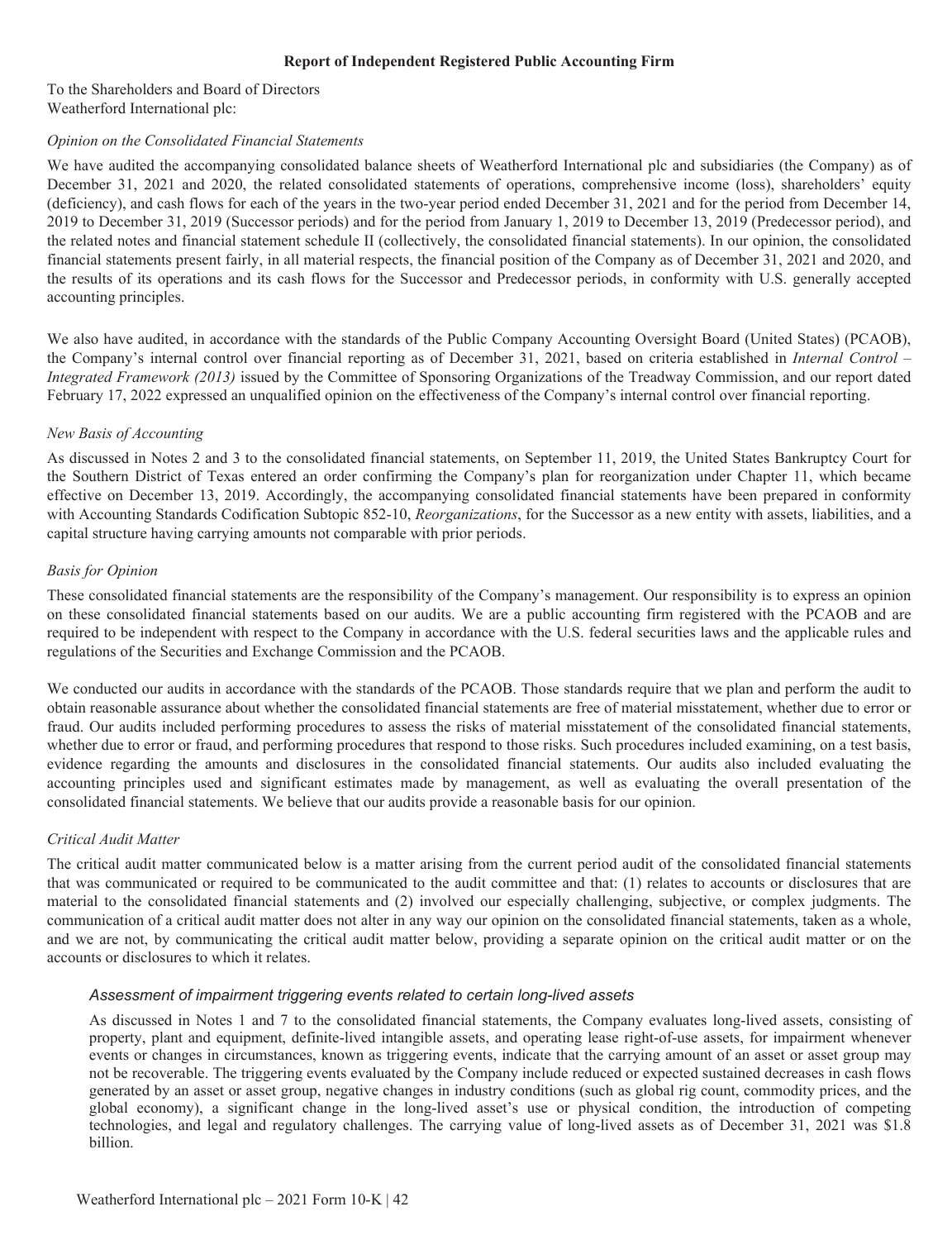We identified the assessment of impairment triggering events related to certain long-lived asset groups as a critical audit matter. The assessment of whether (i) reduced or expected sustained decreases in cash flows generated by an asset group and (ii) negative changes in industry conditions represented a triggering event required a higher degree of subjective auditor judgment.

The following are the primary procedures we performed to address this critical audit matter. We evaluated the design and tested the operating effectiveness of certain internal controls related to the Company's triggering events assessment. This included a control related to the Company's process to identify and evaluate triggering events that indicate the carrying value of an asset or asset group may not be recoverable. We evaluated the Company's identification of triggering events related to the evaluation of cash flow trends for certain asset groups by comparing historical cash flow trends to the asset groups' carrying values. Further, we evaluated the Company's assessment of changes in industry conditions by comparing them to changes in global rig count, commodity prices, and economic outlook using data obtained from publicly available industry and market information.

## /s/ KPMG LLP

We have served as the Company's auditor since 2013.

Houston, Texas February 17, 2022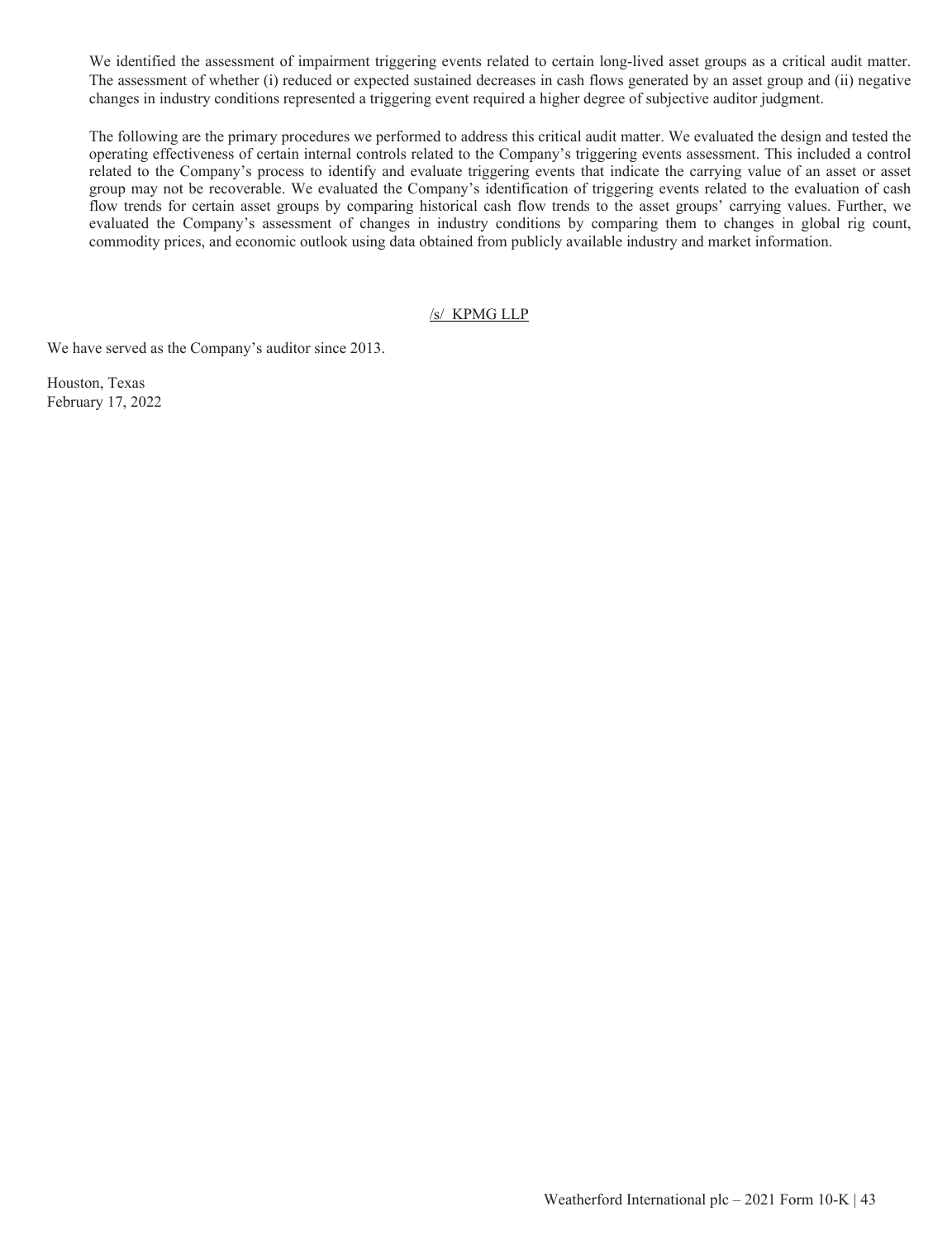# **Report of Independent Registered Public Accounting Firm**

To the Shareholders and Board of Directors Weatherford International plc:

# *Opinion on Internal Control Over Financial Reporting*

We have audited Weatherford International plc and subsidiaries' (the Company) internal control over financial reporting as of December 31, 2021, based on criteria established in *Internal Control – Integrated Framework (2013)* issued by the Committee of Sponsoring Organizations of the Treadway Commission. In our opinion, the Company maintained, in all material respects, effective internal control over financial reporting as of December 31, 2021, based on criteria established in *Internal Control – Integrated Framework (2013)* issued by the Committee of Sponsoring Organizations of the Treadway Commission.

We also have audited, in accordance with the standards of the Public Company Accounting Oversight Board (United States) (PCAOB), the consolidated balance sheets of the Company as of December 31, 2021 and 2020, the related consolidated statements of operations, comprehensive income (loss), shareholders' equity (deficiency), and cash flows for each of the years in the two-year period ended December 31, 2021 and for the period from December 14, 2019 to December 31, 2019 (Successor periods) and for the period from January 1, 2019 to December 13, 2019 (Predecessor period), and the related notes and financial statement schedule II (collectively, the consolidated financial statements), and our report dated February 17, 2022 expressed an unqualified opinion on those consolidated financial statements.

# *Basis for Opinion*

The Company's management is responsible for maintaining effective internal control over financial reporting and for its assessment of the effectiveness of internal control over financial reporting, included in the accompanying Management's Annual Report on Internal Control Over Financial Reporting. Our responsibility is to express an opinion on the Company's internal control over financial reporting based on our audit. We are a public accounting firm registered with the PCAOB and are required to be independent with respect to the Company in accordance with the U.S. federal securities laws and the applicable rules and regulations of the Securities and Exchange Commission and the PCAOB.

We conducted our audit in accordance with the standards of the PCAOB. Those standards require that we plan and perform the audit to obtain reasonable assurance about whether effective internal control over financial reporting was maintained in all material respects. Our audit of internal control over financial reporting included obtaining an understanding of internal control over financial reporting, assessing the risk that a material weakness exists, and testing and evaluating the design and operating effectiveness of internal control based on the assessed risk. Our audit also included performing such other procedures as we considered necessary in the circumstances. We believe that our audit provides a reasonable basis for our opinion.

# *Definition and Limitations of Internal Control Over Financial Reporting*

A company's internal control over financial reporting is a process designed to provide reasonable assurance regarding the reliability of financial reporting and the preparation of financial statements for external purposes in accordance with generally accepted accounting principles. A company's internal control over financial reporting includes those policies and procedures that (1) pertain to the maintenance of records that, in reasonable detail, accurately and fairly reflect the transactions and dispositions of the assets of the company; (2) provide reasonable assurance that transactions are recorded as necessary to permit preparation of financial statements in accordance with generally accepted accounting principles, and that receipts and expenditures of the company are being made only in accordance with authorizations of management and directors of the company; and (3) provide reasonable assurance regarding prevention or timely detection of unauthorized acquisition, use, or disposition of the company's assets that could have a material effect on the financial statements.

Because of its inherent limitations, internal control over financial reporting may not prevent or detect misstatements. Also, projections of any evaluation of effectiveness to future periods are subject to the risk that controls may become inadequate because of changes in conditions, or that the degree of compliance with the policies or procedures may deteriorate.

# /s/ KPMG LLP

Houston, Texas February 17, 2022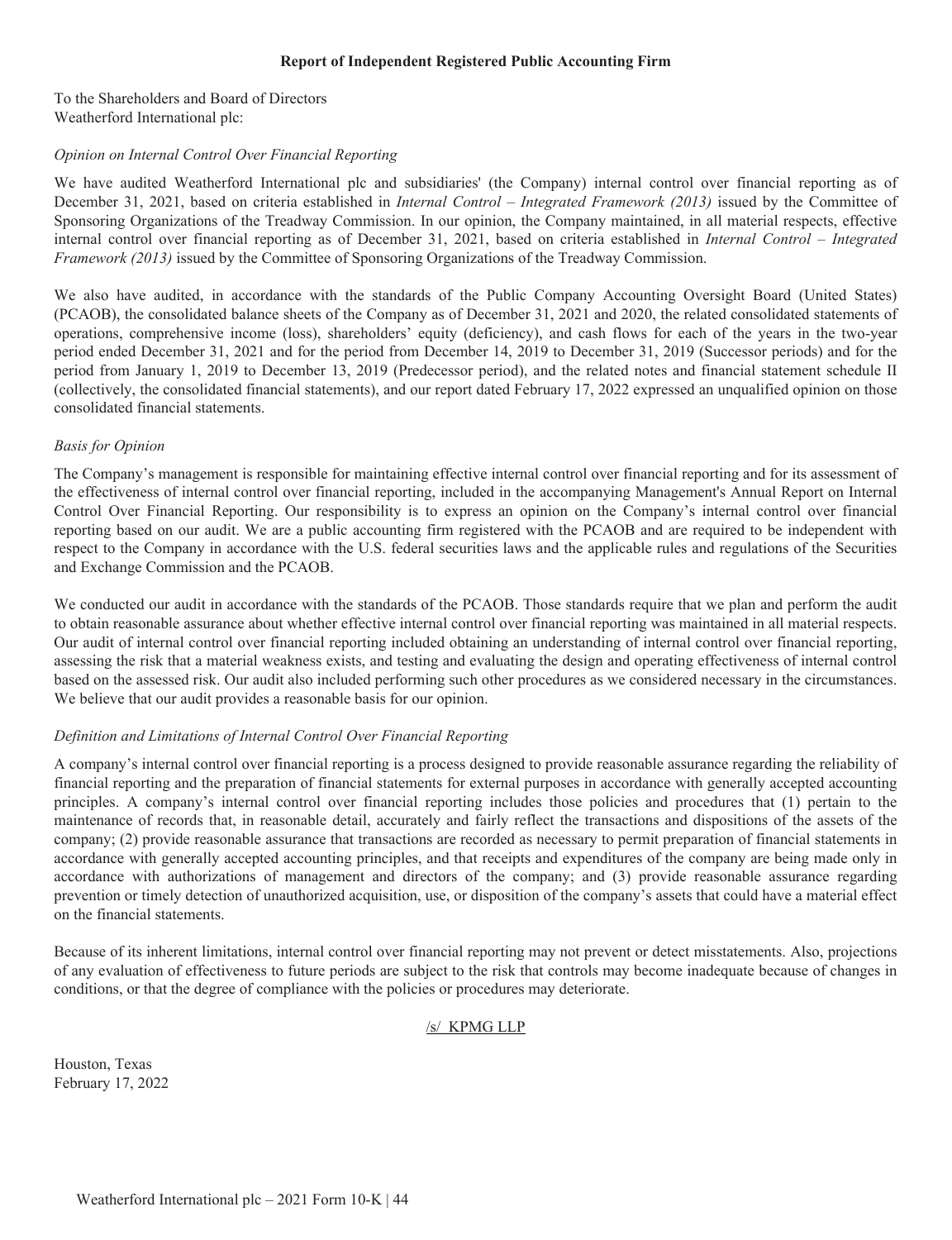# **WEATHERFORD INTERNATIONAL PLC AND SUBSIDIARIES CONSOLIDATED STATEMENTS OF OPERATIONS**

|                                                               |              | Predecessor |                           |                                             |              |                                           |  |
|---------------------------------------------------------------|--------------|-------------|---------------------------|---------------------------------------------|--------------|-------------------------------------------|--|
|                                                               |              |             | <b>Years Ended</b>        | <b>Period From</b><br>12/14/2019<br>through |              | <b>Period From</b><br>1/1/2019<br>through |  |
| (Dollars and shares in millions, except per share amounts)    |              | 12/31/2021  | 12/31/2020                | 12/31/2019                                  |              | 12/13/2019                                |  |
| <b>Revenues:</b>                                              |              |             |                           |                                             |              |                                           |  |
| Services                                                      | \$           | 2,353       | $\mathcal{S}$<br>2,250 \$ | 150                                         | $\mathbb{S}$ | 3,135                                     |  |
| Products                                                      |              | 1,292       | 1,435                     | 111                                         |              | 1,819                                     |  |
| <b>Total Revenues</b>                                         |              | 3,645       | 3,685                     | 261                                         |              | 4,954                                     |  |
| <b>Costs and Expenses:</b>                                    |              |             |                           |                                             |              |                                           |  |
| Cost of Services                                              |              | 1,547       | 1,550                     | 108                                         |              | 2,168                                     |  |
| Cost of Products                                              |              | 1,169       | 1,257                     | 100                                         |              | 1,685                                     |  |
| Research and Development                                      |              | 85          | 97                        | $\tau$                                      |              | 136                                       |  |
| Selling, General and Administrative                           |              | 738         | 837                       | 45                                          |              | 895                                       |  |
| Goodwill and Long-Lived Assets Impairment                     |              |             | 1,053                     |                                             |              | 750                                       |  |
| <b>Restructuring Charges</b>                                  |              |             | 206                       |                                             |              | 189                                       |  |
| Other Charges (Credits), Net                                  |              | (10)        | 171                       |                                             |              | 339                                       |  |
| <b>Prepetition Charges</b>                                    |              |             |                           |                                             |              | 86                                        |  |
| Gain on Sale of Businesses, Net                               |              |             |                           |                                             |              | (112)                                     |  |
| <b>Total Costs and Expenses</b>                               |              | 3,529       | 5,171                     | 260                                         |              | 6,136                                     |  |
| <b>Operating Income (Loss)</b>                                |              | 116         | (1,486)                   | $\mathbf{1}$                                |              | (1,182)                                   |  |
|                                                               |              |             |                           |                                             |              |                                           |  |
| <b>Other Income (Expense):</b>                                |              |             |                           |                                             |              |                                           |  |
| Interest Expense, Net                                         |              | (260)       | (251)                     | (12)                                        |              | (362)                                     |  |
| Loss on Extinguishment of Debt and Bond Redemption<br>Premium |              | (170)       |                           |                                             |              |                                           |  |
| Loss on Termination of ABL Credit Agreement                   |              |             | (15)                      |                                             |              |                                           |  |
| Reorganization Items                                          |              |             | (9)                       | (4)                                         |              | 5,389                                     |  |
| Other Expense, Net                                            |              | (29)        | (53)                      |                                             |              | (26)                                      |  |
| Income (Loss) Before Income Taxes                             |              | (343)       | (1, 814)                  | (15)                                        |              | 3,819                                     |  |
| Income Tax Provision                                          |              | (86)        | (85)                      | (9)                                         |              | (135)                                     |  |
| Net Income (Loss)                                             |              | (429)       | (1,899)                   | (24)                                        |              | 3,684                                     |  |
| Net Income Attributable to Noncontrolling Interests           |              | 21          | 22                        | 2                                           |              | 23                                        |  |
| <b>Net Income (Loss) Attributable to Weatherford</b>          | \$           | $(450)$ \$  | $(1,921)$ \$              | (26)                                        | $\mathbb S$  | 3,661                                     |  |
|                                                               |              |             |                           |                                             |              |                                           |  |
| Basic and Diluted Loss Per Share Attributable to Weatherford  | $\mathbb{S}$ | $(6.43)$ \$ | $(27.44)$ \$              | (0.37)                                      | $\mathbb S$  | 3.65                                      |  |
| Basic and Diluted Weighted Average Shares Outstanding         |              | 70          | $70\,$                    | 70                                          |              | 1,004                                     |  |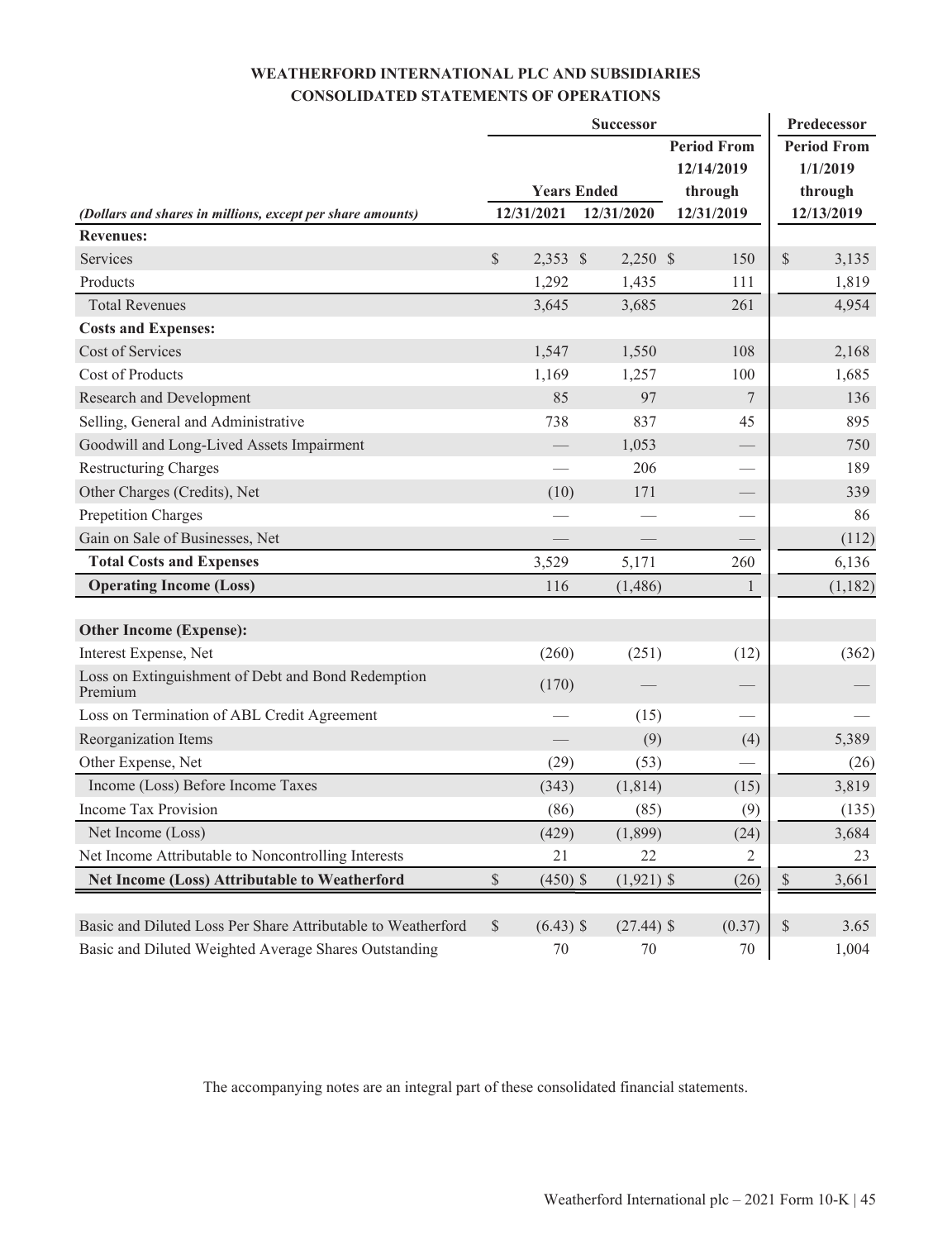# **WEATHERFORD INTERNATIONAL PLC AND SUBSIDIARIES CONSOLIDATED STATEMENTS OF COMPREHENSIVE INCOME (LOSS)**

|                                                               |    |                    | Predecessor  |                    |                    |
|---------------------------------------------------------------|----|--------------------|--------------|--------------------|--------------------|
|                                                               |    |                    |              | <b>Period From</b> | <b>Period From</b> |
|                                                               |    |                    |              | 12/14/2019         | 1/1/2019           |
|                                                               |    | <b>Years Ended</b> |              | through            | through            |
| <i>(Dollars in millions)</i>                                  |    | 12/31/2021         | 12/31/2020   | 12/31/2019         | 12/13/2019         |
| <b>Net Income (Loss)</b>                                      | \$ | $(429)$ \$         | $(1,899)$ \$ | (24)               | 3,684<br>S         |
| Foreign Currency Translation                                  |    | (5)                | (38)         |                    | 52                 |
| Defined Benefit Pension Activity                              |    | 13                 | (14)         | 2                  | (11)               |
| Interest Rate Derivative Loss                                 |    |                    |              |                    | 8                  |
| <b>Other Comprehensive Income (Loss)</b>                      |    | 8                  | (52)         | Q                  | 49                 |
| Comprehensive Income (Loss)                                   |    | (421)              | (1,951)      | (15)               | 3,733              |
| Comprehensive Income Attributable to Noncontrolling Interests |    | 21                 | 22           | ↑                  | 23                 |
| Comprehensive Income (Loss) Attributable to Weatherford \$    |    | $(442)$ \$         | $(1,973)$ \$ | (17)               | 3,710              |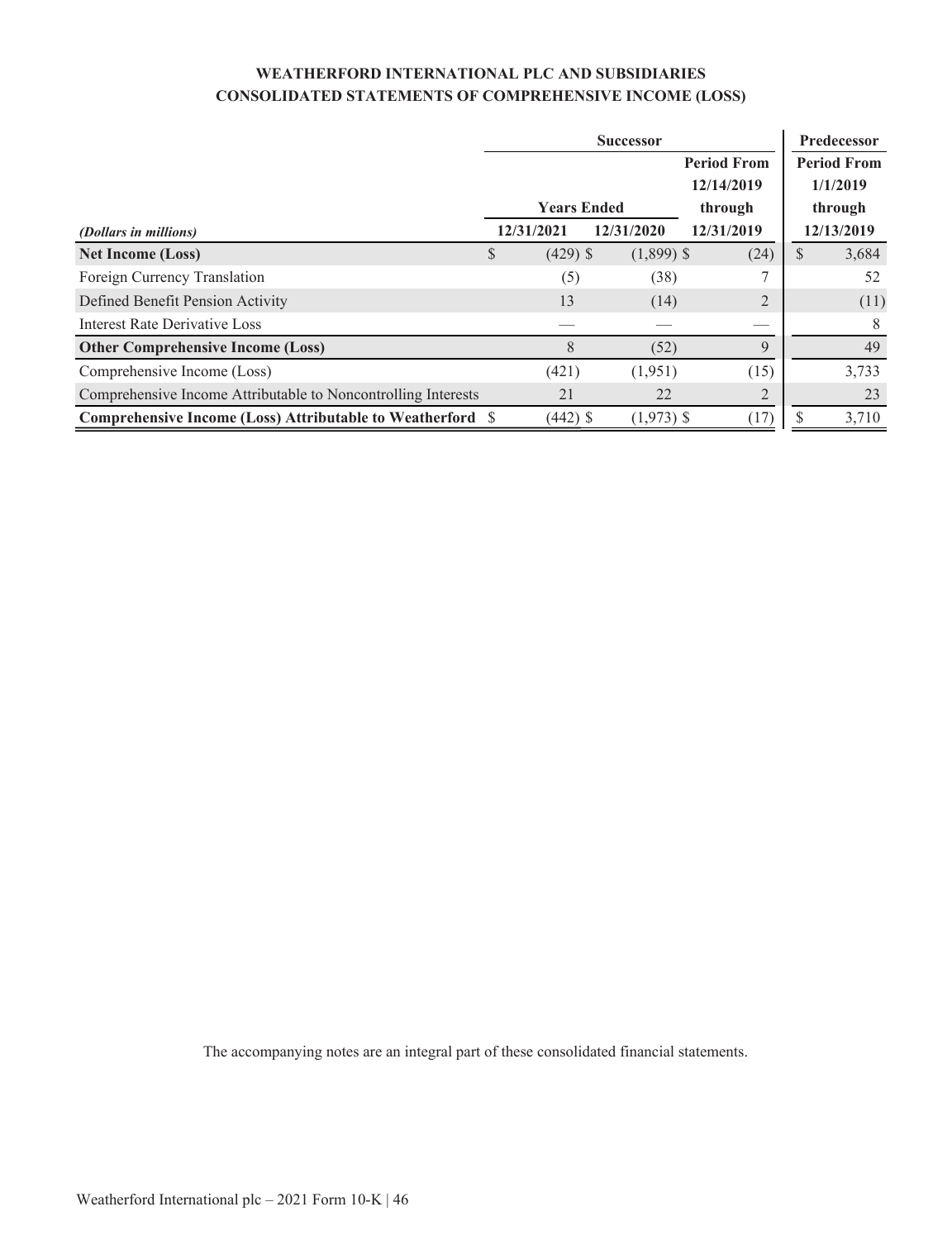# **WEATHERFORD INTERNATIONAL PLC AND SUBSIDIARIES CONSOLIDATED BALANCE SHEETS**

|                                                                                                                                |                                                                       | December 31, |          |
|--------------------------------------------------------------------------------------------------------------------------------|-----------------------------------------------------------------------|--------------|----------|
| (Dollars and shares in millions, except par value)                                                                             |                                                                       | 2021         | 2020     |
| Assets:                                                                                                                        |                                                                       |              |          |
| Cash and Cash Equivalents                                                                                                      | \$                                                                    | 951 \$       | 1,118    |
| <b>Restricted Cash</b>                                                                                                         |                                                                       | 162          | 167      |
| Accounts Receivable, Net of Allowance for Credit Losses of \$31 at December 31, 2021 and<br>\$32 at December 31, 2020          |                                                                       | 825          | 826      |
| Inventories, Net                                                                                                               |                                                                       | 670          | 717      |
| <b>Other Current Assets</b>                                                                                                    |                                                                       | 303          | 349      |
| <b>Total Current Assets</b>                                                                                                    |                                                                       | 2,911        | 3,177    |
|                                                                                                                                |                                                                       |              |          |
| Property, Plant and Equipment, Net of Accumulated Depreciation of \$623 at December 31,<br>2021 and \$367 at December 31, 2020 |                                                                       | 996          | 1,236    |
| Intangible Assets, Net of Accumulated Amortization of \$328 at December 31, 2021 and<br>\$173 at December 31, 2020             |                                                                       | 657          | 810      |
| Operating Lease Right-of-Use Assets                                                                                            |                                                                       | 113          | 138      |
| Other Non-current Assets                                                                                                       |                                                                       | 97           | 73       |
| <b>Total Assets</b>                                                                                                            | \$                                                                    | 4,774 \$     | 5,434    |
|                                                                                                                                |                                                                       |              |          |
| <b>Liabilities:</b>                                                                                                            |                                                                       |              |          |
| Short-term Borrowings and Current Portion of Long-term Debt                                                                    | \$                                                                    | 12S          | 13       |
| <b>Accounts Payable</b>                                                                                                        |                                                                       | 380          | 325      |
| <b>Accrued Salaries and Benefits</b>                                                                                           |                                                                       | 343          | 297      |
| Income Taxes Payable                                                                                                           |                                                                       | 140          | 185      |
| Current Portion of Operating Lease Liabilities                                                                                 |                                                                       | 59           | 71       |
| Other Current Liabilities                                                                                                      |                                                                       | 398          | 471      |
| <b>Total Current Liabilities</b>                                                                                               |                                                                       | 1,332        | 1,362    |
|                                                                                                                                |                                                                       |              |          |
| Long-term Debt                                                                                                                 |                                                                       | 2,416        | 2,601    |
| <b>Operating Lease Liabilities</b>                                                                                             |                                                                       | 128          | 177      |
| Other Non-current Liabilities                                                                                                  |                                                                       | 402          | 357      |
| <b>Total Liabilities</b>                                                                                                       |                                                                       | 4,278        | 4,497    |
|                                                                                                                                |                                                                       |              |          |
| <b>Shareholders' Equity:</b>                                                                                                   |                                                                       |              |          |
| Ordinary Shares - Par value \$0.001; Authorized 1,356, Issued and<br>Outstanding 70 at December 31, 2021 and 2020              |                                                                       |              |          |
| Capital in Excess of Par Value                                                                                                 |                                                                       | 2,904        | 2,897    |
| <b>Retained Deficit</b>                                                                                                        |                                                                       | (2,397)      | (1, 947) |
| Accumulated Other Comprehensive Loss                                                                                           |                                                                       | (35)         | (43)     |
| <b>Weatherford Shareholders' Equity</b>                                                                                        |                                                                       | 472          | 907      |
| Noncontrolling Interests                                                                                                       |                                                                       | 24           | 30       |
| <b>Total Shareholders' Equity</b>                                                                                              |                                                                       | 496          | 937      |
| <b>Total Liabilities and Shareholders' Equity</b>                                                                              | $\mathbb{S}% _{t}\left( t\right) \equiv\mathbb{S}_{t}\left( t\right)$ | 4,774 \$     | 5,434    |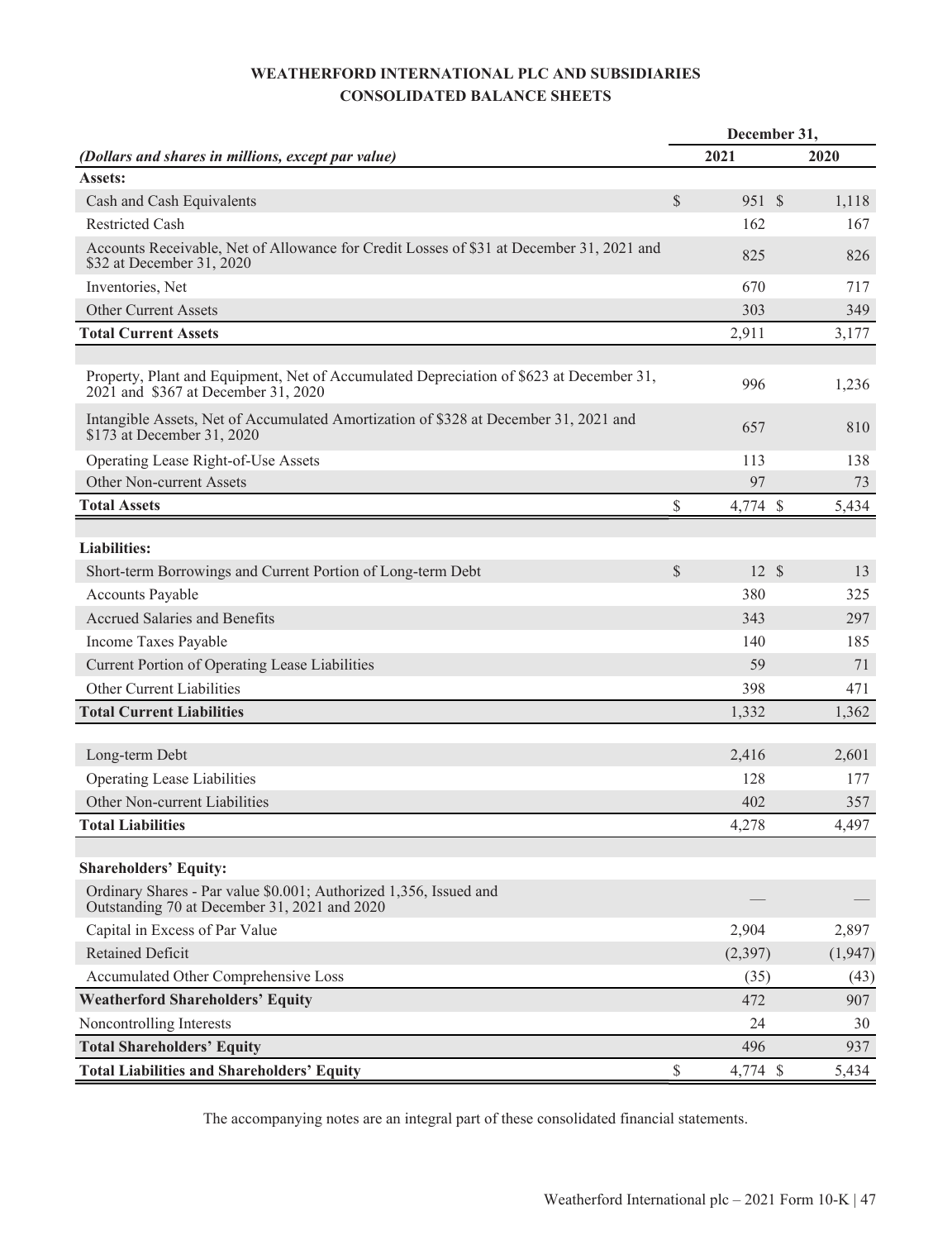# **WEATHERFORD INTERNATIONAL PLC AND SUBSIDIARIES CONSOLIDATED STATEMENTS OF SHAREHOLDERS' EQUITY (DEFICIENCY)**

|                                                                             | <b>Par Value</b><br>of Issued |               | <b>Capital In</b><br><b>Excess of Par</b> | <b>Retained</b><br>Earnings   | Accumulated<br>Other<br>Comprehensive | Non-<br>controlling | <b>Total</b><br>Shareholders'<br><b>Equity</b> |
|-----------------------------------------------------------------------------|-------------------------------|---------------|-------------------------------------------|-------------------------------|---------------------------------------|---------------------|------------------------------------------------|
| (Dollars in millions)                                                       | <b>Shares</b>                 |               | Value                                     | (Deficit)                     | Income (Loss)                         | <b>Interests</b>    | (Deficiency)                                   |
| <b>Balance at December 31, 2018</b><br>(Predecessor)                        | $\mathbb S$                   | 1             | $\mathbb{S}$<br>6,711                     | $\mathcal{S}$<br>$(8,671)$ \$ | (1,746)                               | 39<br><sup>\$</sup> | \$<br>(3,666)                                  |
| Net Income (Loss)                                                           |                               |               |                                           | 3,661                         |                                       | 23                  | 3,684                                          |
| Other Comprehensive Income                                                  |                               |               |                                           |                               | 49                                    |                     | 49                                             |
| Dividends to NCI                                                            |                               |               |                                           |                               |                                       | (22)                | (22)                                           |
| Equity Awards Granted, Vested and<br>Exercised                              |                               |               | 22                                        |                               |                                       |                     | 22                                             |
| Equity Awards Vested and Cancelled<br>in Connection With the Plan           |                               |               | 24                                        |                               |                                       |                     | 24                                             |
| Other Activity                                                              |                               |               |                                           |                               |                                       | $\overline{2}$      | $\overline{2}$                                 |
| Elimination of Predecessor Equity<br><b>Balances</b>                        |                               | (1)           | (6,757)                                   | 5,010                         | 1,697                                 |                     | (51)                                           |
| Issuance of New Ordinary Shares to<br>Creditors in Connection with the Plan |                               |               | 2,837                                     |                               |                                       |                     | 2,837                                          |
| Issuance of New Ordinary Shares to<br>Prior Shareholders                    |                               |               | 29                                        |                               |                                       |                     | 29                                             |
| <b>Equity Value of Warrants</b>                                             |                               |               | 31                                        |                               |                                       |                     | 31                                             |
| Fresh Start Adjustment to NCI                                               |                               |               |                                           |                               |                                       | (8)                 | (8)                                            |
| <b>Balance at December 13, 2019</b><br>(Successor)                          | $\mathcal{S}$                 |               | $\mathbb{S}$<br>2,897                     | $\mathbb{S}$                  | $\mathcal{S}$                         | $\mathcal{S}$<br>34 | $\mathcal{S}$<br>2,931                         |
| Net Income (Loss)                                                           |                               |               |                                           | (26)                          |                                       | $\overline{2}$      | (24)                                           |
| Other Comprehensive Income                                                  |                               |               |                                           |                               | 9                                     |                     | $\mathbf{Q}$                                   |
| <b>Balance at December 31, 2019</b><br>(Successor)                          | \$                            | $\mathcal{S}$ | 2,897                                     | $\mathcal{S}$<br>$(26)$ \$    | 9                                     | <sup>\$</sup><br>36 | \$<br>2,916                                    |
| Net Income (Loss)                                                           |                               |               |                                           | (1,921)                       |                                       | 22                  | (1,899)                                        |
| Other Comprehensive Income                                                  |                               |               |                                           |                               | \$<br>(52)                            |                     | (52)                                           |
| Dividends to NCI                                                            |                               |               |                                           |                               |                                       | (28)                | (28)                                           |
| <b>Balance at December 31, 2020</b><br>(Successor)                          | \$                            |               | $\mathbb{S}$<br>2,897                     | <sup>S</sup><br>$(1,947)$ \$  | (43)                                  | \$<br>30            | \$<br>937                                      |
| Net Income (Loss)                                                           |                               |               |                                           | (450)                         |                                       | 21                  | (429)                                          |
| Equity Awards, Granted, Vested and<br>Exercised                             |                               |               | $\overline{7}$                            |                               |                                       |                     | 7                                              |
| Other Comprehensive Income                                                  |                               |               |                                           |                               | 8                                     |                     | 8                                              |
| Dividends to NCI                                                            |                               |               |                                           |                               |                                       | (27)                | (27)                                           |
| <b>Balance at December 31, 2021</b><br>(Successor)                          | $\mathbb{S}$                  |               | $\$$<br>2,904                             | $\mathcal{S}$<br>$(2,397)$ \$ | $(35)$ \$                             | 24                  | $\mathcal{S}$<br>496                           |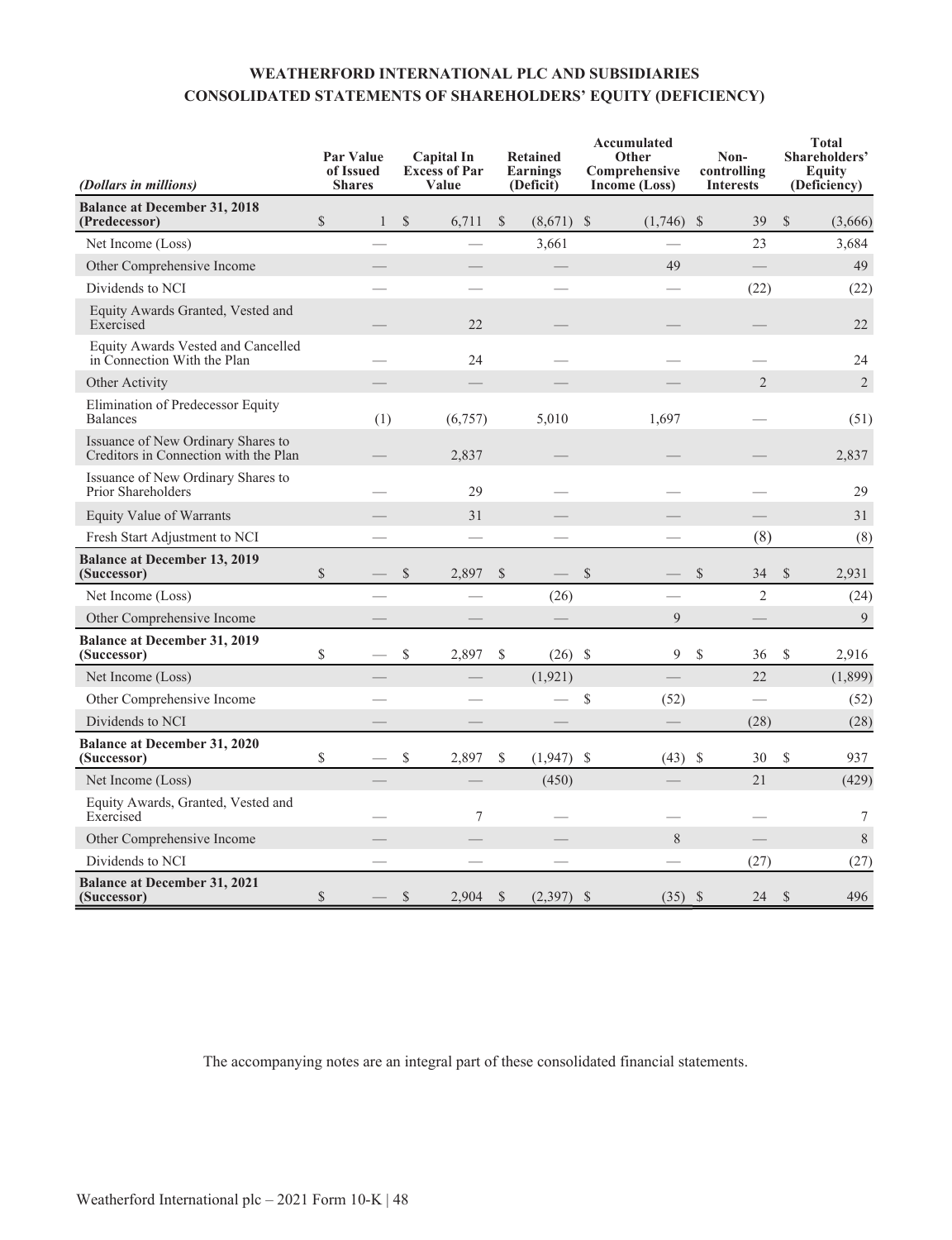# **WEATHERFORD INTERNATIONAL PLC AND SUBSIDIARIES CONSOLIDATED STATEMENTS OF CASH FLOWS**

|                                                                                                       | <b>Successor</b> |                               |              |                               |                                   | Predecessor        |
|-------------------------------------------------------------------------------------------------------|------------------|-------------------------------|--------------|-------------------------------|-----------------------------------|--------------------|
|                                                                                                       |                  |                               |              | <b>Period From</b>            |                                   | <b>Period From</b> |
|                                                                                                       |                  |                               |              | 12/14/2019                    |                                   | 1/1/2019           |
|                                                                                                       |                  | <b>Years Ended</b>            |              | through                       | through                           |                    |
| (Dollars in millions)                                                                                 |                  | 12/31/2021                    | 12/31/2020   | 12/31/2019                    |                                   | 12/13/2019         |
| <b>Cash Flows From Operating Activities:</b>                                                          |                  |                               |              |                               |                                   |                    |
| Net Income (Loss)                                                                                     | \$               | $(429)$ \$                    | $(1,899)$ \$ | (24)                          | \$                                | 3,684              |
| Adjustments to Reconcile Net Income (Loss) to Net Cash Provided by<br>(Used in) Operating Activities: |                  |                               |              |                               |                                   |                    |
| Depreciation and Amortization                                                                         |                  | 440                           | 503          | 34                            |                                   | 447                |
| Bond Redemption Premium and Loss on Extinguishment of Debt and<br>Termination of ABL Credit Agreement |                  | 170                           | 15           |                               |                                   |                    |
| Gain on Settlement of Liabilities Subject to Compromise                                               |                  |                               |              |                               |                                   | (4,297)            |
| Reorganization Items                                                                                  |                  |                               |              |                               |                                   | (1,161)            |
| Goodwill and Long-Lived Assets Impairment                                                             |                  |                               | 1,053        |                               |                                   | 750                |
| <b>Inventory Charges</b>                                                                              |                  | 62                            | 210          |                               |                                   | 159                |
| Asset Write-Downs and Other Charges                                                                   |                  |                               | 60           |                               |                                   | 145                |
| Employee Share-Based Compensation Expense                                                             |                  | 25                            |              |                               |                                   | 46                 |
| Loss (Gain) on Disposition of Assets                                                                  |                  | (22)                          | 2            |                               |                                   |                    |
| Gain on Sale Businesses, Net                                                                          |                  |                               |              |                               |                                   | (112)              |
| Deferred Income Tax Provision (Benefit)                                                               |                  | (10)                          | (5)          |                               |                                   | 25                 |
| <b>Change in Operating Assets and Liabilities, Net:</b>                                               |                  |                               |              |                               |                                   |                    |
| <b>Accounts Receivable</b>                                                                            |                  | (6)                           | 378          | 36                            |                                   | (135)              |
| Inventories                                                                                           |                  | (18)                          | 64           | 18                            |                                   | (215)              |
| Accounts Payable                                                                                      |                  | 56                            | (250)        | (79)                          |                                   | (72)               |
| Other Assets and Liabilities, Net                                                                     |                  | 54                            | 79           | 76                            |                                   | (11)               |
| <b>Net Cash Provided by (Used in) Operating Activities</b>                                            | \$               | 322 \$                        | 210 \$       | 61                            | \$                                | (747)              |
| <b>Cash Flows From Investing Activities:</b>                                                          |                  |                               |              |                               |                                   |                    |
| Capital Expenditures for Property, Plant and Equipment                                                | \$               | $(85)$ \$                     | $(154)$ \$   | (20)                          | \$                                | (250)              |
| Proceeds from Divestiture of Businesses and Investments                                               |                  |                               | 11           | 7                             |                                   | 328                |
| Proceeds from Disposition of Assets                                                                   |                  | 41                            | 22           |                               |                                   | 84                 |
| Proceeds from Bond Maturities                                                                         |                  |                               | 50           |                               |                                   |                    |
| Other Investing Activities                                                                            |                  | (39)                          | (4)          | (1)                           |                                   | (13)               |
| Net Cash Provided by (Used in) Investing Activities                                                   | $\mathbb{S}$     | $(83)$ \$                     | $(75)$ \$    | (14)                          | $\mathcal{S}$                     | 149                |
| <b>Cash Flows From Financing Activities:</b>                                                          |                  |                               |              |                               |                                   |                    |
| Borrowings of Long-term Debt                                                                          | $\mathbb{S}$     | $2,073$ \$                    | 453 \$       |                               | \$                                | 1,600              |
| Repayments of Long-term Debt                                                                          |                  | (2,313)                       | (9)          | (1)                           |                                   | (318)              |
| <b>Bond Redemption Premium</b>                                                                        |                  | (131)                         |              |                               |                                   |                    |
| Repayments of Short-term Debt, Net                                                                    |                  | (4)                           | (27)         | (1)                           |                                   | (347)              |
| Borrowings on Debtor in Possession ("DIP") Credit Agreement                                           |                  |                               |              |                               |                                   | 1,529              |
| Repayment on DIP Credit Agreement upon Emergence                                                      |                  |                               |              |                               |                                   | (1,529)            |
| DIP Financing Fees and Payments on Backstop Agreement                                                 |                  |                               |              |                               |                                   | (137)              |
| Deferred Consideration Payment                                                                        |                  | $\overbrace{\phantom{aaaaa}}$ | (24)         | $\overbrace{\phantom{aaaaa}}$ |                                   |                    |
| Other Financing Activities, Net                                                                       |                  | (28)                          | (45)         |                               |                                   | (49)               |
| Net Cash Provided by (Used in) Financing Activities                                                   | \$               | $(403)$ \$                    | 348 \$       | (2)                           | $\mathbb{S}$                      | 749                |
| Effect of Exchange Rate Changes on Cash and Cash Equivalents                                          |                  |                               | 2            | $\mathbf{1}$                  |                                   | -1                 |
|                                                                                                       |                  | (8)                           |              |                               |                                   |                    |
| Net Increase (Decrease) in Cash, Cash Equivalents and Restricted Cash                                 |                  | (172)                         | 485          | 46                            |                                   | 152                |
| Cash, Cash Equivalents and Restricted Cash at Beginning of Period                                     |                  | 1,285                         | 800          | 754                           |                                   | 602                |
| Cash, Cash Equivalents and Restricted Cash at End of Period                                           | \$               | $1,113$ \$                    | 1,285 \$     | 800                           | \$                                | 754                |
| <b>Supplemental Cash Flow Information</b>                                                             |                  |                               |              |                               |                                   |                    |
| Interest Paid                                                                                         | \$               | 269 \$                        | 232 \$       |                               | $\mathbb{S}% _{t}\left( t\right)$ | 272                |
| Income Taxes Paid, Net of Refunds                                                                     | \$               | 62 \$                         | 79 \$        | $\overline{2}$                | \$                                | 89                 |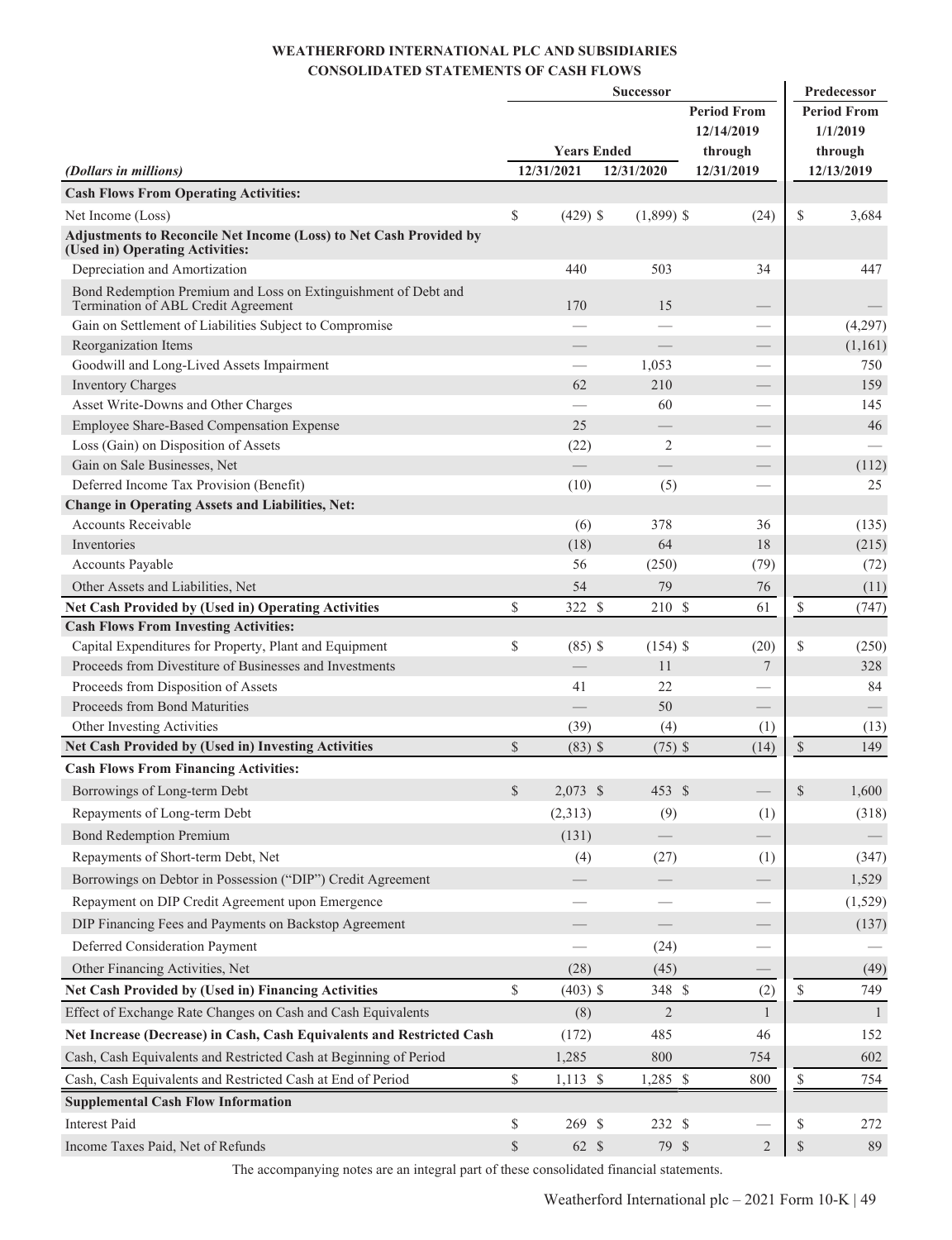# **WEATHERFORD INTERNATIONAL PLC AND SUBSIDIARIES NOTES TO CONSOLIDATED FINANCIAL STATEMENTS**

### **1 – Summary of Significant Accounting Policies**

#### *Organization and Nature of Operations*

Weatherford International plc ("Weatherford Ireland"), an Irish public limited company, together with its subsidiaries ("Weatherford," the "Company," "we," "us" and "our"), is a multinational energy services company. Weatherford is one of the world's leading providers of equipment and services used in the drilling, evaluation, completion, production and intervention of oil, geothermal and natural gas wells. We operate in approximately 75 countries and have service and sales locations in oil and natural gas producing regions globally. Many of our businesses, including those of our predecessor companies, have been operating for more than 50 years.

The authorized share capital of Weatherford includes 1.356 billion ordinary shares with a par value of \$0.001 per share. On June 1, 2021, The Nasdaq Stock Market LLC stock exchange ("NASDAQ") approved our application for the listing of our ordinary shares. In connection with the listing, we became subject to the reporting requirements of the Securities Exchange Act of 1934 (as amended, the "Exchange Act"). Our ordinary shares began trading on The Nasdaq Global Select Market on June 2, 2021 under the ticker symbol "WFRD".

#### *Basis of Presentation and Principles of Consolidation*

The accompanying consolidated financial statements of the Company have been prepared in accordance with accounting principles generally accepted in the United States of America ("U.S. GAAP") and pursuant to the rules and regulations of the SEC for annual financial information. We consolidate all wholly owned subsidiaries and controlled joint ventures. All material intercompany accounts and transactions have been eliminated in consolidation.

Certain prior year amounts have been reclassified to conform to the current year presentation, including "Note 4 – Segment Information". Prior year net income (loss) and shareholders' equity (deficiency) were not affected by these reclassifications.

#### *Use of Estimates*

The preparation of financial statements in conformity with U.S. GAAP requires management to make estimates and assumptions that affect the reported amounts of assets and liabilities at the date of the financial statements, the reported amounts of revenues and expenses during the reporting period, and disclosure of contingent assets and liabilities. On an on-going basis, we evaluate our estimates and assumptions, including those related to allowance for credit losses, inventory valuation reserves, recoverability of long-lived assets, useful lives used in depreciation and amortization, income taxes and related valuation allowance, accruals for contingencies, actuarial assumptions to determine costs and liabilities related to employee benefit plans, and share-based compensation. We base our estimates on historical experience and on various other assumptions that are believed to be reasonable under the circumstances, the results of which form the basis for making judgments about the carrying values of assets and liabilities that are not readily apparent from other sources. We believe the most significant estimates and assumptions are associated with the recoverability of long-lived assets impairment assessment, inventory valuation reserves and estimating our income tax provision, including uncertain tax positions and the valuation of deferred taxes. Actual results could differ from those estimates.

## *Bankruptcy and Fresh Start Accounting*

On July 1, 2019 (the "Petition Date"), Weatherford Ireland, Weatherford International Ltd. ("Weatherford Bermuda"), and Weatherford International, LLC ("Weatherford Delaware") (collectively, "Weatherford Parties"), filed voluntary petitions under Chapter 11 of the U.S. Bankruptcy Code ("Bankruptcy Code") in the U.S. Bankruptcy Court for the Southern District of Texas ("Bankruptcy Court"). On December 13, 2019 ("Effective Date" or "Fresh Start Reporting Date") after all conditions to effectiveness were satisfied, we emerged from bankruptcy after successfully completing the reorganization pursuant to the Plan.

During bankruptcy in 2019, we classified all income, expenses, gains or losses that were incurred or realized as a result of the Chapter 11 proceedings as "Reorganization Items" in our 2019 Consolidated Statements of Operations through the Effective Date.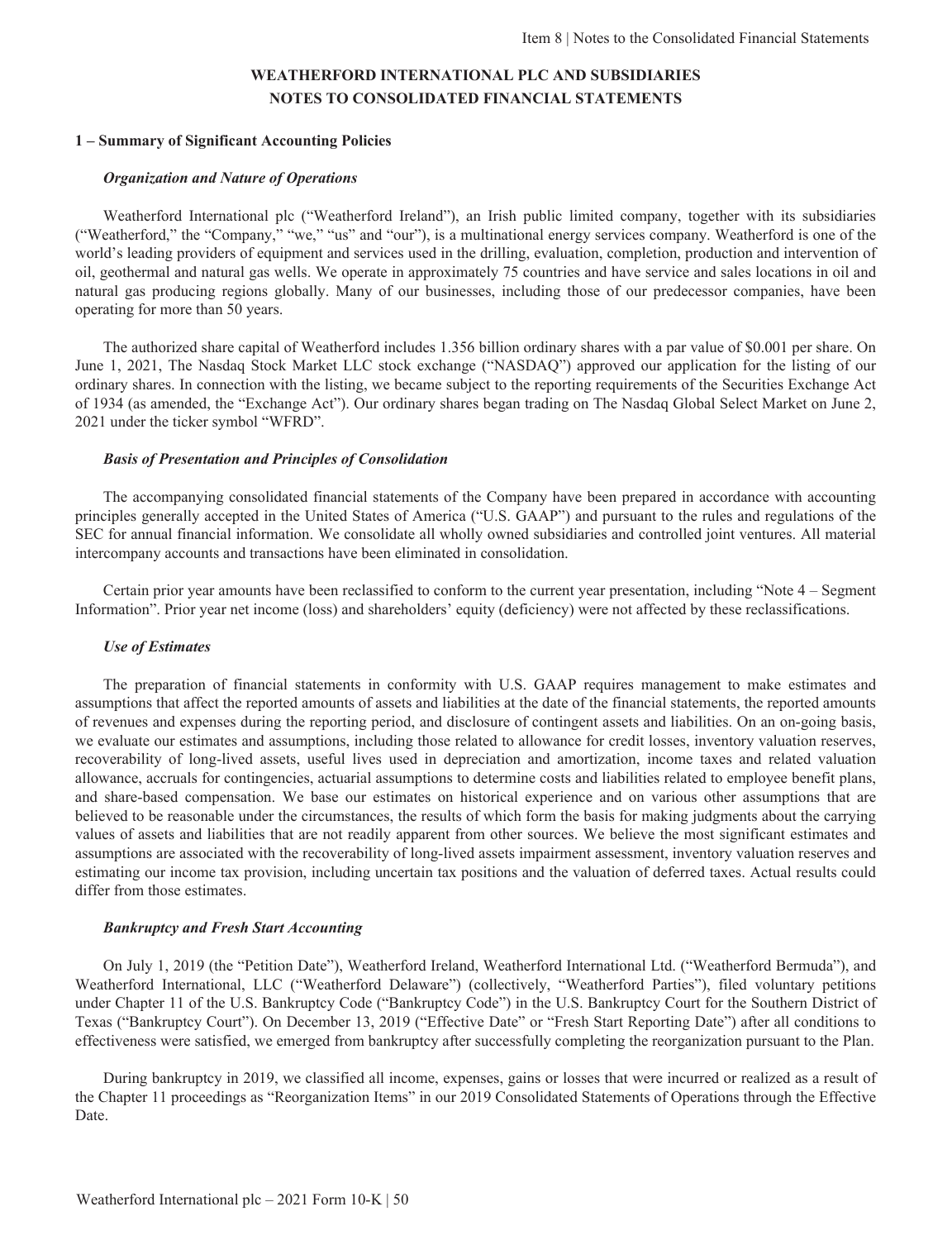In accordance with Accounting Standards Codification "ASC" 852 - Reorganizations, we qualified for and adopted fresh start accounting ("Fresh Start Accounting") on the Fresh Start Reporting Date, at which point we became a new entity for financial reporting because (i) the holders of the then existing ordinary shares of the Predecessor company received less than 50% of the new ordinary shares of the Successor company outstanding upon emergence and (ii) the reorganization value of the Company's assets immediately prior to confirmation of the Plan was less than the total of all post-petition liabilities and allowed claims.

Upon adoption of Fresh Start Accounting, the reorganization value derived from the enterprise value associated with the Plan was allocated to the Company's identifiable tangible and intangible assets and liabilities based on their estimated fair values (except for deferred income taxes), with the remaining excess value allocated to Goodwill in accordance with ASC 805 – Business Combinations. Deferred income tax amounts were determined in accordance with ASC 740 – Income Taxes.

For more information, see "Note 2 – Emergence from Chapter 11 Bankruptcy Proceedings" and "Note 3 – Fresh Start Accounting." The Company's financial results for periods following the application of Fresh Start Accounting are and will be different from the Predecessor historical trends and the differences may be material.

References to "Predecessor" relate to the Consolidated Statements of Operations for the period from January 1, 2019 through and including the adjustments from the application of Fresh Start Accounting on December 13, 2019 ("Predecessor Period"). References to "Successor" relate to the Consolidated Balance Sheets of the reorganized Company as of December 31, 2021 and 2020 and Consolidated Statements of Operations for the years ended December 31, 2021 and 2020 and for the period from December 14, 2019 through December 31, 2019 ("Successor Periods") and are not comparable to the Consolidated Financial Statements of the Predecessor as indicated by the "black line" division in the financials and footnote tables, which emphasizes the lack of comparability between amounts presented.

## *Cash and Cash Equivalents*

We consider all highly liquid investments with original maturities of three months or less to be cash equivalents.

## *Restricted Cash*

Our restricted cash balance of \$162 million at December 31, 2021 and \$167 million at December 31, 2020 primarily includes cash collateral for certain of our letters of credit facilities.

## *Allowance for Credit Losses on Accounts Receivables*

We establish an allowance for credit losses based on various factors to including historical experience, current conditions and environments in which our customers operate, the aging status and reasonable and supportable forecasts. The determination of the collectability requires us to use estimates and make judgments regarding future events and trends, including monitoring our customers' payment history and current creditworthiness, as well as consideration of the overall business and political climate in which our customers operate. Our customer base has generally similar collectability risk characteristics, although risk profiles can vary between larger independent customers and state-owned customers, which may have a lower risk than smaller independent customers. Provisions for credit losses are recorded based on estimated losses on customer accounts that may become uncollectible.

## *Major Customers and Credit Risk*

Substantially all of our customers are engaged in the energy industry. This concentration of customers may impact our overall exposure to credit risk, either positively or negatively, in that customers may be similarly affected by changes in economic and industry conditions. We perform periodic credit evaluations of our customers and do not generally require collateral in support of our trade receivables. We maintain allowances for credit losses. International sales also present various risks, including risks of war, civil disturbances and governmental activities that may limit or disrupt markets, restrict the movement of funds, or result in the deprivation of contract rights or the taking of property without fair consideration. Most of our international sales are to large international or national oil companies and these sales may result in a concentration of receivables from such companies.

As of December 31, 2021, accounts receivable in Mexico and the U.S. accounted for 22% and 15%, respectively, of our total net outstanding account receivables. Although we have experienced delay of payments in Mexico, the balances due are not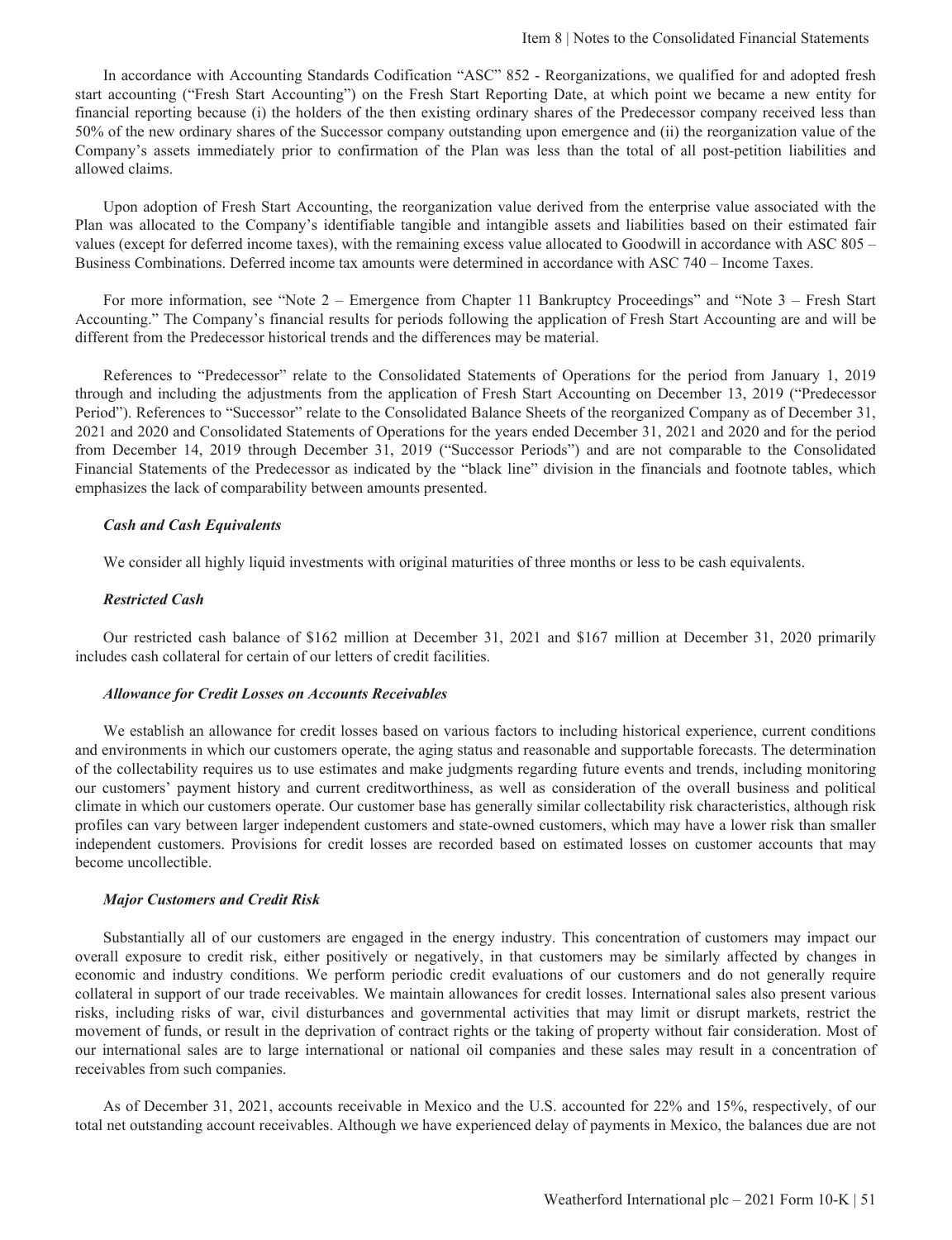in dispute and we do not expect to have any material write-offs of receivables in the country. No other country accounted for more than 10% of our net outstanding accounts receivables balance. For the years ended December 31, 2021, 2020 and 2019, no individual customer accounted for more than 10% of our consolidated revenues.

# *Inventories*

We state our inventories at the lower of cost or net realizable value using either the first-in, first-out ("FIFO") or average cost method. Cost represents third-party invoice or production cost. Production cost includes material, labor and manufacturing overhead. To maintain a carrying value that is the lower of cost or net realizable value, we regularly review inventory quantities on hand and compare to estimates of future product demand, market conditions, our production requirements, and technological developments. We maintain reserves for excess, slow moving and obsolete inventory and we may periodically recognize additional charges for inventory in which we determine there is no forecasted demand.

## *Property, Plant and Equipment ("PP&E")*

PP&E is both owned and under finance leases, and is initially stated at cost and depreciated over its estimated life. Subsequently, PP&E is measured at cost less accumulated depreciation and impairment losses. The carrying values are based on our estimates and judgments relative to capitalized costs, useful lives and salvage value, where applicable.

We expense maintenance and repairs as incurred. We capitalize expenditures for improvements as well as renewals and replacements that extend the useful life of the asset. We depreciate our fixed assets on a straight-line basis over their estimated useful lives, allowing for salvage value where applicable.

The estimated useful lives of our major classes of PP&E are as follows:

| Major Classes of Property, Plant and Equipment | <b>PP&amp;E</b> Estimated Useful Lives |
|------------------------------------------------|----------------------------------------|
| Buildings and leasehold improvements           | $10 - 40$ years or lease term          |
| Rental and service equipment                   | $3 - 10$ years                         |
| Machinery and other                            | $2 - 12$ years                         |

#### *Goodwill*

As of December 31, 2021 and 2020, we no longer carried goodwill on our Consolidated Balance Sheets. See Note 11 – Goodwill and Intangibles, Net for further discussion. Goodwill represented the excess of consideration paid (or with respect to our 2019 Fresh Start Accounting, the excess of reorganization value) over the fair value of net tangible and identifiable intangible assets acquired. Goodwill was not amortized but was evaluated for impairment. When we carried goodwill on our Consolidated Balance Sheets, we performed an impairment test for goodwill annually as of October 1 or more frequently whenever events and changes in the circumstances indicate that the carrying value of a reporting unit might exceed its fair value. The quantitative step of the goodwill impairment test involves a comparison of the fair value of each of our reporting units that have goodwill assigned with their carrying values. If the carrying value of a reporting unit's goodwill were to exceed its fair value, an impairment loss is recognized in an amount equal to that excess, limited to the total amount of goodwill allocated to that reporting unit.

## *Other Intangible Assets*

With respect to the Successor and as a result of Fresh Start Accounting, our newly established identifiable intangible assets included developed technologies and our trade name. Successor identifiable intangible assets are being amortized on a straightline basis over their estimated economic lives generally ranging from five to 10 years. We amortize developed technology over 5 years and our trade names over 10 years. As many areas of our business rely on patents and proprietary technology, we seek patent protection both inside and outside the U.S. for products and methods that appear to have commercial significance. We capitalize patent defense costs when we determine that a successful defense is probable.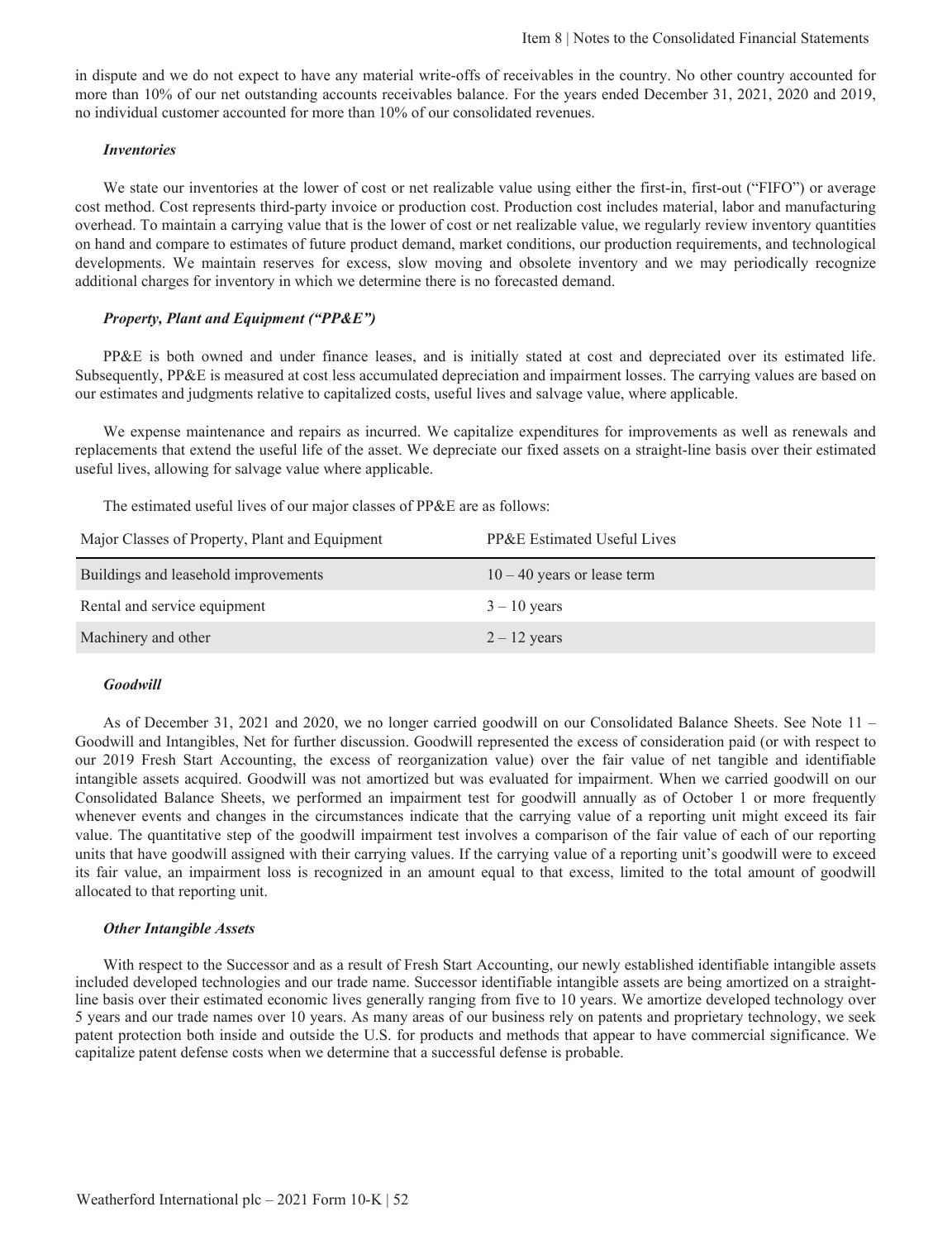#### *Long-Lived Assets*

Long-lived assets to be held and used are reviewed to determine whether any events or changes in circumstances, known as triggering events, indicate that we may not be able to recover the carrying amount of the asset or asset group. Triggering events include, but are not limited to, reduced or expected sustained decreases in cash flows generated by an asset group, negative changes in industry conditions (such as global rig count, commodity prices, and the global economy), a significant change in the long-lived asset's use or physical condition, the introduction of competing technologies, and legal and regulatory challenges. The Company groups individual assets at the lowest level of identifiable cash flows and, if impairment triggers are present, performs an undiscounted cash flow analysis to identify assets or asset groups that may not be recoverable.

Long-lived assets held as of our 2019 emergence date were remeasured to fair value. Refer to Note 3 – Fresh Start Accounting for further details.

#### *Research and Development Expenditures*

Research and development expenditures are expensed as incurred.

#### *Derivative Financial Instruments*

We record derivative instruments on the balance sheet at their fair value as either assets or liabilities. Changes in the fair value of derivatives are recorded each period in current earnings.

#### *Foreign Currency*

Results of operations for our foreign subsidiaries with functional currencies other than the U.S. dollar are translated using average exchange rates during the period. Assets and liabilities of these foreign subsidiaries are translated using the exchange rates in effect at the balance sheet dates, and the resulting translation adjustments are included in "Accumulated Other Comprehensive Loss", a component of Shareholders' Equity (Deficiency).

For our subsidiaries that have a functional currency that differs from the currency of their balances and transactions, inventories, PP&E and other non-monetary assets and liabilities, together with their related elements of expense or income, are remeasured into the functional currency using historical exchange rates. All monetary assets and liabilities are remeasured into the functional currency at current exchange rates. All revenues and expenses are translated into the functional currency at average exchange rates. Remeasurement gains and losses for these subsidiaries are recognized in our results of operations during the period incurred. We record net foreign currency gains and losses on foreign currency derivatives (see "Note 15 – Derivative Instruments") and currency devaluation charges, when incurred, in "Other Income (Expense), Net" on the accompanying Consolidated Statements of Operations.

#### *Share-Based Compensation*

We account for equity-classified share-based payment awards, including awards issued under employee stock purchase plans, stock options, restricted shares, restricted share units and performance units by measuring these awards at the date of grant and recognizing the grant date fair value as an expense, net of forfeitures, over the service period, which is usually the vesting period. Liability-classified awards, such as phantom restricted share units, are remeasured at their current market value at the end of each reporting period over the service period.

## *Income Taxes*

We account for taxes under the asset and liability method. Income taxes have been provided based upon the tax laws and rates in the countries in which our operations are conducted and income is earned. Deferred tax assets and liabilities are recognized for the future tax consequences attributable to differences between the financial statement carrying amounts of existing assets and liabilities and their respective tax bases. A valuation allowance for deferred tax assets is recorded when it is more likely than not that some or all of the benefit from the deferred tax asset will not be realized. The impact of an uncertain tax position taken or expected to be taken on an income tax return is recognized in the financial statements at the largest amount that is more likely than not to be sustained upon examination by the relevant taxing authority.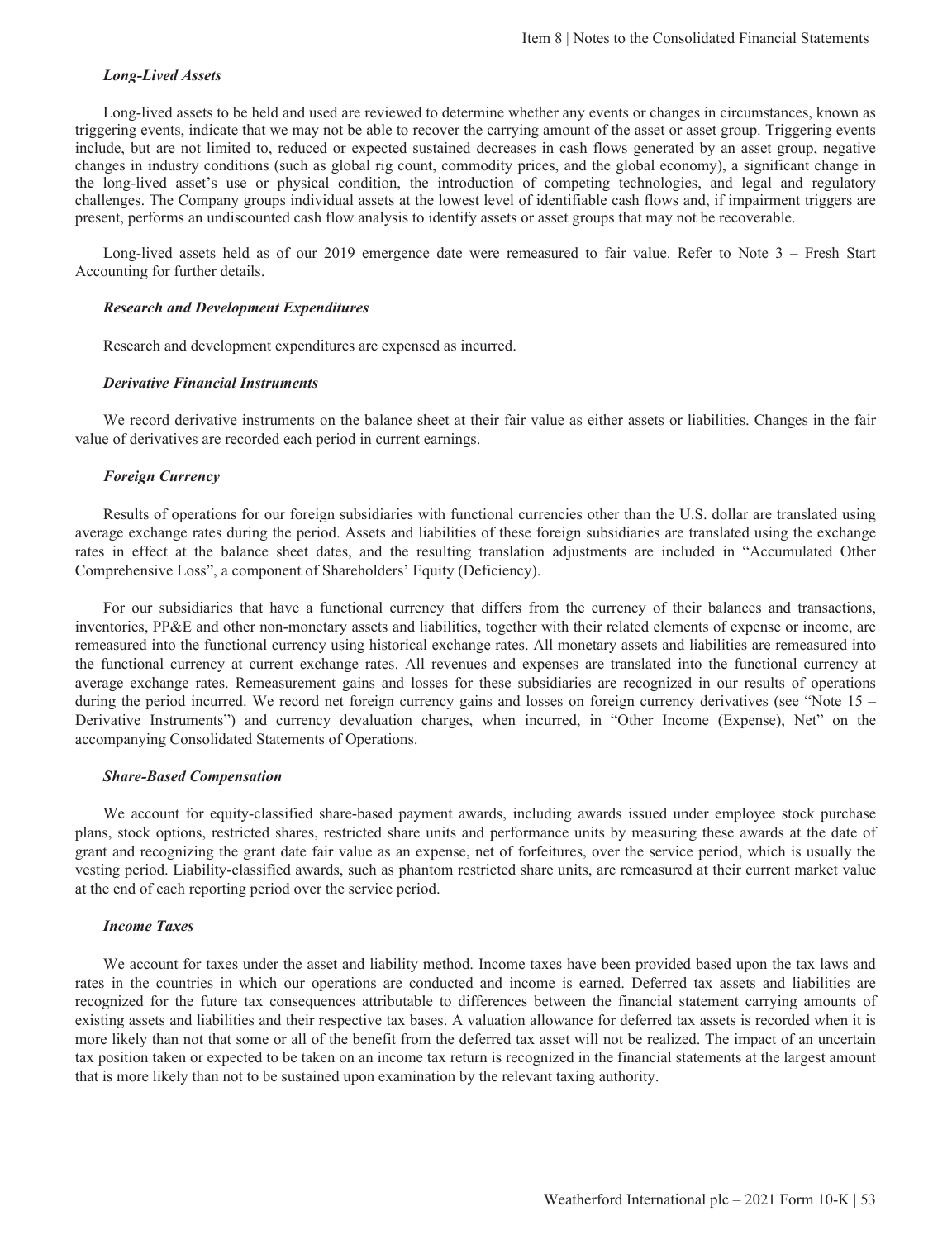## *Leases*

We lease certain facilities, land, vehicles, and equipment. Leases with an initial term of 12 months or less ("short-term leases") are not recorded on the balance sheet; we recognize lease expense for these leases on a straight-line basis over the lease term.

Operating lease right of use ("ROU") assets and operating lease liabilities are recognized based on the present value of lease payments over the lease term at commencement date. We determine if an arrangement is classified as a lease at inception of the arrangement. As most of our leases do not provide an implicit rate of return, on a quarterly basis, we use our incremental borrowing rate, together with the lease term information available at commencement date of the lease, in determining the present value of lease payments. For certain equipment leases, such as copiers and vehicles, we account for the leases under a portfolio method. Operating lease payments include related options to extend or terminate lease terms that are reasonably certain of being exercised.

Upon emergence from bankruptcy on December 13, 2019, our lease liabilities were remeasured to fair value using the present value of the remaining lease payments as if we acquired new leases. The remeasurement was based on our incremental borrowing rate as of December 13, 2019. Additionally, the ROU assets were revalued based upon the present value of marketbased rent. The remeasurement of our ROU assets was based on the market discount rate as of December 13, 2019.

#### *Disputes, Litigation and Contingencies*

We accrue an estimate of costs to resolve certain disputes, legal matters and contingencies when a loss on these matters is deemed probable and reasonably estimable. For matters not deemed probable or not reasonably estimable, we have not accrued any amounts. Our contingent loss estimates are based upon an analysis of potential results, assuming a combination of possible litigation and settlement strategies. The accuracy of these estimates is impacted by the complexity of the associated issues.

#### *Revenue Recognition*

We account for revenue in accordance with ASU 2014-09, *Revenue from Contracts with Customers (Topic 606)*, and all of the related amendments, collectively referred to as "Topic 606". Revenues are recognized when control of the promised goods or services is transferred to our customers, in an amount that reflects the consideration we expect to be entitled to in exchange for those goods or services. The majority of our revenue is derived from short term contracts. Our services and products are generally sold based upon purchase orders, contracts or other legally enforceable arrangements with our customers that included fixed or determinable prices but do not generally include right of return provisions or other significant post-delivery obligations.

The unmanned equipment that we lease to customers under operating leases consist primarily of drilling rental tools and artificial lift pumping equipment. These equipment rental revenues are generally provided based on call-out work orders that include fixed per unit prices and are derived from short-term contracts. We include revenue from these leases within "Services Revenue" on our Consolidated Statement of Operations.

## *Contract Balances*

The timing of revenue recognition, billings and cash collections results in billed and unbilled accounts receivable, contract assets, and customer advances and deposits (contract liabilities classified as deferred revenues). Receivables are included in "Accounts Receivable, Net," contract assets are included in "Other Current Assets" and contract liabilities are included in "Other Current Liabilities" on our Consolidated Balance Sheets.

Consideration under certain contracts such as turnkey or lump sum contracts may be classified as contract assets as the invoicing occurs once the performance obligations have been satisfied while the customer simultaneously receives and consumes the benefits provided. We also have receivables for work completed on service contracts but not billed in which the rights to consideration are conditional and would be classified as contract assets. We may also have contract liabilities and defer revenues for certain product sales that are not distinct from their installation.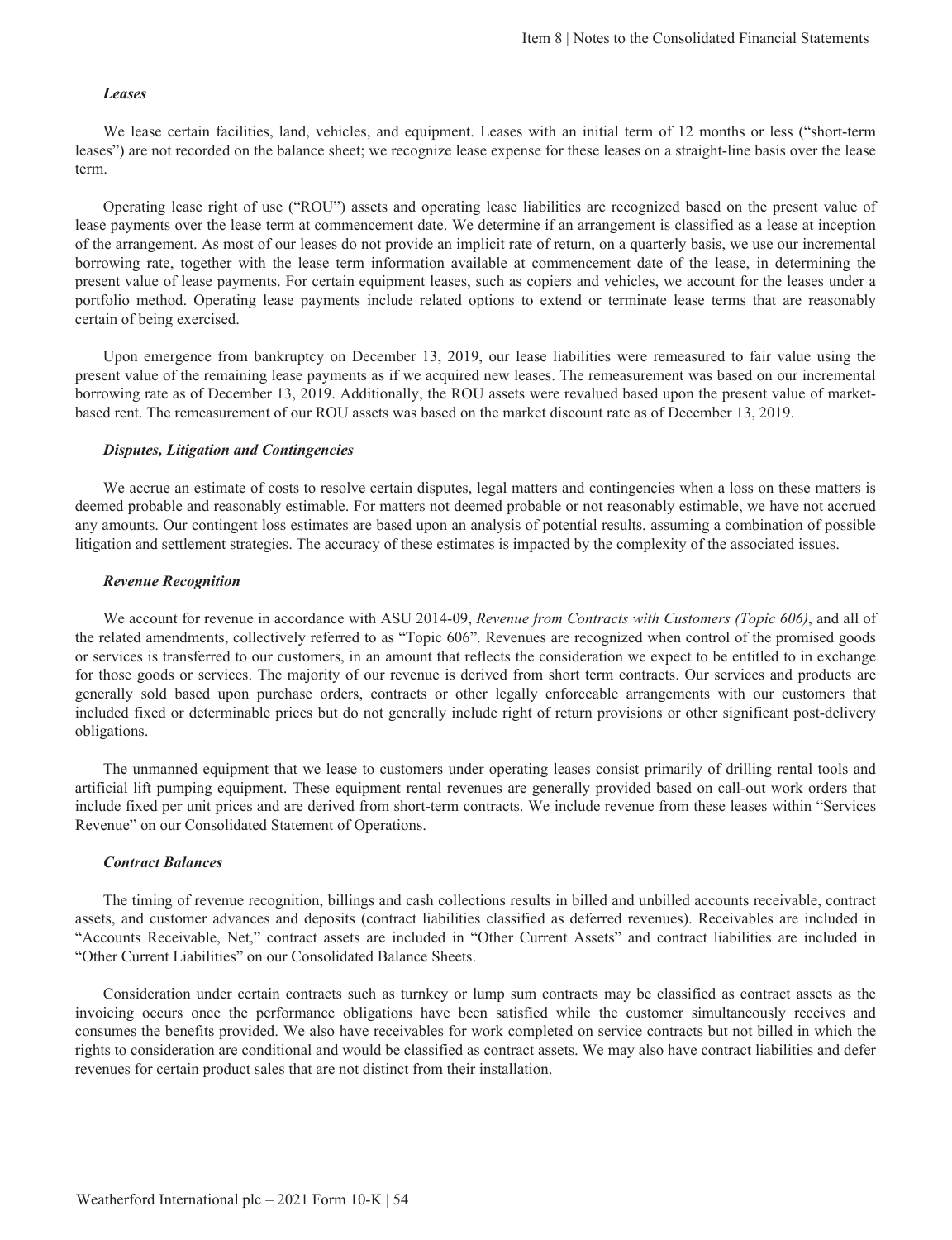#### *Performance Obligations*

A performance obligation is a promise in a contract to transfer a distinct good or service to the customer and is the unit of account. A contract's transaction price is allocated to each distinct performance obligation and recognized as revenue when, or as, the performance obligation is satisfied.

Generally, our revenue is recognized for services over time as the services are rendered and we primarily utilize an output method such as time elapsed or footage drilled which coincides with how customers receive the benefit. Both contract drilling and pipeline service revenue is contractual by nature and generally governed by day-rate based contracts. Revenue is recognized on product sales at a point in time when control passes and is generally upon delivery but is dependent on the terms of the contract.

Our services and products are generally sold based upon purchase orders, contracts or call-out work orders that include fixed per unit prices or variable consideration but do not generally include right of return provisions or other significant postdelivery obligations. We generally bill our sales of services and products upon completion of the performance obligation. Product sales are billed and recognized when control passes to the customer. Our products are produced in a standard manufacturing operation, even if produced to our customer's specifications. Revenues are recognized at the amount to which we have the right to invoice for services performed. Our payment terms vary by the type and location of our customer and the products or services offered. For certain products or services and customer types, we require payment before the products or services are delivered to the customer and record as a contract liability. We defer revenue recognition on such payments until the products or services are delivered to the customer.

From time to time, we may enter into bill and hold arrangements. When we enter into these arrangements, we determine if the customer has obtained control of the product by determining (a) the reason for the bill-and-hold arrangement; (b) whether the product is identified separately as belonging to the customer; (c) whether the product is ready for physical transfer to the customer; and (d) whether we are unable to utilize the product or direct it to another customer.

We account for individual products and services separately if they are distinct and the product or service is separately identifiable from other items in the contract and if a customer can benefit from it on its own or with other resources that are readily available to the customer. The consideration, including any discounts, is allocated between separate products and services based on their standalone selling prices. The standalone selling prices are determined based on the prices at which we separately sell our products and services. For items not sold separately (e.g. term software licenses in our Completion and Production product line), we estimate standalone selling prices using the adjusted market assessment approach. Costs of relocating equipment without contracts are expensed as incurred.

The nature of our contracts gives rise to several types of variable consideration, including claims and lost-in-hole charges. Our claims are not significant and lost-in-hole charges are constrained variable consideration. We do not estimate revenue associated with these types of variable consideration.

Under certain contracts, we may incur rebillable expenses including shipping and handling, third-party inspection and repairs, and customs costs and duties. If reimbursable by customers we recognize the revenue associated with these rebillable expenses as "Product Revenues" and all related costs as "Cost of Products" in the accompanying Consolidated Statements of Operations.

We provide certain assurance warranties on product sales which range from one to five years but do not offer extended warranties on any of our products or services. These assurance warranties are not separate performance obligations thus no portion of the transaction price is allocated to our obligations under these warranties.

## *Earnings (Loss) per Share*

Basic earnings (loss) per share for all periods presented equals net income (loss) divided by the weighted average shares outstanding during the period including participating securities. Diluted earnings (loss) per share is computed by dividing net income (loss) by our weighted average shares outstanding during the period including participating securities and any potential dilutive shares, when applicable.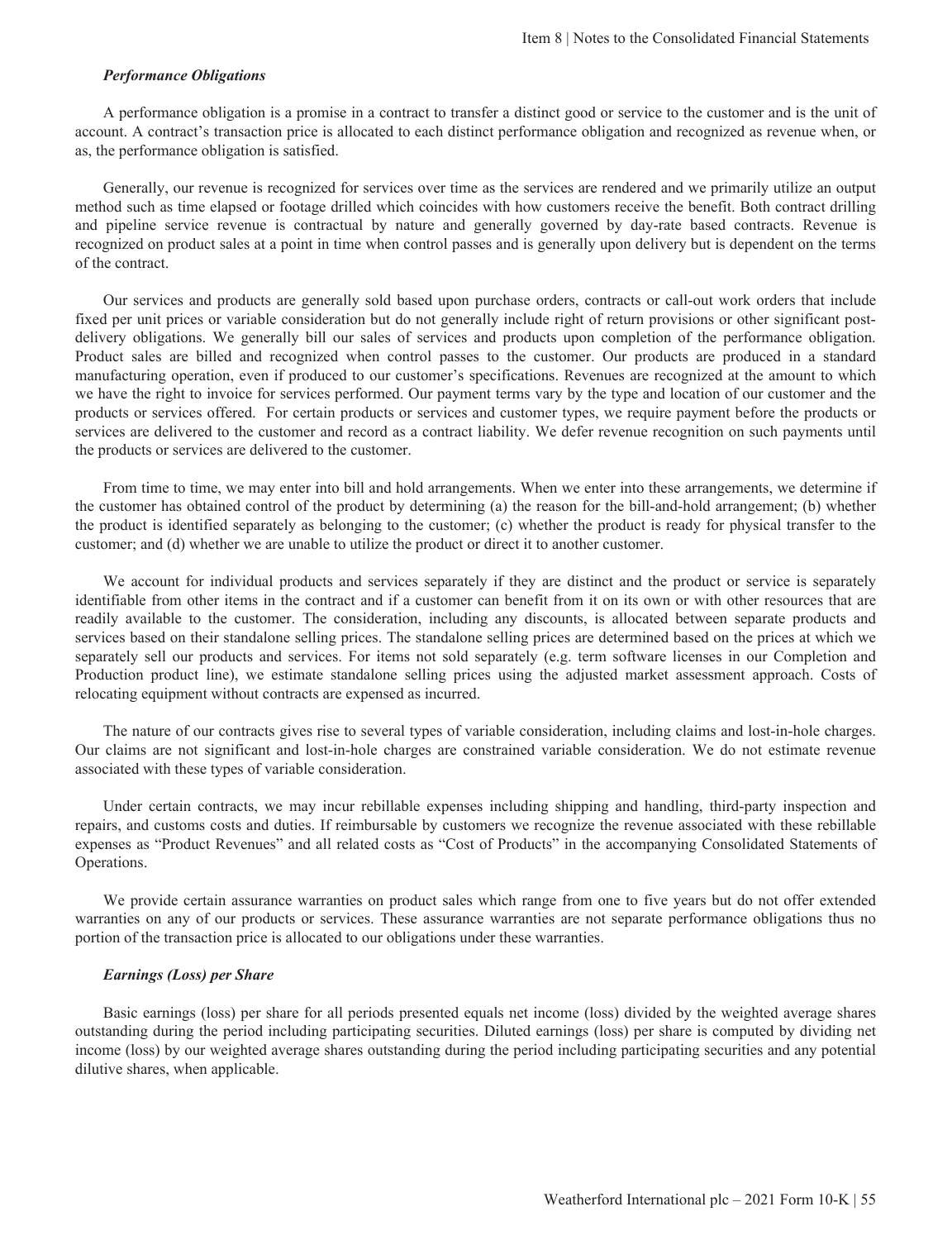Unvested share-based payment awards and other instruments issued by the Company that contain non-forfeitable rights to dividends or dividend equivalents, whether paid or unpaid, are participating securities and are included in the computation of earnings per share following the two-class method.

## *Accounting Standards Issued Not Yet Adopted*

Evaluations of all other new accounting pronouncements that have been issued, but not yet effective are on-going, and at this time are not expected to have a material impact on our Consolidated Financial Statements.

## **2 – Emergence from Chapter 11 Bankruptcy Proceedings**

## *Restructuring Support Agreement; Voluntary Reorganization Under Chapter 11 of the U.S. Bankruptcy Code*

On May 10, 2019, the Weatherford Parties entered into the Restructuring Support Agreement ("RSA") with certain holders of our unsecured notes ("Consenting Creditors"), setting forth, subject to certain conditions, the terms of the proposed capital financial restructuring of the Company ("Transaction"). The RSA included certain milestones for the progress of the upcoming court proceedings, which included the dates by which the Weatherford Parties were required to, among other things, obtain certain court orders and complete the Transaction. On July 1, 2019, Weatherford Ireland, Weatherford Bermuda, and Weatherford Delaware, filed voluntary petitions under Chapter 11 of the U.S. Bankruptcy Code in the U.S. Bankruptcy Court for the Southern District of Texas (the "Cases").

## *Emergence*

The Company emerged from Chapter 11 with an Effective Date of December 13, 2019, except as noted below:

- (1) the Company amended and restated its memorandum and articles of association on December 10, 2019;
- (2) the Company appointed new members to the Successor's board of directors to replace the directors of the Predecessor;
- (3) all outstanding obligations under our unsecured senior and exchangeable notes were cancelled and the applicable agreements governing such obligations were terminated;
- (4) the senior secured superpriority debtor-in-possession credit agreement (the "DIP Credit Agreement") the Company previously entered into was paid in full and terminated;
- (5) the Company issued a \$2.1 billion aggregate principal amount of unsecured 11.00% Exit Notes due 2024; for additional details see "Note 13 – Borrowings and Other Debt Obligations";
- (6) the Company entered into a senior secured asset-based revolving credit agreement in an aggregate amount of \$450 million (the "ABL Credit Agreement*"*) with the lenders party thereto and Wells Fargo Bank, N.A. as administrative agent; for additional details see Note 13 – Borrowings and Other Debt Obligations;
- (7) the Company entered into a senior secured letter of credit agreement in an aggregate amount of \$195 million (the "LC Credit Agreement") for issuance of bid and performance letters of credit; for additional details see Note 13 – Borrowings and Other Debt Obligations;
- (8) the Company issued 69,999,954 shares of Successor new ordinary shares ("New Ordinary Shares") to the holders of the Company's existing senior notes and holders of the existing ordinary shares ("Old Ordinary Shares"); for additional details see "Note 19 – Shareholders' Equity (Deficiency)";
- (9) the Company issued warrants (the "New Warrants"), to holders of the Company's existing Old Ordinary Shares, to purchase up to an aggregate of 7,777,779 New Ordinary Shares in the Company at an exercise price of \$99.96 per ordinary share. The New Warrants are exercisable until the earlier of December 13, 2023 and the date of consummation of any liquidity event as defined in the Warrant Agreement; for additional details see "Note 19 – Shareholders' Equity (Deficiency)".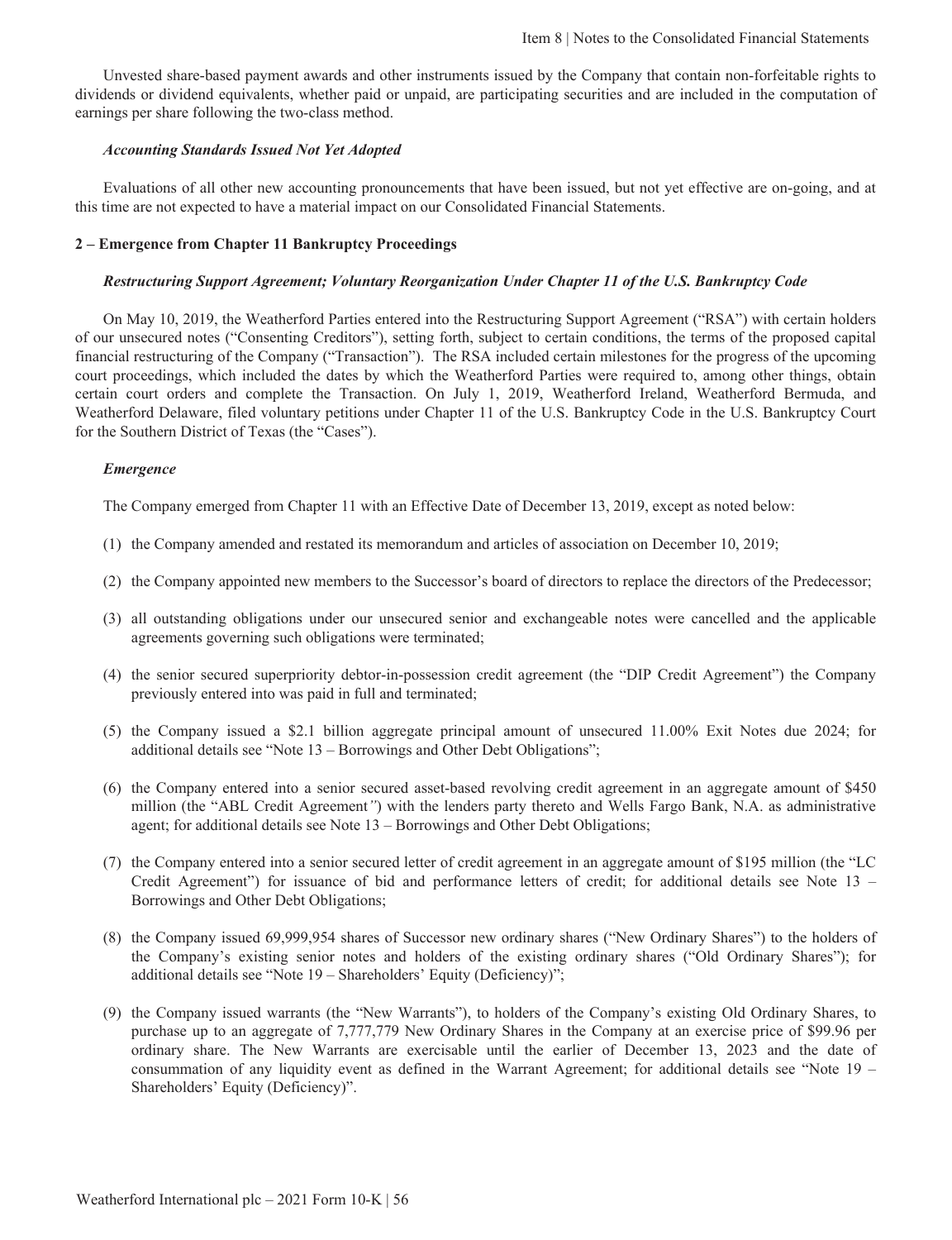# *Prepetition Charges*

Expenses, gains and losses were realized or incurred before July 1, 2019 and in relation to the Cases are recorded under the caption "Prepetition Charges" on our 2019 Predecessor Consolidated Statements of Operations. The \$86 million of prepetition charges primarily consisted of professional and other fees related to the Cases.

## *Reorganization Items*

Any expenses, gains and losses that are realized or incurred as of or subsequent to the Petition Date and as a direct result of the Cases are recorded under "Reorganization Items" on our Consolidated Statements of Operations for the Predecessor and Successor Periods and consisted of the following:

|                                                         |               |            | Predecessor   |            |                     |       |  |
|---------------------------------------------------------|---------------|------------|---------------|------------|---------------------|-------|--|
|                                                         | Period From   |            |               |            | Period From         |       |  |
|                                                         |               |            |               | 12/14/2019 | 1/1/2019<br>through |       |  |
|                                                         |               | Year Ended |               | through    |                     |       |  |
| Reorganization Gain (Expense) (Dollars in millions)     |               | 12/31/2020 |               | 12/31/2019 | 12/13/2019          |       |  |
| Gain on Settlement of Liabilities Subject to Compromise | $\mathcal{S}$ |            | $\mathbb{S}$  |            | $\mathcal{S}$       | 4,297 |  |
| Fresh Start Valuation Adjustments                       |               |            |               |            |                     | 1,434 |  |
| Reorganization Items for Plan Effects (Non-Cash)        |               |            |               |            |                     | 5,731 |  |
|                                                         |               |            |               |            |                     |       |  |
| Unamortized Debt Issuance and Discount                  | $\mathcal{S}$ |            | $\mathcal{S}$ |            | $\mathbb{S}$        | (128) |  |
| <b>Unamortized Interest Rate Derivative Loss</b>        |               |            |               |            |                     | (8)   |  |
| Reorganization Items (Non-Cash)                         |               |            |               |            |                     | (136) |  |
|                                                         |               |            |               |            |                     |       |  |
| <b>Backstop Commitment Fees</b>                         | $\mathcal{S}$ |            | $\mathbb{S}$  |            | $\mathcal{S}$       | (81)  |  |
| <b>DIP</b> Financing Fees                               |               |            |               |            |                     | (56)  |  |
| Professional Fees                                       |               | (9)        |               | (4)        |                     | (69)  |  |
| Reorganization Fees                                     |               | (9)        |               | (4)        |                     | (206) |  |
|                                                         |               |            |               |            |                     |       |  |
| <b>Total Reorganization Items</b>                       | ς             | (9)        |               | (4)        |                     | 5,389 |  |
|                                                         |               |            |               |            |                     |       |  |
| Reorganization Items (Fees) Unpaid                      | \$            |            | \$            | 30         | S                   | 30    |  |
| Reorganization Items (Fees) Paid                        | $\mathbb{S}$  | 39         | \$            | 4          | $\mathbb{S}$        | 176   |  |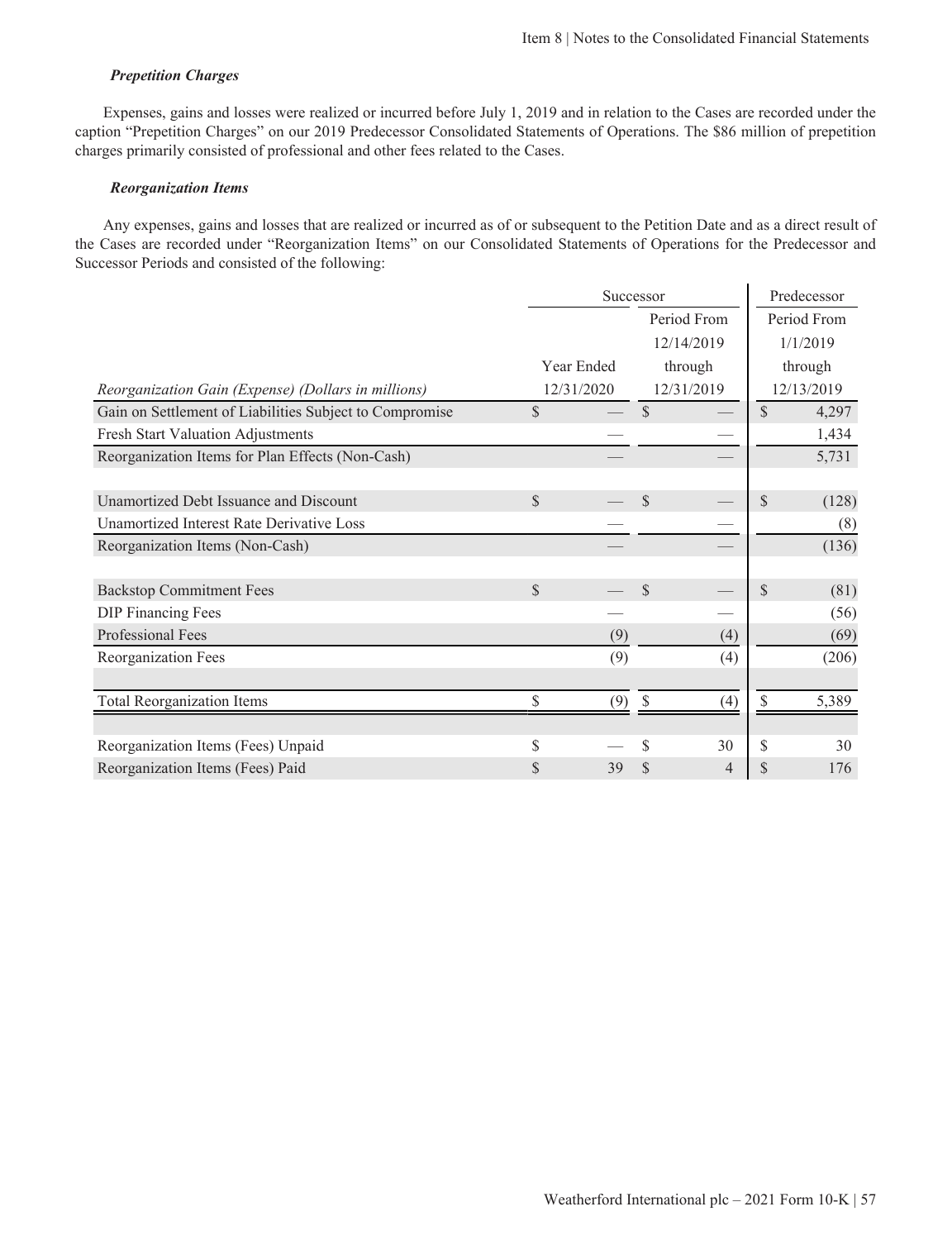## **3 – Fresh Start Accounting**

## *Fresh Start Accounting*

Upon emergence from bankruptcy, we qualified for and adopted Fresh Start Accounting in accordance with ASC 852, which resulted in the Company becoming a new entity for financial reporting purposes because (1) the holders of the then existing common shares of the Predecessor received less than 50 percent of the new common shares of the Successor outstanding upon emergence and (2) the reorganization value of the Company's assets immediately prior to confirmation of the Plan was less than the total of all post-petition liabilities and allowed claims.

The reorganization value derived from the range of enterprise values associated with the Plan was allocated to the Company's identifiable tangible and intangible assets and liabilities based on their estimated fair values (except for deferred income taxes) with the remaining excess value allocated to goodwill in accordance with ASC 805 – Business Combinations. The amount of deferred income taxes recorded was determined in accordance with ASC 740 – Income Taxes.

## *Reorganization Value*

Under ASC 852, the Successor determined a value to be assigned to the equity of the emerging entity as of the date of adoption of Fresh Start Accounting. The Company engaged valuation experts to assist management in the allocation of such enterprise value to the assets and liabilities for financial reporting purposes based on management's latest outlook as of the effective date. Based on this reassessment, the Company deemed it appropriate to use an enterprise value of \$4.5 billion for financial reporting purposes.

The following table reconciles the enterprise value to the estimated fair value of our Successor common shares as of the Fresh Start Reporting Date:

| (Dollars in millions)                                                                                               | <b>Fresh Start</b><br><b>Reporting Date</b> |
|---------------------------------------------------------------------------------------------------------------------|---------------------------------------------|
| Enterprise Value                                                                                                    | 4,516                                       |
| Plus: Cash and Cash Equivalents (includes \$25 million cash collateral released from restricted cash on<br>12/17/19 | 518                                         |
| Less: Fair Value of Debt                                                                                            | (2,103)                                     |
| Fair Value of Successor Equity as of December 13, 2019                                                              | 2.931                                       |

The following table reconciles the enterprise value to the reorganization value of the Successor's assets to be allocated to the Company's individual assets as of the Fresh Start Reporting Date:

| (Dollars in millions)                                                                                               |   | <b>Fresh Start</b><br><b>Reporting Date</b> |
|---------------------------------------------------------------------------------------------------------------------|---|---------------------------------------------|
| Enterprise Value                                                                                                    | S | 4,516                                       |
| Plus: Cash and Cash Equivalents (includes \$25 million cash collateral released from restricted cash on<br>12/17/19 |   | 518                                         |
| Plus: Current Liabilities Excluding Short-term Borrowings and Current Portion of Long-term Debt                     |   | 1,707                                       |
| Plus: Non-current Liabilities Excluding Long-term Debt                                                              |   | 627                                         |
| Reorganization Value of Successor's Assets to be Allocated                                                          |   | 7.368                                       |

With the assistance of third-party valuation advisors, we determined the enterprise and corresponding equity value of the Successor using various valuation methods, including: (i) a calculation of the present value of future cash flows based on our financial projections, and (ii) a peer group trading analysis. The enterprise value and corresponding equity value were dependent upon achieving the future financial results set forth in our valuations, as well as the realization of certain other assumptions. All estimates, assumptions, valuations and financial projections, including the fair value adjustments, the financial projections, the enterprise value and equity value projections, are inherently subject to significant uncertainties and the resolution of contingencies beyond our control. Accordingly, upon emergence we could not assure that the estimates, assumptions, valuations or financial projections would be realized, and actual results could vary materially.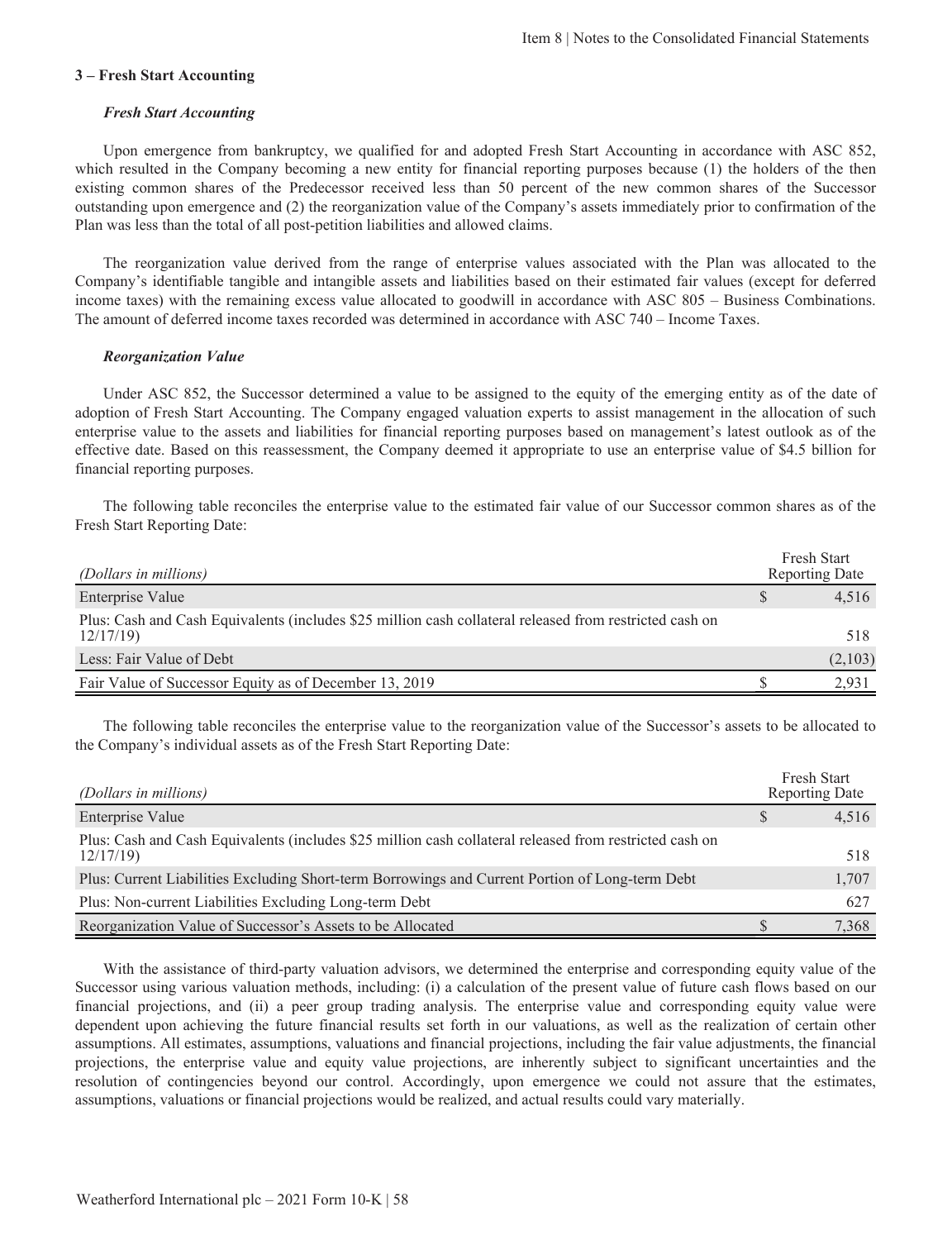## **4 – Segment Information**

The Company's chief operating decision maker ("CODM"), our chief executive officer, regularly reviews information to make operating decisions, allocate resources and assess performance of the business. During the fourth quarter of 2021, the CODM changed the information regularly reviewed to be aligned with how we offer our services and technologies in relation to the well life cycle and we have realigned our reportable segments to reflect the change. All of our segments are enabled by a full suite of digital, monitoring, optimization and artificial intelligence solutions providing services throughout the well life cycle, including responsible responsible abandonment. We now have three reportable segments: (1) Drilling and Evaluation (2) Well Construction and Completions, and (3) Production and Intervention. Previously we had two geographic based reportable segments, Western Hemisphere and Eastern Hemisphere.

**Drilling and Evaluation ("DRE")** offers a suite of services including managed pressure drilling, drilling services, wireline and drilling fluids. DRE offerings range from early well planning to reservoir management through innovative tools and expert engineering to optimize reservoir access and productivity.

**Well Construction and Completions ("WCC")** offers products and services for well integrity assurance across the full life cycle of the well. The primary offerings are tubular running services, cementation products, completions, liner hangers and well services. WCC deploys conventional to advanced technologies, providing safe and efficient services in any environment during the well construction phase.

**Production and Intervention ("PRI")** offers a suite of reservoir stimulation designs, and engineering capabilities that isolate zones and unlock reserves in conventional and unconventional wells, deep water, and aging reservoirs. The primary offerings are intervention services & drilling tools, artificial lift, production automation & software, sub-sea intervention and pressure pumping services in select markets.

Total revenues are from external customers and segment revenues are specific to our three reportable segments and all other revenues are specific to our non-operating segment revenues. Revenues are further described in "Note 5 – Revenues."

Additionally, we have changed our primary measure of segment profitability to segment adjusted EBITDA, which is based on segment earnings before interest, taxes, depreciation, amortization, share-based compensation expense and other adjustments. Research and development expenses are included in segment adjusted EBITDA. Corporate and other includes business activities related to all other segments (profit and loss), corporate and other expenses (overhead support and centrally managed or shared facilities costs) that do not individually meet the criteria for segment reporting.

We have revised our segment reporting to reflect our current management approach and recast prior periods to conform to the current segment presentation.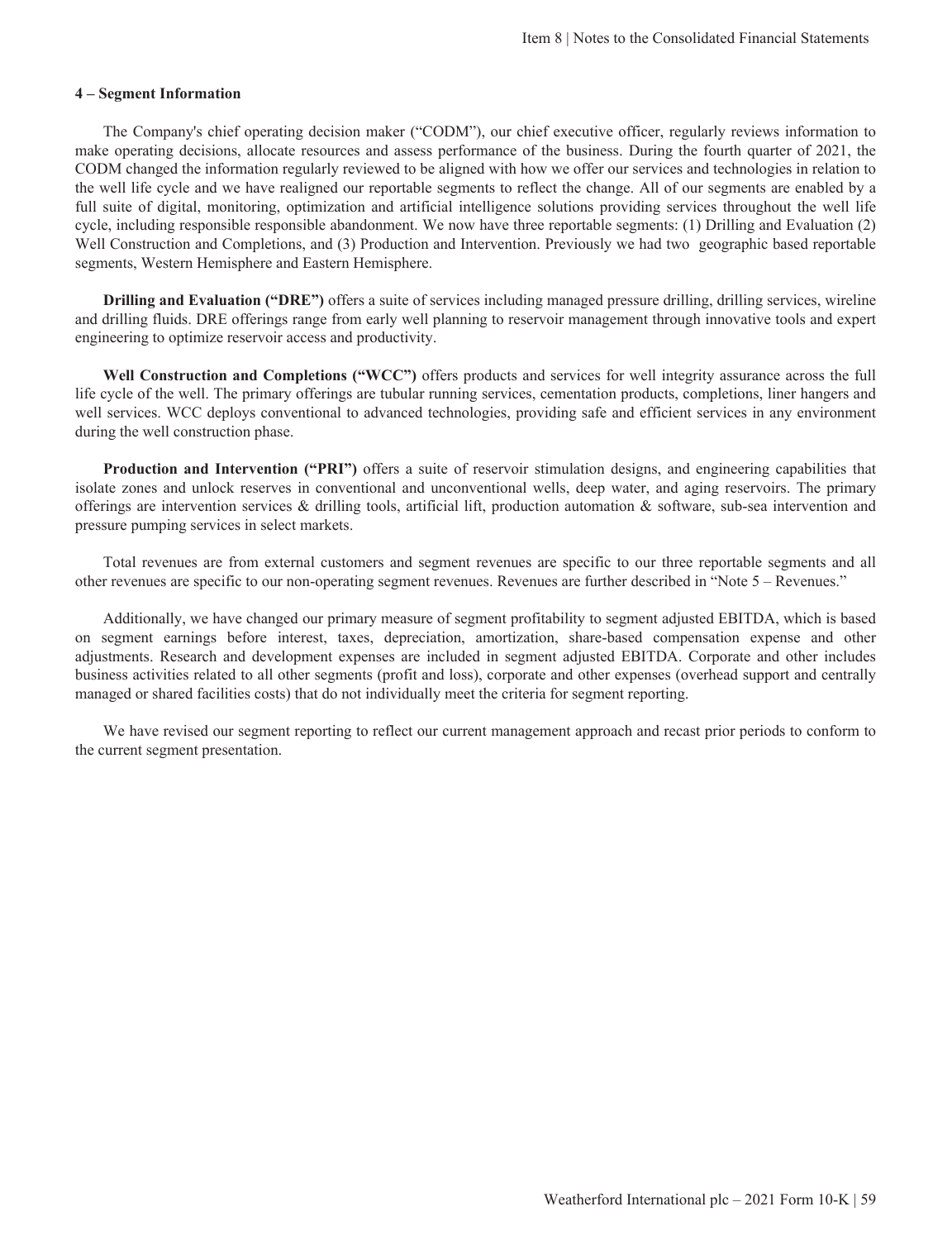$\ddot{\phantom{a}}$ 

|                                                 |              |                   |  | Predecessor       |  |                    |                                                                       |                    |  |
|-------------------------------------------------|--------------|-------------------|--|-------------------|--|--------------------|-----------------------------------------------------------------------|--------------------|--|
|                                                 |              |                   |  |                   |  | <b>Period From</b> |                                                                       | <b>Period From</b> |  |
|                                                 |              |                   |  |                   |  | 12/14/2019         |                                                                       | 1/1/2019           |  |
|                                                 |              | <b>Year Ended</b> |  | <b>Year Ended</b> |  | through            | through                                                               |                    |  |
| (Dollars in millions)                           |              | 12/31/2021        |  | 12/31/2020        |  | 12/31/2019         | 12/13/2019                                                            |                    |  |
| <b>Revenues:</b>                                |              |                   |  |                   |  |                    |                                                                       |                    |  |
| Drilling and Evaluation                         | \$           | $1,066$ \$        |  | $1,044$ \$        |  | 67                 | $\mathcal{S}$                                                         | 1,407              |  |
| Well Construction and Completions               |              | 1,353             |  | 1,414             |  | 90                 |                                                                       | 1,583              |  |
| Production and Intervention                     |              | 1,127             |  | 1,106             |  | 86                 |                                                                       | 1,673              |  |
| <b>Segment Revenues</b>                         |              | 3,546             |  | 3,564             |  | 243                |                                                                       | 4,663              |  |
| All Other                                       |              | 99                |  | 121               |  | 18                 |                                                                       | 291                |  |
| <b>Total Revenues</b>                           | $\mathbb{S}$ | $3,645$ \$        |  | 3,685 \$          |  | 261                | $\mathbb{S}$                                                          | 4,954              |  |
| <b>Segment Adjusted EBITDA:</b>                 |              |                   |  |                   |  |                    |                                                                       |                    |  |
| Drilling and Evaluation                         | \$           | 186 \$            |  | 132 \$            |  | (3)                | $\mathbb{S}$                                                          | 219                |  |
| Well Construction and Completions               |              | 256               |  | 273               |  | 19                 |                                                                       | 225                |  |
| Production and Intervention                     |              | 191               |  | 154               |  | 20                 |                                                                       | 216                |  |
| Segment Adjusted EBITDA                         | $\mathbb{S}$ | 633 \$            |  | 559 \$            |  | 36                 | $\mathbb{S}$                                                          | 660                |  |
| Corporate and Other                             |              | (62)              |  | (100)             |  | (1)                |                                                                       | (104)              |  |
| Depreciation and Amortization                   |              | (440)             |  | (503)             |  | (34)               |                                                                       | (447)              |  |
| Share-based Compensation Expense <sup>(a)</sup> |              | (25)              |  |                   |  |                    |                                                                       | (24)               |  |
| Other Adjustments <sup>(b)</sup>                |              | 10                |  | (1, 442)          |  |                    |                                                                       | (1,267)            |  |
| Operating Income (Loss)                         | \$           | 116 \$            |  | $(1,486)$ \$      |  | $\mathbf{1}$       | $\mathbb{S}% _{t}\left( t\right) \equiv\mathbb{S}_{t}\left( t\right)$ | (1,182)            |  |

(a) See "Note 18 – Share-Based Compensation" for additional information.

(b) Other adjustments include goodwill and long-lived asset impairments, restructuring charges, prepetition charges, gain on sale of businesses and other charges and credits, net as applicable to the periods presented. See "Note 7 – Long-Lived Assets Impairment", "Note 11 – Goodwill and Intangibles, Net", " Note 8 – Restructuring Charges", " Note 6 – Impairments and Other Charges, Net", and "Note 2 – Emergence from Chapter 11 Bankruptcy Proceedings" for additional information. In the 2020 Successor and 2019 Predecessor Periods, the segment adjusted EBITDA of Well Construction and Completions includes \$12 million and \$15 million, respectively, of gains on sales of operational assets.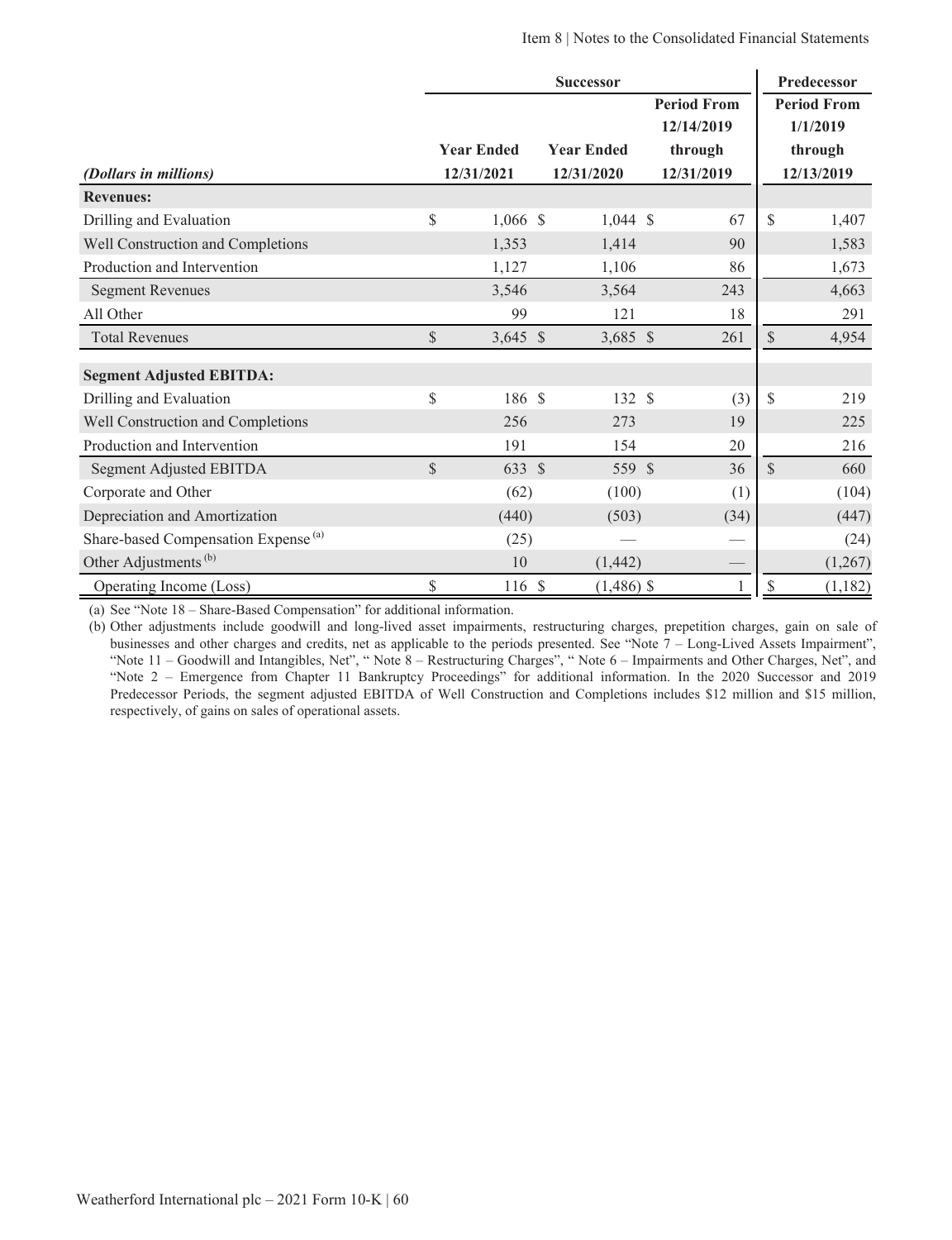Depreciation and amortization and capital expenditures by segment are summarized in the table below:

|                                            |              |              |  | <b>Successor</b> |               |                    | <b>Predecessor</b> |         |  |
|--------------------------------------------|--------------|--------------|--|------------------|---------------|--------------------|--------------------|---------|--|
|                                            |              |              |  |                  |               | <b>Period From</b> | <b>Period From</b> |         |  |
|                                            | Year         |              |  | Year             |               | 12/14/2019         | 1/1/2019           |         |  |
|                                            |              | <b>Ended</b> |  | <b>Ended</b>     |               | through            |                    | through |  |
| (Dollars in millions)                      |              | 12/31/2021   |  | 12/31/2020       |               | 12/31/2019         | 12/13/2019         |         |  |
| <b>Depreciation and Amortization:</b>      |              |              |  |                  |               |                    |                    |         |  |
| Drilling and Evaluation                    | \$           | 164 \$       |  | 183              | S             | 11                 | <sup>\$</sup>      | 168     |  |
| Well Construction and Completions          |              | 123          |  | 151              |               | 9                  |                    | 115     |  |
| Production and Intervention                |              | 102          |  | 112              |               | 9                  |                    | 121     |  |
| Corporate and Other                        |              | 51           |  | 57               |               | 5                  |                    | 43      |  |
| <b>Total Depreciation and Amortization</b> |              | 440 \$       |  | 503              | S             | 34                 |                    | 447     |  |
|                                            |              |              |  |                  |               |                    |                    |         |  |
| <b>Capital Expenditures:</b>               |              |              |  |                  |               |                    |                    |         |  |
| Drilling and Evaluation                    | $\mathbb{S}$ | 18 \$        |  | 27               | $\mathcal{S}$ | 10                 | $\mathcal{S}$      | 88      |  |
| Well Construction and Completions          |              | 18           |  | 23               |               | 6                  |                    | 59      |  |
| Production and Intervention                |              | 36           |  | 73               |               | $\overline{2}$     |                    | 60      |  |
| Corporate and Other                        |              | 13           |  | 31               |               | 2                  |                    | 43      |  |
| <b>Total Capital Expenditures</b>          | $\mathbb{S}$ | 85 \$        |  | 154              | <sup>S</sup>  | 20                 | <sup>S</sup>       | 250     |  |

Corporate and other depreciation and amortization and capital expenditures were for business activities related to all other segments (profit and loss), corporate and other expenses (overhead support and centrally managed or shared facilities costs) that do not individually meet the criteria for segment reporting.

Total assets by segment are summarized in the table below:

|                                        | December 31, |       |      |       |  |  |  |  |  |
|----------------------------------------|--------------|-------|------|-------|--|--|--|--|--|
| <i>(Dollars in millions)</i>           |              | 2021  |      | 2020  |  |  |  |  |  |
| <b>Total Assets:</b>                   |              |       |      |       |  |  |  |  |  |
| Drilling and Evaluation                | S            | 783   | - \$ | 950   |  |  |  |  |  |
| Well Construction and Completions      |              | 974   |      | 1,100 |  |  |  |  |  |
| Production and Intervention            |              | 686   |      | 768   |  |  |  |  |  |
| <b>Total Reportable Segment Assets</b> |              | 2,443 |      | 2,818 |  |  |  |  |  |
| Corporate and Other                    |              | 2,331 |      | 2,616 |  |  |  |  |  |
| Total                                  |              | 4,774 |      | 5,434 |  |  |  |  |  |

Corporate and other assets primarily include cash and cash equivalents, certain intangibles, and centrally managed or shared facilities.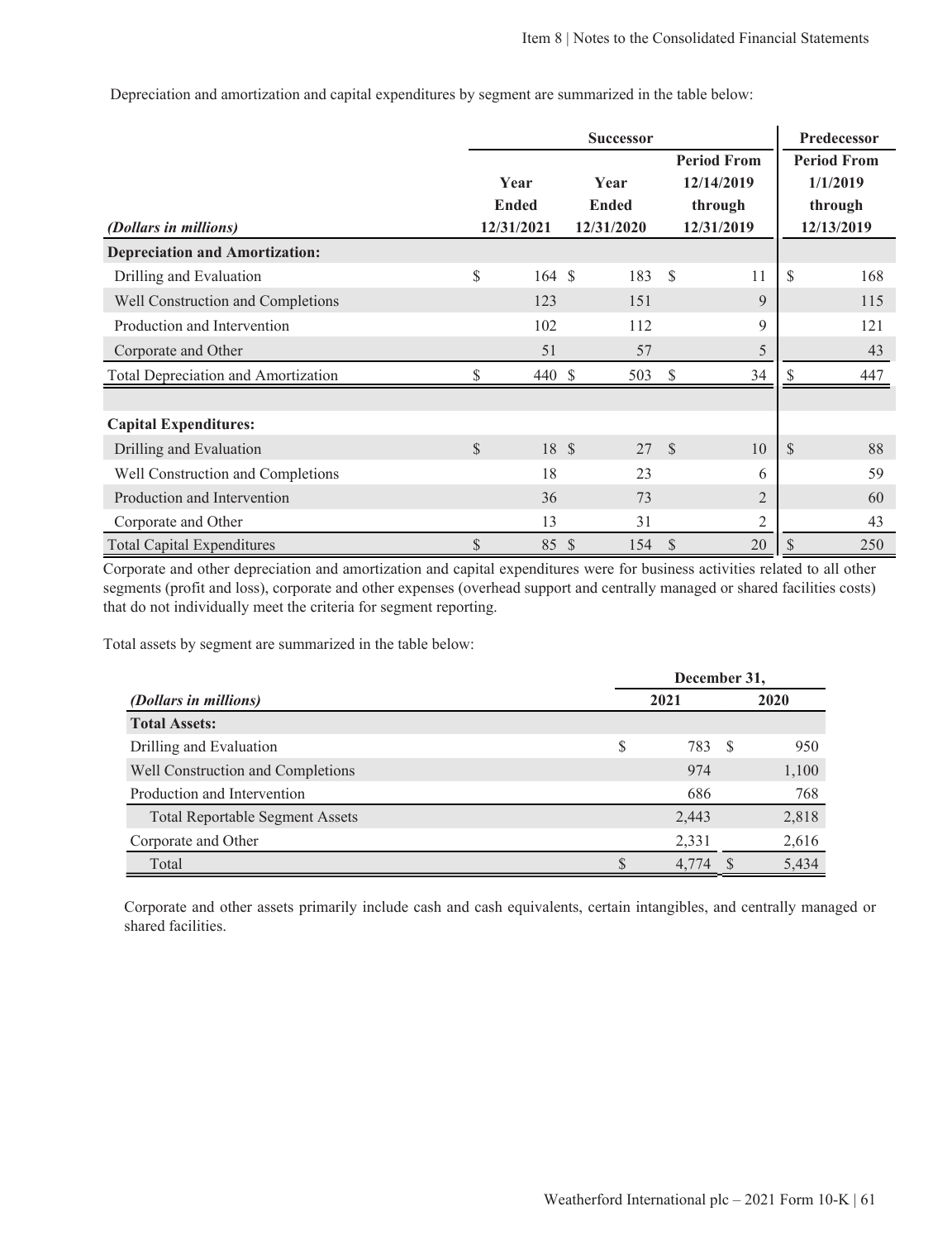# *Long-lived Assets by Geographic Areas*

Long-lived assets by geographic area are summarized below and includes PP&E, intangibles and ROU assets at December 31, 2021 and December 31, 2020. Long-lived assets were zero in Ireland, our country of domicile in both years and in the U.S. were \$238 million and \$306 million as of December 31, 2021 and December 31, 2020, respectively. North America in the table below consists of the U.S. and Canada.

|                                 | December 31, |       |      |       |  |  |  |  |  |  |  |
|---------------------------------|--------------|-------|------|-------|--|--|--|--|--|--|--|
| (Dollars in millions)           |              | 2021  | 2020 |       |  |  |  |  |  |  |  |
| <b>Long-Lived Assets:</b>       |              |       |      |       |  |  |  |  |  |  |  |
| North America                   | S            | 324   | -S   | 403   |  |  |  |  |  |  |  |
| Latin America                   |              | 265   |      | 289   |  |  |  |  |  |  |  |
| Europe/Sub-Sahara Africa/Russia |              | 337   |      | 463   |  |  |  |  |  |  |  |
| Middle East/North Africa/Asia   |              | 840   |      | 1,029 |  |  |  |  |  |  |  |
| <b>Total Long-Lived Assets</b>  |              | 1,766 |      | 2,184 |  |  |  |  |  |  |  |

## **5 – Revenues**

## *Disaggregated Revenue*

Revenues are recognized when control of the promised goods or services is transferred to our customers, in an amount that reflects the consideration we expect to be entitled to in exchange for those goods or services. The majority of our revenue is derived from short term contracts. Our services and products are generally sold based upon purchase orders, contracts or other legally enforceable arrangements with our customers that include fixed or determinable prices but do not generally include right of return provisions or other significant post-delivery obligations. For additional details on our revenue recognition policies see "Note 1 – Summary of Significant Accounting Policies".

The unmanned equipment that we lease to customers as operating leases consists primarily of drilling rental tools and artificial lift pumping equipment (in the Production and Intervention reportable segment). These equipment rental revenues are generally provided based on call-out work orders that include fixed per unit prices and are derived from short-term contracts. Equipment revenues recognized under Topic 842 was \$131 million, \$150 million and \$12 million in 2021, 2020 and 2019 Successor Periods, respectively, and \$284 million in the 2019 Predecessor Period.

The following tables disaggregate our revenues from contracts with customers by geographic region and includes equipment rental revenues. Revenues in the U.S. were \$678 million, \$720 million and \$59 million in the 2021, 2020 and 2019 Successor Periods, respectively, and \$1.3 billion in the 2019 Predecessor Period. We had no revenue in our country of domicile (Ireland) in the 2021, 2020 and 2019 Successor Periods, and the 2019 Predecessor Period. North America in the table below consists of the U.S. and Canada.

|                                      |                                                   |  | <b>Successor</b> |  |                                  |            | Predecessor                    |  |
|--------------------------------------|---------------------------------------------------|--|------------------|--|----------------------------------|------------|--------------------------------|--|
|                                      |                                                   |  |                  |  | <b>Period From</b><br>12/14/2019 |            | <b>Period From</b><br>1/1/2019 |  |
|                                      | <b>Year Ended</b><br><b>Year Ended</b><br>through |  |                  |  |                                  | through    |                                |  |
| (Dollars in millions)                | 12/31/2021                                        |  | 12/31/2020       |  | 12/31/2019                       | 12/13/2019 |                                |  |
| <b>Revenues by Geographic Areas:</b> |                                                   |  |                  |  |                                  |            |                                |  |
| North America                        | \$<br>896 \$                                      |  | 889 \$           |  | 68                               |            | 1,548                          |  |
| Latin America                        | 814                                               |  | 697              |  | 53                               |            | 1,072                          |  |
| Europe/Sub-Sahara Africa/Russia      | 737                                               |  | 747              |  | 52                               | S          | 907                            |  |
| Middle East/North Africa/Asia        | 1,198                                             |  | 1,352            |  | 88                               |            | 1,427                          |  |
| <b>Total Revenues</b>                | $3,645$ \$                                        |  | $3,685$ \$       |  | 261                              | S          | 4,954                          |  |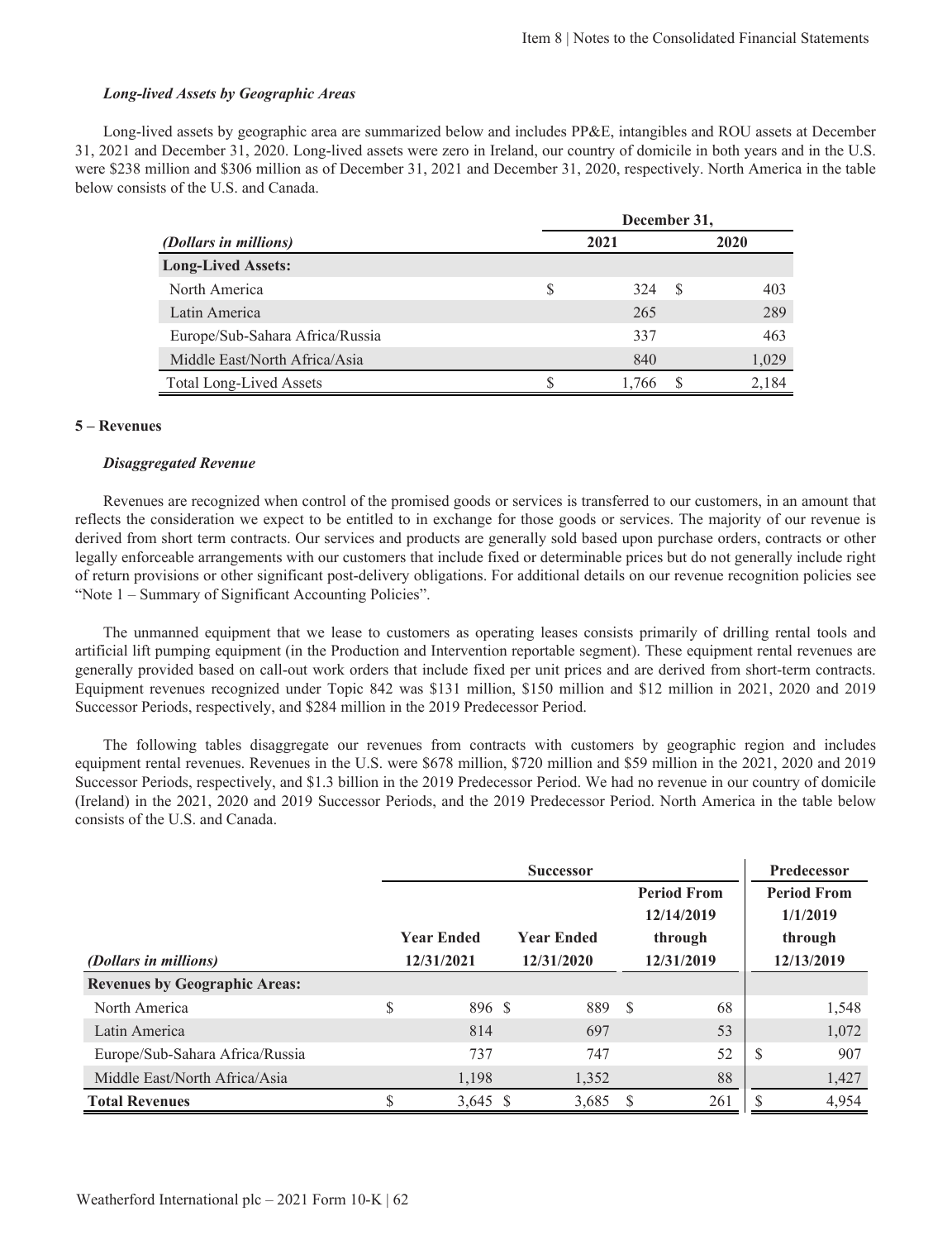# *Contract Balances*

The timing of our revenue recognition, billings and cash collections results in the recording of billed and unbilled accounts receivable, contract assets, customer advances and deposits (contract liabilities classified as deferred revenues). Receivables with customers are included in "Accounts Receivable, Net," contract assets are included in "Other Current Assets" and contract liabilities are included in "Other Current Liabilities" on our Consolidated Balance Sheets. Contract assets are immaterial in all periods presented on our Consolidated Balance Sheets. Revenues recognized in the 2021 and 2020 Successor Periods were \$32 million and \$10 million, respectively and included in the contract liabilities balance at the beginning of each year. The following table summarizes these balances at December 31, 2021 and December 31, 2020:

| (Dollars in millions)                                            | 12/31/2021 | 12/31/2020 |      |  |
|------------------------------------------------------------------|------------|------------|------|--|
| Total Accounts Receivables, Net                                  | 825 \$     |            | 826  |  |
| Receivables for Product and Services in Accounts Receivable, Net | 795 S      |            | 792. |  |
| Receivables for Equipment Rentals in Account Receivable, Net     | 30 \$      |            | 34   |  |
| Contract Liabilities included in Other Current Liabilities       | 26 S       |            |      |  |

## *Performance Obligations*

A performance obligation is a promise in a contract to transfer a distinct good or service to the customer and is the unit of account in Topic 606. A contract's transaction price is allocated to each distinct performance obligation and recognized as revenue when, or as, the performance obligation is satisfied. In the following table, estimated revenue for contracts with original performance obligations greater than twelve months are expected to be recognized in the future related to performance obligations that are either unsatisfied or partially unsatisfied as of December 31, 2021.

| (Dollars in millions) |  |     | 2024 | 2025 | <b>Thereafter</b> | otal |
|-----------------------|--|-----|------|------|-------------------|------|
| Service revenue       |  | 59S | 59 S | 44 S | 20 P              | 249  |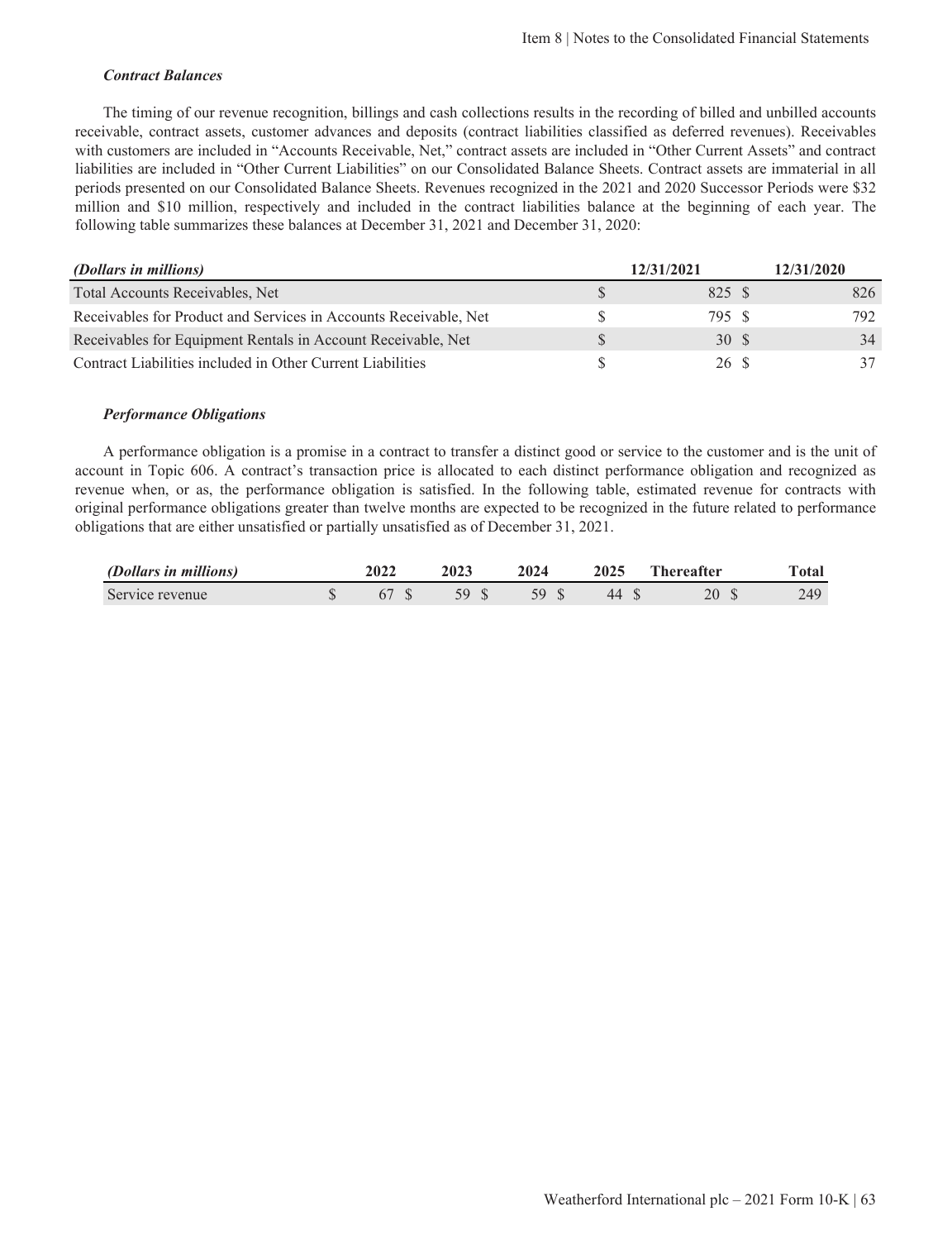# **6 – Impairments and Other Charges, Net**

We recorded the following in "Goodwill and Long-Lived Assets Impairment" and "Other Charges (Credits), Net" on the accompanying Consolidated Statements of Operations:

|                                                 |               |              |               |                    | Predecessor   |                    |
|-------------------------------------------------|---------------|--------------|---------------|--------------------|---------------|--------------------|
|                                                 |               |              |               | <b>Period From</b> |               | <b>Period From</b> |
|                                                 |               | Year         | Year          | 12/14/2019         |               | 1/1/2019           |
|                                                 |               | <b>Ended</b> | <b>Ended</b>  | through            |               | through            |
| <i>(Dollars in millions)</i>                    |               | 12/31/2021   | 12/31/2020    | 12/31/2019         | 12/13/2019    |                    |
| Long-lived Assets Impairment                    | S             |              | \$.<br>814 \$ |                    | S             | 20                 |
| Goodwill Impairment                             |               |              | 239           |                    |               | 730                |
| Total Goodwill and Long-lived Assets Impairment |               |              | $1,053$ \$    |                    |               | 750                |
| <b>Inventory Charges</b>                        | $\mathcal{S}$ | 7S           | 138 \$        |                    | <sup>\$</sup> | 117                |
| Asset Write-downs and Rigs Related Charges      |               |              | 11            |                    |               | 132                |
| Other Charges, Net                              |               | (17)         | 22            |                    |               | 90                 |
| Total Other Charges (Credits), Net              |               | $(10)$ \$    | 171 \$        |                    |               | 339                |
|                                                 |               |              |               |                    |               |                    |
| Gain on Sale of Businesses, Net                 |               |              | S             | S                  |               | (112)              |

See "Note 7 – Long-Lived Assets Impairment", "Note 11 – Goodwill and Intangibles, Net" and "Note 9 – Inventories, Net" for further details.

We did not have any significant divestitures of businesses in our Successor Periods. In the 2019 Predecessor Period, we disposed of net assets of \$161 million of our laboratory, surface data logging and a portion of our rigs businesses for proceeds of \$328 million and recognized \$112 million in "Gain on Sale of Businesses, Net" on the Consolidated Statements of Operations.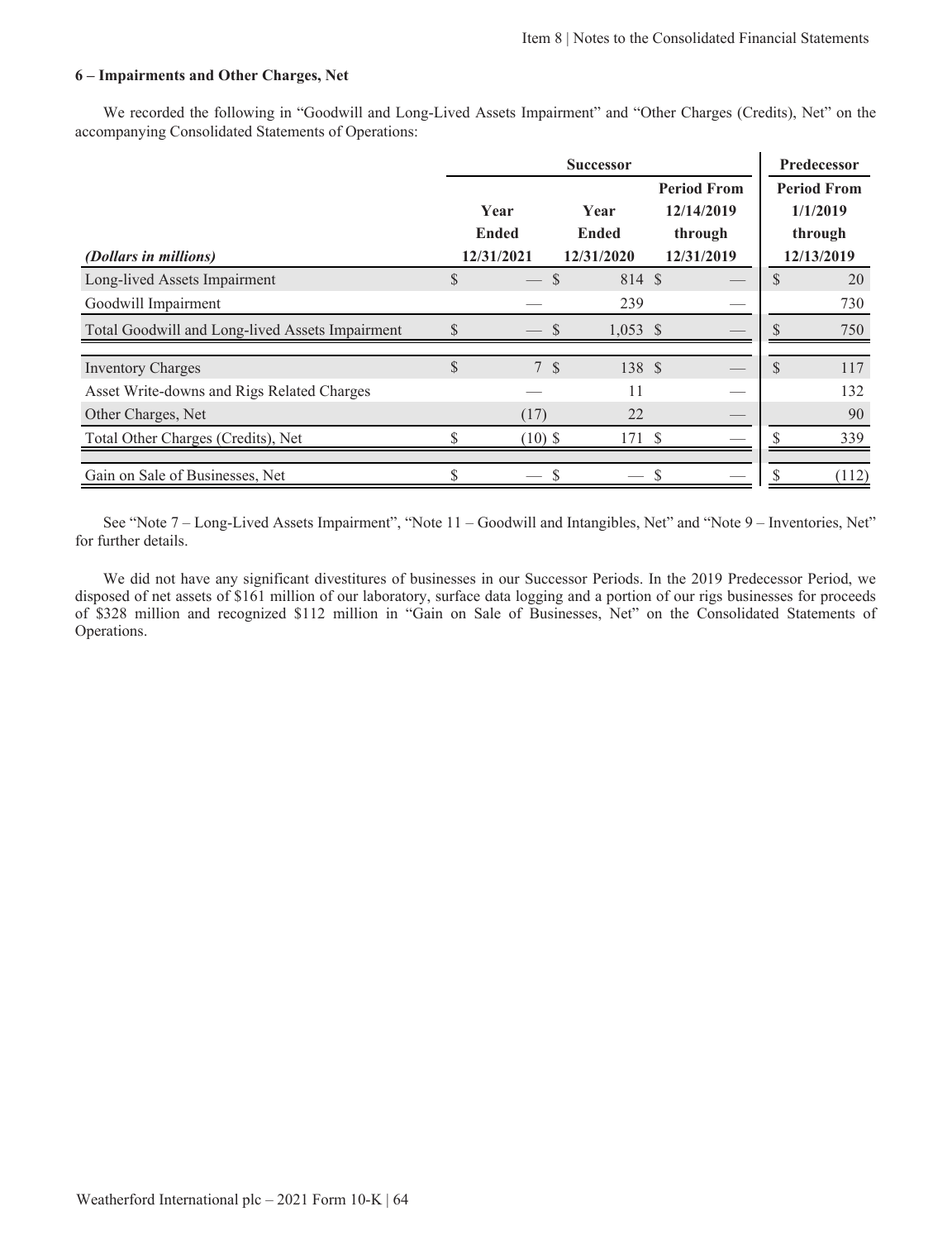# **7 – Long-Lived Assets Impairment**

We did not recognize long-lived assets impairments in the 2021 Successor Period.

During the 2020 Successor Period, the global economic and industry conditions resulting from the decline in demand and impact from the COVID-19 pandemic were identified as impairment indicators. As a result, we performed interim impairment assessments of our property, plant and equipment, definite-lived intangible assets, and right of use assets with the assistance of a third-party valuation advisor. As of March 31, 2020, and as of June 30, 2020, we determined the carrying amount of certain long-lived assets exceeded their respective fair values and recognized \$814 million of long-lived asset impairments as summarized by asset class and segment in the table below, which was included in "Goodwill and Long-Lived Assets Impairment" on the Consolidated Statements of Operations.

The fair values of our long-lived assets were determined using discounted cash flows under the income approach, a Level 3 fair value analysis. The income approach required significant assumptions to determine the fair value of an asset or asset group including the estimated discounted future cash flows, forecasted revenues and operating margins and the discount rate.

#### *Long-Lived Assets Impairment by Asset Class and Segment*

| <i>(Dollars in millions)</i>  | <b>Drilling and</b><br><b>Evaluation</b> | <b>Well Construction</b><br>and Completions | <b>Production and</b><br><b>Intervention</b> | <b>All Other</b> | Total |
|-------------------------------|------------------------------------------|---------------------------------------------|----------------------------------------------|------------------|-------|
| Property, Plant and Equipment | 195 S                                    | 126 \$                                      | 232 \$                                       | 18 \$            | 571   |
| Intangible Assets             | 76                                       | 39                                          | 40                                           |                  | 155   |
| Right of Use Assets           | 14                                       | 20                                          | 54                                           |                  | 88    |
| Long-lived Assets Impairment  | 285 S                                    | 185 S                                       | 326 S                                        | 18 S             | 814   |

We recognized long-lived assets impairment of \$20 million for the 2019 Predecessor Period to write-down our land drilling rigs included in All Other due to the sustained downturn in the energy services industry.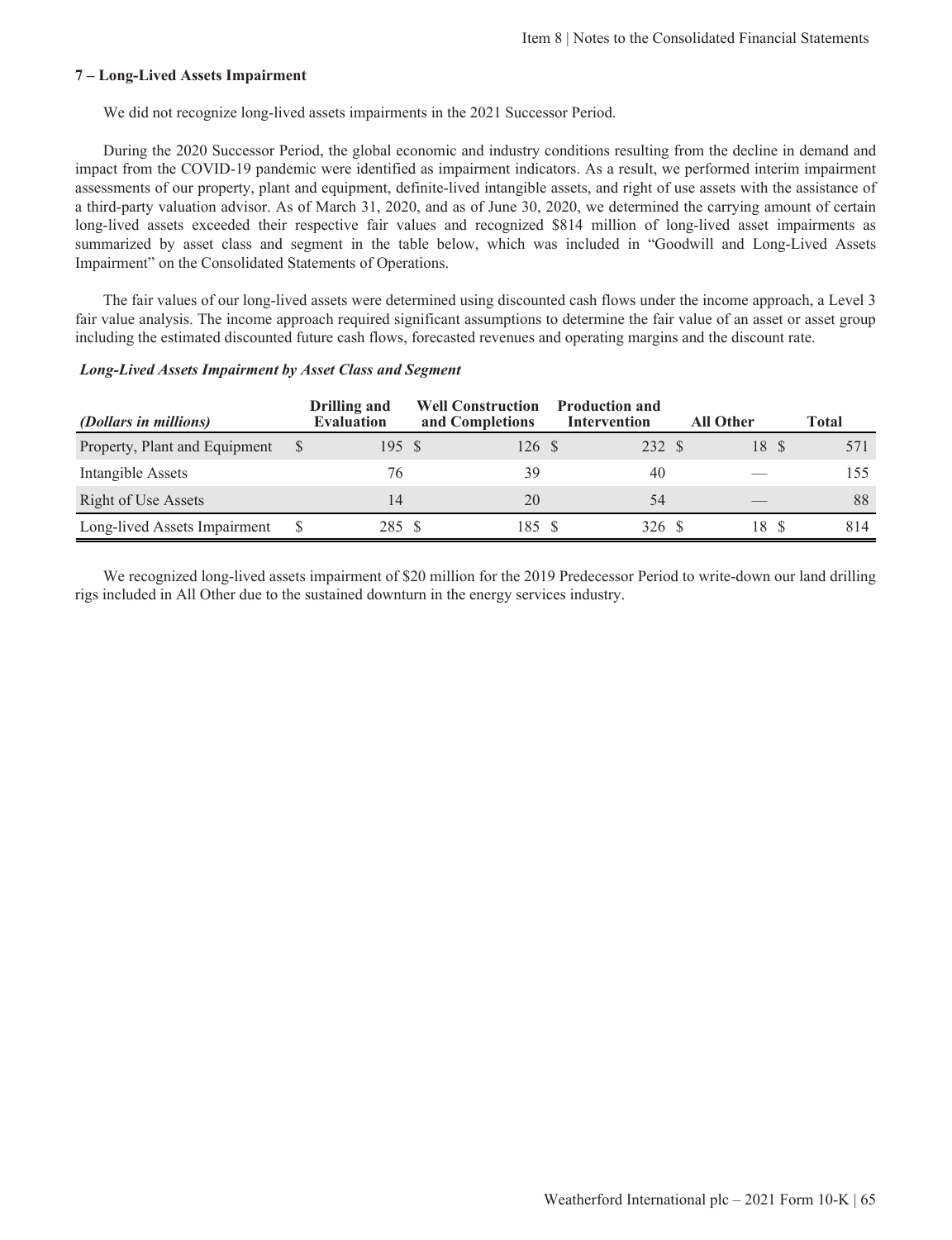# **8 – Restructuring Charges**

We had no restructuring charges for the 2021 Successor Period. Our prior restructuring plans include workforce reductions, organization restructurings, facility consolidations and other cost reduction measures and efficiency initiatives targeted to better align with activity levels at the time.

The following table presents restructuring charges for the Successor Periods and the 2019 Predecessor Period.

|                                    |              | <b>Predecessor</b> |                    |                    |                       |            |
|------------------------------------|--------------|--------------------|--------------------|--------------------|-----------------------|------------|
|                                    |              |                    | <b>Period From</b> | <b>Period From</b> |                       |            |
|                                    | Year         |                    | Year               | 12/14/2019         | 01/01/2019<br>through |            |
|                                    | <b>Ended</b> |                    | <b>Ended</b>       | through            |                       |            |
| (Dollars in millions)              | 12/31/2021   |                    | 12/31/2020         | 12/31/2019         |                       | 12/13/2019 |
| <b>Severance Charges</b>           | \$           | S                  | 132S               |                    | S                     | 53         |
| <b>Facility Exit Charges</b>       |              |                    | 10                 |                    |                       | 99         |
| <b>Inventory Charges</b>           |              |                    | 15                 |                    |                       | 24         |
| Property, Plant and Equipment      |              |                    | 40                 |                    |                       | 13         |
| Right of Use and Other Assets      |              |                    | 9                  | $-$                |                       |            |
| <b>Total Restructuring Charges</b> | S            |                    | 206 \$             |                    | S                     | 189        |

The following table presents total restructuring charges by reportable segment and corporate and other for the Successor and Predecessor Periods.

|                                    |                      | <b>Successor</b>         |                      | Predecessor                                 |                                             |            |  |
|------------------------------------|----------------------|--------------------------|----------------------|---------------------------------------------|---------------------------------------------|------------|--|
|                                    | Year<br><b>Ended</b> |                          | Year<br><b>Ended</b> | <b>Period From</b><br>12/14/2019<br>through | <b>Period From</b><br>01/01/2019<br>through |            |  |
| <i>(Dollars in millions)</i>       | 12/31/2021           |                          | 12/31/2020           | 12/31/2019                                  |                                             | 12/13/2019 |  |
| Drilling and Evaluation            | \$                   | $-$ \$                   | 35S                  |                                             | S                                           | 29         |  |
| Well Construction and Completions  |                      |                          | 60                   | __                                          |                                             | 47         |  |
| Production and Intervention        |                      |                          | 52                   |                                             |                                             | 54         |  |
| Corporate and Other                |                      |                          | 59                   |                                             |                                             | 59         |  |
| <b>Total Restructuring Charges</b> |                      | $\overline{\phantom{m}}$ | 206 \$               |                                             | S                                           | 189        |  |

The following table presents total restructuring accrual activity for the periods presented. Restructuring charges in the table below exclude restructuring related asset charges.

| (Dollars in millions)   |    | Accrued<br><b>Balance at</b><br><b>Beginning of</b><br><b>Period</b> |    | <b>Charges</b> |      | Cash<br><b>Payments</b> | Other     | Accrued<br><b>Balance at</b><br><b>End of Period</b> |
|-------------------------|----|----------------------------------------------------------------------|----|----------------|------|-------------------------|-----------|------------------------------------------------------|
| 2021 Successor Period   | \$ | 53                                                                   |    | $-$ \$         |      | $(30)$ \$               | $(6)$ \$  | 17                                                   |
| 2020 Successor Period   | \$ | 66                                                                   |    | 142            | - \$ | $(137)$ \$              | $(18)$ \$ | 53                                                   |
| 2019 Successor Period   | S  | 66 \$                                                                |    | $-$ \$         |      | $-$ \$                  | $-$ \$    | 66                                                   |
| 2019 Predecessor Period | S  | 59                                                                   | -8 | 152            |      | (120)                   | $(25)$ \$ | 66                                                   |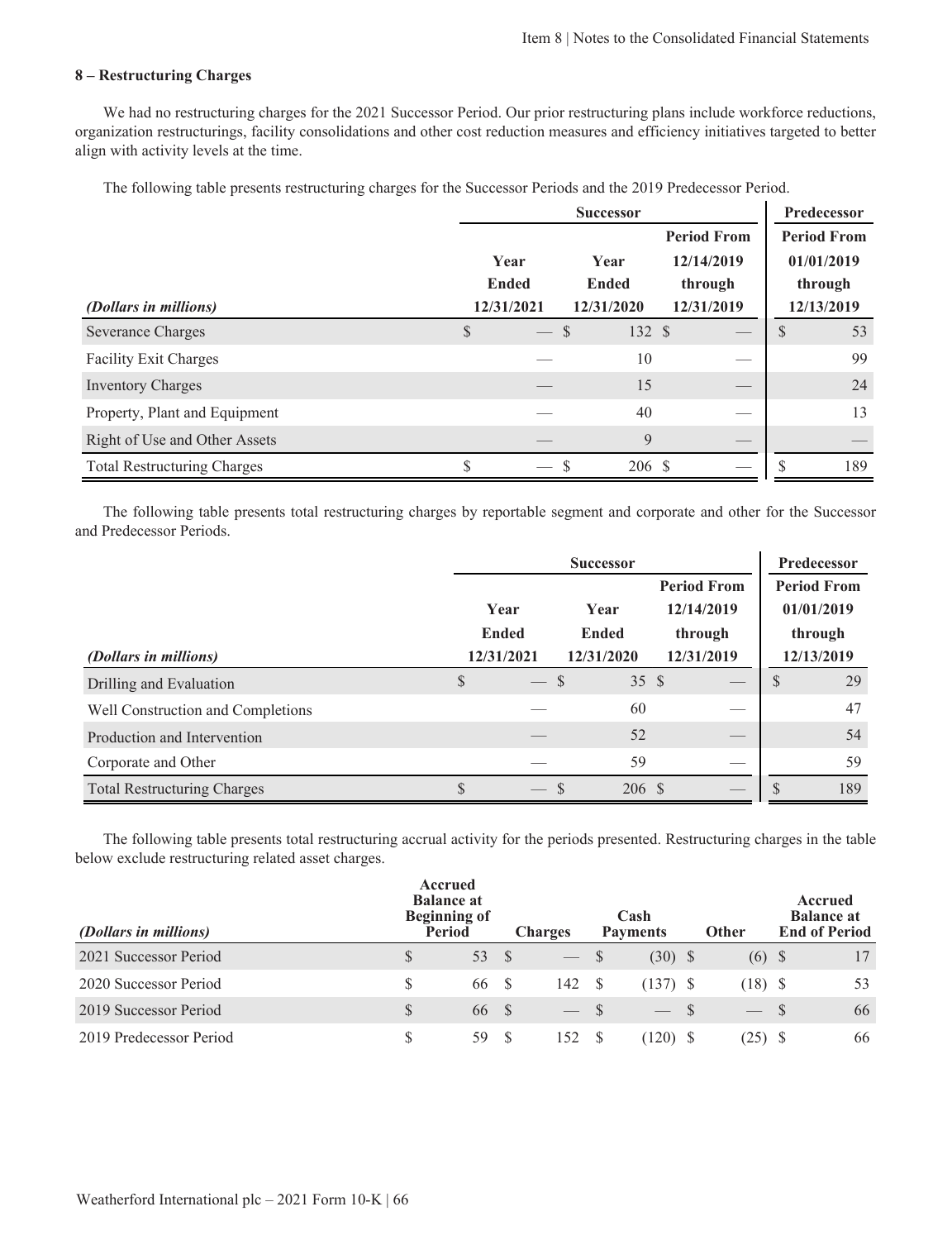# **9 – Inventories, Net**

Inventories, net of reserves of \$159 million and \$119 million as of December 31, 2021 and December 31, 2020, respectively, by category were as follows:

|                                        | December 31, |        |      |  |  |  |  |  |
|----------------------------------------|--------------|--------|------|--|--|--|--|--|
| (Dollars in millions)                  |              | 2021   | 2020 |  |  |  |  |  |
| <b>Finished Goods</b>                  |              | 595 \$ | 655  |  |  |  |  |  |
| Raw Materials, Components and Supplies |              | 75     | 62   |  |  |  |  |  |
| <b>Total Inventory</b>                 |              | 670    |      |  |  |  |  |  |

We recognized inventory charges, including excess and obsolete inventory charges considered commercially unviable or technologically obsolete considering current and future demand and volatility in industry demand. In 2020, these charges were additionally driven by the impact of the COVID-19 pandemic. These inventory charges were recognized in the following captions on our Consolidated Statements of Operations:

|                                                     | <b>Successor</b> |              |  |              |                                |  | Predecessor        |  |
|-----------------------------------------------------|------------------|--------------|--|--------------|--------------------------------|--|--------------------|--|
|                                                     |                  |              |  |              | <b>Period From</b>             |  | <b>Period From</b> |  |
|                                                     |                  | Year         |  | Year         | 12/14/2019                     |  | 1/1/2019           |  |
|                                                     |                  | <b>Ended</b> |  | <b>Ended</b> | through                        |  | through            |  |
| (Dollars in millions)                               |                  | 12/31/2021   |  | 12/31/2020   | 12/31/2019                     |  | 12/13/2019         |  |
| Inventory Charges in "Cost of Products"             | S                | 55 \$        |  | 57 \$        | $\overbrace{\phantom{123321}}$ |  | 18                 |  |
| Inventory Charges in "Restructuring Charges"        |                  |              |  | 15           |                                |  | 24                 |  |
| Inventory Charges in "Other Charges (Credits), Net" |                  |              |  | 138          |                                |  | 117                |  |
| <b>Total Inventory Charges</b>                      |                  | 62 \$        |  | 210 \$       |                                |  | 159                |  |

## **10 – Property, Plant and Equipment, Net**

Property, plant and equipment, net was composed of the following:

|                                            | December 31, |       |  |  |  |  |
|--------------------------------------------|--------------|-------|--|--|--|--|
| <i>(Dollars in millions)</i>               | 2021         | 2020  |  |  |  |  |
| Land, Buildings and Leasehold Improvements | 484 S        | 515   |  |  |  |  |
| Rental and Service Equipment               | 902          | 869   |  |  |  |  |
| Machinery and Other                        | 233          | 219   |  |  |  |  |
|                                            | 1,619        | 1,603 |  |  |  |  |
| Less: Accumulated Depreciation             | 623          | 367   |  |  |  |  |
| Property, Plant and Equipment, Net         | 996          | 1.236 |  |  |  |  |

Depreciation expense was \$284 million, \$340 million and \$25 million in the 2021, 2020 and 2019 Successor Periods, respectively, and \$386 million in the 2019 Predecessor Periods. See "Note 7 – Long-Lived Assets Impairment" for additional information on impairments.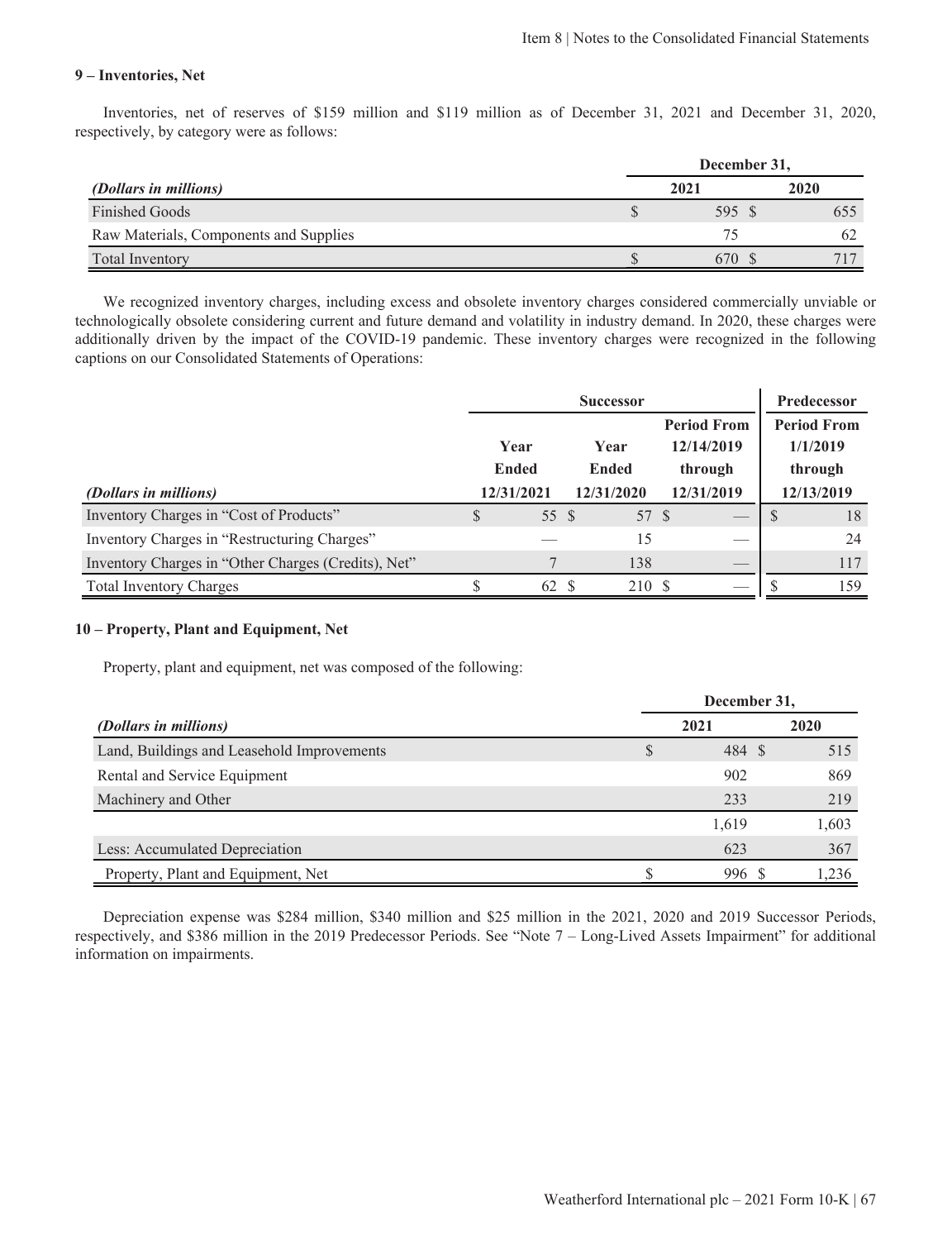## **11 – Goodwill and Intangibles, Net**

## *Goodwill Impairment*

We based our goodwill impairment assessments previously on the fair value of our reporting units, which were at a regional geographic level. We fully impaired our Successor and Predecessor goodwill during 2020 and 2019. The cumulative impairment loss for goodwill was \$239 million for the Successor and \$3.4 billion for Predecessor periods.

## *Successor Goodwill Recognition and Impairment*

As a result of Fresh Start Accounting, we recognized \$239 million of goodwill. During 2020, based on our interim goodwill impairment assessments that determined the fair value of our reporting units were less than their carrying values, we recognized goodwill impairment charges and fully impaired our goodwill as presented in "Note 4 – Impairments and Other Charges." We identified impairment indicators as discussed in "Note  $7 - Long$ -Lived Assets Impairment" that triggered these interim quantitative goodwill assessments. The fair values of our reporting units were determined using a combination of the income approach and the market approach for comparable companies in our industry, a Level 3 fair value analysis. Determining the fair value of the reporting units required management to develop significant judgments, including estimating and discounting future cash flows by reporting unit, specifically forecasted revenue, forecasted operating margins and discount rates.

## *Predecessor Period Goodwill Impairments and Assessment Factors*

The 2019 Predecessor impairment indicators were a result of lower activity levels and lower exploration and production capital spending that resulted in a decline in drilling activity and forecasted growth in all our reporting units. Our lower than expected and forecasted financial results were due to the continued weakness within the energy market and consequently our inability to quickly and significantly reduce our cost structure under our restructuring plans savings and as a result we incurred a goodwill impairment charge of \$730 million.

## *Intangible Assets*

The components of intangible assets were as follows:

|                                   |          | December 31, 2021 |              |             |  |               |  |  |  |
|-----------------------------------|----------|-------------------|--------------|-------------|--|---------------|--|--|--|
|                                   |          | <b>Gross</b>      |              |             |  | <b>Net</b>    |  |  |  |
|                                   | Carrying |                   |              | Accumulated |  | Intangible    |  |  |  |
| <i>(Dollars in millions)</i>      |          | Amount            | Amortization |             |  | <b>Assets</b> |  |  |  |
| Developed and Acquired Technology | S        | 590               | - \$         | $(247)$ \$  |  | 343           |  |  |  |
| <b>Trade Names</b>                |          | 395               |              | (81)        |  | 314           |  |  |  |
| Totals                            |          | 985               | S            | (328)       |  | 657           |  |  |  |

|                                   | <b>December 31, 2020</b>                |        |              |       |      |               |  |
|-----------------------------------|-----------------------------------------|--------|--------------|-------|------|---------------|--|
|                                   | <b>Gross</b><br>Carrying<br>Accumulated |        |              |       |      | <b>Net</b>    |  |
|                                   |                                         |        |              |       |      | Intangible    |  |
| (Dollars in millions)             |                                         | Amount | Amortization |       |      | <b>Assets</b> |  |
| Developed and Acquired Technology |                                         | 588    | <sup>S</sup> | (132) | - \$ | 456           |  |
| <b>Trade Names</b>                |                                         | 395    |              | (41)  |      | 354           |  |
| Totals                            |                                         | 983    | S            | (173) | S    | 810           |  |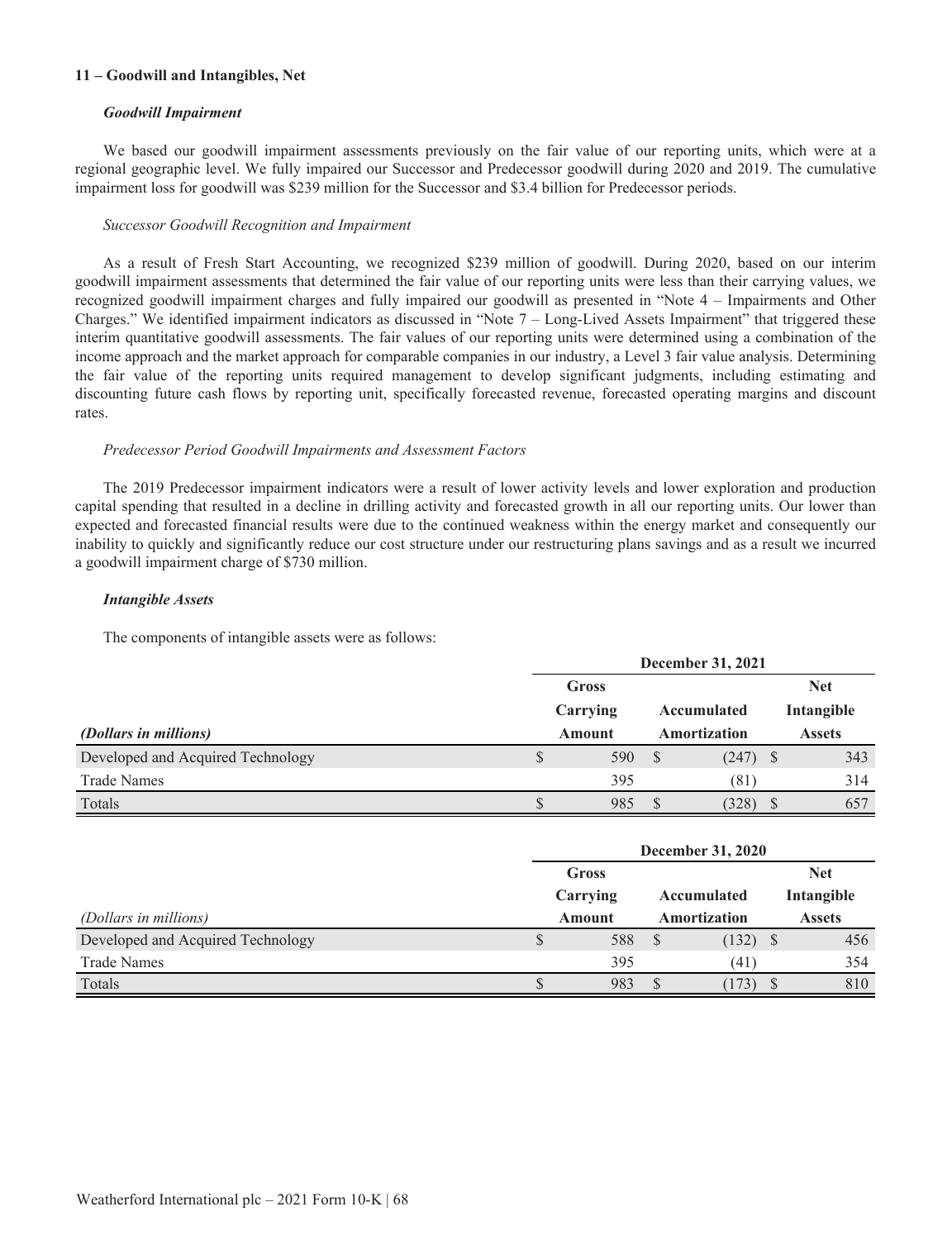See "Note 7 – Long-Lived Assets Impairment" for additional information on impairments.

Amortization expense was \$156 million, \$163 million and \$9 million in the 2021, 2020, and 2019 Successor Periods and \$61 million in the 2019 Predecessor Period. Based on the carrying value of intangible assets at December 31, 2021, amortization expense for the subsequent five years is estimated as follows (dollars in millions):

| <b>Period</b> |   | Amount |
|---------------|---|--------|
| 2022          | S | 157    |
| 2023          |   | 157    |
| 2024          |   | 145    |
| 2025          |   | 4 I    |
| 2026          |   |        |

## **12 – Leases**

We lease certain facilities, land, vehicles, and equipment. Leases with an initial term of 12 months or less ("short-term leases") are not recorded on the balance sheet (including short-term sale leaseback transactions); we recognize lease expense for these leases on a straight-line basis over the lease term.

We have data center lease agreements with lease and non-lease components which are accounted for separately, while for the remainder of our agreements we have elected the practical expedient to account for lease and non-lease components as a single lease component. For certain equipment leases, such as copiers and vehicles, we account for the leases under a portfolio method. Operating lease payments include related options to extend or terminate lease terms that are reasonably certain of being exercised.

The unmanned equipment that we lease to customers under operating leases consists primarily of drilling rental tools and artificial lift pumping equipment. These equipment rental revenues are generally provided based on call-out work orders that include fixed per unit prices and are derived from short-term contracts. See "Note 1 – Summary of Significant Accounting Policies" and "Note 5 – Revenues" for additional details on our equipment rental revenues.

|                                                                                        | <b>Successor</b> |                         |  |            |                                  |            | Predecessor                    |     |
|----------------------------------------------------------------------------------------|------------------|-------------------------|--|------------|----------------------------------|------------|--------------------------------|-----|
|                                                                                        |                  | <b>Years Ended</b>      |  |            | <b>Period From</b><br>12/14/2019 |            | <b>Period From</b><br>1/1/2019 |     |
|                                                                                        |                  | December 31,<br>through |  |            | through                          |            |                                |     |
| (Dollars in millions)                                                                  |                  | 2021<br>2020            |  | 12/31/2019 |                                  | 12/13/2019 |                                |     |
| <b>Lease Expense Components:</b>                                                       |                  |                         |  |            |                                  |            |                                |     |
| <b>Operating Lease Expense</b>                                                         | \$               | 61 \$                   |  | 76 \$      |                                  | 5          | S                              | 109 |
| Short-term and Variable Lease Expense                                                  |                  | 65                      |  | 63         |                                  | 5          |                                | 91  |
| Subtotal of Operating Lease Expense                                                    | $\mathbb{S}$     | 126S                    |  | 139 \$     |                                  | 10         | $\mathcal{S}$                  | 200 |
| Finance Lease Expense: Amortization of ROU Assets<br>and Interest on Lease Liabilities |                  | 16                      |  | 15         |                                  |            |                                | 11  |
| Sublease Income                                                                        |                  | (4)                     |  | (6)        |                                  | (1)        |                                | (6) |
| <b>Total Lease Expense</b>                                                             | \$               | 138 \$                  |  | 148 \$     |                                  | 10         |                                | 205 |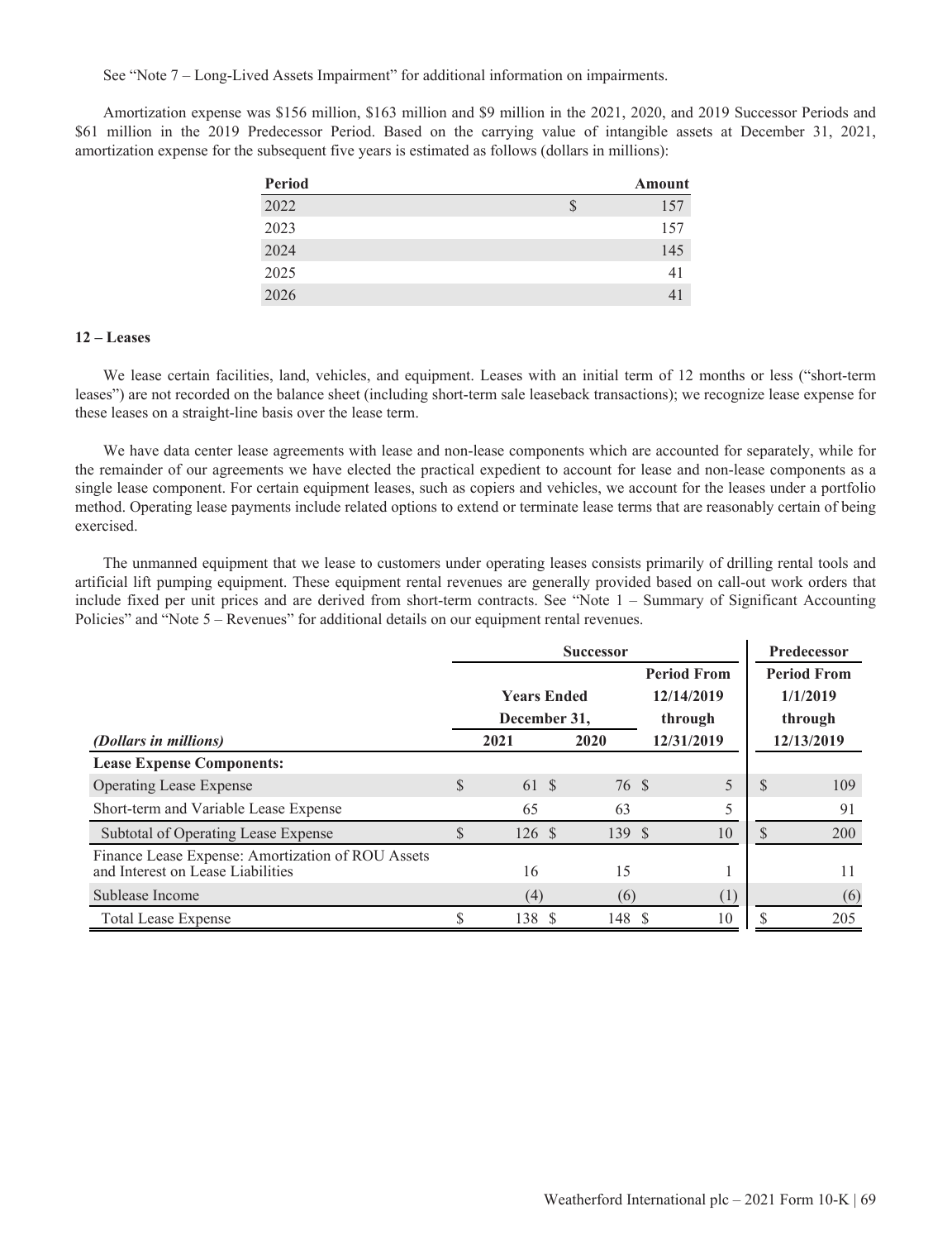We are committed under various operating lease agreements primarily related to office space and equipment. Generally, these leases include renewal provisions and rental payments, which may be adjusted for taxes, insurance and maintenance related to the property. Future minimum commitments under operating and finance leases are as follows:

|                                                        |   | Operating     | <b>Finance</b> |  |  |
|--------------------------------------------------------|---|---------------|----------------|--|--|
| (Dollars in millions)                                  |   | <b>Leases</b> | <b>Leases</b>  |  |  |
| Maturity of Lease Liabilities as of December 31, 2021: |   |               |                |  |  |
| 2022                                                   | S | 74 \$         | 16             |  |  |
| 2023                                                   |   | 42            | 14             |  |  |
| 2024                                                   |   | 29            | 12             |  |  |
| 2025                                                   |   | 23            | 12             |  |  |
| 2026                                                   |   | 18            | 11             |  |  |
| <b>After 2026</b>                                      |   | 113           | 4              |  |  |
| <b>Total Lease Payments</b>                            |   | 299           | 69             |  |  |
| Less: Interest                                         |   | 112           | 13             |  |  |
| Present Value of Lease Liabilities                     |   | 187 \$        | 56             |  |  |

|                                                                            | <b>Successor</b> |                    |               |                                                |              |                    | Predecessor   |                    |  |
|----------------------------------------------------------------------------|------------------|--------------------|---------------|------------------------------------------------|--------------|--------------------|---------------|--------------------|--|
|                                                                            |                  |                    |               |                                                |              | <b>Period From</b> |               | <b>Period From</b> |  |
|                                                                            |                  |                    |               |                                                |              | 12/14/2019         |               | 1/1/2019           |  |
|                                                                            |                  | <b>Years Ended</b> |               |                                                |              | through            |               | through            |  |
| (Dollars in millions except years and percentages)                         |                  | 12/31/2021         |               | 12/31/2020                                     |              | 12/31/2019         |               | 12/13/2019         |  |
| <b>Other Supplemental Information:</b>                                     |                  |                    |               |                                                |              |                    |               |                    |  |
| Cash paid for amounts included in the measurement of<br>lease liabilities: |                  |                    |               |                                                |              |                    |               |                    |  |
| Operating cash outflows from operating leases                              | \$               | 89                 | $\mathcal{S}$ | 101                                            | \$           | 5                  | $\mathcal{S}$ | 131                |  |
| Operating cash outflows from finance leases                                | \$               | 5                  | $\mathcal{S}$ | 5                                              | $\mathbb{S}$ |                    | $\mathcal{S}$ | $\overline{4}$     |  |
| Financing cash outflows from finance leases                                | \$               | 13                 | $\mathbb{S}$  | 9                                              | \$           | 1                  | \$            | 8                  |  |
|                                                                            |                  |                    |               |                                                |              |                    |               |                    |  |
| ROU assets obtained in exchange of new operating lease<br>liabilities      | $\mathbb{S}$     | 23                 | $\mathcal{S}$ | 37                                             | \$           | $\overline{2}$     | $\mathcal{S}$ | 59                 |  |
| Loss on sale leaseback transactions (short-term) <sup>(a)</sup>            | $\mathcal{S}$    |                    | \$            |                                                | \$           |                    | $\mathcal{S}$ | 34                 |  |
|                                                                            |                  | 2021               |               | December 31, December 31, December 31,<br>2020 |              | 2019               |               |                    |  |
| Weighted-average remaining lease term (years)                              |                  |                    |               |                                                |              |                    |               |                    |  |
| Operating leases                                                           |                  | 8.9                |               | 8.1                                            |              | 7.8                |               |                    |  |
| Finance leases                                                             |                  | 4.8                |               | 5.9                                            |              | 6.7                |               |                    |  |
| Weighted-average discount rate (percentages)                               |                  |                    |               |                                                |              |                    |               |                    |  |
| Operating leases                                                           |                  | $9.6\%$            |               | $9.6\%$                                        |              | $9.2\%$            |               |                    |  |
| Finance leases                                                             |                  | $8.9\%$            |               | $9.1\%$                                        |              | 9.1 %              |               |                    |  |

(a) Included in "Goodwill and Long-Lived Assets Impairment" in our Consolidated Statements of Operations and "Other Assets and Liabilities, Net" in our Consolidated Statements of Cash Flows.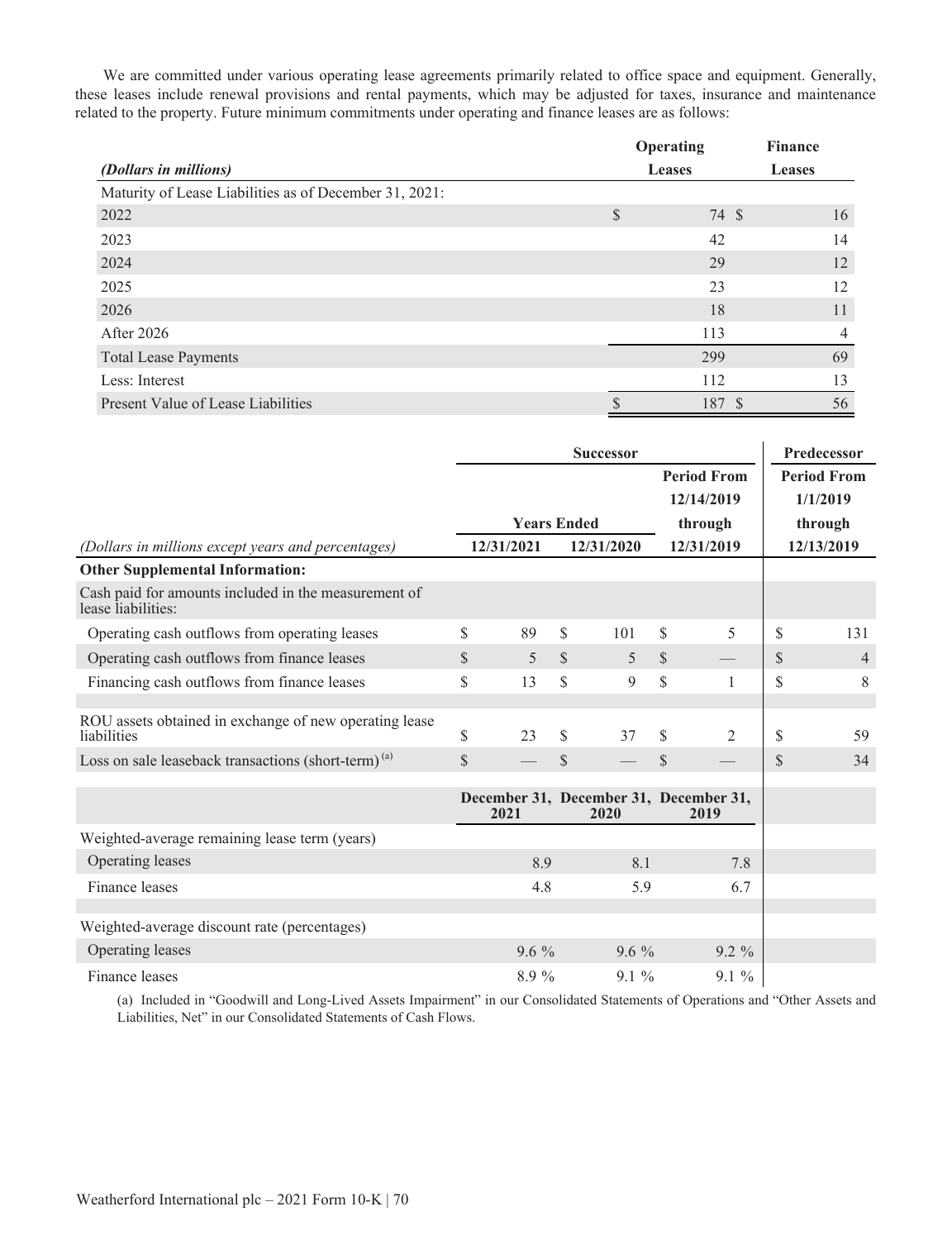### **13 – Borrowings and Other Debt Obligations**

Total debt carrying values consisted of the following:

|                                         | December 31, |       |              |       |  |  |  |
|-----------------------------------------|--------------|-------|--------------|-------|--|--|--|
| <i>(Dollars in millions)</i>            |              | 2021  | 2020         |       |  |  |  |
| Finance Lease Current Portion           | S            | 12    | <sup>S</sup> | 9     |  |  |  |
| Other Short-term Financing Arrangements |              |       |              | 4     |  |  |  |
| Short-term Borrowings                   |              | 12    |              | 13    |  |  |  |
|                                         |              |       |              |       |  |  |  |
| $11.00\%$ Exit Notes due 2024           |              | 300   |              | 2,098 |  |  |  |
| 8.75% Senior Secured Notes due 2024     |              |       |              | 455   |  |  |  |
| 6.5% Senior Secured Notes due 2028      |              | 488   |              |       |  |  |  |
| 8.625% Senior Notes due 2030            | S            | 1,584 | <sup>S</sup> |       |  |  |  |
| Finance Lease Long-term Portion         |              | 44    |              | 48    |  |  |  |
| Long-term Debt                          |              | 2,416 |              | 2,601 |  |  |  |

Our Exit Notes, 2024 Senior Secured Notes (before repayment in 2021), 2028 Senior Secured Notes and 2030 Senior Notes were issued by Weatherford Bermuda and guaranteed by Weatherford International plc and Weatherford Delaware and other subsidiary guarantors party thereto. The bond redemption premiums and noncash loss on extinguishment of debt related to the unamortized debt issuance costs are presented as "Loss on Extinguishment of Debt and Bond Redemption Premium" on the Consolidated Statements of Operations.

### *Exit Notes*

On December 13, 2019, we issued unsecured 11.00% Exit Notes due in 2024 for an aggregate principal amount of \$2.1 billion (of which \$500 million was in the form of Exit Takeback Notes to existing creditors on the senior notes being cancelled). Interest on the Exit Notes accrues at the rate of 11.00% per annum and is payable semiannually on June 1 and December 1 and commenced June 1, 2020. Proceeds from the issuance were reduced by debt issuance costs which reduced the carrying amount of the debt liability and are recognized using the effective interest rate method over the term of the debt in "Interest Expense, Net" on our Consolidated Financial Statements.

On October 20, 2021, we redeemed \$200 million of our Exit Notes and paid related accrued interest of \$8 million along with a bond redemption premium of \$6 million. On October 27, 2021, we issued \$1.6 billion of 2030 Senior Notes (defined below) and the net proceeds and cash on hand were used to redeem \$1.6 billion in principal of our Exit Notes at applicable prices, plus accrued and unpaid interest of \$71 million. We paid and recognized a \$103 million bond redemption premium and recognized a \$2 million noncash loss on extinguishment of debt related to the unamortized debt issuance costs. At December 31, 2021, the carrying value of \$300 million represents the remaining unpaid principal.

### *2024 Senior Secured Notes*

On August 28, 2020, we entered into an indenture and issued the 8.75% Senior Secured Notes in an aggregate principal amount of \$500 million maturing September 1, 2024 (the "2024 Senior Secured Notes"). Interest accrued at the rate of 8.75% per annum and was payable semiannually on March 1 and September 1, which commenced on March 1, 2021. Proceeds from the issuance were reduced by a purchase commitment discount of \$25 million and a commitment fee of \$15 million which reduced the carrying amount of the debt liability and were recognized using the effective interest rate method over the term of the debt in "Interest Expense, Net" on our Consolidated Financial Statements.

On September 30, 2021, we repaid the principal outstanding on our 2024 Senior Secured Notes and accrued interest with proceeds from the issuance of the 2028 Senior Secured Notes described below and cash on hand. In addition, we paid and recognized a \$22 million bond redemption premium and recognized a \$37 million noncash loss on extinguishment of debt related to the unamortized debt issuance costs and discount.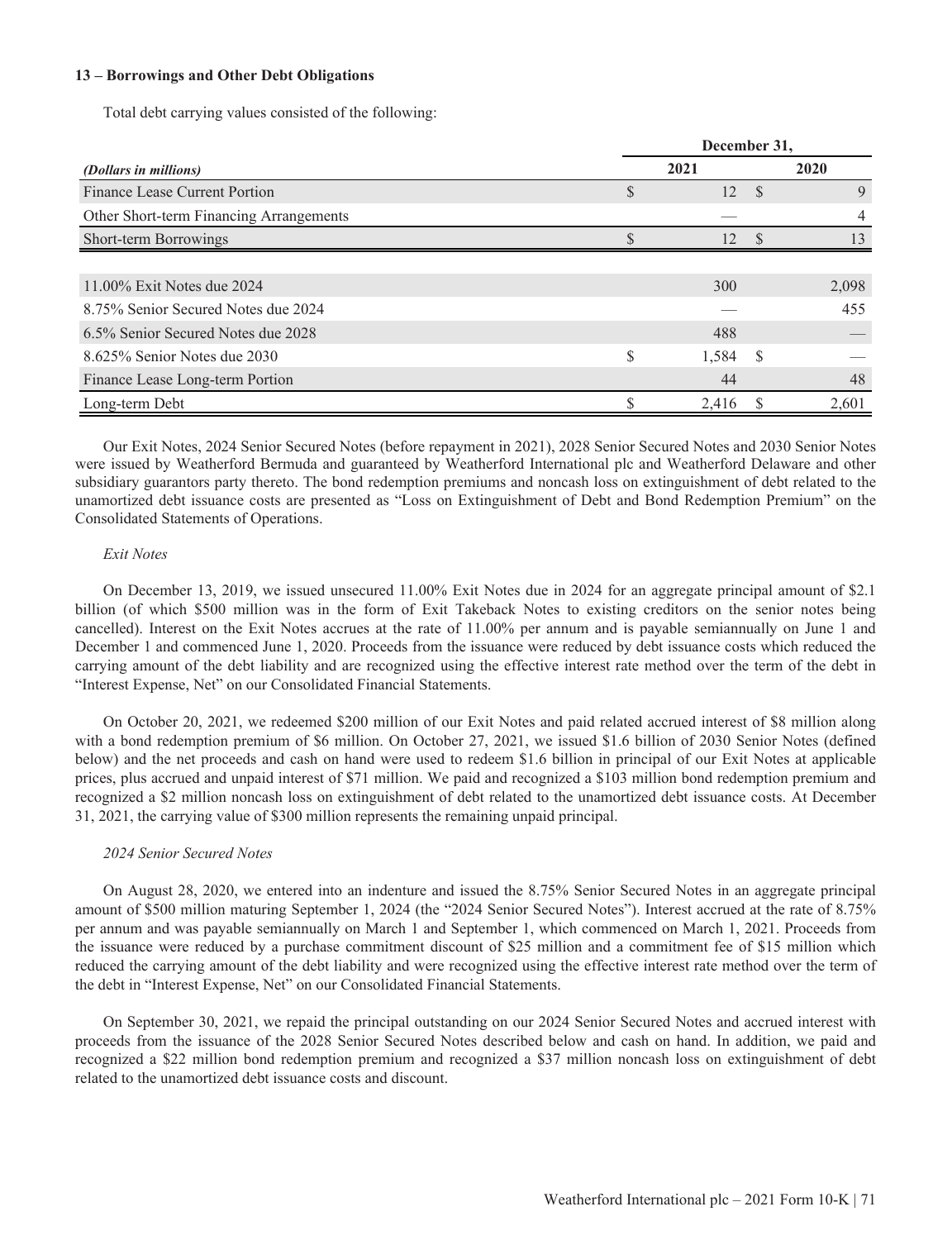## *2028 Senior Secured Notes*

On September 30, 2021, we issued 6.5% Senior Secured Notes in aggregate principal amount of \$500 million maturing September 15, 2028 (the "2028 Senior Secured Notes"). Interest accrues at the rate of 6.5% per annum and is payable semiannually on September 15 and March 15 of each year, commencing on March 15, 2022. Proceeds from the issuance were reduced by debt issuance costs which reduced the carrying amount of the debt liability and are being recognized using the effective interest rate method over the term of the debt in "Interest Expense, Net" on our Consolidated Financial Statements. The 2028 Senior Secured Notes and the related guarantees are secured by substantially all of the assets and properties of the Company and the other guarantors (on an effectively first-priority basis with respect to the priority collateral for the 2028 Senior Secured Notes, and on an effectively second-priority basis with respect to the priority collateral for the senior secured letter of credit agreement (the "LC Credit Agreement"), in each case, subject to permitted liens).

### *2030 Senior Notes*

On October 27, 2021, we issued 8.625% Senior Notes in aggregate principal amount of \$1.6 billion maturing April 30, 2030 (the "2030 Senior Notes"). Interest accrues at the rate of 8.625% per annum and is payable semiannually on June 1 and December 1 of each year, commencing on June 1, 2022. Proceeds from the issuance were reduced by debt issuance costs which reduced the carrying amount of the debt liability and are being recognized using the effective interest rate method over the term of the debt in "Interest Expense, Net" on our Consolidated Financial Statements.

### *LC Credit Agreement*

We have a senior secured letter of credit agreement (the "LC Credit Agreement") in an aggregate amount of \$215 million maturing on May 29, 2024, which is used by the Company and certain of its subsidiaries for the issuance of bid and performance letters of credit.

On September 20, 2021, certain provisions and covenants of the LC Credit Agreement were amended as follows to:

- Permit the borrowing of up to an additional \$400 million of secured indebtedness under an asset-based lending facility or a revolving credit facility upon compliance with certain conditions;
- Remove the minimum secured liquidity requirement;
- Increase the minimum aggregate liquidity requirement from \$175 million to \$300 million;
- Decrease the minimum aggregate book value of certain pledged assets requirement from \$1.25 billion to \$1 billion; and
- Increase the ability to redeem debt up to \$500 million subject to minimum aggregate liquidity of \$400 million at the time of repayment or redemption.

At December 31, 2021, we had approximately \$181 million in outstanding letters of credit under the LC Credit Agreement and availability of \$34 million.

The outstanding amount of each letter of credit under the LC Credit Agreement bears interest at London Interbank Offered Rate ("LIBOR") plus an applicable margin of 350 basis points per annum. We expect LIBOR to continue to be published until June 2023, and expect to transition to an alternative to LIBOR prior to that termination date. The LC Credit Agreement currently contains provisions allowing the Administrative Agent to replace LIBOR with an alternate benchmark rate (including any mathematical or other adjustments to the benchmark (if any) incorporated therein) that has been broadly accepted by the syndicated loan market in the United States in lieu of LIBOR. The LC Credit Agreement includes (i) a 12.5 basis point per annum fronting fee on the outstanding amount of each such letter of credit and (ii) an unused commitment fee in respect of the unutilized commitments at a rate of 50 basis point per annum on the average daily unused commitments under the LC Credit Agreement.

The LC Credit Agreement is secured by substantially all the personal assets and properties of certain subsidiaries of the Company and (including a first lien on the priority collateral for the LC Credit Agreement and a second lien on the priority collateral for Senior Secured Notes, in each case, subject to permitted liens). The LC Credit Agreement is also guaranteed on an unsecured basis by certain other subsidiaries of the Company.

As of December 31, 2021, we had \$342 million of letters of credit outstanding, consisting of the \$181 million mentioned above under the LC Credit Agreement and another \$161 million under various uncommitted bi-lateral facilities (of which there was \$158 million in cash collateral held and recorded in "Restricted Cash" on the Consolidated Balance Sheets).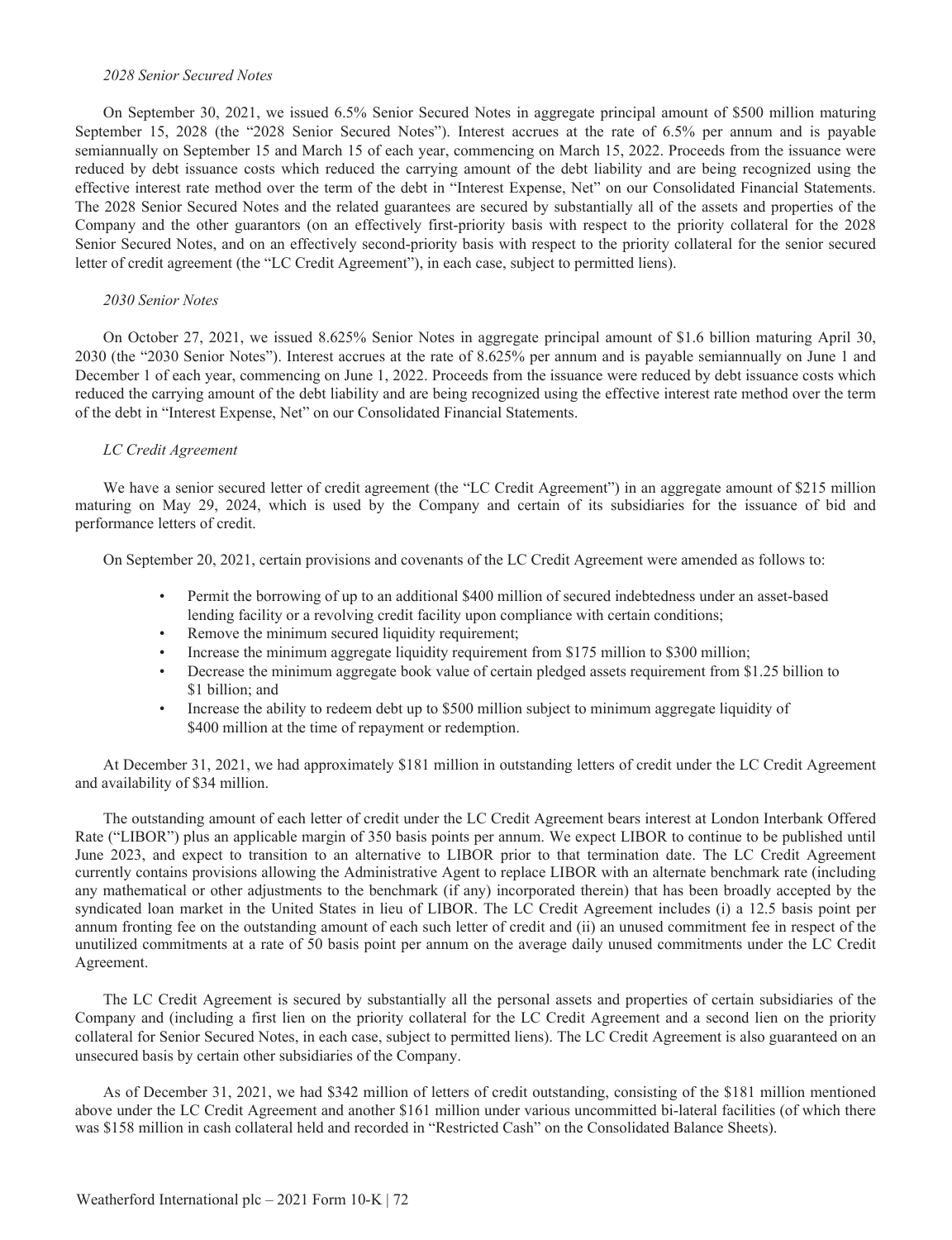### *ABL Credit Agreement*

On the Effective Date pursuant to the terms of the Plan, the Company entered into a senior secured asset-based lending agreement (the "ABL Credit Agreement") in an aggregate amount of \$450 million with the lenders party thereto and Wells Fargo Bank, N.A. as administrative agent. On August 28, 2020, we terminated the ABL Credit Agreement. At the time of termination, there were no loan amounts outstanding under the ABL Credit Agreement, and all outstanding letters of credit thereunder were either cash collateralized or transferred to issuing banks under the LC Credit Agreement, described above. Upon termination, we recorded \$15 million of unamortized deferred debt issuance costs in "Loss on Termination of ABL Credit Agreement" on our Consolidated Statements of Operations.

### *Covenants for the Exit Notes, 2028 Senior Secured Notes and LC Credit Agreement*

The indentures governing the Exit Notes and 2028 Senior Secured Notes contain covenants that limit, among other things, our ability and the ability of certain of our subsidiaries, to: incur, assume or guarantee additional indebtedness; pay dividends or distributions on capital stock or redeem or repurchase capital stock; make investments; sell stock of our subsidiaries; transfer or sell assets; create liens; enter into transactions with affiliates; and enter into mergers or consolidations. The Company is subject to a \$300 million minimum aggregate liquidity requirement covenant under our amended LC Credit Agreement as defined in the applicable documents.

In the event (1) the Exit Notes have an investment grade rating from both of Moody's Investors Service ("Moody's"), and Standard and Poor's ("S&P') and (2) no default has occurred and is continuing under the indenture, certain of these and other covenants will be suspended and cease to be in effect so long as the rating assigned by either Moody's or S&P has not subsequently declined to below Baa3 or BBB- (or equivalent).

The indentures also provide for certain customary events of default, including, among others, nonpayment of principal or interest, failure to pay final judgments in excess of a specified threshold, failure of a guarantee to remain in effect, bankruptcy and insolvency events, and cross acceleration, which would permit the principal, premium, if any, interest and other monetary obligations on all the then outstanding Exit Notes and 2028 Senior Secured Notes to be declared due and payable immediately.

As of December 31, 2021, we were in compliance with the covenants of the indentures governing the Exit Notes and 2028 Senior Secured Notes and the LC Credit Agreement.

The following is a summary of scheduled debt maturities by year:

| (Dollars in millions)                  |               |       |
|----------------------------------------|---------------|-------|
| 2022                                   | \$            | 12    |
| 2023                                   |               | 11    |
| 2024                                   |               | 310   |
| 2025                                   |               | 10    |
| 2026                                   |               | 10    |
| Thereafter                             |               | 2,103 |
| <b>Total Debt Maturities</b>           | $\mathcal{S}$ | 2,456 |
| Unamortized Debt Issuance and Discount | ה.            | (28)  |
| <b>Total Debt Carrying Value</b>       | S             | 2,428 |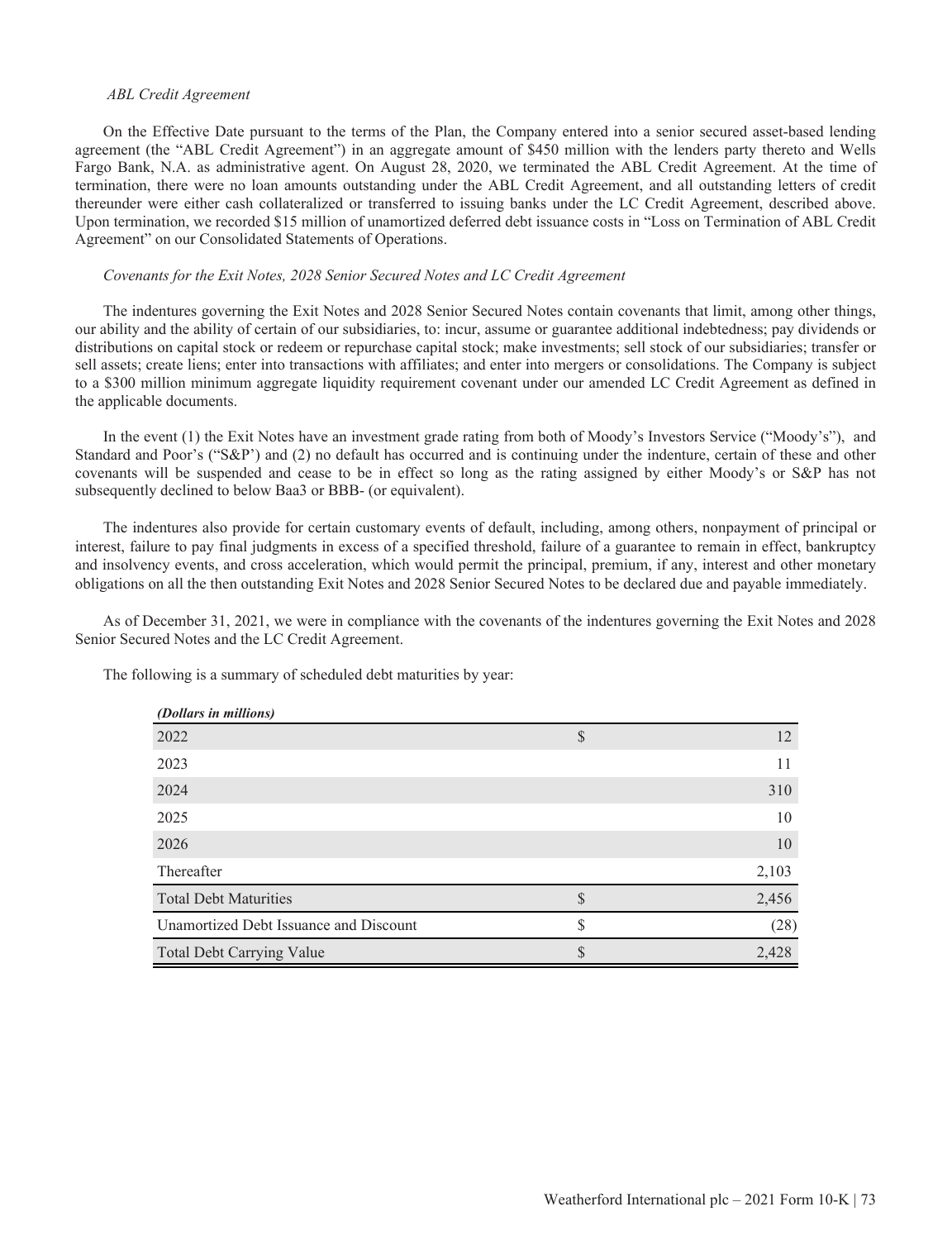### **14 – Fair Value of Financial Instruments, Assets and Other Assets**

### *Financial Instruments and Other Assets Measured and Recognized at Fair Value*

We estimate fair value at a price that would be received to sell an asset or paid to transfer a liability in an orderly transaction between market participants in the principal market for the asset or liability. Our valuation techniques require inputs that we categorize using a three-level hierarchy, from highest to lowest level of observable inputs. Level 1 inputs are unadjusted quoted prices in active markets for identical assets or liabilities. Level 2 inputs are quoted prices or other market data for similar assets and liabilities in active markets, or inputs that are observable for the asset or liability, either directly or indirectly through market corroboration, for substantially the full term of the financial instrument. Level 3 inputs are unobservable inputs based upon our own judgment and assumptions used to measure assets and liabilities at fair value. Classification of a financial asset or liability within the hierarchy is determined based on the lowest level of input that is significant to the fair value measurement. Other than the derivative instruments discussed in "Note 15 – Derivative Instruments" we had no other material assets or liabilities measured and recognized at fair value on a recurring basis at December 31, 2021 and December 31, 2020.

### *Fair Value of Other Financial Instruments*

Our other financial instruments include cash and cash equivalents, accounts receivable, accounts payable, short-term borrowings and long-term debt. The carrying value of our cash and cash equivalents, accounts receivable, accounts payable, and short-term borrowings approximates their fair value due to their short maturities. These short-term borrowings are classified as Level 2 in the fair value hierarchy.

The fair value of our long-term debt fluctuates with changes in applicable interest rates among other factors. Fair value will exceed carrying value when the current market interest rate is lower than the interest rate at which the debt was originally issued and will be less than the carrying value when the market rate is greater than the interest rate at which the debt was originally issued. The fair value of our long-term debt in the following table is classified as Level 2 in the fair value hierarchy and is established based on observable inputs in less active markets.

|                                     | <b>December 31, 2021</b> |          |  | <b>December 31, 2020</b> |                       |          |  |                   |
|-------------------------------------|--------------------------|----------|--|--------------------------|-----------------------|----------|--|-------------------|
| <i>(Dollars in millions)</i>        | <b>Carrying Value</b>    |          |  | <b>Fair Value</b>        | <b>Carrying Value</b> |          |  | <b>Fair Value</b> |
| $11.00\%$ Exit Notes due 2024       |                          | 300 S    |  | 311 \$                   |                       | 2,098 \$ |  | 1,628             |
| 8.75% Senior Secured Notes due 2024 |                          |          |  |                          |                       | 455      |  | 507               |
| 6.5% Senior Secured Notes due 2028  |                          | 488      |  | 528                      |                       |          |  |                   |
| 8.625% Senior Notes due 2030        |                          | l.584    |  | 1.660                    |                       |          |  |                   |
| Total Long-Term Debt                |                          | 2.372 \$ |  | 2,499 \$                 |                       | 2,553    |  | 2,135             |

### *Non-recurring Fair Value Measurements*

In the 2019 Successor Period, our Fresh Start Accounting to determine the reorganization value derived from the enterprise value associated with the Plan was allocated to the Company's identifiable tangible and intangible assets and liabilities based on their fair values (except for deferred income taxes), with the remaining excess value allocated to goodwill. They were determined to be Level 3 fair values. See further discussion at "Note 3 – Fresh Start Accounting".

In the 2020 Successor Period and the 2019 Predecessor Period, our goodwill impairment tests indicated that our goodwill was impaired and as a result was written down to estimated fair value. The Level 3 fair values of our reporting units were determined using a combination of the income approach and the market approach. The unobservable inputs to the income approach requiring significant assumptions include each reporting unit's estimated discounted future cash flows, specifically the forecasted revenue, forecasted operating margins, and the discount rate. The market approach considered market multiples of comparable publicly traded companies to estimate fair value as a multiple of each reporting unit's actual and forecasted earnings.

During the 2020 Successor Period, we recognized long-lived asset impairments to write-down our assets or asset groups to the lower of carrying amount or fair value less cost to sell, triggered by the current and forecasted impacts of the COVID-19 pandemic on our operations. The Level 3 fair values of the long-lived assets or asset groups were determined using a combination of the income approach and the market approach. The unobservable inputs to the income approach requiring significant assumptions include each asset groups estimated discounted future cash flows, specifically the forecasted revenue,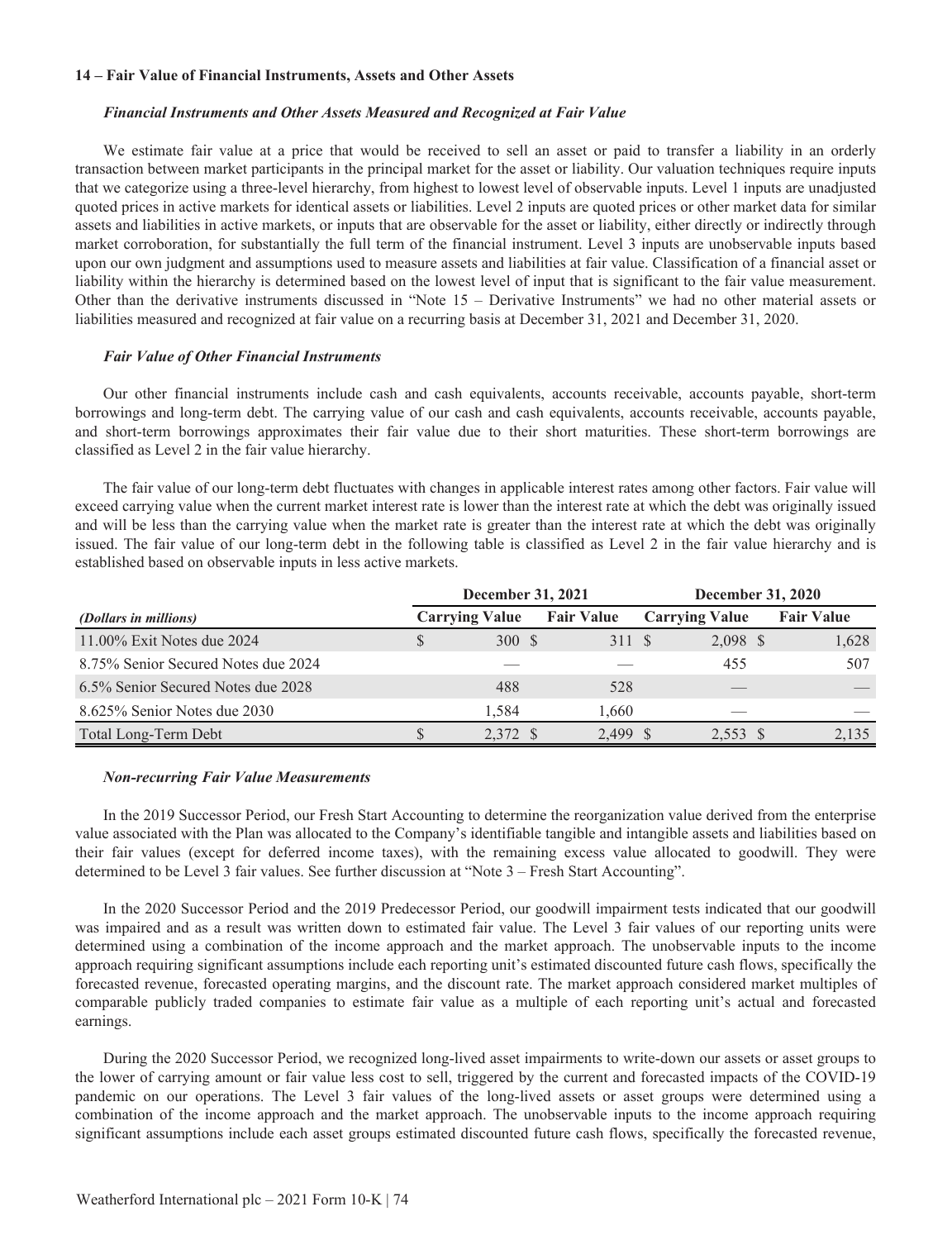forecasted operating margins, and the discount rate.

During the 2019 Predecessor Period, we recognized long-lived asset impairments to write-down our assets to the lower of carrying amount or fair value less cost to sell. The change in our expectations of the market's recovery, in addition to successive negative operating cash flows in certain disposal asset groups represented an indicator that those assets will no longer be recoverable over their remaining useful lives. The Level 3 fair values of the long-lived assets were determined using a combination of the income approach and the market approach.

See further discussion at "Note 6 – Impairments and Other Charges, Net," "Note 7 – Long-Lived Assets Impairment", and "Note 11 – Goodwill and Intangibles, Net."

#### **15 – Derivative Instruments**

From time to time, we may enter into derivative financial instrument transactions to manage or reduce our market risk. We manage our debt portfolio to achieve an overall desired position of fixed and floating rates. We enter into foreign currency forward contracts and cross-currency swap contracts to economically hedge our exposure to fluctuations in various foreign currencies. The major risks from interest rate derivatives include changes in the interest rates affecting the fair value of such instruments, potential increases in interest expense due to market increases in floating interest rates, changes in foreign exchange rates and the creditworthiness of the counterparties in such transactions.

We monitor the creditworthiness of our counterparties, which are multinational commercial banks. The fair values of all our outstanding derivative instruments are determined using a model with Level 2 inputs including quoted market prices for contracts with similar terms and maturity dates.

We enter into contracts to hedge our exposure to currency fluctuations in various foreign currencies. At December 31, 2021 and December 31, 2020, we had outstanding foreign currency forward contracts with notional amounts aggregating to \$349 million and \$337 million, respectively. These foreign currency forward contracts are not designated as hedges under ASU 2014-03*, Derivatives and Hedging (Topic 815)* or "Topic 815". The notional amounts of our foreign currency forward contracts do not generally represent amounts exchanged by the parties and thus are not a measure of the cash requirements related to these contracts or of any possible loss exposure. The amounts actually exchanged at maturity are calculated by reference to the notional amounts and by other terms of the derivative contracts, such as exchange rates.

Our foreign currency derivatives are not designated as hedges under Topic 815, and the changes in fair value of the contracts were not material to our consolidated results and are recorded in each period in "Other Expense, Net" on the accompanying Consolidated Statements of Operations.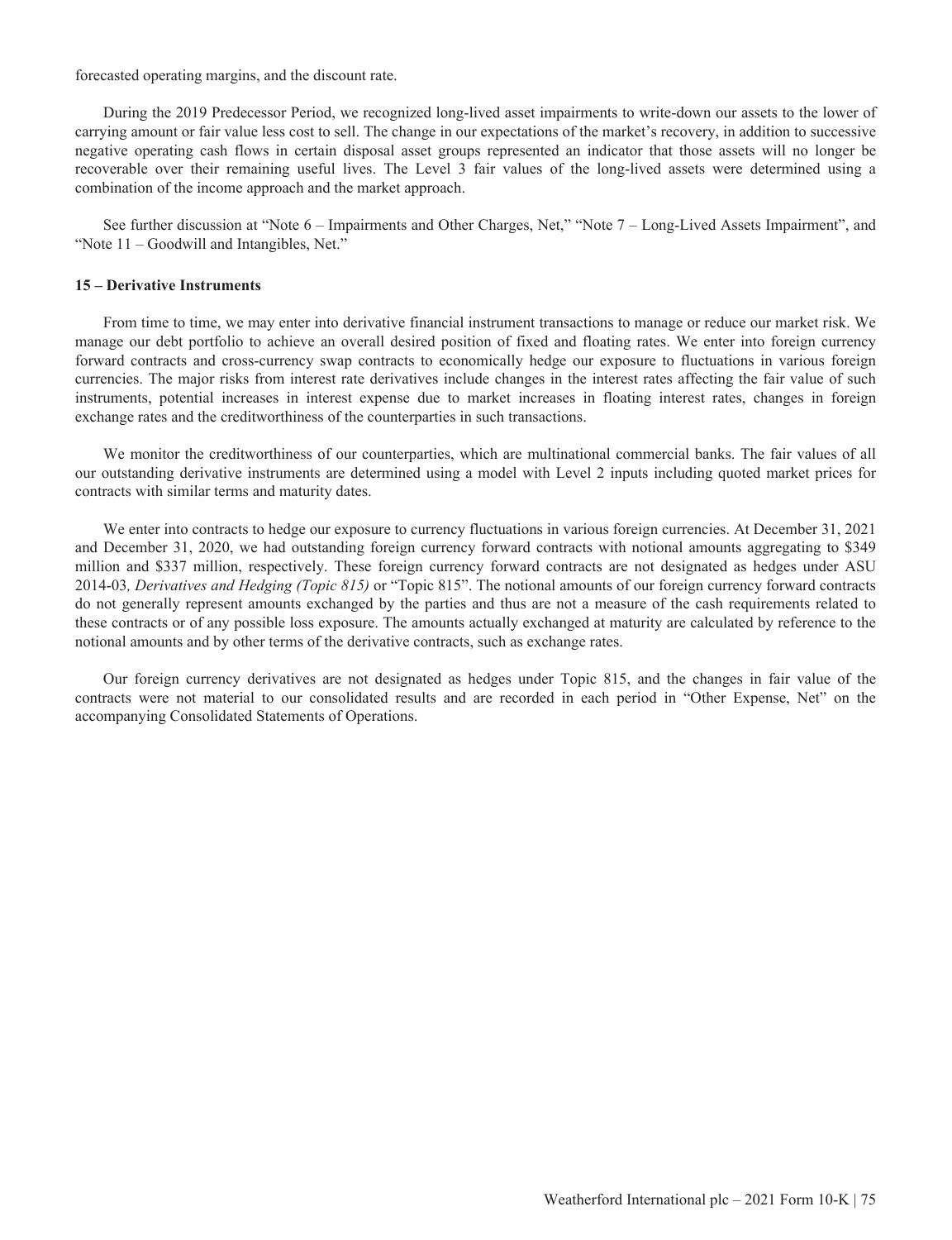### **16 – Retirement and Employee Benefit Plans**

We have defined contribution plans covering certain employees. Contribution expenses related to these plans totaled \$16 million, \$13 million and \$31 million for the 2021 and 2020 Successor Periods and the 2019 Predecessor Period, respectively. Contribution expense for the 2019 Successor Period was not material. The decrease in 2020 relates primarily to the suspension of employer matching contributions to our U.S. 401(k) savings plan and other contribution plans sponsored by the Company.

We have defined benefit pension and other post-retirement benefit plans covering certain U.S. and international employees. Plan benefits are generally based on factors such as age, compensation levels and years of service. Net periodic benefit cost related to these plans totaled \$4 million, \$2 million, and \$5 million for the 2021 and 2020 Successor Periods and the 2019 Predecessor Period, respectively. Net periodic benefit cost for the 2019 Successor Period was not material. The projected benefit obligations on a consolidated basis were \$207 million and \$231 million as of December 31, 2021 and December 31, 2020, respectively. The decrease year over year is due primarily to actuarial gains as a result of increased discount rates. The fair values of plan assets on a consolidated basis (determined primarily using Level 2 inputs) were \$160 million and \$164 million as of December 31, 2021 and December 31, 2020, respectively. As of December 31, 2021, the net underfunded obligation consisted of \$16 million of funded obligations recorded to "Other Non-current Assets" and \$63 million of underfunded obligations substantially all recorded to "Other Non-current Liabilities" on our Consolidated Balance Sheets. As of December 31, 2020, the net underfunded obligation was substantially all recorded to "Other Non-current Liabilities" on our Consolidated Balance Sheets. Additionally, the consolidated pre-tax amount in accumulated other comprehensive income (loss) as of December 31, 2021 and 2020, that has not yet been recognized as a component of net periodic benefit cost was a net gain of \$1 million and net loss of \$12 million, respectively. As mentioned above, increased discount rates were the primary driver of the overall gain in 2021.

The weighted average assumption rates used for benefit obligations were as follows:

|                                       | <b>Years Ended December 31,</b> |                                     |
|---------------------------------------|---------------------------------|-------------------------------------|
|                                       | 2021                            | 2020                                |
| Discount rate:                        |                                 |                                     |
| <b>United States Plans</b>            | $2.00\% - 2.75\%$               | $1.50\% - 2.50\%$                   |
| International Plans                   | $0.85\% - 8.47\%$               | $0.40\% - 5.85\%$                   |
| <b>Rate of Compensation Increase:</b> |                                 |                                     |
| <b>United States Plans</b>            |                                 |                                     |
| International Plans                   |                                 | $2.00\% - 4.77\% = 2.00\% - 3.48\%$ |

During the years ended December 31, 2021 and 2020, we made contributions and paid direct benefits of \$5 million and \$5 million, respectively, in connection with our defined benefit pension and other post-retirement benefit plans. Contributions in the 2019 Successor Period were not material. In 2022, we expect to fund approximately \$5 million related to those plans.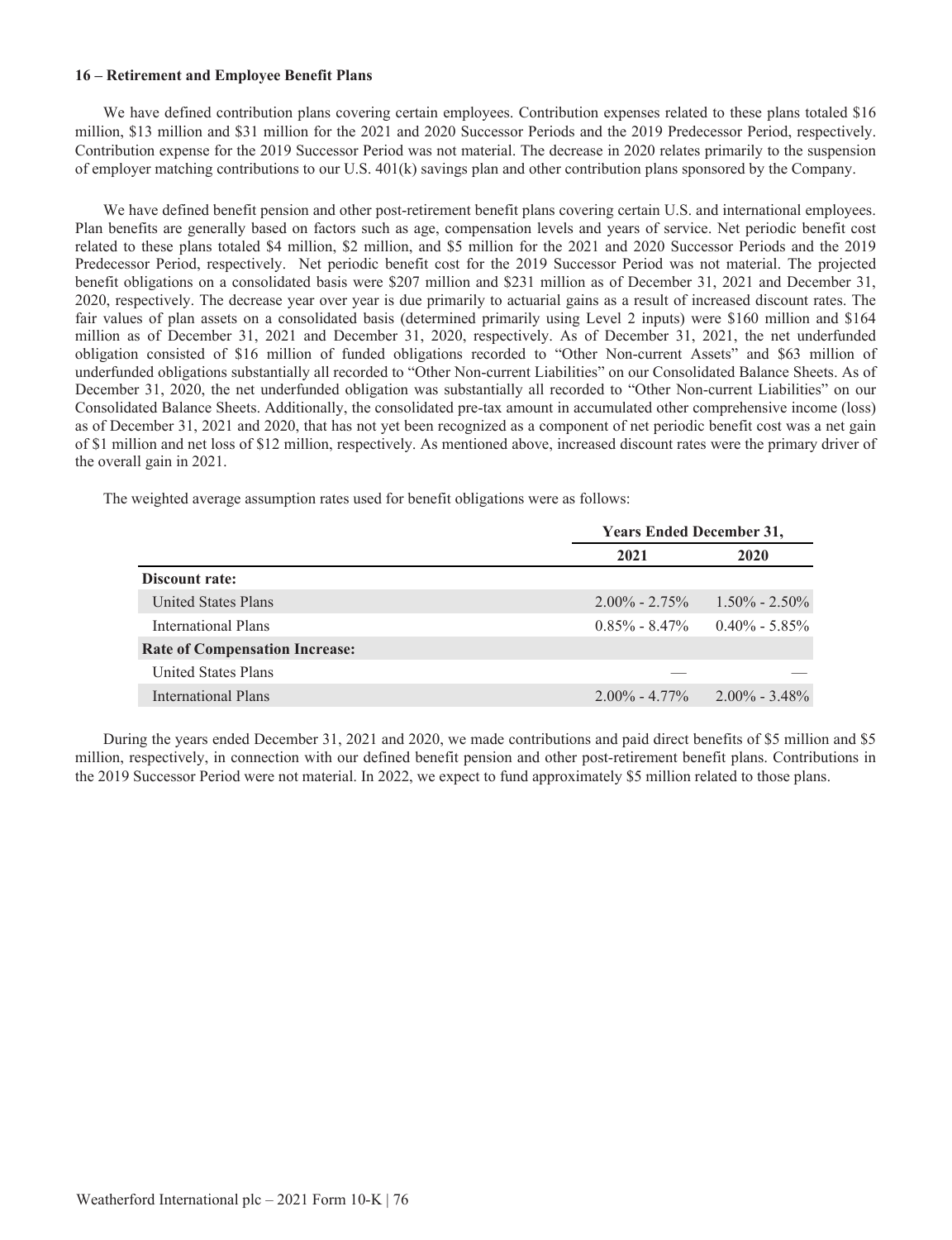### **17 – Disputes, Litigation and Legal Contingencies**

We are subject to lawsuits and claims arising out of the nature of our business. We have certain claims, disputes and pending litigation for which we do not believe a negative outcome is probable or for which we can only estimate a range of liability. It is possible, however, that an unexpected judgment could be rendered against us, or we could decide to resolve a case or cases, that would result in a liability that could be uninsured and beyond the amounts we currently have reserved and in some cases those losses could be material. If one or more negative outcomes were to occur relative to these cases, the aggregate impact to our financial condition could be material. Due to the COVID-19 pandemic, courts in many jurisdictions around the world were temporarily closed for trials and hearings and have been slow to reopen, which has resulted in delays in many of our litigation matters.

Accrued litigation and settlements recorded in "Other Current Liabilities" on the accompanying Consolidated Balance Sheets as of December 31, 2021 and December 31, 2020 were \$40 million and \$43 million, respectively.

#### *GAMCO Shareholder Litigation*

On September 6, 2019, GAMCO Asset Management, Inc. ("GAMCO"), purportedly on behalf of itself and other similarly situated shareholders, filed a lawsuit asserting violations of the federal securities laws against certain then-current and former officers and directors of the Company. GAMCO alleges violations of Sections 10(b) and 20(b) of the Securities Exchange Act of 1934, and violations of Sections 11 and 15 of the Securities Act of 1933, as amended (the "Securities Act") based on allegations that the Company and certain of its officers made false and/or misleading statements, and alleged non-disclosure of material facts, regarding our business, operations, prospects and performance. GAMCO seeks damages on behalf of purchasers of the Company's ordinary shares from October 26, 2016 through May 10, 2019. GAMCO's lawsuit was filed in the United States District Court for the Southern District of Texas, Houston Division, and it is captioned GAMCO Asset Management, Inc. v. McCollum, et al., Case No. 4:19-cv-03363. The District Court Judge appointed Utah Retirement Systems ("URS") as Lead Plaintiff, and on March 16, 2020, URS filed its Amended Complaint. URS added the Company as a defendant but dropped the claims against non-officer board members and all the claims under the Securities Act. The defendants filed their motion to dismiss on May 18, 2020, and the Court granted the motion on May 14, 2021. URS appealed the Court's Opinion on Dismissal to the Court of Appeals for the Fifth Circuit, and the parties are awaiting a decision. We cannot reliably predict the outcome of the claims, including the amount of any possible loss.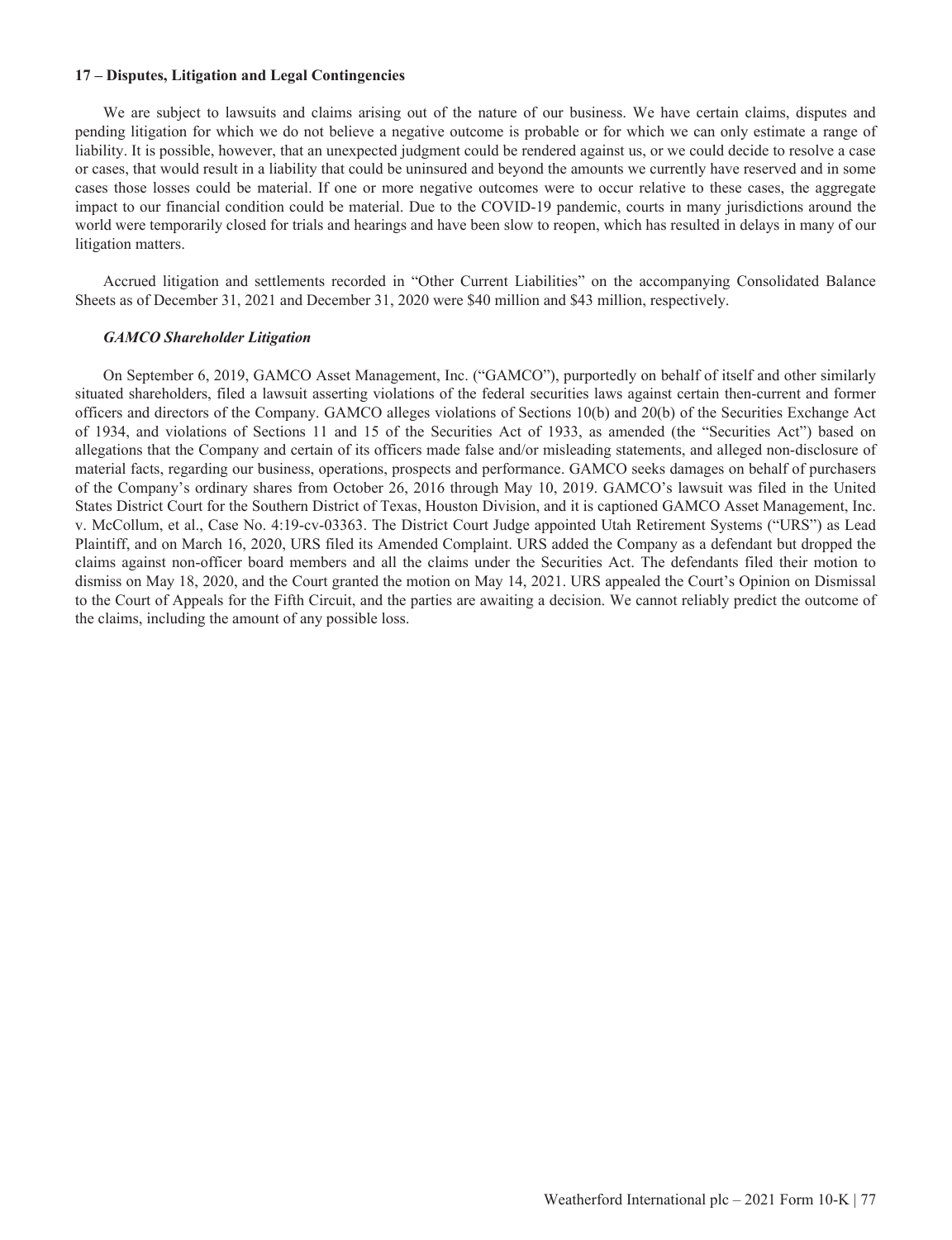### **18 – Share-Based Compensation**

As part of the emergence from bankruptcy in 2019, all outstanding awards under our previous share-based compensation plans were cancelled, and the 2019 Equity Incentive Plan was approved. The 2019 Plan was amended and restated in 2020. The share-based compensation plan permits the grant of options, share appreciation rights, restricted share awards, restricted share units, and other share-based and performance-based awards to any employee, consultant or non-employee director. The provisions of each award vary based on the type of award granted and are determined by the Compensation and Human Resources Committee of our Board of Directors.

Those awards that are based on a specific contractual term will be granted with a term not to exceed 10 years. When the Company settles awards with shares, new shares are issued. Recipients of restricted share units ("RSUs") and performancebased restricted share units ("PSUs") do not have the rights of a shareholder until such date as the shares are issued or transferred to the recipient under the Plan.

During the 2021 Successor Period, we granted 5 million RSUs, Phantom RSUs and PSUs, and the number of units vested and forfeited was immaterial. As of December 31, 2021, 8 million shares authorized under our 2019 Plan were remaining, of which 3 million were available for future grants.

For RSUs, compensation expense is recognized on a straight-line basis over the requisite service period for the separately vesting portion of each award. For Phantom RSUs, which may be settled in either cash or shares, compensation expense is recognized over the requisite service period and remeasured based on current fair value. For PSUs, compensation expense is recognized over the requisite service period for the entire award, with adjustments for estimated payout.

We record shared-based compensation in "Selling, General and Administrative" on the accompanying Consolidated Statements of Operations. We recognized \$25 million, an immaterial amount and zero in the 2021, 2020 and 2019 Successor Periods, respectively. During the 2019 Predecessor Period, we recognized \$46 million, of which \$24 million was recorded in "Selling, General and Administrative" and the remainder in "Other Charges (Credits), Net" to include \$24 million related to the acceleration of share-based compensation at Fresh Start offset by \$2 million in terminated executive forfeitures.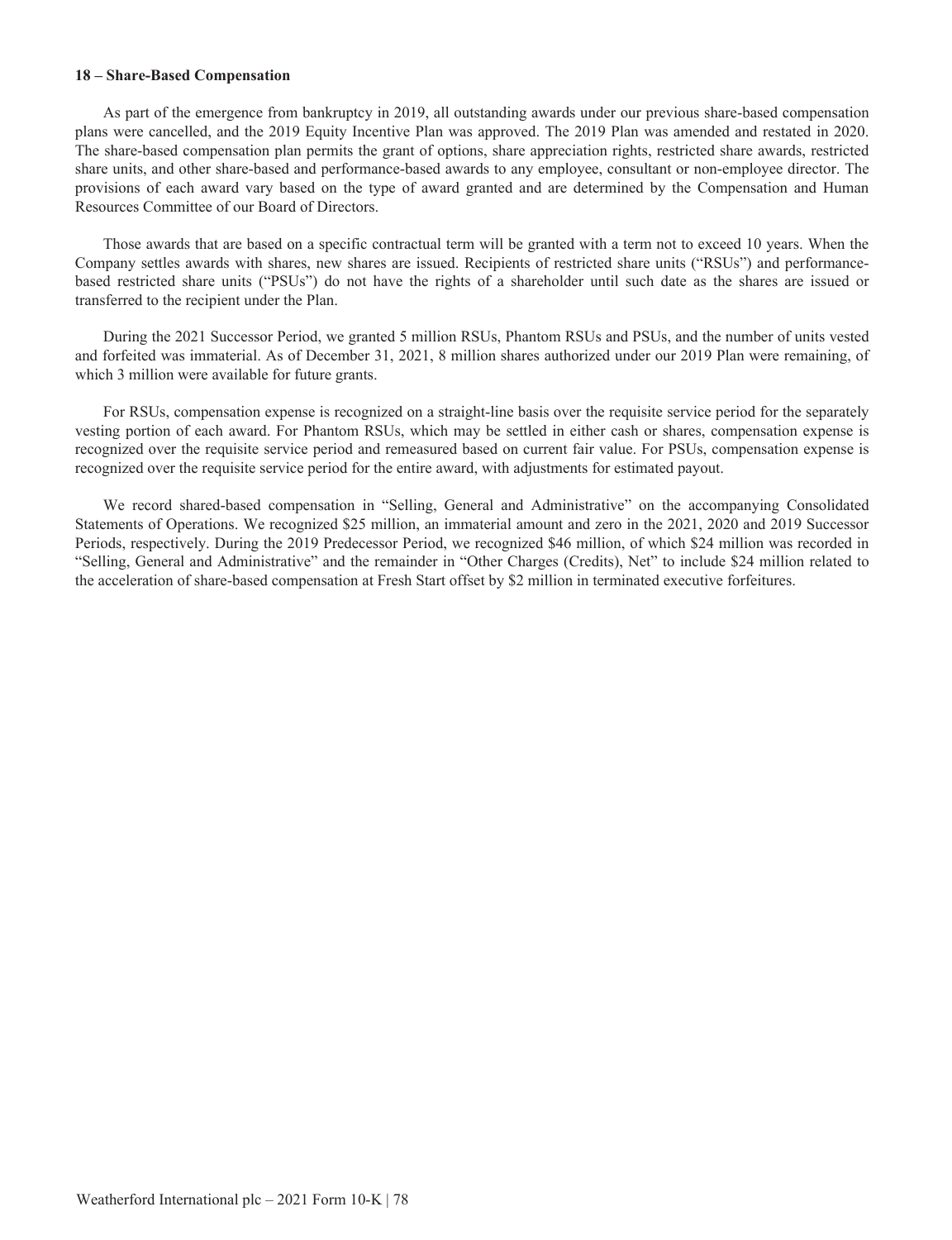## **19 – Shareholders' Equity (Deficiency)**

There were no material changes in our ordinary shares issued as of December 31, 2021 and 2020.

Upon the effectiveness of the Plan, all previously issued and outstanding equity interests in the Predecessor were cancelled and the Company issued 69,999,954 "New Ordinary Shares" to the holders of the Company's existing senior notes and holders of "Old Ordinary Shares". The amount in excess of par value of \$2.9 billion is reported in "Capital in Excess of Par Value" on the accompanying Consolidated Balance Sheets.

On the Effective Date, the Company issued New Warrants to holders of the Company's Old Ordinary Shares, to purchase up to an aggregate of 7,777,779 New Ordinary Shares in the Company, par value \$0.001, at an exercise price of \$99.96 per ordinary share. The New Warrants are equity classified and, upon issuance, have a value of \$31 million, which was recorded in "Capital in Excess of Par Value." The warrant fair value was a Level 2 valuation and is estimated using the Black Scholes valuation model. Inputs to the model include Weatherford's share price, volatility of our share price, and the risk-free interest rate.

The New Warrants are exercisable until "Expiration Date" of which is the earlier of (i) December 13, 2023 and (ii) the date of consummation of any liquidity event resulting in the sale or exchange of all or substantially all of the equity interests of the Company to one or more third parties (whether by merger, sale, recapitalization, consolidation, combination or otherwise) or the sale, directly or indirectly, by the Company of all or substantially all of the assets of the Company and its Subsidiaries, taken as a whole; or a liquidation, dissolution or winding up of the Company. All unexercised New Warrants will expire, and the rights of the warrant holders to purchase New Ordinary Shares will terminate, on the Expiration Date. During 2021 and 2020, an immaterial number of warrants were exercised.

#### *Accumulated Other Comprehensive Loss*

The following table presents the changes in our accumulated other comprehensive loss by component:

| (Dollars in millions)               | Currency<br>Translation<br>Adjustment |        | Defined<br><b>Benefit Pension</b> |       | Total |
|-------------------------------------|---------------------------------------|--------|-----------------------------------|-------|-------|
| <b>Balance at December 31, 2019</b> |                                       |        |                                   |       |       |
| Other Comprehensive Income          |                                       | 38)    |                                   | (14)  | (52)  |
| <b>Balance at December 31, 2020</b> | $\mathbf{u}$                          | (31) S |                                   | $-12$ | (43)  |
| Other Comprehensive Income          |                                       | (5)    |                                   | 13    |       |
| <b>Balance at December 31, 2021</b> |                                       | 36)    |                                   |       | (35)  |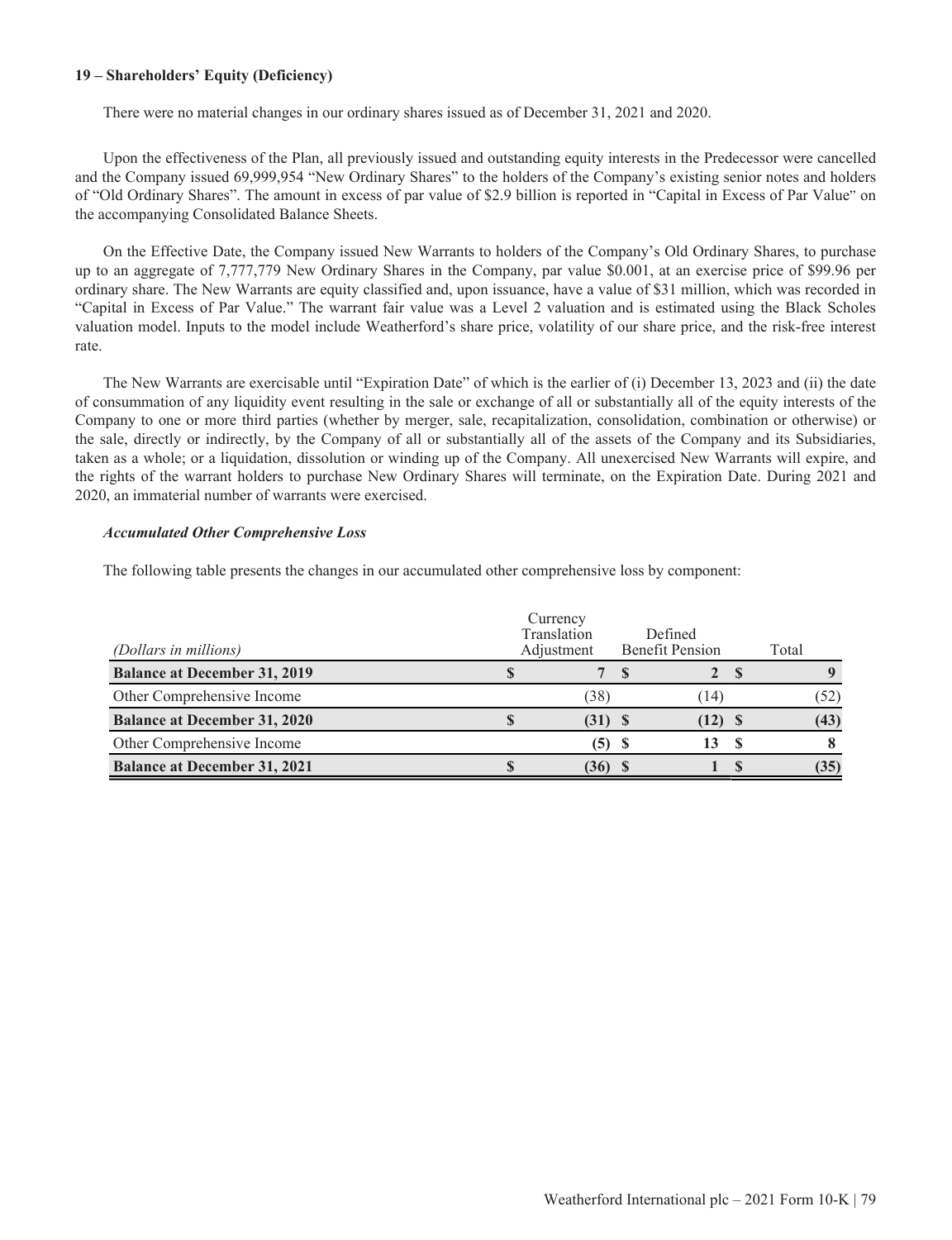## **20 – Earnings per Share**

Basic earnings (loss) per share for all periods presented equals net income (loss) divided by our weighted average shares outstanding during the period. Diluted earnings (loss) per share is computed by dividing net income (loss) by our weighted average shares outstanding during the period including potential dilutive ordinary shares.

The following table presents our basic and diluted weighted average shares outstanding and loss per share:

|                                                                          | <b>Successor</b>  |             |              |                    |              | <b>Predecessor</b> |  |
|--------------------------------------------------------------------------|-------------------|-------------|--------------|--------------------|--------------|--------------------|--|
|                                                                          |                   |             |              | <b>Period From</b> |              | <b>Period From</b> |  |
|                                                                          |                   |             |              | 12/14/19           | 1/1/2019     |                    |  |
|                                                                          | <b>Year Ended</b> |             |              | through            | through      |                    |  |
| (Shares in millions)                                                     |                   | 12/31/2021  | 12/31/2020   | 12/31/2019         |              | 12/13/2019         |  |
| Net Income (Loss) Attributable to Weatherford                            | S                 | $(450)$ \$  | $(1,921)$ \$ | (26)               | <sup>S</sup> | 3,661              |  |
| Basic and Diluted Weighted Average Shares Outstanding                    |                   | 70          | 70           | 70                 |              | 1,004              |  |
| Basic and Diluted Income (Loss) Per Share Attributable to<br>Weatherford | S                 | $(6.43)$ \$ | $(27.44)$ \$ | (0.37)             |              | 3.65               |  |

Our basic and diluted weighted average shares outstanding for the 2021, 2020 and 2019 Successor Periods are equivalent due to the net loss attributable to shareholders. Diluted weighted average shares outstanding for 2021 exclude 10 million potential ordinary shares for restricted share units, performance units, phantom restricted share units, and outstanding warrants. Diluted weighted average shares for the 2020 and 2019 Successor Periods exclude 8 million potential ordinary shares. Our basic and diluted weighted average shares outstanding for the 2019 Predecessor Period are equivalent as we believe including the dilutive impact of our Predecessor potential shares would not be meaningful as the potential shares were cancelled pursuant to the terms of the Plan. Diluted weighted average shares outstanding for the 2019 Predecessor Period exclude 197 million potential ordinary shares for restricted share units, performance units, exchangeable senior notes and warrants outstanding.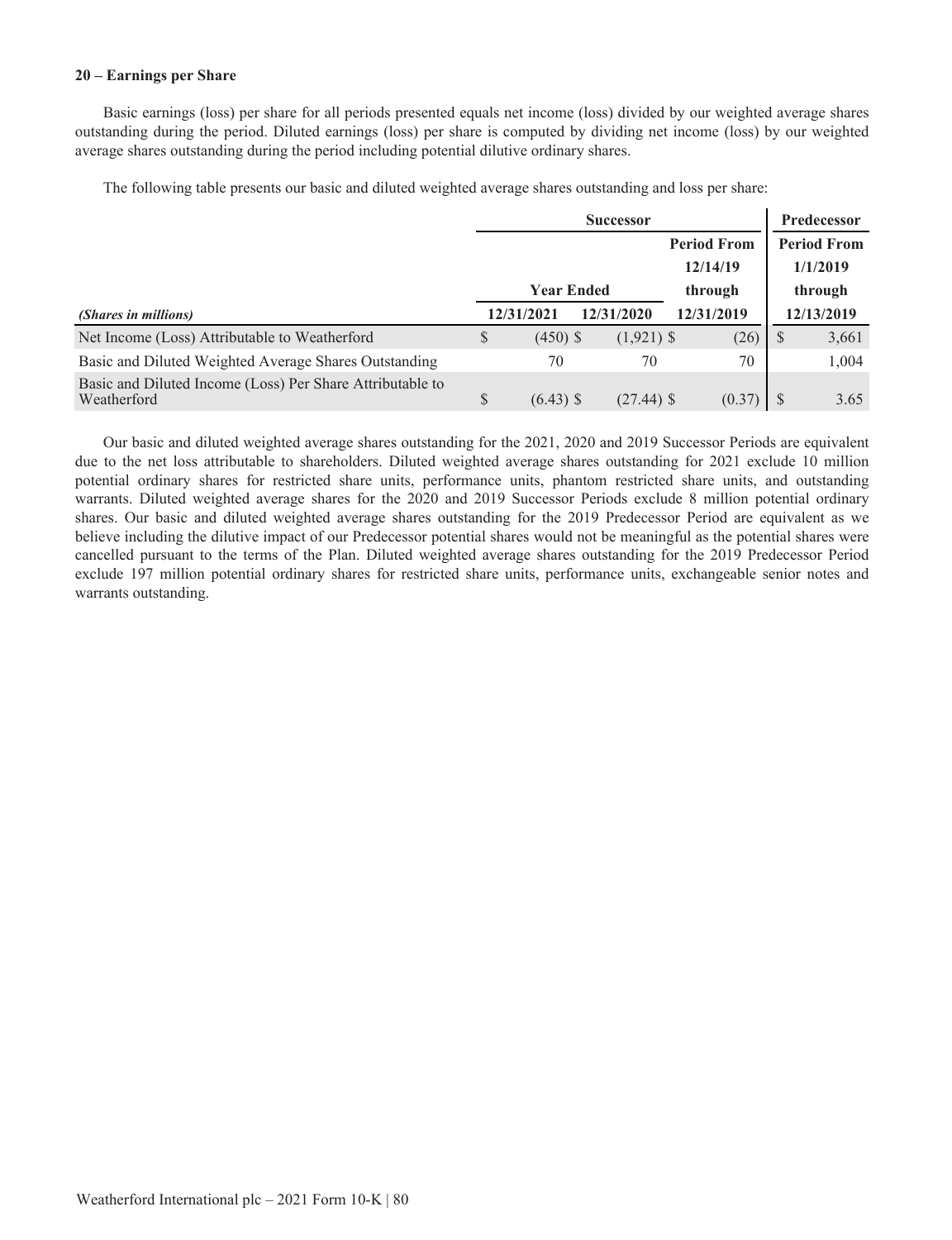# **21 – Income Taxes**

We provide for income taxes based on the laws and rates in effect in the countries in which operations are conducted, or in which we or our subsidiaries are considered resident for income tax purposes. The relationship between our pre-tax income or loss and our income tax provision or benefit varies from period to period as a result of various factors which include changes in total pre-tax income or loss, the jurisdictions in which our income is earned, the tax laws in those jurisdictions and in our operating structure. On September 26, 2019, our parent company ceased to be a Swiss tax resident and became an Irish tax resident subject to tax under the Irish tax regime.

Our income tax provision from continuing operations consisted of the following:

|                                    |                   |            | Predecessor                                                      |            |   |            |                                           |  |  |
|------------------------------------|-------------------|------------|------------------------------------------------------------------|------------|---|------------|-------------------------------------------|--|--|
|                                    | <b>Year Ended</b> |            | <b>Period From</b><br>12/14/2019<br><b>Year Ended</b><br>through |            |   |            | <b>Period From</b><br>1/1/2019<br>through |  |  |
| <i>(Dollars in millions)</i>       |                   | 12/31/2021 | 12/31/2020                                                       | 12/31/2019 |   | 12/13/2019 |                                           |  |  |
| <b>Total Current Provision</b>     | \$                | $(96)$ \$  | $(90)$ \$                                                        | (9)        | S | (110)      |                                           |  |  |
| Total Deferred (Provision) Benefit |                   | 10         |                                                                  |            |   | (25)       |                                           |  |  |
| Provision for Income Taxes         |                   | $(86)$ \$  | $(85)$ \$                                                        | (9)        | S | (135)      |                                           |  |  |

The difference between the income tax provision at the Irish and/or Swiss income tax rate and the income tax (provision) benefit attributable to "Loss Before Income Taxes" for the 2021 and 2020 Successor years and the 2019 Successor and Predecessor Periods are analyzed below:

|                                                                                                                                               |                           | <b>Predecessor</b> |                    |                        |
|-----------------------------------------------------------------------------------------------------------------------------------------------|---------------------------|--------------------|--------------------|------------------------|
|                                                                                                                                               |                           |                    | <b>Period From</b> | <b>Period From</b>     |
|                                                                                                                                               |                           |                    | 12/14/2019         | 1/1/2019               |
|                                                                                                                                               | <b>Year Ended</b>         | <b>Year Ended</b>  | through            | through                |
| <i>(Dollars in millions)</i>                                                                                                                  | 12/31/2021                | 12/31/2020         | 12/31/2019         | 12/13/2019             |
| Irish or Swiss Income Tax at a rate of $25.0\%$ and $7.83\%$ .<br>respectively                                                                | \$<br>86 S                | 454 \$             | $\overline{2}$     | $\mathcal{S}$<br>(299) |
| Tax on Operating Earnings/Losses Subject to Rates<br>Different than the Irish or Swiss Federal Income Tax Rate                                | (166)                     | (182)              | (65)               | 197                    |
| Change in Valuation Allowance                                                                                                                 | 29                        | (330)              | 56                 | 17                     |
| Change in Uncertain Tax Positions                                                                                                             | (35)                      | (27)               | (2)                | (18)                   |
| Estimated Tax on Settlement of Liabilities Subject to<br>Compromise and Fresh Start Accounting                                                |                           |                    |                    | (495)                  |
| Change in Valuation Allowance Attributed to Estimated<br>Tax on Settlement of Liabilities Subject to Compromise<br>and Fresh Start Accounting |                           |                    |                    | 463                    |
| Provision for Income Taxes                                                                                                                    | $\mathbb{S}$<br>$(86)$ \$ | $(85)$ \$          | (9)                | (135)                  |

Our income tax provisions generally do not correlate to our consolidated income (loss) before tax. Our income taxes provisions are primarily driven by profits in certain jurisdictions, deemed profit countries and withholding taxes on intercompany and third-party transactions that do not directly correlate to ordinary income or loss. Impairments and other charges recognized do not result in significant tax benefit as a result of our inability to forecast realization of the tax benefit of such losses.

Our results for the 2019 Predecessor period include \$32 million of tax expense related to the Fresh Start Accounting impacts and \$14 million of tax benefit primarily related to goodwill and other asset impairments and write downs. We also recognized \$4.3 billion gain on Settlement of Liabilities Subject to Compromise as a result of the bankruptcy (See "Note 2 –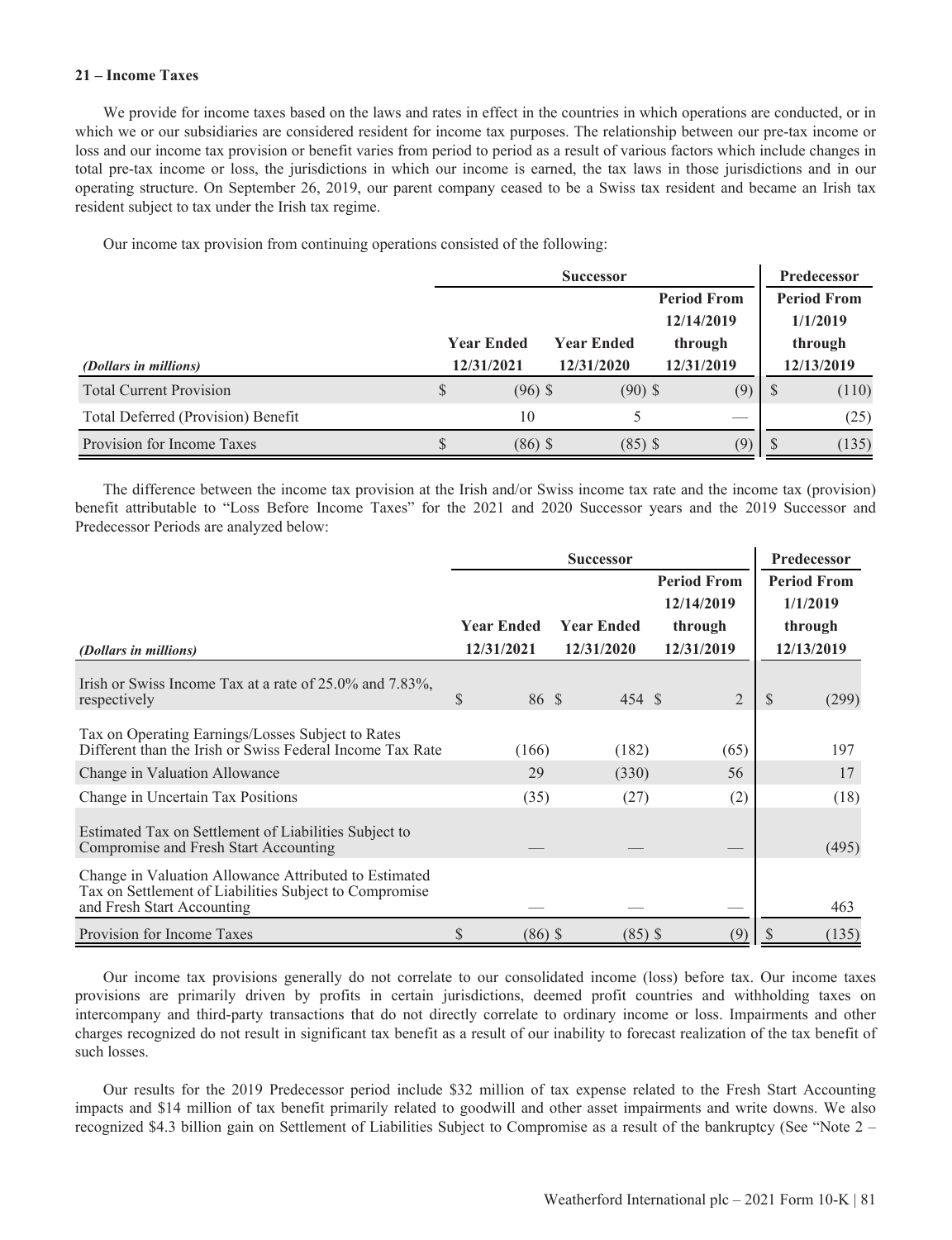Emergence from Chapter 11 Bankruptcy Proceedings") with no tax impact due to it being attributed to Bermuda, which has no income tax regime, and the U.S., which resulted in the reduction of our U.S. unbenefited net operating losses carryforward under the operative tax statute and applicable regulations offset by the release of the valuation allowance. Prepetition charges (charges prior to Petition Date) and reorganization items (charges after Petition Date) had no significant tax impact.

Deferred tax assets and liabilities are recognized for the estimated future tax effects of temporary differences between the tax basis of an asset or liability and its reported amount in the Consolidated Financial Statements. The measurement of deferred tax assets and liabilities is based on enacted tax laws and rates currently in effect in each of the jurisdictions in which we have operations.

The components of the net deferred tax asset (liability) were as follows:

|                                                   |              | December 31, December 31, |
|---------------------------------------------------|--------------|---------------------------|
| (Dollars in millions)                             | 2021         | 2020                      |
| <b>Deferred Tax Assets:</b>                       |              |                           |
| Net Operating Losses Carryforwards                | \$<br>828 \$ | 881                       |
| Unused Recognized Built in Losses                 | 50           | 39                        |
| <b>Accrued Liabilities and Reserves</b>           | 186          | 175                       |
| Tax Credit Carryforwards                          | $\mathbf Q$  | 11                        |
| <b>Employee Benefits</b>                          | 30           | 30                        |
| Property, Plant and Equipment                     | 118          | 129                       |
| Inventory                                         | 52           | 52                        |
| U.S. Interest Deferral                            | 13           | 55                        |
| <b>State Deferred</b>                             | 50           | 84                        |
| Other Differences between Financial and Tax Basis | 139          | 92                        |
| <b>Valuation Allowance</b>                        | (1, 426)     | (1, 499)                  |
| <b>Total Deferred Tax Assets</b>                  | 49           | 49                        |
| <b>Deferred Tax Liabilities:</b>                  |              |                           |
| Intangible Assets                                 | (35)         | (45)                      |
| Other Differences between Financial and Tax Basis | (3)          | (4)                       |
| <b>Total Deferred Tax Liabilities</b>             | (38)         | (49)                      |
| <b>Net Deferred Tax Asset (Liability)</b>         | \$<br>11S    |                           |

We record deferred tax assets for net operating losses and temporary differences between the book and tax basis of assets and liabilities that are expected to produce tax deductions in future periods. The ultimate realization of the deferred tax assets is dependent upon the generation of future taxable income during the periods in which those deferred tax assets would be deductible. The Company assesses the realizability of its deferred tax assets each period by considering whether it is more likely than not that all or a portion of the deferred tax assets will not be realized. The Company considers all available evidence (both positive and negative) when determining whether a valuation allowance is required, with emphasis on our past operating results, the existence of cumulative losses in the most recent years and our forecast of near- term taxable income. The Company evaluates possible sources of taxable income that may be available to realize the benefit of deferred tax assets, including projected future taxable income, the reversal of existing temporary differences, taxable income in carryback years and available tax planning strategies, and the impact of fresh start accounting in making this assessment. The realizability of the deferred tax assets is dependent upon judgments and assumptions inherent in the determination of future taxable income, including factors such as future operation conditions (particularly as related to prevailing oil prices and market demand for our products and services).

The decrease in the valuation allowance in 2021 is primarily attributable to the utilization of net operating losses previously not expected to be realized.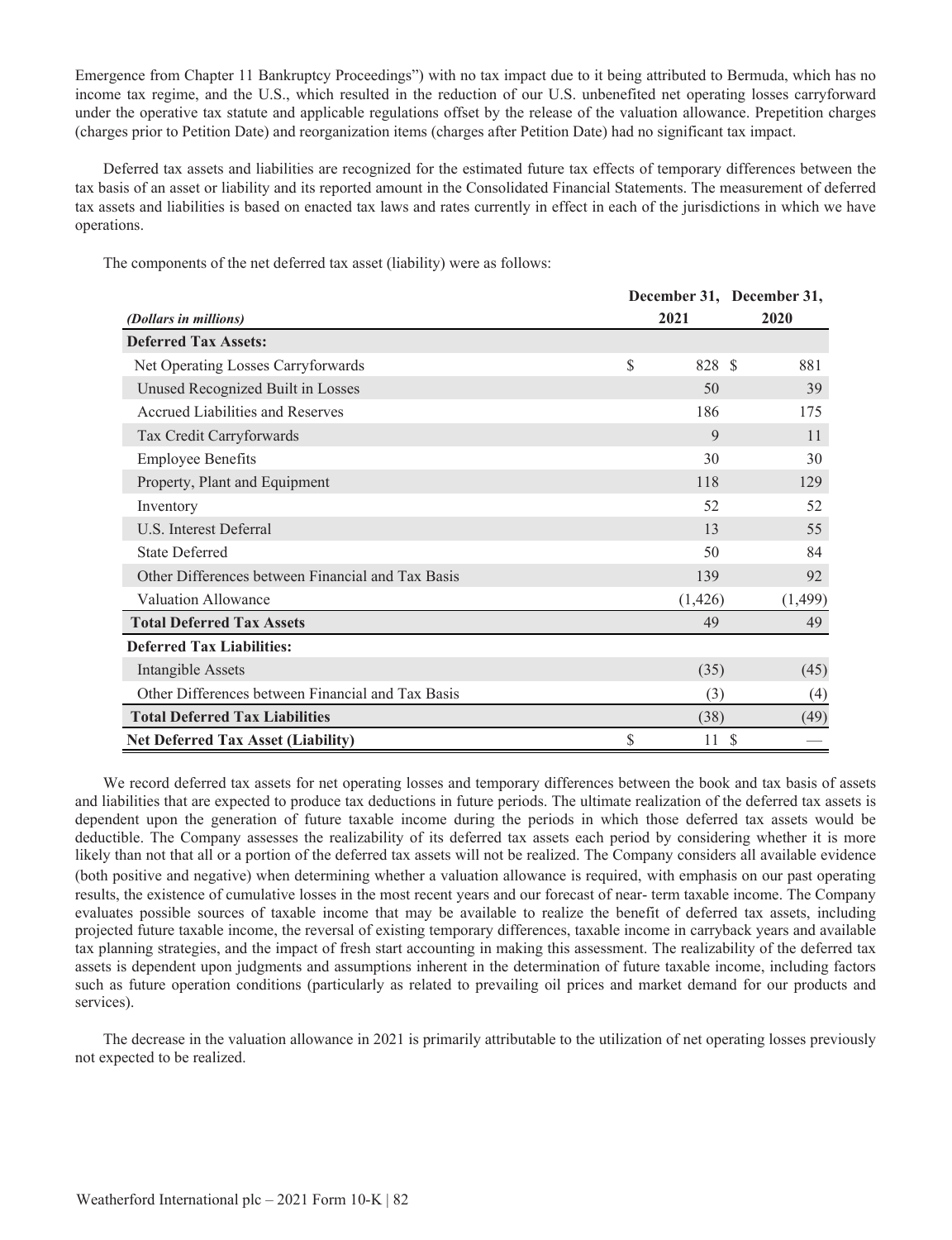Deferred income taxes generally have not been recognized on the cumulative undistributed earnings of our non-Irish subsidiaries because they are considered to be indefinitely reinvested. Distribution of these earnings in the form of dividends or otherwise may result in a combination of income and withholding taxes payable in various countries. As of December 31, 2021, the pool of positive undistributed earnings of our non-Irish subsidiaries that are considered indefinitely reinvested and may be subject to tax if distributed amounts to approximately \$1.4 billion. Due to complexities in the tax laws and the manner of repatriation, it is not practicable to estimate the unrecognized amount of deferred income taxes and the related dividend withholding taxes associated with these undistributed earnings.

At December 31, 2021, we had approximately \$5.4 billion of net operating losses ("NOLs") in various jurisdictions, \$2.0 billion of which were generated by certain U.S. subsidiaries. We estimate that the maximum U.S. NOLs available for utilization in the future is \$713 million as a result of the tax consequences of our emergence from bankruptcy as described below.

As a result of our emergence on December 13, 2019, in the U.S. approximately \$480 million of cancellation of indebtedness (COD) income was realized for tax purposes. Under exceptions applying to COD income resulting from a bankruptcy reorganization, the U.S. subsidiaries were not required to recognize this COD income currently as taxable income. Instead, the company's US net operating losses were reduced under the operative tax statute and applicable regulations, affecting the balance of deferred taxes. The Company also realized COD income attributable to Bermuda, which does not have an income tax regime. As a result, there was no impact from the COD income.

Additionally, upon emergence our U.S. subsidiaries experienced an ownership change as the Company's emergence was considered an "ownership change" for purposes of Internal Revenue Code section 382. The Internal Revenue Code sections 382 and 383 impose limitations on the ability of a company to utilize tax attributes after experiencing an "ownership change." As a result, we have estimated our annual limitation is approximately \$23 million against the utilization of our U.S. loss carryforwards and other tax attributes, including unused recognized built-in losses and U.S. interest deferral. The annual limitation will result in approximately \$1.2 billion of our U.S. loss carryforwards expiring unused. Upon emergence, we decreased our NOL deferred tax asset and also decreased our valuation allowance each by \$273 million to remove these lost NOLs.

Our non-indefinite loss carryforwards, if not utilized, will mostly expire for U.S. subsidiaries from 2030 through 2037 and at various dates from 2021 through 2040 for non-U.S. subsidiaries. At December 31, 2021, we had \$9 million of tax credit carryovers, all of which are related to our non-U.S. subsidiaries.

A tabular reconciliation of the total amounts of uncertain tax positions at the beginning and end of the period is as follows:

|                                                                               |                        |                   | <b>Predecessor</b> |                    |
|-------------------------------------------------------------------------------|------------------------|-------------------|--------------------|--------------------|
|                                                                               |                        |                   | <b>Period From</b> | <b>Period From</b> |
|                                                                               |                        |                   | 12/14/2019         | 1/1/2019           |
|                                                                               | <b>Year Ended</b>      | <b>Year Ended</b> | through            | through            |
| (Dollars in millions)                                                         | 12/31/2021             | 12/31/2020        | 12/31/2019         | 12/13/2019         |
| <b>Balance at Beginning of Year</b>                                           | $\mathbb{S}$<br>222 \$ | 214 \$            | 213                | S.<br>195          |
| Additions as a Result of Tax Positions Taken During a<br>Prior Period         | 23                     | 9                 |                    | 34                 |
| Reductions as a Result of Tax Positions Taken During a<br>Prior Period        | (8)                    | (4)               |                    | (1)                |
| Additions as a Result of Tax Positions Taken During the<br>Current Period     | 12                     | 21                | $\overline{2}$     | 17                 |
| Reductions Relating to Settlements with Taxing<br>Authorities                 | (5)                    | (2)               | (1)                | (20)               |
| Reductions as a Result of a Lapse of the Applicable Statute<br>of Limitations | (2)                    | (7)               |                    | (5)                |
| Foreign Exchange Effects                                                      | (7)                    | (9)               |                    | (7)                |
| <b>Balance at End of Year</b>                                                 | \$<br>235 \$           | 222 \$            | 214                | 213<br>S           |

Substantially all of the uncertain tax positions, if released in future periods, would impact our effective tax rate. Within the total balance is \$76 million and \$77 million as of December 31, 2021 and 2020, respectively, that would be offset by net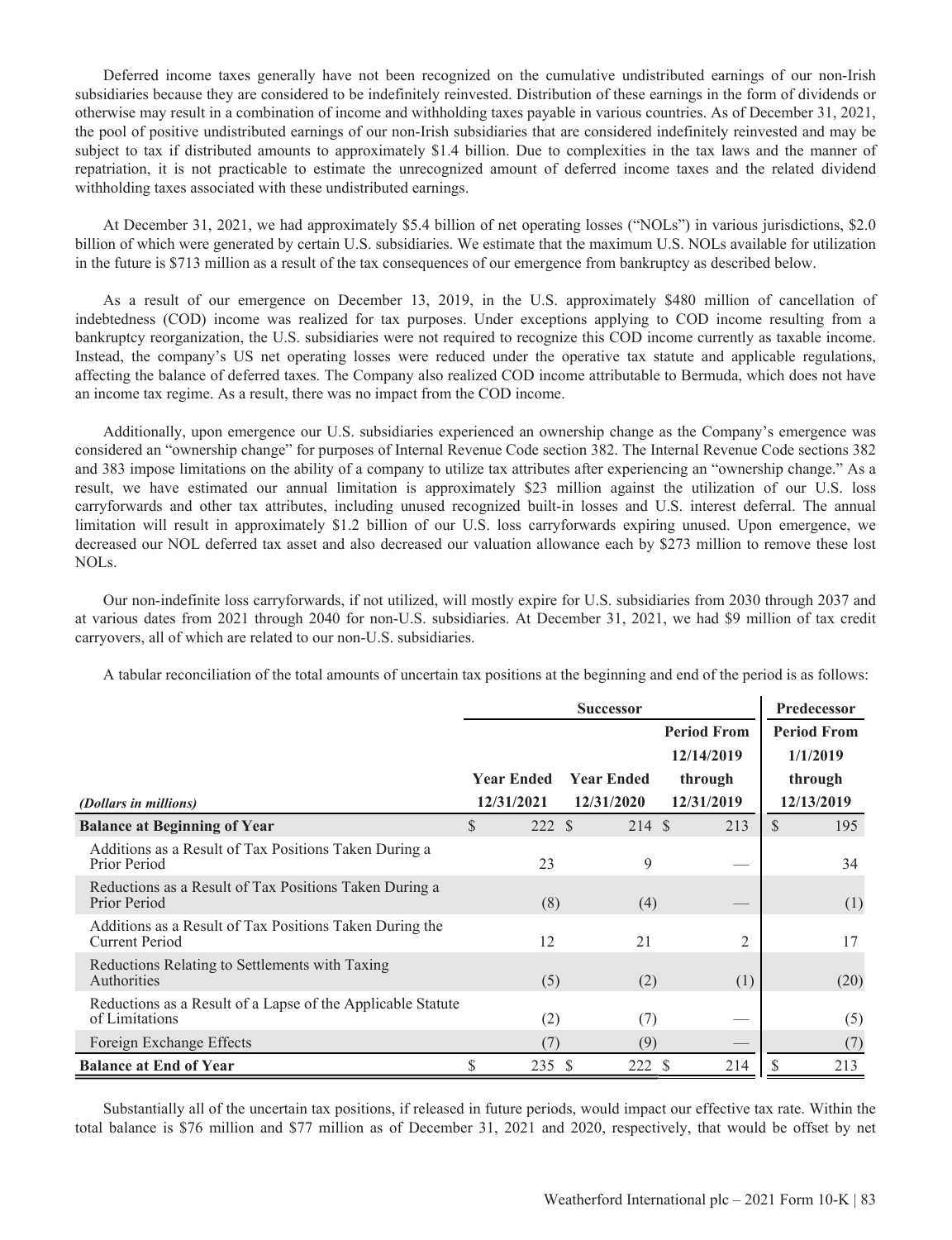operating losses and other tax attributes if settled. Our income tax provision includes penalties and interest on uncertain tax positions of \$17 million, \$11 million, \$1 million, and \$15 million for Successor years ended December 31, 2021 and 2020, and the 2019 Successor and Predecessor Periods, respectively. The amounts in the table above exclude cumulative accrued interest and penalties of \$104 million and \$89 million at December 31, 2021 and 2020 respectively, which are included in other noncurrent liabilities.

We are subject to income tax in many of the approximately 75 countries where we operate. As of December 31, 2021, the following table summarizes the tax years that remain subject to examination for the major jurisdictions in which we operate:

| <b>Tax Jurisdiction</b> | <b>Tax Years under Examination</b> |
|-------------------------|------------------------------------|
| Canada                  | $2013 - 2021$                      |
| Mexico                  | $2010 - 2021$                      |
| Russia                  | $2018 - 2021$                      |
| Switzerland             | $2013 - 2021$                      |
| United States (Federal) | $2018 - 2021$                      |

We are continuously under tax examination in various jurisdictions. We cannot predict the timing or outcome regarding resolution of these tax examinations or if they will have a material impact on our financial statements. As of December 31, 2021, we anticipate that it is reasonably possible that the amount of uncertain tax positions may decrease by up to \$1 million in the next twelve months due to expiration of statutes of limitations, settlements and/or conclusions of tax examinations.

# **22 – Accounts Receivable Factoring**

From time to time, we participate in factoring arrangements to sell accounts receivable to third-party financial institutions. Our factoring transactions are recognized as sales, and the proceeds are included as operating cash flows in our Consolidated Statements of Cash Flows. The loss on sale of accounts receivable was immaterial for all periods. The following table presents accounts receivable sold and the cash proceeds, net of discount and hold-back.

|                                                |            | <b>Successor</b>     |                      |                                             |  |                                           | Predecessor |
|------------------------------------------------|------------|----------------------|----------------------|---------------------------------------------|--|-------------------------------------------|-------------|
|                                                |            | Year<br><b>Ended</b> | Year<br><b>Ended</b> | <b>Period From</b><br>12/14/2019<br>through |  | <b>Period From</b><br>1/1/2019<br>through |             |
| (Dollars in millions)                          | 12/31/2021 |                      | 12/31/2020           | 12/31/2019                                  |  |                                           | 12/13/2019  |
| Accounts Receivable Sold                       |            | 100S                 | 90                   |                                             |  | S                                         | 199         |
| Cash Proceeds from Sale of Accounts Receivable |            | 85 S                 | 79                   |                                             |  |                                           | 186         |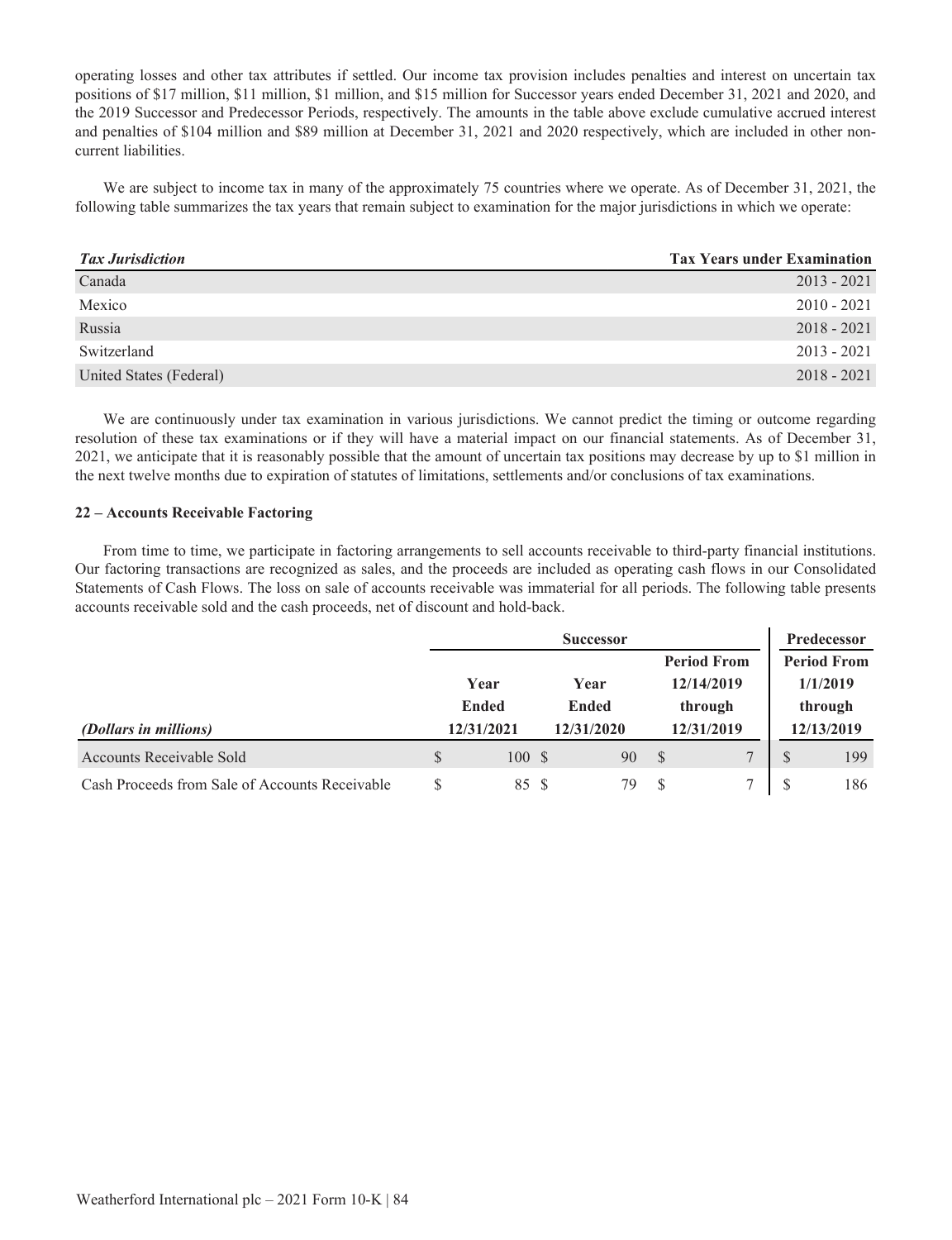### **Item 9.** *Changes in and Disagreement with Accountants on Accounting and Financial Disclosure*

None.

## **Item 9A.** *Controls and Procedures*

Disclosure controls and procedures (as defined in Rules 13a-15(e) and 15d-15(e) under the Exchange Act) are designed to ensure that information required to be disclosed in our reports filed under the Exchange Act is recorded, processed, summarized and reported within the time periods specified in the SEC's rules and forms. This information is collected and communicated to management, including our Chief Executive Officer ("CEO") and the Chief Financial Officer ("CFO"), as appropriate, to allow timely decisions regarding required disclosures. Our management, under the supervision of and with the participation of our CEO and CFO, evaluated the effectiveness of the design and operation of our disclosure controls and procedures at December 31, 2021. Based on that evaluation, our CEO and CFO concluded that our disclosure controls and procedures were effective as of December 31, 2021.

#### *Management's Annual Report on Internal Control Over Financial Reporting*

Management of the Company is responsible for establishing and maintaining adequate internal control over financial reporting as such term is defined in Rules 13a-15(f) of the Exchange Act. The Company's internal controls are designed to provide reasonable, but not absolute, assurance as to the reliability of its financial reporting and the preparation of financial statements for external purposes in accordance with U.S. GAAP.

Our management, including our CEO and CFO, does not expect that our internal control over financial reporting will prevent all errors and all fraud. A control system, no matter how well conceived and operated, can provide only reasonable, not absolute, assurance that the objectives of the control system are met. Further, the benefits of controls must be considered relative to their costs. Because of the inherent limitations in a system of internal control over financial reporting, no evaluation of controls can provide absolute assurance that all control issues and instances of fraud, if any, have been detected. These inherent limitations include the realities that judgments in decision-making can be faulty and that breakdowns can occur because of simple error or mistake. Additionally, controls can be circumvented by the individual acts of some persons, by collusion of two or more people, or by management override of the control. The design of any control system is also based, in part, upon certain assumptions about the likelihood of future events, and there can be no assurance that any design will succeed in achieving its stated goals under all potential future conditions. Because of the inherent limitations in a cost-effective control system, misstatements due to error or fraud may occur and not be detected.

Management assessed the effectiveness of the Company's internal control over financial reporting as of December 31, 2021 using the criteria set forth by the Committee of Sponsoring Organizations of the Treadway Commission in Internal Control – An Integrated Framework (2013). As a result of this assessment, management concluded that as of December 31, 2021, our internal control over financial reporting was effective based on these criteria.

KPMG LLP has issued an attestation report dated February 17, 2022, on our internal control over financial reporting, which is contained in this Annual Report on Form 10-K.

#### *Changes in Internal Control over Financial Reporting*

There were no changes in our internal control over financial reporting, that occurred during the fourth quarter ended December 31, 2021, that has materially affected, or is reasonably likely to materially affect, our internal control over financial reporting.

### **Item 9B.** *Other Information*

None.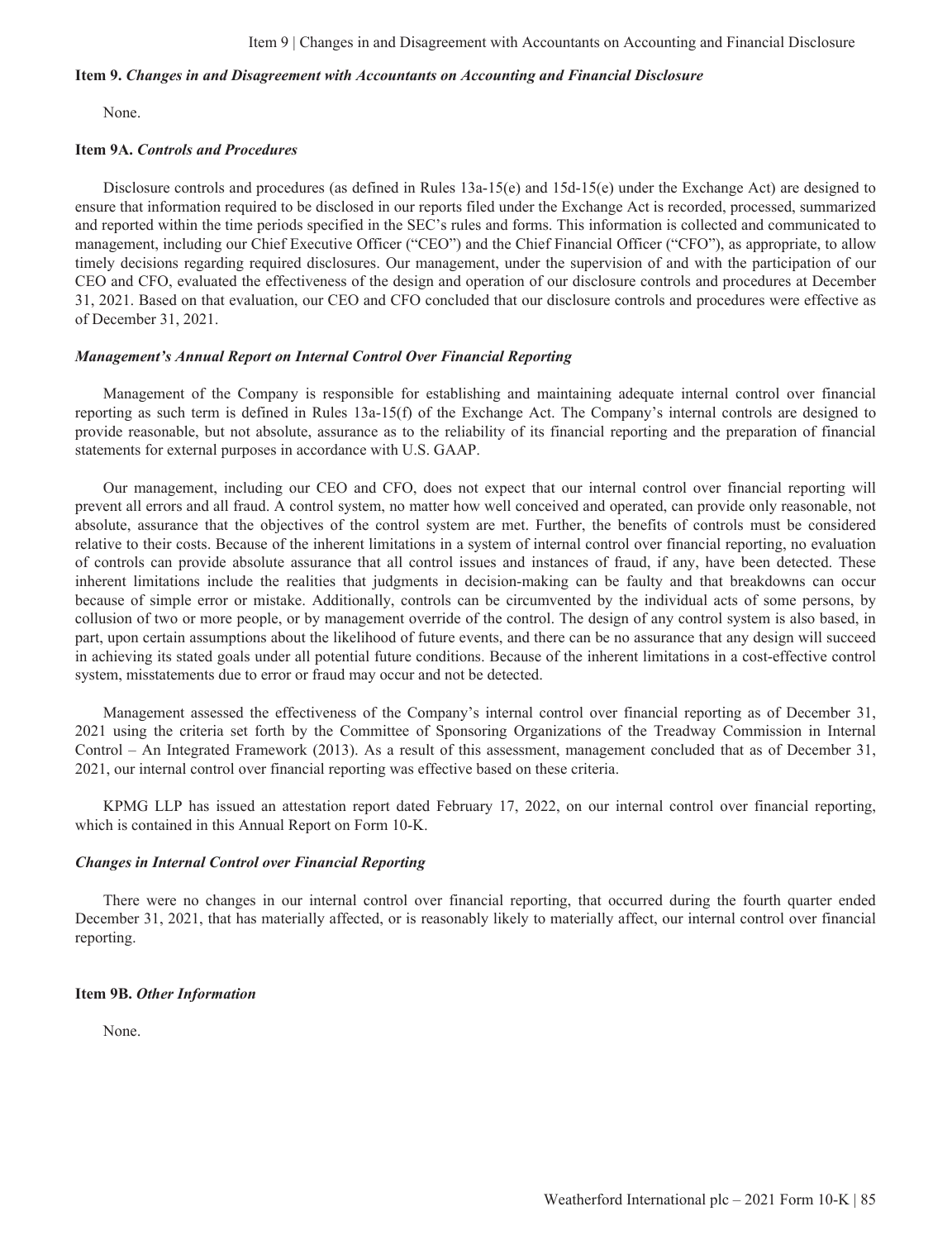### **Item 9C.** *Disclosure Regarding Foreign Jurisdictions that Prevent Inspections*

Not applicable.

### **PART III**

### **Item 10.** *Directors, Executive Officers and Corporate Governance*

See "Item 1. – Business – Executive Officers of Weatherford" of this report for Item 10 information regarding executive officers of Weatherford. Pursuant to General Instructions G(3), information on our directors and corporate governance matters is incorporated by reference from our Proxy Statement for the 2022 Annual General Meeting of Shareholders.

We have adopted a code of ethics entitled "Code of Business Conduct," which applies to all our employees, officers and directors. Copies of these codes can also be found at www.weatherford.com.

We intend to satisfy the requirement under Item 5.05 of Form 8-K to disclose any amendments to our Code of Business Conduct and any waiver from any provision of our Code of Business Conduct by posting such information on our website at www.weatherford.com.

### **Item 11.** *Executive Compensation*

Information on executive compensation is incorporated by reference from our Proxy Statement for the 2022 Annual General Meeting of Shareholders.

### **Item 12.** *Security Ownership of Certain Beneficial Owners and Management and Related Stockholder Matters*

Information on security ownership of certain beneficial owners and management and related shareholder matters is incorporated by reference from our Proxy Statement for the 2022 Annual General Meeting of Shareholders.

#### **Item 12(d).** *Securities Authorized for Issuance under Equity Compensation Plan Information*

The following table provides information as of December 31, 2021, about the number of shares to be issued upon vesting or exercise of equity awards as well as the number of shares remaining available for issuance under our equity compensation plans.

#### **Equity Compensation Plan Information**

| <b>Plan Category</b><br>(Shares in thousands, except share prices) | <b>Numbers of</b><br><b>Securities to be</b><br><b>Issued Upon</b><br><b>Exercise of</b><br>Outstanding<br>Options,<br><b>Warrants and</b><br>Rights <sup>(a)</sup> | Weighted<br>Average<br><b>Exercise Price of</b><br>Outstanding<br>Options,<br><b>Warrants and</b><br><b>Rights</b> | Number of<br><b>Securities</b><br><b>Available for</b><br><b>Future Issuance</b><br><b>Under Equity</b><br><b>Compensation</b><br>$P_{\rm}$ Plans <sup>(b)</sup> |
|--------------------------------------------------------------------|---------------------------------------------------------------------------------------------------------------------------------------------------------------------|--------------------------------------------------------------------------------------------------------------------|------------------------------------------------------------------------------------------------------------------------------------------------------------------|
| Equity compensation plans approved by shareholders <sup>(c)</sup>  | 5.197                                                                                                                                                               |                                                                                                                    | 3,145                                                                                                                                                            |

(a) Including shares that could potentially be issued if maximum performance metrics were achieved.

(b) Excluding shares reflected in the first column of this table.

(c) Includes our 2019 Plan, which was approved in connection with our emergence from bankruptcy in December of 2019 and last amended and restated in 2020.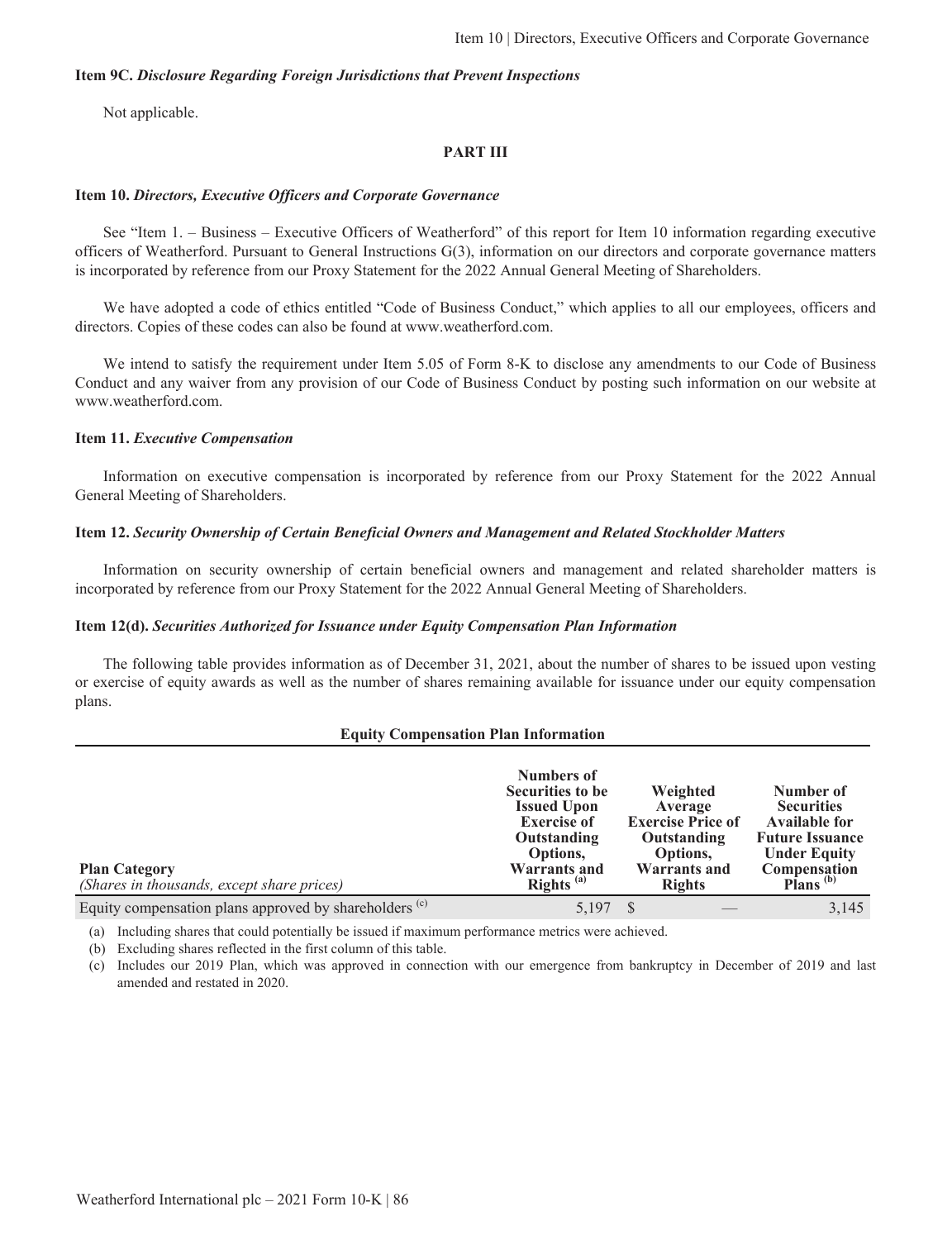# **Item 13.** *Certain Relationships and Related Transactions, and Director Independence*

Information on certain relationships and related transactions and director independence is incorporated by reference from our Proxy Statement for the 2022 Annual General Meeting of Shareholders.

### **Item 14.** *Principal Accounting Fees and Services*

Information on principal accounting fees and services is incorporated by reference from our Proxy Statement for the 2022 Annual General Meeting of Shareholders.

### **PART IV**

### **Item 15.** *Exhibits, Financial Statement Schedules*

- **(a)** The following documents are filed as part of this report or incorporated by reference:
- 1. The Consolidated Financial Statements of the Company listed on page 41 of this report.
- 2. The financial statement schedule on page 95 of this report.
- 3. The exhibits of the Company listed below under Item 15(b); all exhibits are incorporated herein by reference to a prior filing as indicated, unless designated by a dagger  $(\dagger)$  or double dagger  $(\dagger\dagger)$ .
- **(b)** Exhibits: **Exhibit**

| Exhibit<br><b>Number</b> | <b>Description</b>                                                                                                                                                                                           | <b>Original Filed Exhibit</b>                                                                         | <b>File Number</b> |
|--------------------------|--------------------------------------------------------------------------------------------------------------------------------------------------------------------------------------------------------------|-------------------------------------------------------------------------------------------------------|--------------------|
| 3.1                      | Amended and Restated Memorandum and Articles of<br>Association of Weatherford International public<br>limited company.                                                                                       | Exhibit 3.1 of the<br>Company's Current<br>Report on Form 8-K<br>filed December 18, 2019              | File No. 1-36504   |
| $\dagger 4.1$            | Description of the Securities.                                                                                                                                                                               |                                                                                                       |                    |
| 4.2                      | Indenture, dated December 13, 2019, by and among<br>Weatherford International Ltd., as issuer, the<br>guarantors thereto and Deutsche Bank Trust<br>Company Americas, as trustee.                            | Exhibit 4.1 of the<br>Company's Current<br>Report on Form 8-K<br>filed December 18, 2019              | File No. 1-36504   |
| 4.3                      | Form of Senior Note (included in Exhibit 4.2).                                                                                                                                                               | Included in Exhibit 4.1 of<br>the Company's Current<br>Report on Form 8-K<br>filed December 18, 2019  | File No. 1-36504   |
| 4.4                      | Form of Warrant Certificate (included in Exhibit<br>$10.32$ ).                                                                                                                                               | Included in Exhibit 10.4 of<br>the Company's Current<br>Report on Form 8-K<br>filed December 18, 2019 | File No. 1-36504   |
| 4.5                      | Indenture, dated August 28, 2020, by and among<br>Weatherford International Ltd., as issuer, the<br>guarantors party thereto and Wilmington Trust,<br>National Association, as trustee and collateral agent. | Exhibit 4.1 of the<br>Company's Current<br>Report on Form 8-K<br>filed August 28, 2020                | File No. 1-36504   |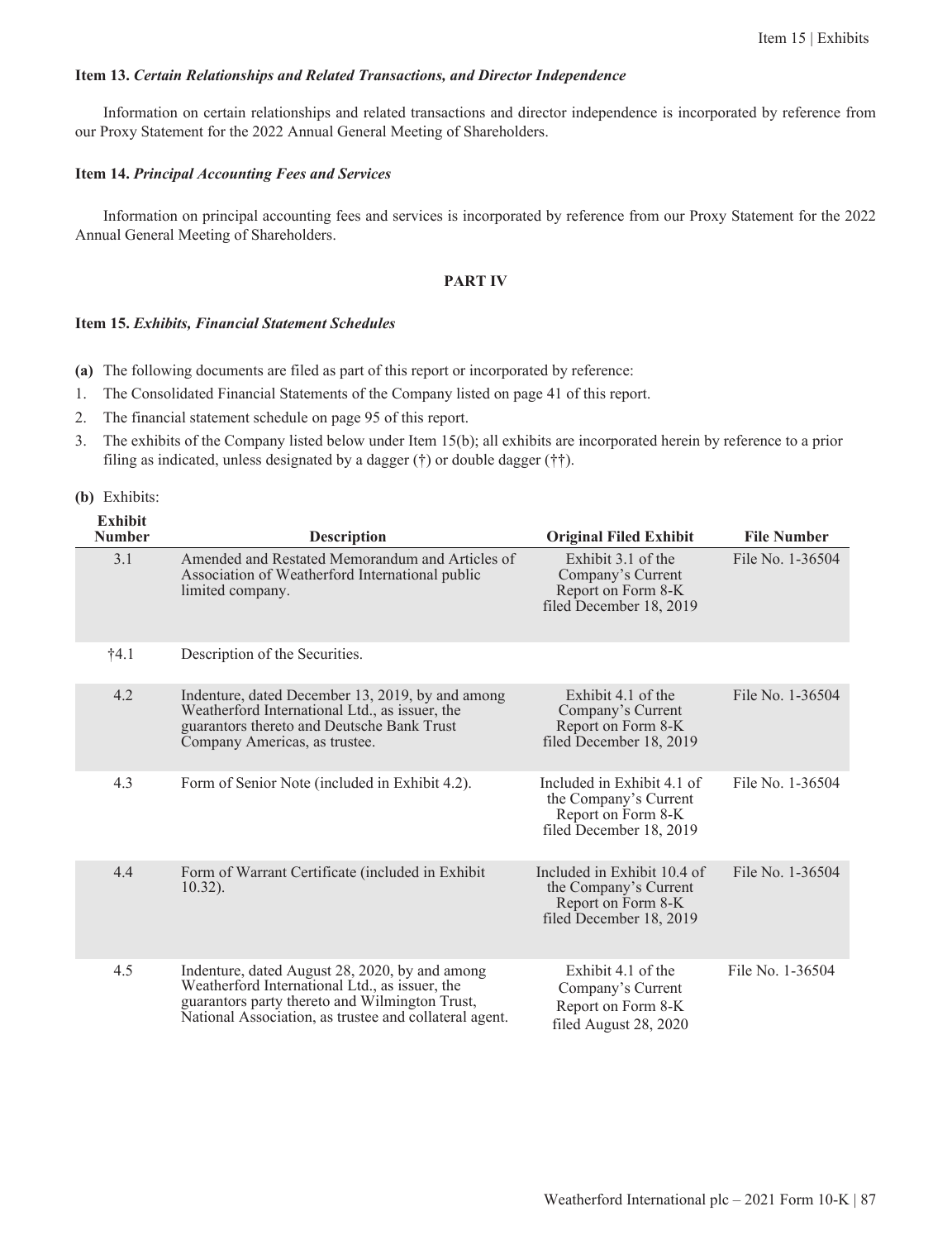| <b>Exhibit</b><br><b>Number</b> | <b>Description</b>                                                                                                                                                                                              | <b>Original Filed Exhibit</b>                                                                                                                    | <b>File Number</b> |
|---------------------------------|-----------------------------------------------------------------------------------------------------------------------------------------------------------------------------------------------------------------|--------------------------------------------------------------------------------------------------------------------------------------------------|--------------------|
| 4.6                             | Form of Senior Note (included in Exhibit 4.5).                                                                                                                                                                  | Included in Exhibit 4.1 of<br>the Company's Current<br>Report on Form 8-K<br>filed August 28, 2020                                               | File No. 1-36504   |
| 4.7                             | Indenture, dated September 30, 2021, by and among<br>Weatherford International Ltd., as issuer, the<br>guarantors party thereto and Wilmington Trust,<br>National Association, as trustee and collateral agent. | Exhibit 4.1 of the<br>Company's Current Report<br>on Form 8-K filed<br>September 30, 2021                                                        | File No. 1-36504   |
| 4.8                             | Form of Note (included in Exhibit 4.7).                                                                                                                                                                         | Included in Exhibit 4.1 of<br>the Company's Current<br>Report on Form 8-K filed<br>September 30, 2021                                            | File No. 1-36504   |
| 4.9                             | Indenture, dated October 27, 2021, by and among<br>Weatherford International Ltd., as issuer, the<br>guarantors party thereto and Deutsche Bank Trust<br>Company Americas, as trustee.                          | Exhibit 4.1 of the<br>Company's Current Report<br>on Form 8-K filed October<br>27, 2021                                                          | File No. 1-36504   |
| 4.10                            | Form of Note (included in Exhibit 4.9).                                                                                                                                                                         | Included in Exhibit 4.1 of<br>the Company's Current<br>Report on Form 8-K filed<br>October 27, 2021                                              | File No. 1-36504   |
| $*10.1$                         | Letter Agreement with Karl Blanchard dated June<br>10, 2020.                                                                                                                                                    | Exhibit 10.6 of the<br>Company's Quarterly Report<br>on Form 10-Q for the quarter<br>ended June 30, 2020 filed<br>August 14, 2020                | File No. 1-36504   |
| $*10.2$                         | Offer Letter to H. Keith Jennings dated August 6,<br>2020.                                                                                                                                                      | Exhibit 10.4 of the<br>Company's Quarterly<br>Report on Form 10-Q<br>for the quarter ended<br>September 30, 2020<br>filed November 4, 2020       | File No. 1-36504   |
| $*10.3$                         | Offer Letter to Girishchandra K. Saligram dated<br>September 9, 2020.                                                                                                                                           | Exhibit 10.5 of the<br>Company's Quarterly<br>Report on Form 10-Q<br>for the third quarter ended<br>September 30, 2020<br>filed November 4, 2020 | File No. 1-36504   |
| $*10.4$                         | Offer Letter to Scott C. Weatherholt, dated July 8,<br>2020.                                                                                                                                                    | Exhibit 10.36 of the<br>Company's Annual Report<br>on Form 10-K/A for the year<br>ended December 31, 2020<br>filed March 18, 2021                | File No. 1-36504   |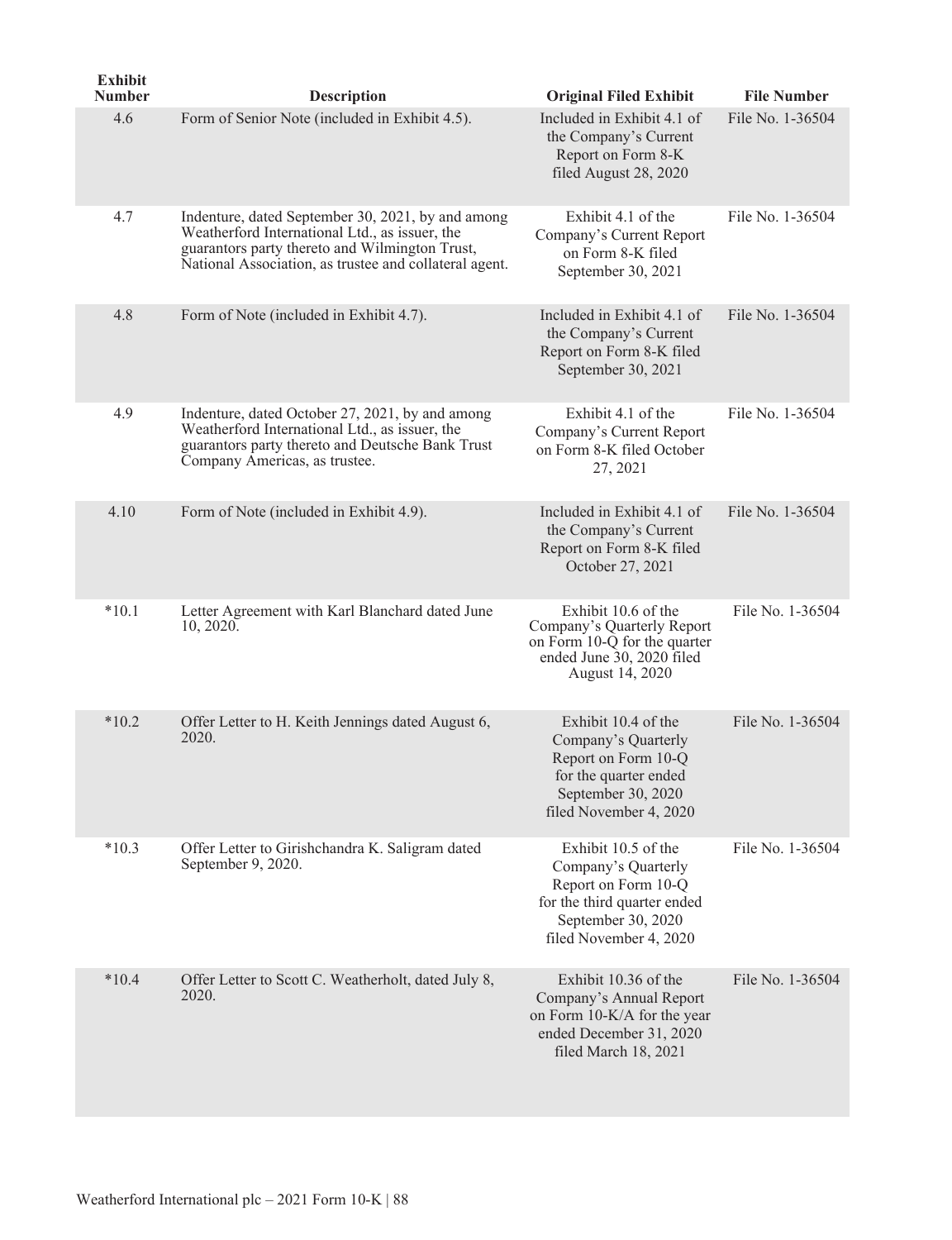| <b>Exhibit</b><br>Number | <b>Description</b>                                                                                                                                                                                                                                                                                                                                                                      | <b>Original Filed Exhibit</b>                                                                                                           | <b>File Number</b> |
|--------------------------|-----------------------------------------------------------------------------------------------------------------------------------------------------------------------------------------------------------------------------------------------------------------------------------------------------------------------------------------------------------------------------------------|-----------------------------------------------------------------------------------------------------------------------------------------|--------------------|
| $*10.5$                  | Offer Letter to Desmond Mills, dated February 24,<br>2021.                                                                                                                                                                                                                                                                                                                              | Exhibit 10.7 of the<br>Company's Quarterly<br>Report on Form 10-Q<br>for the first quarter ended<br>March 31, 2021<br>filed May 6, 2021 | File No. 1-36504   |
| $*10.6$                  | Offer Letter to Joseph Mongrain, dated March 11,<br>2021.                                                                                                                                                                                                                                                                                                                               | Exhibit 10.1 of the<br>Company's Quarterly Report<br>on Form 10-Q for the period<br>ending June 30, 2021 filed<br>on July 29, 2021      | File No. 1-36504   |
| $*10.7$                  | Form of Deed of Indemnity of Weatherford<br>International plc entered into by each director of<br>Weatherford International plc and each of the<br>following executive officers of Weatherford<br>International plc: Karl Blanchard (August 21, 2017),<br>Scott C. Weatherholt (July 23, 2020), H. Keith<br>Jennings (September 18, 2020) and Girish K.<br>Saligram (October 12, 2020). | Exhibit 10.11 of the<br>Company's Current<br>Report on Form 8-K12B<br>filed June 17, 2014                                               | File No. 1-36504   |
| $*10.8$                  | Form of Deed of Indemnity of Weatherford<br>International Ltd entered into by each director of<br>Weatherford International plc and each of the<br>following executive officers of Weatherford<br>International plc: Scott C. Weatherholt (July 23,<br>2020), H. Keith Jennings (September 18, 2020) and<br>Girishchandra K. Saligram (October 12, 2020).                               | Exhibit 10.12 of the<br>Company's Current<br>Report on Form 8-K12B<br>filed June 17, 2014                                               | File No. 1-36504   |
| $*10.9$                  | Form of Change in Control Agreement entered into<br>by each of the following executive officers of<br>Weatherford International plc: Karl Blanchard<br>(August 21, 2017) and Stuart Fraser (April 15, 2018)                                                                                                                                                                             | Exhibit 10.1 of the<br>Company's Current Report<br>on Form 8-K filed on<br>December 15, 2016                                            | File No. 1-36504   |
| $*10.10$                 | Form of Change in Control Agreement entered into<br>by each of the following executive officers of<br>Weatherford International plc: Karl Blanchard<br>(August 21, 2017) and Stuart Fraser (April 15, 2018)                                                                                                                                                                             | Exhibit 10.1 of the<br>Company's Current Report<br>on Form 8-K filed<br>December 15, 2016                                               | File No. 1-36504   |
| $*10.11$                 | Second Amended and Restated Weatherford<br>International PLC Change in Control Severance Plan                                                                                                                                                                                                                                                                                           | Exhibit 10.4 of the<br>Company's Quarterly Report<br>on Form 10-Q for the period<br>ending September 30, 2021<br>filed November 2, 2021 | File No. 1-36504   |
| $*10.12$                 | 2019 Executive Bonus Plan.                                                                                                                                                                                                                                                                                                                                                              | Exhibit 99.1 of the<br>Company's Current<br>Report on Form 8-K<br>filed April 2, 2019                                                   | File No. 1-36504   |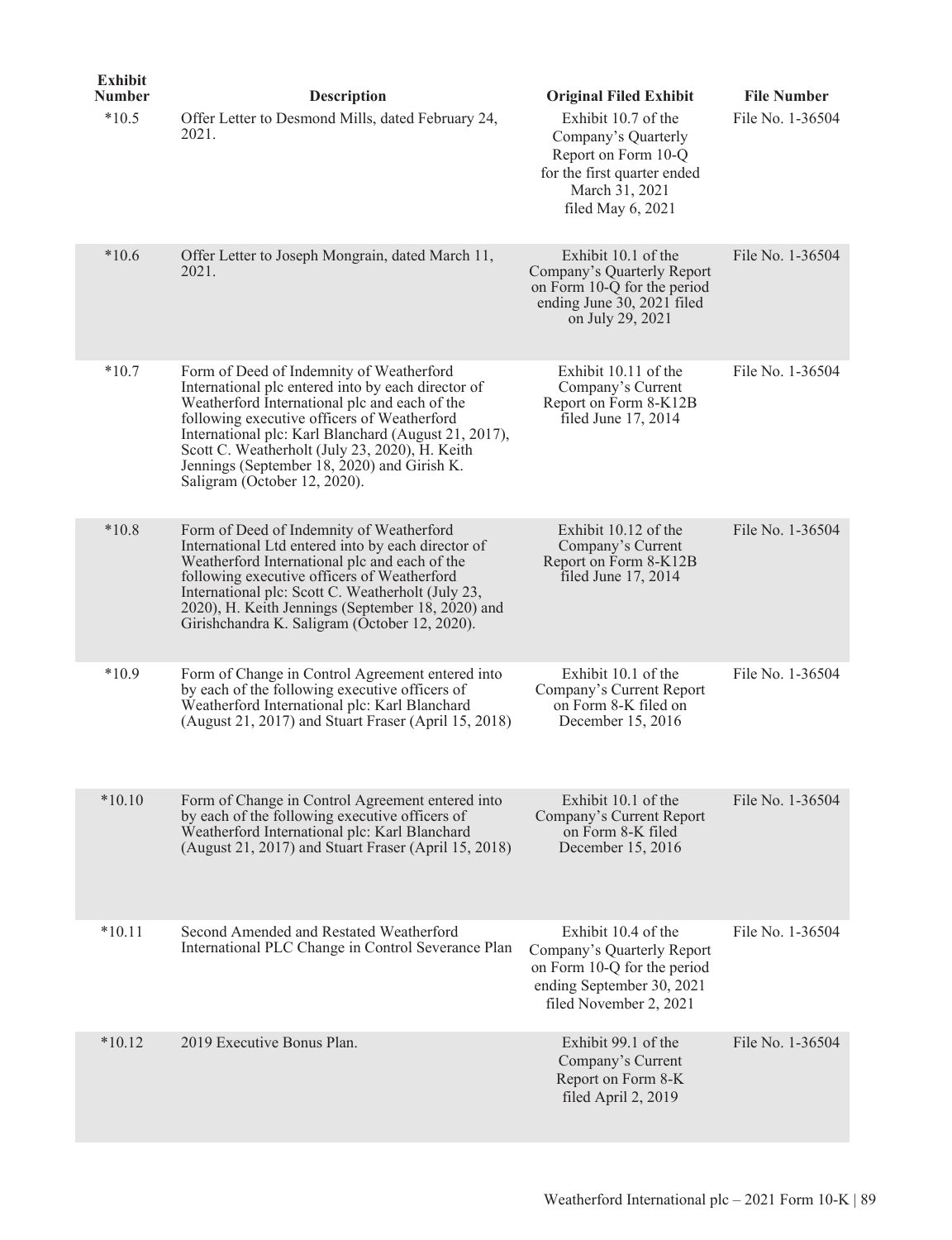| <b>Exhibit</b><br><b>Number</b><br>$*10.13$ | <b>Description</b><br>Weatherford International plc Executive Severance<br>Plan          | <b>Original Filed Exhibit</b><br>Exhibit 10.5 of the<br>Company's Quarterly Report<br>on Form 10-Q for the period<br>ending September 30, 2021<br>filed November 2, 2021 | <b>File Number</b><br>File No. 1-36504 |
|---------------------------------------------|------------------------------------------------------------------------------------------|--------------------------------------------------------------------------------------------------------------------------------------------------------------------------|----------------------------------------|
| $*10.14$                                    | Weatherford International plc Nonqualified Deferred<br>Compensation Plan                 | Exhibit 10.6 of the<br>Company's Quarterly Report<br>on Form 10-Q for the period<br>ending September 30, 2021<br>filed November 2, 2021                                  | File No. 1-36504                       |
| $*10.15$                                    | Form of Retention Award.                                                                 | Exhibit 99.2 of the<br>Company's Form 8-K filed<br>April 2, 2019                                                                                                         | File No. 1-36504                       |
| $*10.16$                                    | Executive Non-Equity Incentive Compensation Plan<br>(as Amended and Restated)            | Exhibit 10.2 of the<br>Company's Current<br>Report on Form 8-K<br>filed April 15, 2020                                                                                   | File No. 1-36504                       |
| $*10.17$                                    | Weatherford International plc Second Amended and<br>Restated 2019 Equity Incentive Plan. | Exhibit 10.6 of the<br>Company's Quarterly<br>Report on Form 10-Q<br>for the quarter ended<br>September 30, 2020 filed<br>November 4, 2020                               | File No. 1-36504                       |
| $*10.18$                                    | Form of Restricted Share Unit Award Agreement.                                           | Exhibit 10.3 of the<br>Company's Current<br>Report on Form 8-K<br>filed November 20, 2020                                                                                | File No. 1-36504                       |
| $*10.19$                                    | Form of Performance Share Unit Award Agreement.                                          | Exhibit 10.4 of the<br>Company's Current<br>Report on Form 8-K<br>filed November 20, 2020                                                                                | File No. 1-36504                       |
| $*10.20$                                    | Form of Restricted Share Unit Award Agreement.                                           | Exhibit 10.2 of the<br>Company's Current<br>Report on Form 8-K<br>filed January 8, 2021                                                                                  | File No. 1-36504                       |
| $*10.21$                                    | Form of Performance Share Unit Award Agreement.                                          | Exhibit 10.3 of the<br>Company's Current<br>Report on Form 8-K<br>filed January 8, 2021                                                                                  | File No. 1-36504                       |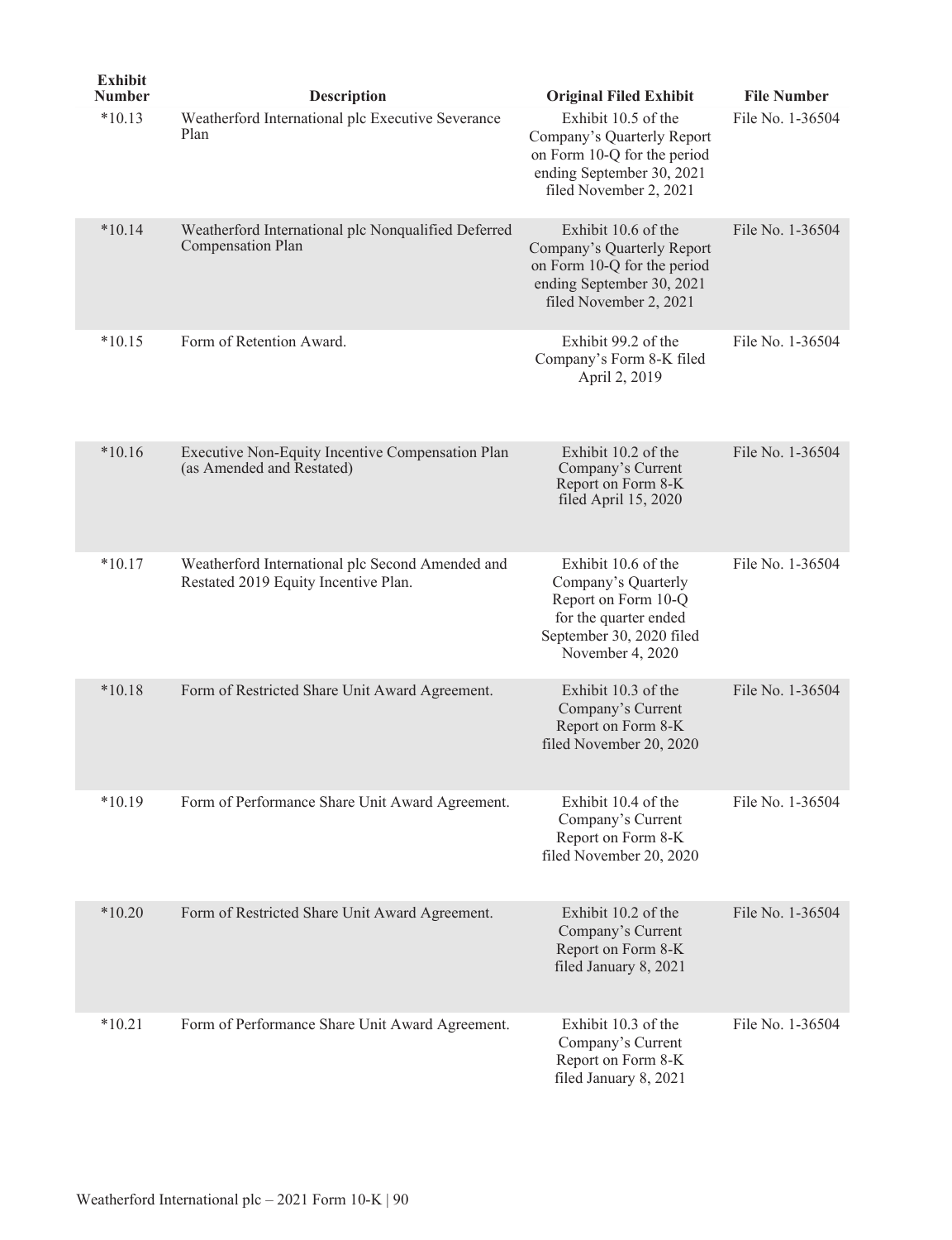| <b>Exhibit</b><br><b>Number</b> | <b>Description</b>                                                                                        | <b>Original Filed Exhibit</b>                                                                                                           | <b>File Number</b> |
|---------------------------------|-----------------------------------------------------------------------------------------------------------|-----------------------------------------------------------------------------------------------------------------------------------------|--------------------|
| $*10.22$                        | Form of Phantom Share Unit Award Agreement.                                                               | Exhibit 10.4 of the<br>Company's Current<br>Report on Form 8-K<br>filed January 8, 2021                                                 | File No. 1-36504   |
| $*10.23$                        | Amended and Restated Performance Share Unit<br>Award Agreement - Girish K. Saligram (February<br>17, 2021 | Exhibit 10.24 of the<br>Company's Annual Report<br>on Form 10-K for the year<br>ended December 31, 2020<br>filed February 19, 2021      | File No. 1-36504   |
| $*10.24$                        | Form of Restricted Share Unit Award Agreement                                                             | Exhibit 10.7 of the<br>Company's Quarterly Report<br>on Form 10-Q for the period<br>ending September 30. 2021<br>filed November 2, 2021 | File 1-36504       |
| $*10.25$                        | Form of Performance Share Unit Award Agreement                                                            | Exhibit 10.8 of the<br>Company's Quarterly Report<br>on Form 10-Q for the period<br>ending September 30. 2021<br>filed November 2, 2021 | File No. 1-36504   |
| $*10.26$                        | Form of Executive Officer Restricted Share Unit<br>Award Agreement                                        | Exhibit 10.1 of the<br>Company's Current Report<br>on Form 8-K filed January<br>20, 2022                                                | File No. 1-36504   |
| $*10.27$                        | Form of Executive Officer Performance Share Unit<br>Award Agreement                                       | Exhibit 10.2 of the<br>Company's Current Report<br>on Form 8-K filed January<br>20, 2022                                                | File No. 1-36504   |
| $*10.28$                        | Form of Non-Executive Director Restricted Share<br>Unit Award Agreement                                   | Exhibit 10.3 of the<br>Company's Current Report<br>on Form 8-K filed January<br>20, 2022                                                | File No. 1-36504   |
| $*10.29$                        | Weatherford International plc Short-Term Incentive<br>Plan.                                               | Exhibit 10.1 of the<br>Company's Current Report<br>on Form 8-K filed January<br>8, 2021                                                 | File No. 1-36504   |
| $*10.30$                        | Weatherford International plc 2020 Long-Term Cash<br><b>Incentive Plan</b>                                | Exhibit 10.1 of the<br>Company's Current Report<br>on Form 8-K filed April 24,<br>2020                                                  | File No. 1-36504   |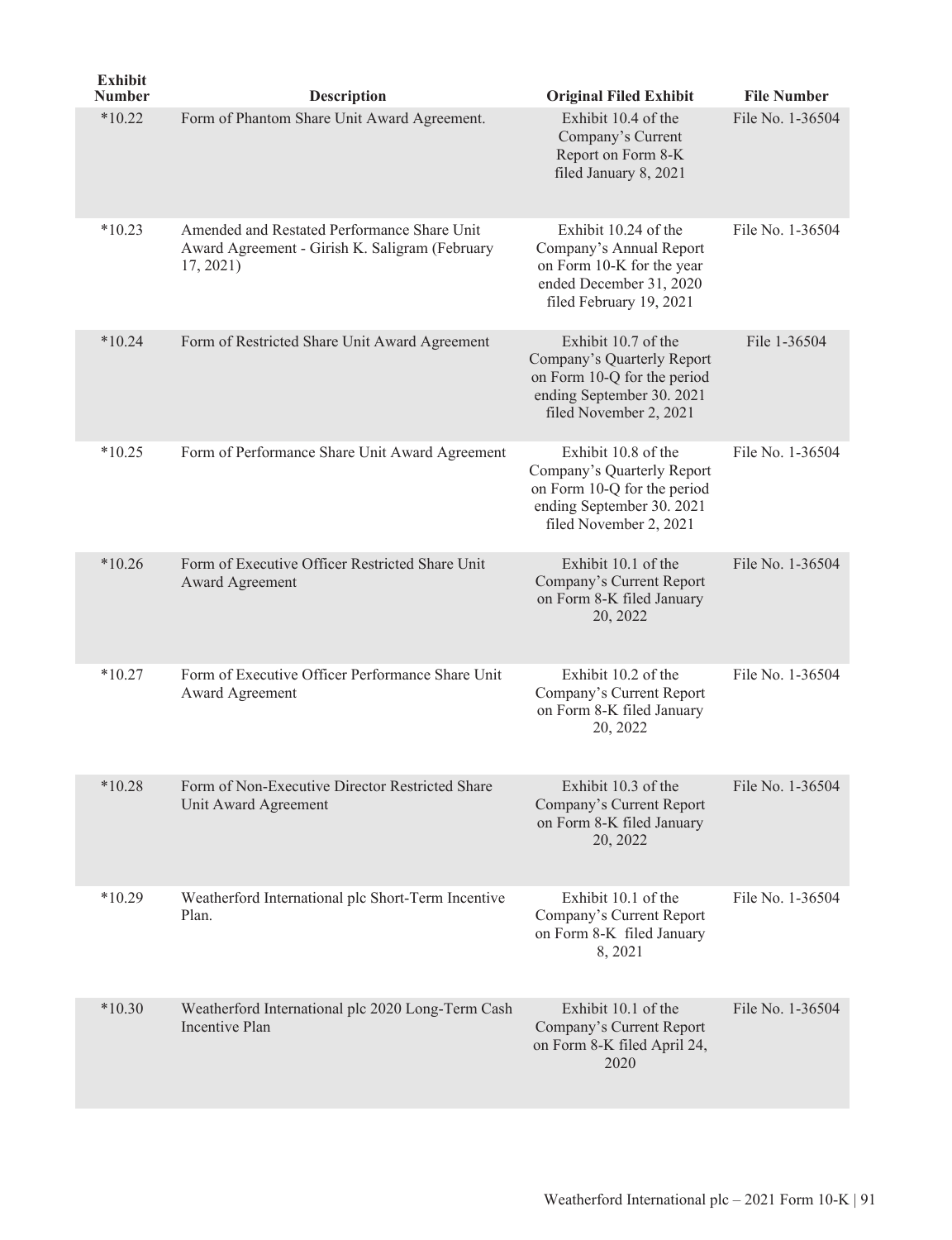| <b>Exhibit</b><br><b>Number</b><br>$*10.31$ | <b>Description</b><br>Form of Long-Term Cash Incentive Plan Award<br>Agreement.                                                                                                                                                                                                                                                                                                     | <b>Original Filed Exhibit</b><br>Exhibit 10.2 of the<br>Company's Current<br>Report on Form 8-K<br>filed April 24, 2020               | <b>File Number</b><br>File No. 1-36504 |
|---------------------------------------------|-------------------------------------------------------------------------------------------------------------------------------------------------------------------------------------------------------------------------------------------------------------------------------------------------------------------------------------------------------------------------------------|---------------------------------------------------------------------------------------------------------------------------------------|----------------------------------------|
| $*10.32$                                    | Form of Long-Term Cash Incentive Plan Award<br>Agreement.                                                                                                                                                                                                                                                                                                                           | Exhibit 10.2 of the<br>Company's Current Report<br>on Form 8-K filed<br>November 20, 2020                                             |                                        |
| $*10.33$                                    | LTCIP Amended Award Agreement, adopted March<br>17, 2021.                                                                                                                                                                                                                                                                                                                           | Exhibit 10.37 of the<br>Company's Annual Report<br>on the Form 10-K/A for the<br>year ended December 31,<br>2020 filed March 18, 2021 | File No. 1-36504                       |
| 10.34                                       | LC Credit Agreement, dated December 13, 2019 (as<br>amended by Amendment No.1, dated August 28,<br>2020), by and among Weatherford International Ltd.,<br>Weatherford International plc, Weatherford<br>International LLC, Deutsche Bank Trust Company<br>Americas and the lenders party thereto from time to<br>time (included in Exhibit $10.29$ ).                               | Exhibit 10.2 of the<br>Company's Current<br>Report on Form 8-K<br>filed December 18, 2019                                             | File No. 1-36504                       |
| 10.35                                       | Amendment No. 1 to LC Credit Agreement and<br>Amendment No. 1. To U.S. Security Agreement,<br>dated August 28, 2020, by and among Weatherford<br>International Ltd., Weatherford International plc,<br>Weatherford International LLC, the other guarantors<br>of the LC Credit Agreement, Deutsche Bank Trust<br>Company Americas and the lenders under the LC<br>Credit Agreement. | Exhibit 10.1 of the<br>Company's Current<br>Report on Form 8-K<br>filed August 28, 2020                                               | File No. 1-36504                       |
| 10.36                                       | Amendment No. 2 to LC Credit Agreement dated<br>September 20, 2021, by and among Weatherford<br>International Ltd., Weatherford International plc,<br>Weatherford International LLC, the other guarantors<br>party thereto, Deutsche Bank Trust Company<br>Americas, BTA Institutional Services Australia<br>Limited and the lenders under the LC Credit<br>Agreement.              | Exhibit 10.1 of the<br>Company's Current Report<br>on Form 8-K filed on<br>September 20, 2021                                         | File No. 1-36504                       |
| 10.37                                       | Intercreditor Agreement by and between Wells Fargo<br>Bank, N.A., Deutsche Bank Trust Company<br>Americas, Weatherford International plc and the<br>grantors party there to from time to time, dated<br>December 13, 2019.                                                                                                                                                          | Exhibit 10.3 of the<br>Company's Current<br>Report on Form 8-K<br>filed December 18, 2019                                             | File No. 1-36504                       |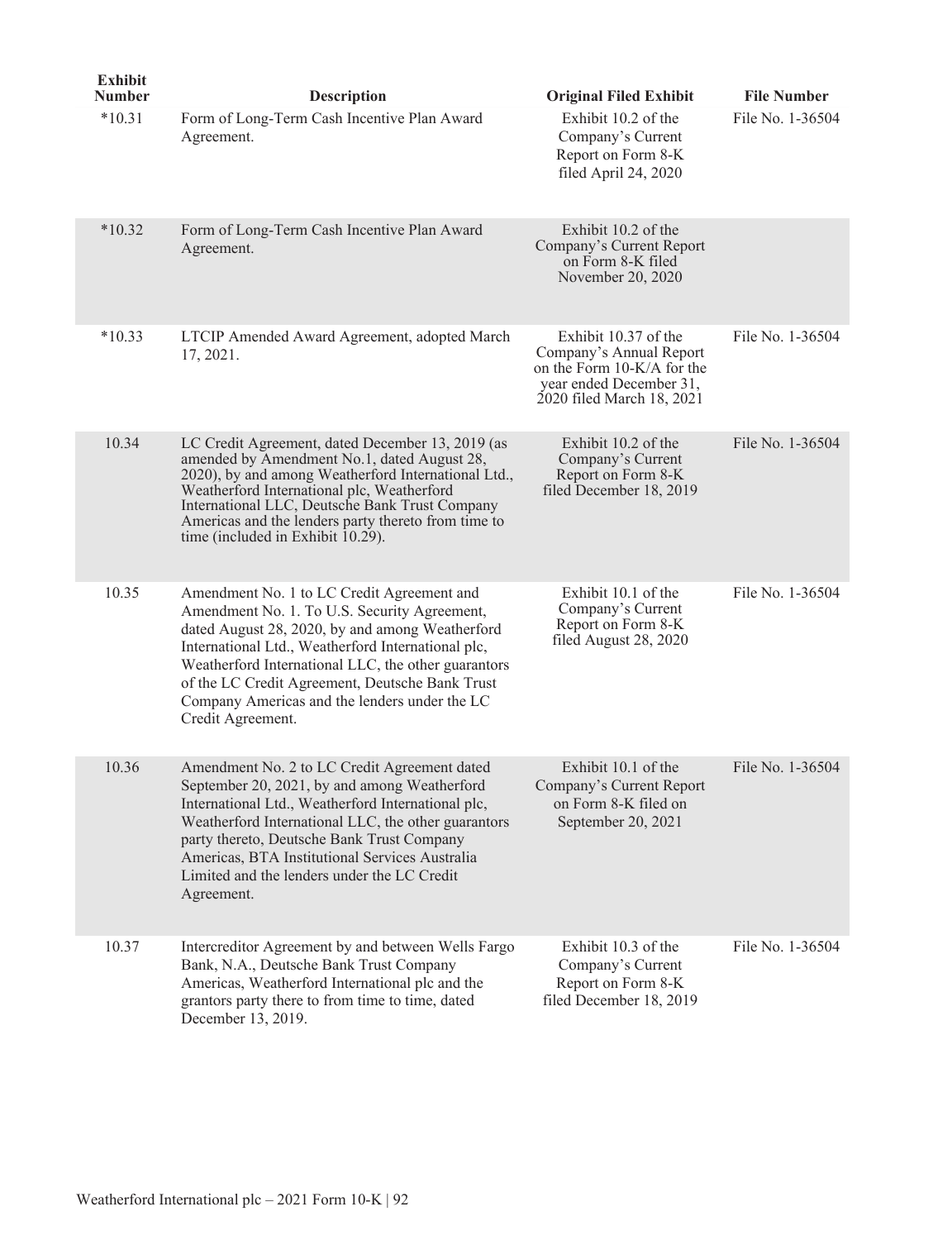| <b>Exhibit</b><br><b>Number</b> | <b>Description</b>                                                                                                                                                                                                                                                                        | <b>Original Filed Exhibit</b>                                                                                                           | <b>File Number</b> |  |  |
|---------------------------------|-------------------------------------------------------------------------------------------------------------------------------------------------------------------------------------------------------------------------------------------------------------------------------------------|-----------------------------------------------------------------------------------------------------------------------------------------|--------------------|--|--|
| 10.38                           | Intercreditor Agreement, dated August 28, 2020, by<br>and among Deutsche Bank Trust Company<br>Americas, Wilmington Trust National Association,<br>BTA Institutional Services Australia Limited,<br>Weatherford International plc and the grantors<br>parties there to from time to time. | Exhibit 10.3 of the<br>Company's Current<br>Report on Form 8-K<br>filed August 28, 2020                                                 | File No. 1-36504   |  |  |
| 10.39                           | Warrant Agreement by and between Weatherford<br>International plc and American Stock Transfer &<br>Trust Company, LLC, dated December 13, 2019.                                                                                                                                           | Exhibit 10.4 of the<br>Company's Current<br>Report on Form 8-K<br>filed December 18, 2019                                               | File No. 1-36504   |  |  |
| 10.40                           | Purchase Agreement dated September 21, 2021, by<br>and among Weatherford International Ltd., as issuer,<br>the guarantors party thereto, the initial purchasers<br>party thereto and Deutsche Bank Securities Inc., as<br>representative of the initial purchasers.                       | Exhibit 10.2 of the<br>Company's Quarterly Report<br>on Form 10-Q for the period<br>ending September 30. 2021<br>filed November 2, 2021 | File No. 1-36504   |  |  |
| 10.41                           | Backstop Agreement dated September 20, 2021, by<br>and among Weatherford International Ltd., as issuer,<br>the guarantors party thereto and certain funds<br>managed by Franklin Advisers, Inc., as commitment<br>parties thereto.                                                        | Exhibit 10.3 of the<br>Company's Quarterly Report<br>on Form 10-Q for the period<br>ending September 30. 2021<br>filed November 2, 2021 | File No. 1-36504   |  |  |
| 10.42                           | Registration Rights Agreement by and among<br>Weatherford International plc and certain<br>stockholders thereto, dated December 13, 2019.*                                                                                                                                                | Exhibit 10.5 of the<br>Company's Current<br>Report on Form 8-K<br>filed December 18, 2019                                               | File No. 1-36504   |  |  |
| †21.1                           | Subsidiaries of Weatherford International plc                                                                                                                                                                                                                                             |                                                                                                                                         |                    |  |  |
| †23.1                           | Consent of KPMG LLP                                                                                                                                                                                                                                                                       |                                                                                                                                         |                    |  |  |
| †31.1                           | Certification of Chief Executive Officer pursuant to Section 302 of the Sarbanes-Oxley Act of 2002                                                                                                                                                                                        |                                                                                                                                         |                    |  |  |
| †31.2                           | Certification of Chief Financial Officer pursuant to Section 302 of the Sarbanes-Oxley Act of 2002                                                                                                                                                                                        |                                                                                                                                         |                    |  |  |
| ††32.1                          | Certification of Chief Executive Officer pursuant to Section 906 of the Sarbanes-Oxley Act of 2002                                                                                                                                                                                        |                                                                                                                                         |                    |  |  |
| <b>††32.2</b>                   | Certification of Chief Financial Officer pursuant to Section 906 of the Sarbanes-Oxley Act of 2002                                                                                                                                                                                        |                                                                                                                                         |                    |  |  |
| $\dagger$ 101.INS               | XBRL Instance Document - The instance document does not appear in the interactive data file because its<br>XBRL tags are embedded within the inline XBRL document                                                                                                                         |                                                                                                                                         |                    |  |  |
| $\dagger$ 101.SCH               | XBRL Taxonomy Extension Schema Document                                                                                                                                                                                                                                                   |                                                                                                                                         |                    |  |  |
| $\dagger$ 101.CAL               | XBRL Taxonomy Extension Calculation Linkbase Document                                                                                                                                                                                                                                     |                                                                                                                                         |                    |  |  |
| <b>†101.DEF</b>                 | XBRL Taxonomy Extension Definition Linkbase Document                                                                                                                                                                                                                                      |                                                                                                                                         |                    |  |  |
| $\dagger$ 101.LAB               | XBRL Taxonomy Extension Label Linkbase Document                                                                                                                                                                                                                                           |                                                                                                                                         |                    |  |  |
| <b>†101.PRE</b>                 | XBRL Taxonomy Extension Presentation Linkbase Document                                                                                                                                                                                                                                    |                                                                                                                                         |                    |  |  |
| 104                             | Cover Page Interactive Data File (formatted as inline XBRL and contained in Exhibit 101)                                                                                                                                                                                                  |                                                                                                                                         |                    |  |  |

\* Management contract or compensatory plan or arrangement.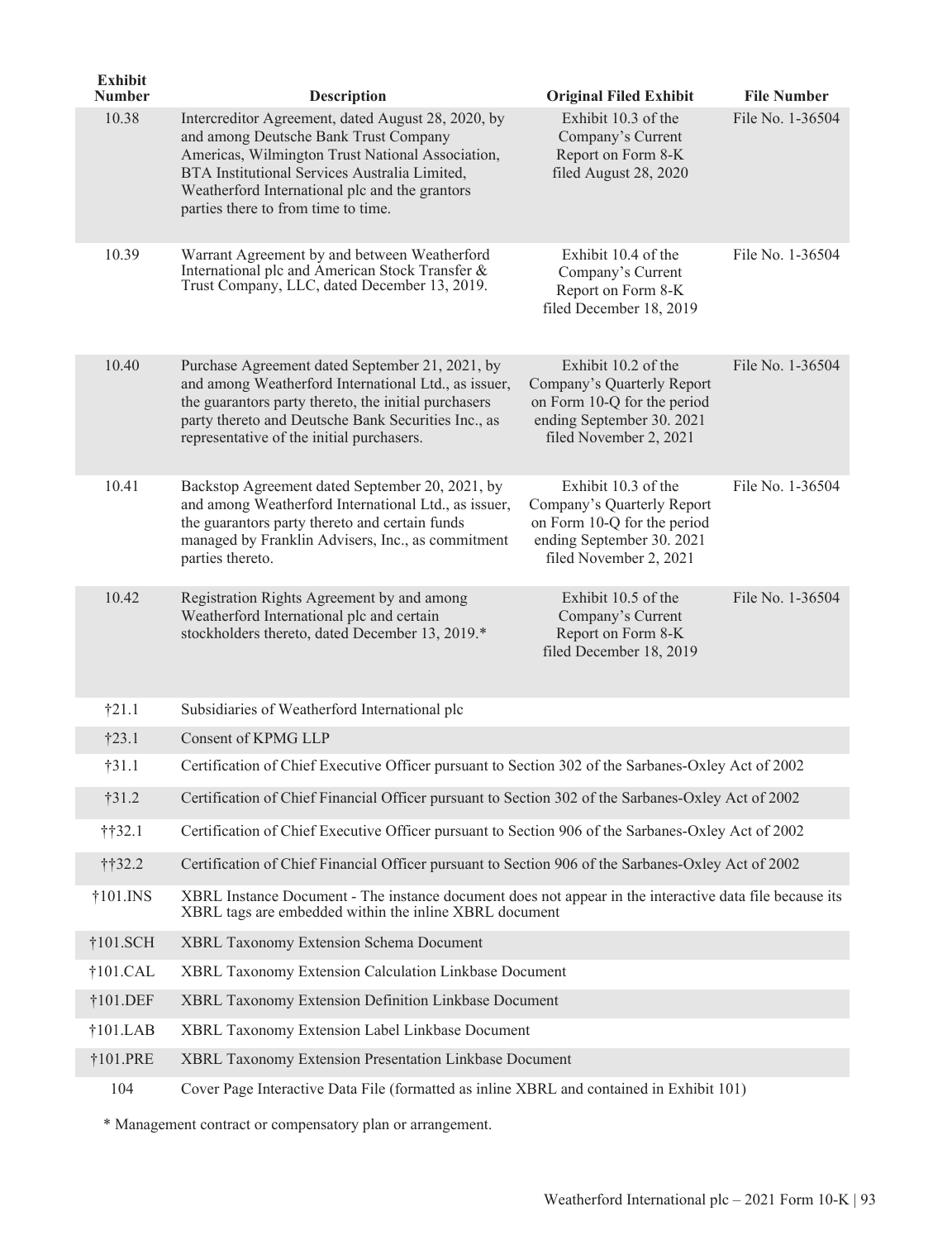- \*\* Submitted pursuant to Rule 405 and 406T of Regulation S-T.
- † Filed herewith.
- †† Furnished herewith.

As permitted by Item 601(b)(4)(iii)(A) of Regulation S-K, the Company has not filed with this Annual Report on Form 10-K certain instruments defining the rights of holders of long-term debt of the Company and its subsidiaries because the total amount of securities authorized under any of such instruments does not exceed 10% of the total assets of the Company and its subsidiaries on a consolidated basis. We will furnish a copy of any of such instruments to the Securities and Exchange Commission upon request. We will furnish to any requesting shareholder a copy of any of the above named exhibits upon the payment of our reasonable expenses of obtaining, duplicating and mailing the requested exhibits. All requests for copies of exhibits should be made in writing to our U.S. Investor Relations Department at 2000 St James Place, Houston, TX 77056.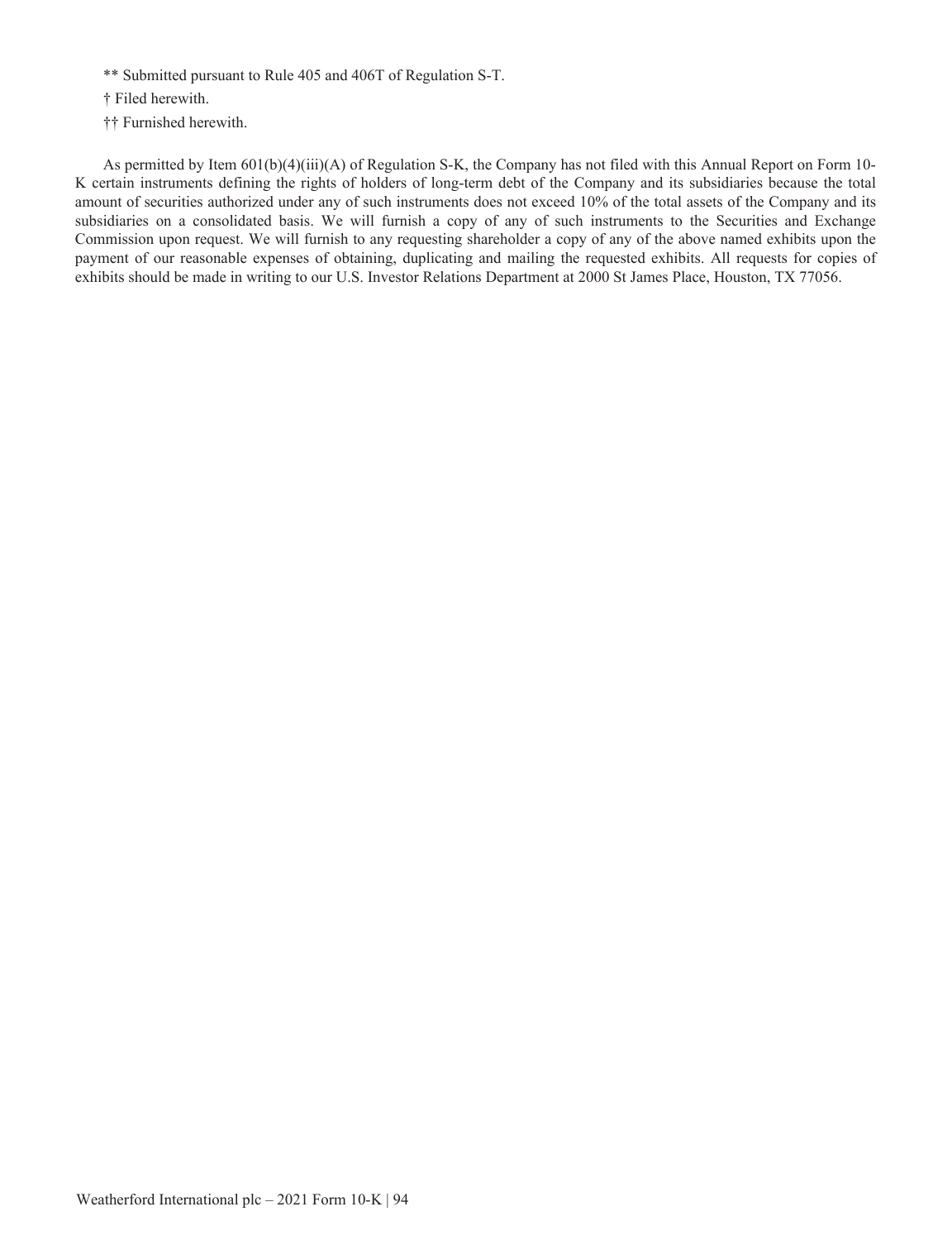Financial Statement Schedules

1. Valuation and qualifying accounts and allowances.

# **SCHEDULE II - WEATHERFORD INTERNATIONAL PLC AND SUBSIDIARIES VALUATION AND QUALIFYING ACCOUNTS AND ALLOWANCES FOR THE SUCCESSOR PERIODS ENDED DECEMBER 31, 2021, 2020 AND 2019 AND PREDECESSOR PERIOD ENDED DECEMBER 13, 2019**

|                                                                  |              | Balance at<br>Beginning |         |                          |                             |                      | Balance at<br>End of |
|------------------------------------------------------------------|--------------|-------------------------|---------|--------------------------|-----------------------------|----------------------|----------------------|
| (Dollars in millions)                                            |              | of Period               | Expense |                          | Recoveries <sup>(c)</sup>   | Other <sup>(b)</sup> | Period               |
| Year Ended December 31, 2021 (Successor):                        |              |                         |         |                          |                             |                      |                      |
| Allowance for Credit Losses on Accounts Receivable               | \$           | 32                      |         | 30                       | (26)                        | $(5)$ \$             | 31                   |
| Valuation Allowance on Deferred Tax Assets                       | \$           | 1,499                   |         |                          | (29)                        | $(44)$ \$            | 1,426                |
| Excess and Obsolete Inventory Reserve                            | \$           | 119                     |         | 55                       | (10)                        | $(5)$ \$             | 159                  |
| Year Ended December 31, 2020 (Successor):                        |              |                         |         |                          |                             |                      |                      |
| Allowance for Credit Losses on Accounts Receivable               | \$           | $-$ \$                  |         | 32 \$                    | $-$ \$                      | $-$ \$               | 32                   |
| Valuation Allowance on Deferred Tax Assets                       | \$           | $1,166$ \$              |         | 330 \$                   | $-$ \$                      | 3S                   | 1,499                |
| <b>Excess and Obsolete Inventory Reserve</b>                     | \$           | $-$ \$                  |         | 210 \$                   | $-$ \$                      | $(91)$ \$            | 119                  |
| Year Ended December 31, 2019 (Successor):                        |              |                         |         |                          |                             |                      |                      |
| Allowance for Credit Losses on Accounts Receivable               | \$           | $-$ \$                  |         | $\overline{\phantom{0}}$ | S<br>$-$ \$                 | $-$ \$               |                      |
| Valuation Allowance on Deferred Tax Assets                       | \$           | $1,222$ \$              |         | $-$ \$                   | $(56)$ \$                   | $-$ \$               | 1,166                |
| Excess and Obsolete Inventory Reserve                            | \$           |                         | -\$     | $\frac{1}{2}$            | S<br>$-$ \$                 | $-$ \$               |                      |
| Year Ended December 13, 2019 (Predecessor):                      |              |                         |         |                          |                             |                      |                      |
| Current Allowance for Uncollectible Accounts Receivable          | $\mathbb{S}$ | 123S                    |         | 4S                       | $(3)$ \$                    | $(124)$ \$           |                      |
| Long-term Allowance for Uncollectible Accounts<br>Receivable (a) |              | 171                     |         |                          | (3)                         | (168)                |                      |
| Total Allowance for Uncollectible Accounts Receivable            | $\mathbb{S}$ | 294 \$                  |         | 4S                       | $(6)$ \$                    | $(292)$ \$           |                      |
| Valuation Allowance on Deferred Tax Assets                       | $\mathbb{S}$ | $1,702$ \$              |         |                          | $\mathcal{S}$<br>$(480)$ \$ | $-$ \$               | 1,222                |
| Excess and Obsolete Inventory Reserve                            | \$           | 305 \$                  |         | $163 \text{ }$ \$        | $(4)$ \$                    | $(464)$ \$           |                      |

(a) The long-term allowance was related to our primary customer in Venezuela. Upon emergence from bankruptcy on December 13, 2019, the allowance for uncollectible accounts receivable related to our primary customer in Venezuela was nil.

(b) Other in 2019 almost entirely represents our Fresh Start Accounting adjustments to record our reserves at fair value at December 13, 2019. Generally, other within the allowance for credit losses on accounts receivable includes reductions to allowance for currency translation, reclassification to other accounts or the write-off of the related allowance. Other within the excess and obsolete inventory reserve includes reductions of reserve for currency translation and the removal of scrapped inventory that had been previously reserved. Other within the allowance on deferred tax assets includes reductions for currency translation and other balance sheet only adjustments.

(c) Recoveries in the 2021 and 2019 Successor Periods for deferred tax assets reflect the net movement in the valuation allowance that went through tax expense, which was a net benefit. The 2019 Predecessor Period also included the impact of Fresh Start Accounting on the deferred tax assets.

All other schedules are omitted because they are not required or because the information is included in the financial statements or the related notes.

# **Item 16.** *Form 10-K Summary*

None.